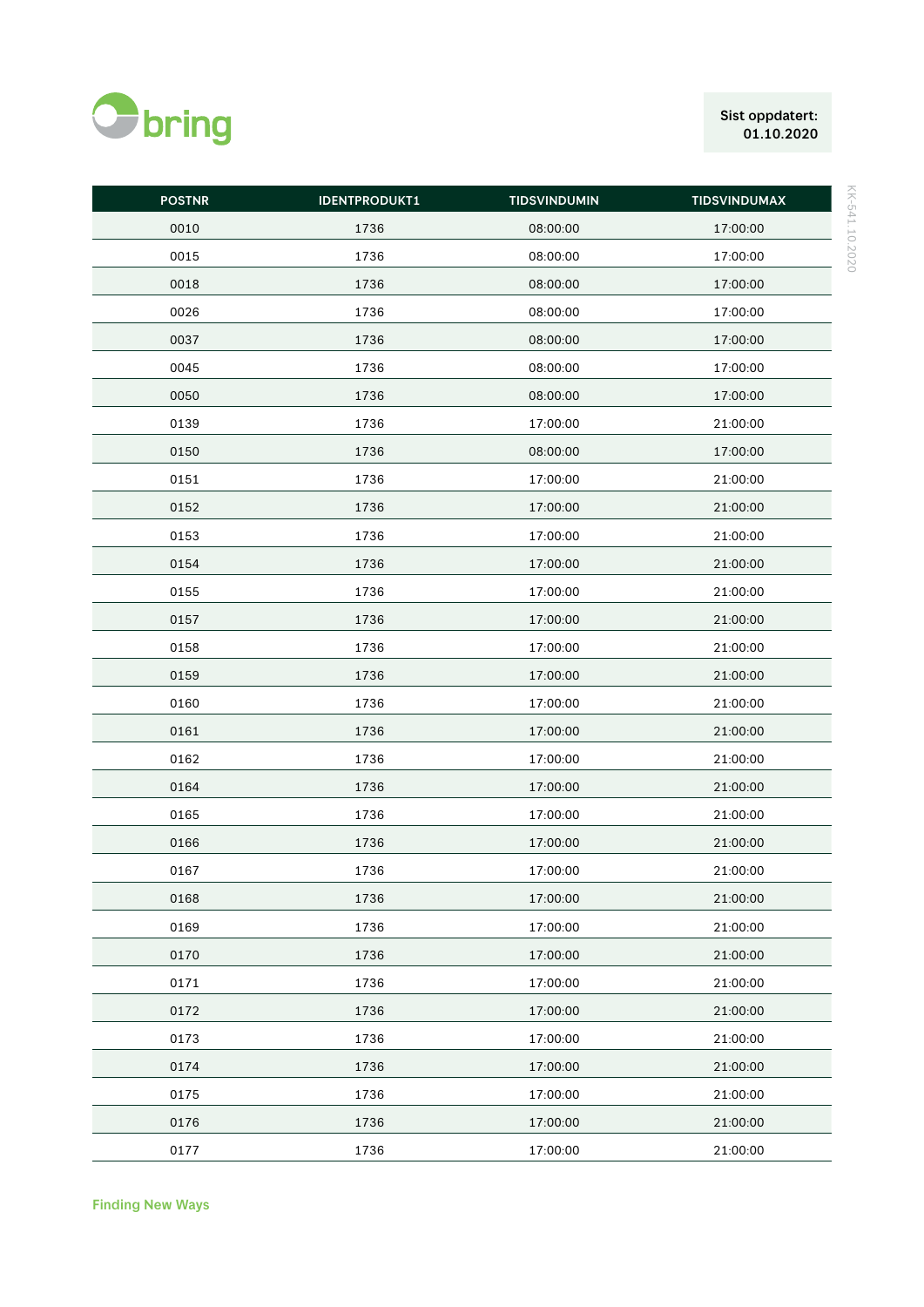

| <b>POSTNR</b> | <b>IDENTPRODUKT1</b> | <b>TIDSVINDUMIN</b> | <b>TIDSVINDUMAX</b> |
|---------------|----------------------|---------------------|---------------------|
| 0178          | 1736                 | 17:00:00            | 21:00:00            |
| 0179          | 1736                 | 17:00:00            | 21:00:00            |
| 0180          | 1736                 | 17:00:00            | 21:00:00            |
| 0181          | 1736                 | 17:00:00            | 21:00:00            |
| 0182          | 1736                 | 17:00:00            | 21:00:00            |
| 0183          | 1736                 | 17:00:00            | 21:00:00            |
| 0184          | 1736                 | 17:00:00            | 21:00:00            |
| 0185          | 1736                 | 17:00:00            | 21:00:00            |
| 0186          | 1736                 | 17:00:00            | 21:00:00            |
| 0187          | 1736                 | 17:00:00            | 21:00:00            |
| 0188          | 1736                 | 17:00:00            | 21:00:00            |
| 0190          | 1736                 | 17:00:00            | 21:00:00            |
| 0191          | 1736                 | 17:00:00            | 21:00:00            |
| 0192          | 1736                 | 17:00:00            | 21:00:00            |
| 0193          | 1736                 | 17:00:00            | 21:00:00            |
| 0194          | 1736                 | 17:00:00            | 21:00:00            |
| 0195          | 1736                 | 17:00:00            | 21:00:00            |
| 0196          | 1736                 | 17:00:00            | 21:00:00            |
| 0198          | 1736                 | 17:00:00            | 21:00:00            |
| 0250          | 1736                 | 17:00:00            | 21:00:00            |
| 0251          | 1736                 | 17:00:00            | 21:00:00            |
| 0252          | 1736                 | 17:00:00            | 21:00:00            |
| 0253          | 1736                 | 17:00:00            | 21:00:00            |
| 0254          | 1736                 | 17:00:00            | 21:00:00            |
| 0255          | 1736                 | 17:00:00            | 21:00:00            |
| 0256          | 1736                 | 17:00:00            | 21:00:00            |
| 0257          | 1736                 | 17:00:00            | 21:00:00            |
| 0258          | 1736                 | 17:00:00            | 21:00:00            |
| 0259          | 1736                 | 17:00:00            | 21:00:00            |
| 0260          | 1736                 | 17:00:00            | 21:00:00            |
| 0262          | 1736                 | 17:00:00            | 21:00:00            |
| 0263          | 1736                 | 17:00:00            | 21:00:00            |
| 0264          | 1736                 | 17:00:00            | 21:00:00            |
| 0265          | 1736                 | 17:00:00            | 21:00:00            |
| 0266          | 1736                 | 17:00:00            | 21:00:00            |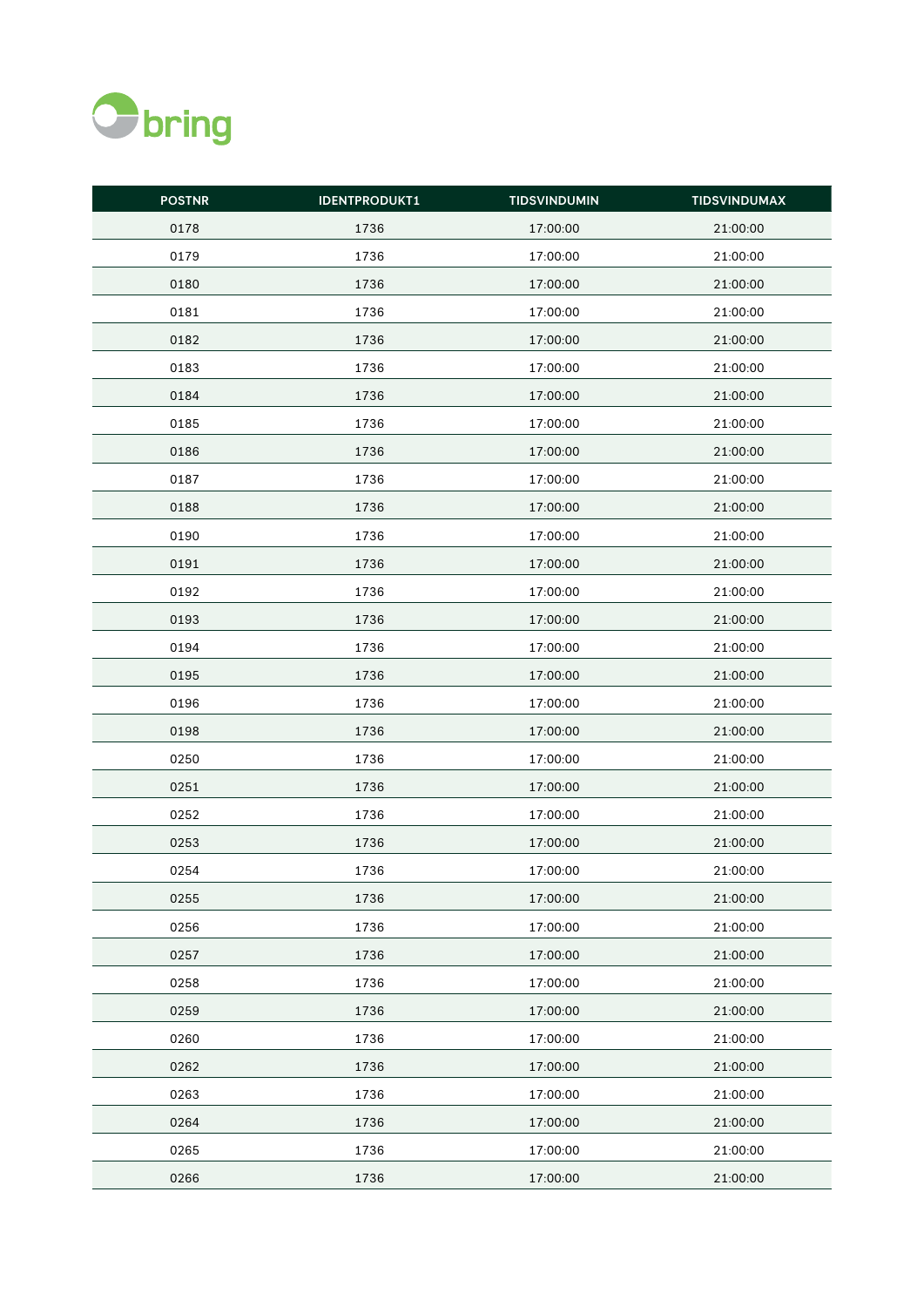

| <b>POSTNR</b> | <b>IDENTPRODUKT1</b> | <b>TIDSVINDUMIN</b> | <b>TIDSVINDUMAX</b> |
|---------------|----------------------|---------------------|---------------------|
| 0267          | 1736                 | 17:00:00            | 21:00:00            |
| 0268          | 1736                 | 17:00:00            | 21:00:00            |
| 0270          | 1736                 | 17:00:00            | 21:00:00            |
| 0271          | 1736                 | 17:00:00            | 21:00:00            |
| 0272          | 1736                 | 17:00:00            | 21:00:00            |
| 0273          | 1736                 | 17:00:00            | 21:00:00            |
| 0274          | 1736                 | 17:00:00            | 21:00:00            |
| 0275          | 1736                 | 17:00:00            | 21:00:00            |
| 0276          | 1736                 | 17:00:00            | 21:00:00            |
| 0277          | 1736                 | 17:00:00            | 21:00:00            |
| 0278          | 1736                 | 17:00:00            | 21:00:00            |
| 0279          | 1736                 | 17:00:00            | 21:00:00            |
| 0280          | 1736                 | 17:00:00            | 21:00:00            |
| 0281          | 1736                 | 17:00:00            | 21:00:00            |
| 0282          | 1736                 | 17:00:00            | 21:00:00            |
| 0283          | 1736                 | 17:00:00            | 21:00:00            |
| 0284          | 1736                 | 17:00:00            | 21:00:00            |
| 0286          | 1736                 | 17:00:00            | 21:00:00            |
| 0287          | 1736                 | 17:00:00            | 21:00:00            |
| 0340          | 1736                 | 08:00:00            | 17:00:00            |
| 0349          | 1736                 | 17:00:00            | 21:00:00            |
| 0350          | 1736                 | 17:00:00            | 21:00:00            |
| 0351          | 1736                 | 17:00:00            | 21:00:00            |
| 0352          | 1736                 | 17:00:00            | 21:00:00            |
| 0353          | 1736                 | 17:00:00            | 21:00:00            |
| 0354          | 1736                 | 17:00:00            | 21:00:00            |
| 0355          | 1736                 | 17:00:00            | 21:00:00            |
| 0356          | 1736                 | 17:00:00            | 21:00:00            |
| 0357          | 1736                 | 17:00:00            | 21:00:00            |
| 0358          | 1736                 | 17:00:00            | 21:00:00            |
| 0359          | 1736                 | 17:00:00            | 21:00:00            |
| 0360          | 1736                 | 17:00:00            | 21:00:00            |
| 0361          | 1736                 | 17:00:00            | 21:00:00            |
| 0362          | 1736                 | 17:00:00            | 21:00:00            |
| 0363          | 1736                 | 17:00:00            | 21:00:00            |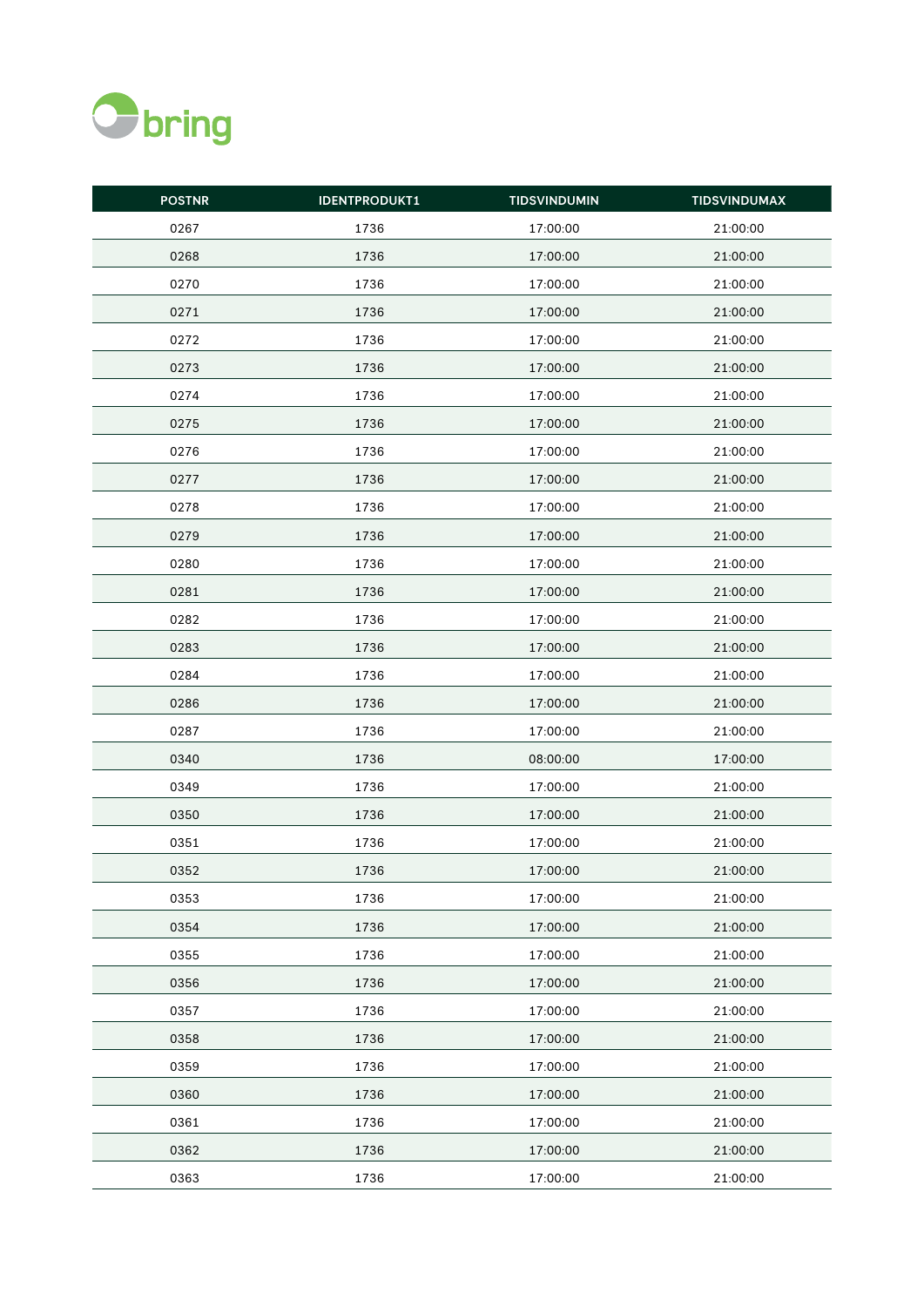

| <b>POSTNR</b> | <b>IDENTPRODUKT1</b> | <b>TIDSVINDUMIN</b> | <b>TIDSVINDUMAX</b> |
|---------------|----------------------|---------------------|---------------------|
| 0364          | 1736                 | 17:00:00            | 21:00:00            |
| 0365          | 1736                 | 17:00:00            | 21:00:00            |
| 0366          | 1736                 | 17:00:00            | 21:00:00            |
| 0367          | 1736                 | 17:00:00            | 21:00:00            |
| 0368          | 1736                 | 17:00:00            | 21:00:00            |
| 0369          | 1736                 | 17:00:00            | 21:00:00            |
| 0370          | 1736                 | 17:00:00            | 21:00:00            |
| 0371          | 1736                 | 17:00:00            | 21:00:00            |
| 0372          | 1736                 | 17:00:00            | 21:00:00            |
| 0373          | 1736                 | 17:00:00            | 21:00:00            |
| 0374          | 1736                 | 17:00:00            | 21:00:00            |
| 0375          | 1736                 | 17:00:00            | 21:00:00            |
| 0376          | 1736                 | 17:00:00            | 21:00:00            |
| 0377          | 1736                 | 17:00:00            | 21:00:00            |
| 0378          | 1736                 | 17:00:00            | 21:00:00            |
| 0379          | 1736                 | 17:00:00            | 21:00:00            |
| 0380          | 1736                 | 17:00:00            | 21:00:00            |
| 0381          | 1736                 | 17:00:00            | 21:00:00            |
| 0382          | 1736                 | 17:00:00            | 21:00:00            |
| 0383          | 1736                 | 17:00:00            | 21:00:00            |
| 0445          | 1736                 | 17:00:00            | 21:00:00            |
| 0450          | 1736                 | 17:00:00            | 21:00:00            |
| 0451          | 1736                 | 17:00:00            | 21:00:00            |
| 0452          | 1736                 | 17:00:00            | 21:00:00            |
| 0454          | 1736                 | 17:00:00            | 21:00:00            |
| 0455          | 1736                 | 17:00:00            | 21:00:00            |
| 0456          | 1736                 | 17:00:00            | 21:00:00            |
| 0457          | 1736                 | 17:00:00            | 21:00:00            |
| 0458          | 1736                 | 17:00:00            | 21:00:00            |
| 0459          | 1736                 | 17:00:00            | 21:00:00            |
| 0460          | 1736                 | 17:00:00            | 21:00:00            |
| 0461          | 1736                 | 17:00:00            | 21:00:00            |
| 0462          | 1736                 | 17:00:00            | 21:00:00            |
| 0463          | 1736                 | 17:00:00            | 21:00:00            |
| 0464          | 1736                 | 17:00:00            | 21:00:00            |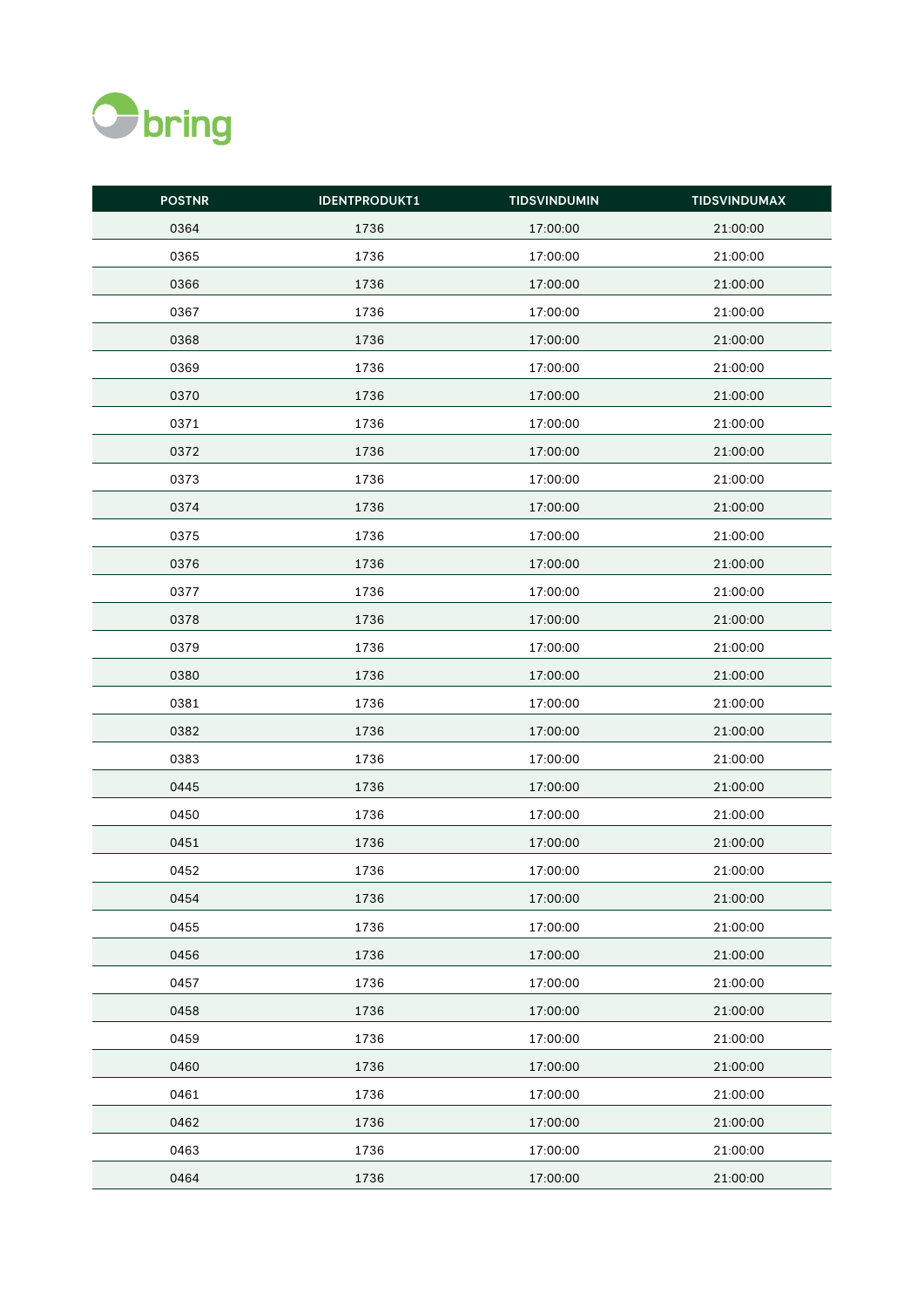

| <b>POSTNR</b> | <b>IDENTPRODUKT1</b> | <b>TIDSVINDUMIN</b> | <b>TIDSVINDUMAX</b> |
|---------------|----------------------|---------------------|---------------------|
| 0465          | 1736                 | 17:00:00            | 21:00:00            |
| 0467          | 1736                 | 17:00:00            | 21:00:00            |
| 0468          | 1736                 | 17:00:00            | 21:00:00            |
| 0469          | 1736                 | 17:00:00            | 21:00:00            |
| 0470          | 1736                 | 17:00:00            | 21:00:00            |
| 0472          | 1736                 | 17:00:00            | 21:00:00            |
| 0473          | 1736                 | 17:00:00            | 21:00:00            |
| 0474          | 1736                 | 17:00:00            | 21:00:00            |
| 0475          | 1736                 | 17:00:00            | 21:00:00            |
| 0476          | 1736                 | 17:00:00            | 21:00:00            |
| 0477          | 1736                 | 17:00:00            | 21:00:00            |
| 0478          | 1736                 | 17:00:00            | 21:00:00            |
| 0479          | 1736                 | 17:00:00            | 21:00:00            |
| 0480          | 1736                 | 17:00:00            | 21:00:00            |
| 0481          | 1736                 | 17:00:00            | 21:00:00            |
| 0482          | 1736                 | 17:00:00            | 21:00:00            |
| 0483          | 1736                 | 17:00:00            | 21:00:00            |
| 0484          | 1736                 | 17:00:00            | 21:00:00            |
| 0485          | 1736                 | 17:00:00            | 21:00:00            |
| 0486          | 1736                 | 17:00:00            | 21:00:00            |
| 0487          | 1736                 | 17:00:00            | 21:00:00            |
| 0488          | 1736                 | 17:00:00            | 21:00:00            |
| 0489          | 1736                 | 17:00:00            | 21:00:00            |
| 0490          | 1736                 | 17:00:00            | 21:00:00            |
| 0491          | 1736                 | 17:00:00            | 21:00:00            |
| 0492          | 1736                 | 17:00:00            | 21:00:00            |
| 0493          | 1736                 | 17:00:00            | 21:00:00            |
| 0494          | 1736                 | 17:00:00            | 21:00:00            |
| 0495          | 1736                 | 17:00:00            | 21:00:00            |
| 0496          | 1736                 | 08:00:00            | 17:00:00            |
| 0550          | 1736                 | 17:00:00            | 21:00:00            |
| 0551          | 1736                 | 17:00:00            | 21:00:00            |
| 0552          | 1736                 | 17:00:00            | 21:00:00            |
| 0553          | 1736                 | 17:00:00            | 21:00:00            |
| 0554          | 1736                 | 17:00:00            | 21:00:00            |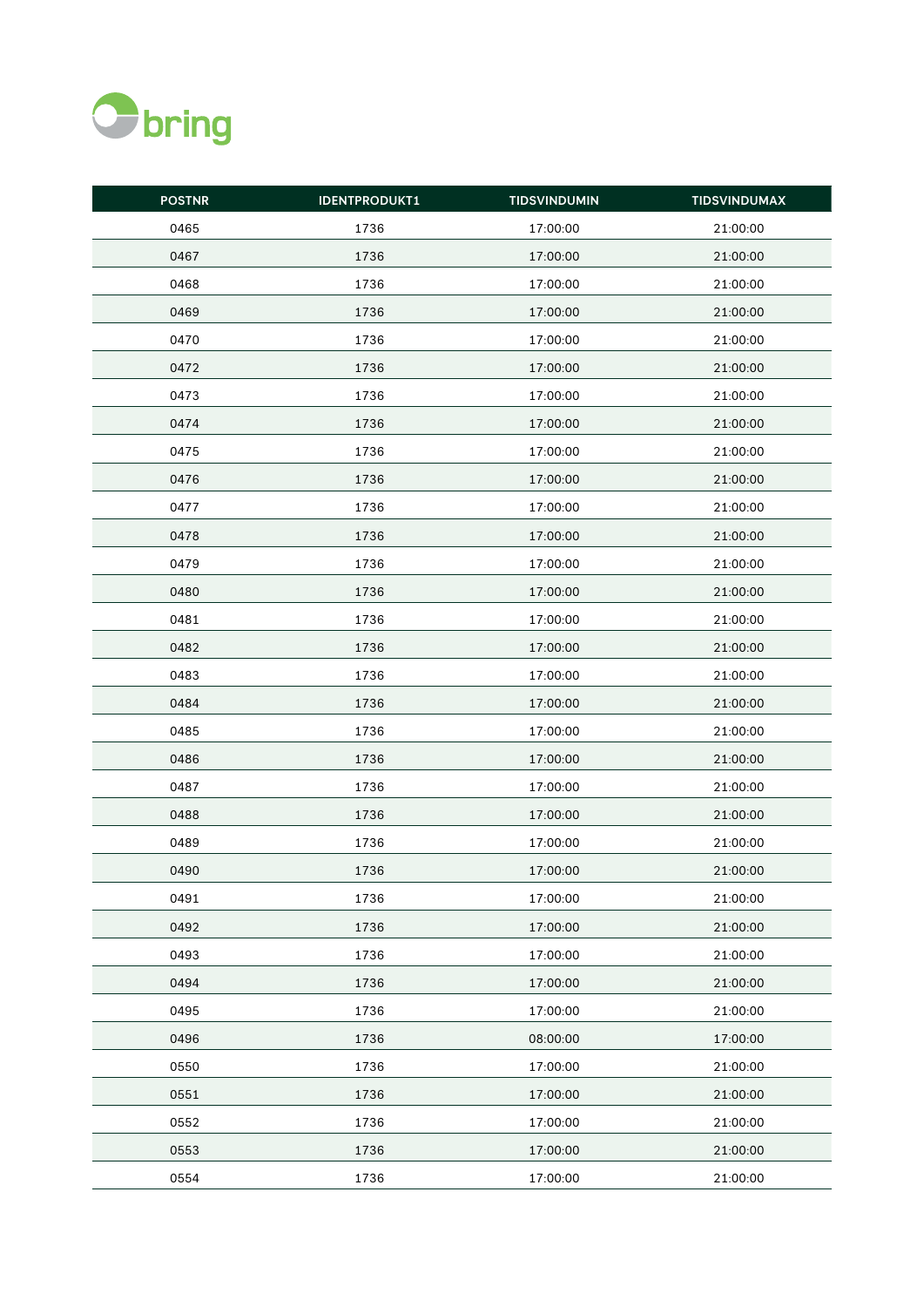

| <b>POSTNR</b> | <b>IDENTPRODUKT1</b> | <b>TIDSVINDUMIN</b> | <b>TIDSVINDUMAX</b> |
|---------------|----------------------|---------------------|---------------------|
| 0555          | 1736                 | 17:00:00            | 21:00:00            |
| 0556          | 1736                 | 17:00:00            | 21:00:00            |
| 0557          | 1736                 | 17:00:00            | 21:00:00            |
| 0558          | 1736                 | 17:00:00            | 21:00:00            |
| 0559          | 1736                 | 17:00:00            | 21:00:00            |
| 0560          | 1736                 | 17:00:00            | 21:00:00            |
| 0561          | 1736                 | 17:00:00            | 21:00:00            |
| 0562          | 1736                 | 17:00:00            | 21:00:00            |
| 0563          | 1736                 | 17:00:00            | 21:00:00            |
| 0564          | 1736                 | 17:00:00            | 21:00:00            |
| 0565          | 1736                 | 17:00:00            | 21:00:00            |
| 0566          | 1736                 | 17:00:00            | 21:00:00            |
| 0567          | 1736                 | 17:00:00            | 21:00:00            |
| 0568          | 1736                 | 17:00:00            | 21:00:00            |
| 0569          | 1736                 | 17:00:00            | 21:00:00            |
| 0570          | 1736                 | 17:00:00            | 21:00:00            |
| 0571          | 1736                 | 17:00:00            | 21:00:00            |
| 0572          | 1736                 | 17:00:00            | 21:00:00            |
| 0573          | 1736                 | 17:00:00            | 21:00:00            |
| 0574          | 1736                 | 17:00:00            | 21:00:00            |
| 0575          | 1736                 | 17:00:00            | 21:00:00            |
| 0576          | 1736                 | 17:00:00            | 21:00:00            |
| 0577          | 1736                 | 17:00:00            | 21:00:00            |
| 0578          | 1736                 | 17:00:00            | 21:00:00            |
| 0579          | 1736                 | 17:00:00            | 21:00:00            |
| 0580          | 1736                 | 17:00:00            | 21:00:00            |
| 0581          | 1736                 | 17:00:00            | 21:00:00            |
| 0582          | 1736                 | 17:00:00            | 21:00:00            |
| 0583          | 1736                 | 17:00:00            | 21:00:00            |
| 0584          | 1736                 | 17:00:00            | 21:00:00            |
| 0585          | 1736                 | 17:00:00            | 21:00:00            |
| 0586          | 1736                 | 17:00:00            | 21:00:00            |
| 0587          | 1736                 | 17:00:00            | 21:00:00            |
| 0588          | 1736                 | 17:00:00            | 21:00:00            |
| 0589          | 1736                 | 17:00:00            | 21:00:00            |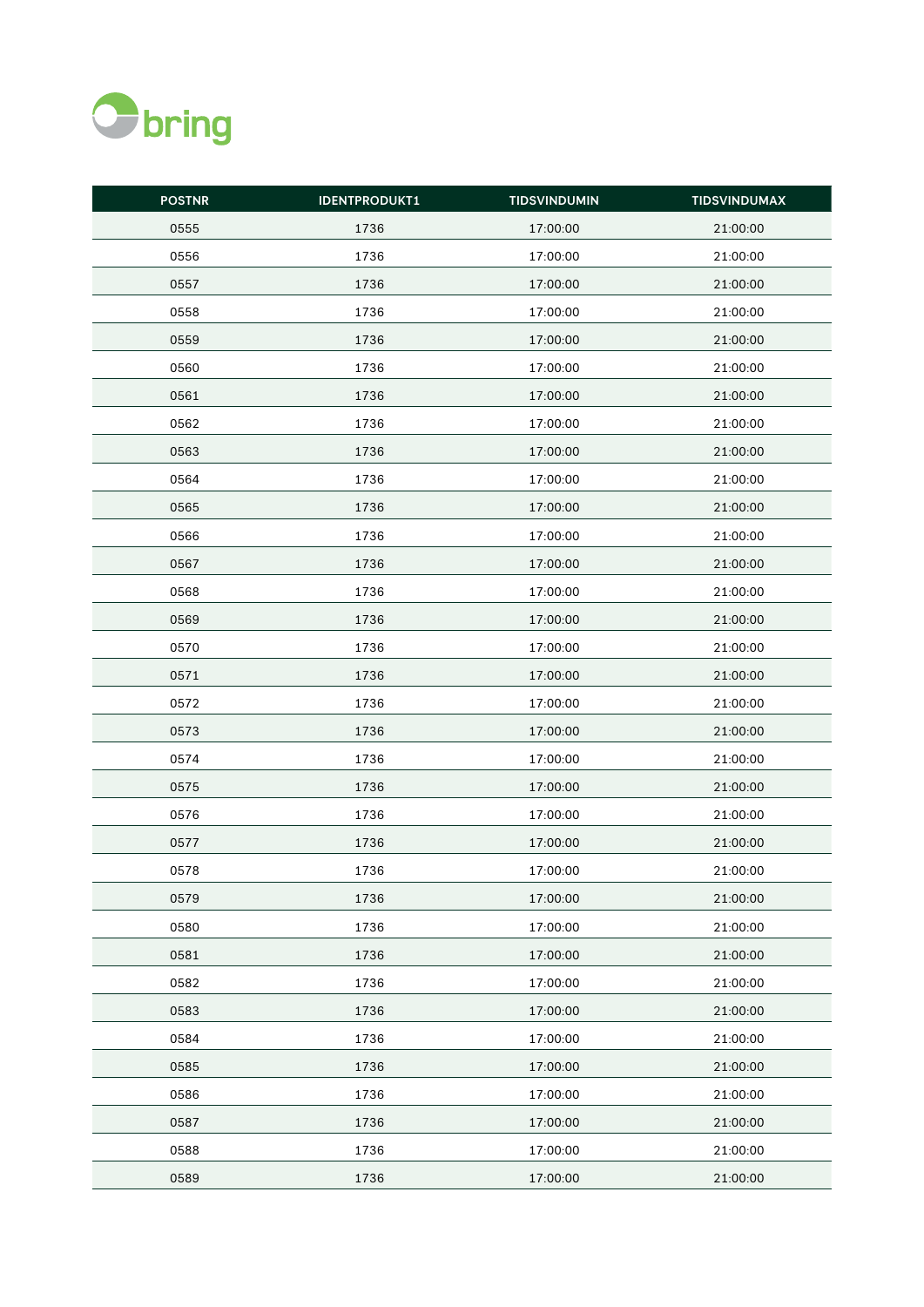

| <b>POSTNR</b> | <b>IDENTPRODUKT1</b> | <b>TIDSVINDUMIN</b> | <b>TIDSVINDUMAX</b> |
|---------------|----------------------|---------------------|---------------------|
| 0590          | 1736                 | 17:00:00            | 21:00:00            |
| 0591          | 1736                 | 17:00:00            | 21:00:00            |
| 0592          | 1736                 | 17:00:00            | 21:00:00            |
| 0593          | 1736                 | 17:00:00            | 21:00:00            |
| 0594          | 1736                 | 17:00:00            | 21:00:00            |
| 0595          | 1736                 | 17:00:00            | 21:00:00            |
| 0596          | 1736                 | 17:00:00            | 21:00:00            |
| 0597          | 1736                 | 17:00:00            | 21:00:00            |
| 0598          | 1736                 | 17:00:00            | 21:00:00            |
| 0650          | 1736                 | 17:00:00            | 21:00:00            |
| 0651          | 1736                 | 17:00:00            | 21:00:00            |
| 0652          | 1736                 | 17:00:00            | 21:00:00            |
| 0653          | 1736                 | 17:00:00            | 21:00:00            |
| 0654          | 1736                 | 17:00:00            | 21:00:00            |
| 0655          | 1736                 | 17:00:00            | 21:00:00            |
| 0656          | 1736                 | 17:00:00            | 21:00:00            |
| 0657          | 1736                 | 17:00:00            | 21:00:00            |
| 0658          | 1736                 | 17:00:00            | 21:00:00            |
| 0659          | 1736                 | 17:00:00            | 21:00:00            |
| 0660          | 1736                 | 17:00:00            | 21:00:00            |
| 0661          | 1736                 | 17:00:00            | 21:00:00            |
| 0662          | 1736                 | 17:00:00            | 21:00:00            |
| 0663          | 1736                 | 17:00:00            | 21:00:00            |
| 0664          | 1736                 | 17:00:00            | 21:00:00            |
| 0665          | 1736                 | 17:00:00            | 21:00:00            |
| 0666          | 1736                 | 17:00:00            | 21:00:00            |
| 0667          | 1736                 | 17:00:00            | 21:00:00            |
| 0668          | 1736                 | 17:00:00            | 21:00:00            |
| 0669          | 1736                 | 17:00:00            | 21:00:00            |
| 0670          | 1736                 | 17:00:00            | 21:00:00            |
| 0671          | 1736                 | 17:00:00            | 21:00:00            |
| 0672          | 1736                 | 17:00:00            | 21:00:00            |
| 0673          | 1736                 | 17:00:00            | 21:00:00            |
| 0674          | 1736                 | 17:00:00            | 21:00:00            |
| 0675          | 1736                 | 17:00:00            | 21:00:00            |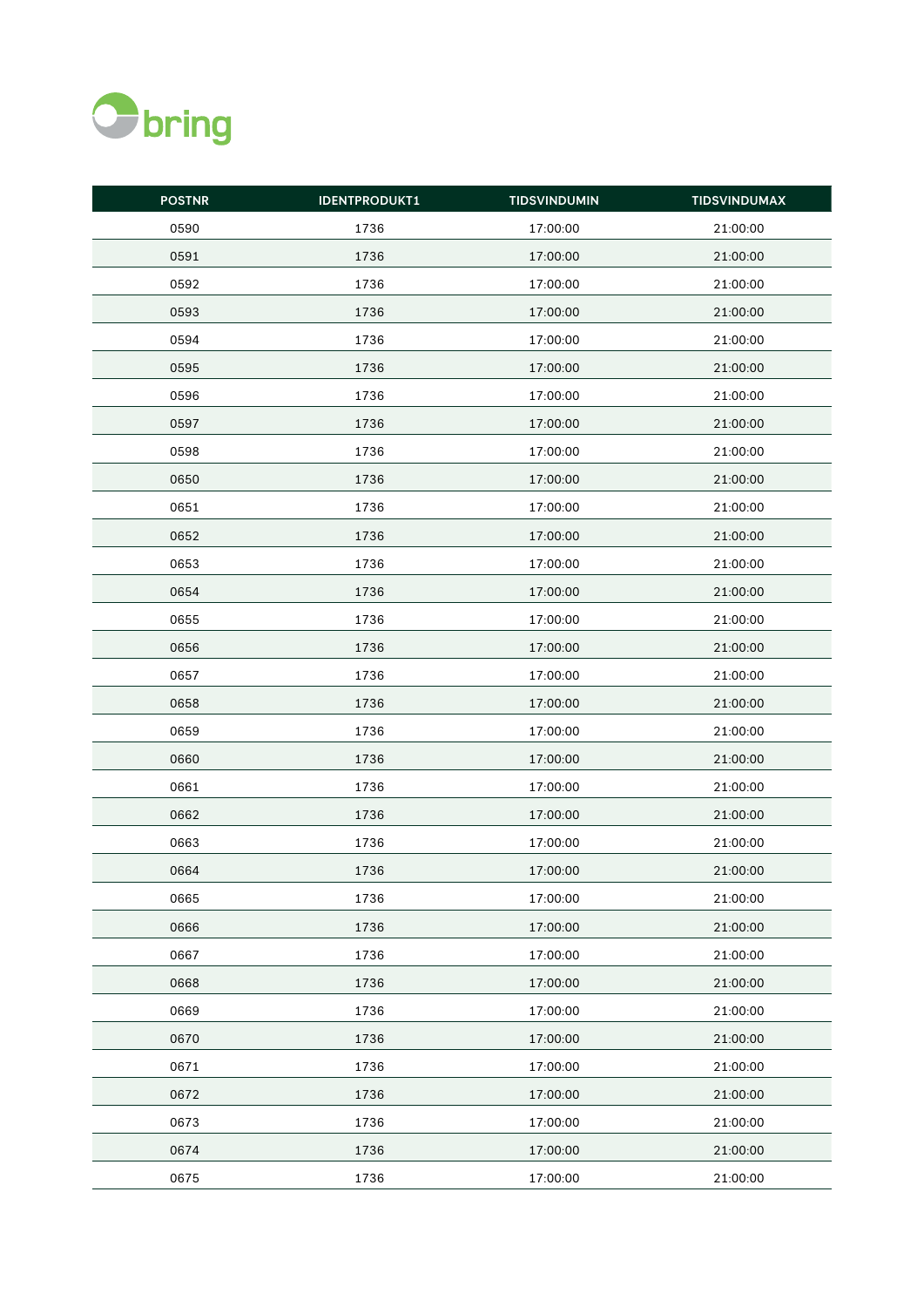

| <b>POSTNR</b> | <b>IDENTPRODUKT1</b> | <b>TIDSVINDUMIN</b> | <b>TIDSVINDUMAX</b> |
|---------------|----------------------|---------------------|---------------------|
| 0676          | 1736                 | 17:00:00            | 21:00:00            |
| 0677          | 1736                 | 17:00:00            | 21:00:00            |
| 0678          | 1736                 | 17:00:00            | 21:00:00            |
| 0679          | 1736                 | 17:00:00            | 21:00:00            |
| 0680          | 1736                 | 17:00:00            | 21:00:00            |
| 0681          | 1736                 | 17:00:00            | 21:00:00            |
| 0682          | 1736                 | 17:00:00            | 21:00:00            |
| 0683          | 1736                 | 17:00:00            | 21:00:00            |
| 0684          | 1736                 | 17:00:00            | 21:00:00            |
| 0685          | 1736                 | 17:00:00            | 21:00:00            |
| 0686          | 1736                 | 17:00:00            | 21:00:00            |
| 0687          | 1736                 | 17:00:00            | 21:00:00            |
| 0688          | 1736                 | 17:00:00            | 21:00:00            |
| 0689          | 1736                 | 17:00:00            | 21:00:00            |
| 0690          | 1736                 | 17:00:00            | 21:00:00            |
| 0691          | 1736                 | 17:00:00            | 21:00:00            |
| 0692          | 1736                 | 17:00:00            | 21:00:00            |
| 0693          | 1736                 | 17:00:00            | 21:00:00            |
| 0694          | 1736                 | 17:00:00            | 21:00:00            |
| 0750          | 1736                 | 17:00:00            | 21:00:00            |
| 0751          | 1736                 | 17:00:00            | 21:00:00            |
| 0752          | 1736                 | 17:00:00            | 21:00:00            |
| 0753          | 1736                 | 17:00:00            | 21:00:00            |
| 0754          | 1736                 | 17:00:00            | 21:00:00            |
| 0755          | 1736                 | 17:00:00            | 21:00:00            |
| 0756          | 1736                 | 17:00:00            | 21:00:00            |
| 0757          | 1736                 | 17:00:00            | 21:00:00            |
| 0758          | 1736                 | 08:00:00            | 17:00:00            |
| 0760          | 1736                 | 17:00:00            | 21:00:00            |
| 0763          | 1736                 | 17:00:00            | 21:00:00            |
| 0764          | 1736                 | 17:00:00            | 21:00:00            |
| 0765          | 1736                 | 17:00:00            | 21:00:00            |
| 0766          | 1736                 | 17:00:00            | 21:00:00            |
| 0767          | 1736                 | 17:00:00            | 21:00:00            |
| 0768          | 1736                 | 17:00:00            | 21:00:00            |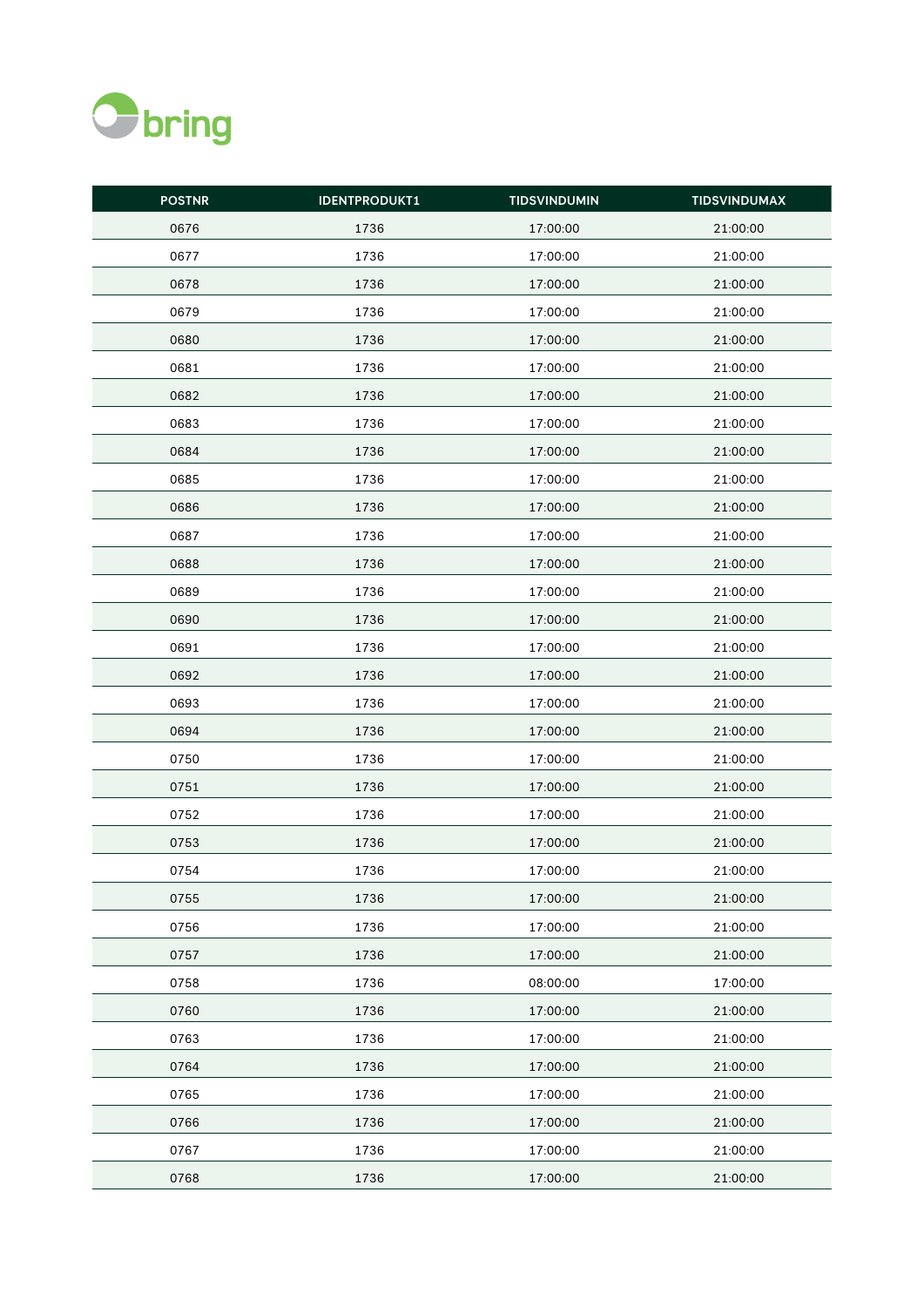

| <b>POSTNR</b> | <b>IDENTPRODUKT1</b> | <b>TIDSVINDUMIN</b> | <b>TIDSVINDUMAX</b> |
|---------------|----------------------|---------------------|---------------------|
| 0770          | 1736                 | 17:00:00            | 21:00:00            |
| 0771          | 1736                 | 17:00:00            | 21:00:00            |
| 0772          | 1736                 | 17:00:00            | 21:00:00            |
| 0773          | 1736                 | 17:00:00            | 21:00:00            |
| 0774          | 1736                 | 17:00:00            | 21:00:00            |
| 0775          | 1736                 | 17:00:00            | 21:00:00            |
| 0776          | 1736                 | 17:00:00            | 21:00:00            |
| 0777          | 1736                 | 17:00:00            | 21:00:00            |
| 0778          | 1736                 | 17:00:00            | 21:00:00            |
| 0779          | 1736                 | 17:00:00            | 21:00:00            |
| 0781          | 1736                 | 17:00:00            | 21:00:00            |
| 0782          | 1736                 | 17:00:00            | 21:00:00            |
| 0783          | 1736                 | 17:00:00            | 21:00:00            |
| 0784          | 1736                 | 17:00:00            | 21:00:00            |
| 0785          | 1736                 | 17:00:00            | 21:00:00            |
| 0786          | 1736                 | 17:00:00            | 21:00:00            |
| 0787          | 1736                 | 17:00:00            | 21:00:00            |
| 0788          | 1736                 | 17:00:00            | 21:00:00            |
| 0789          | 1736                 | 17:00:00            | 21:00:00            |
| 0790          | 1736                 | 17:00:00            | 21:00:00            |
| 0791          | 1736                 | 17:00:00            | 21:00:00            |
| 0850          | 1736                 | 17:00:00            | 21:00:00            |
| 0851          | 1736                 | 17:00:00            | 21:00:00            |
| 0852          | 1736                 | 17:00:00            | 21:00:00            |
| 0853          | 1736                 | 17:00:00            | 21:00:00            |
| 0854          | 1736                 | 17:00:00            | 21:00:00            |
| 0855          | 1736                 | 17:00:00            | 21:00:00            |
| 0856          | 1736                 | 17:00:00            | 21:00:00            |
| 0857          | 1736                 | 17:00:00            | 21:00:00            |
| 0858          | 1736                 | 17:00:00            | 21:00:00            |
| 0860          | 1736                 | 17:00:00            | 21:00:00            |
| 0861          | 1736                 | 17:00:00            | 21:00:00            |
| 0862          | 1736                 | 17:00:00            | 21:00:00            |
| 0863          | 1736                 | 17:00:00            | 21:00:00            |
| 0864          | 1736                 | 17:00:00            | 21:00:00            |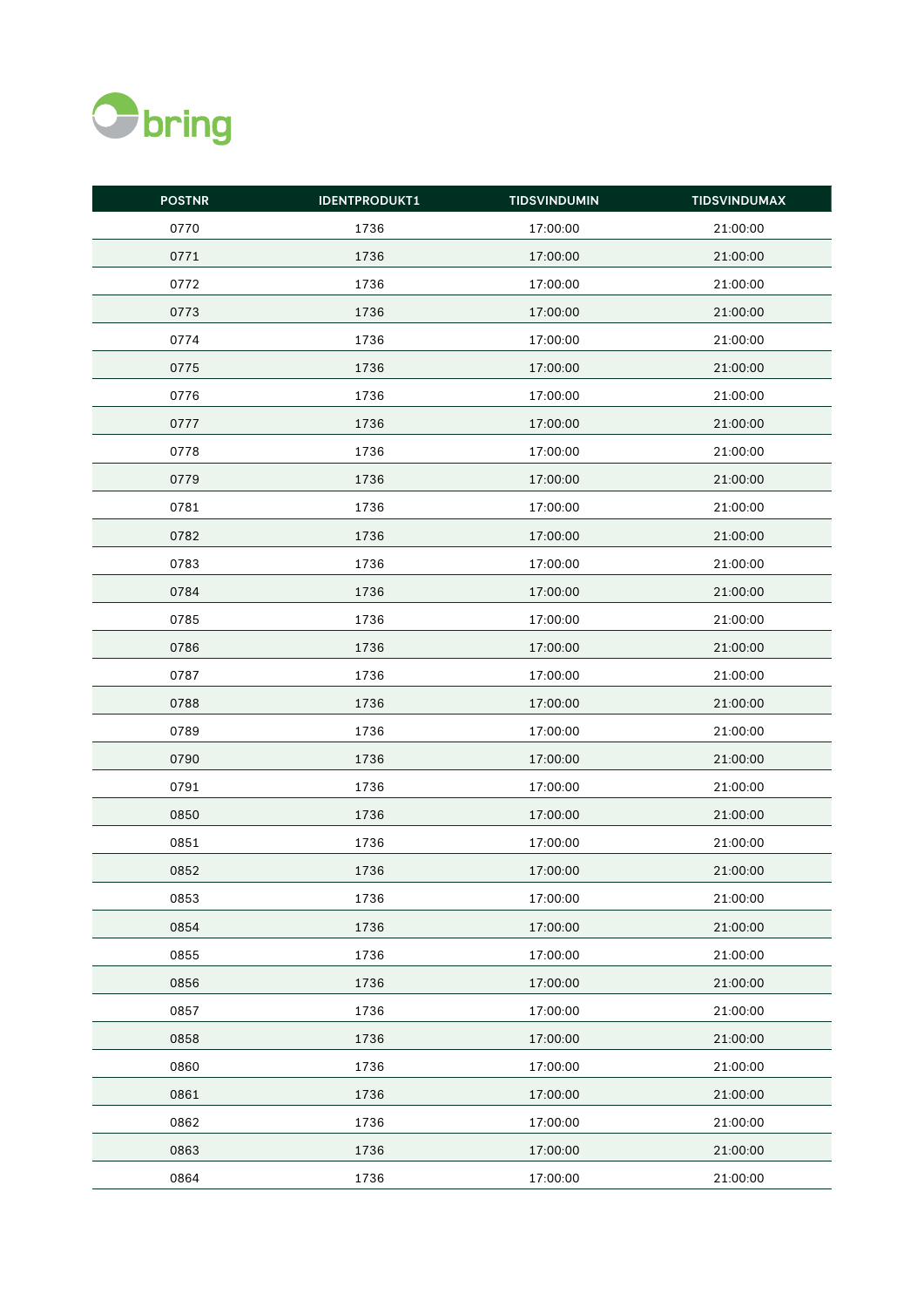

| <b>POSTNR</b> | <b>IDENTPRODUKT1</b> | <b>TIDSVINDUMIN</b> | <b>TIDSVINDUMAX</b> |
|---------------|----------------------|---------------------|---------------------|
| 0870          | 1736                 | 17:00:00            | 21:00:00            |
| 0871          | 1736                 | 17:00:00            | 21:00:00            |
| 0872          | 1736                 | 17:00:00            | 21:00:00            |
| 0873          | 1736                 | 17:00:00            | 21:00:00            |
| 0874          | 1736                 | 17:00:00            | 21:00:00            |
| 0875          | 1736                 | 17:00:00            | 21:00:00            |
| 0876          | 1736                 | 17:00:00            | 21:00:00            |
| 0877          | 1736                 | 17:00:00            | 21:00:00            |
| 0880          | 1736                 | 17:00:00            | 21:00:00            |
| 0881          | 1736                 | 17:00:00            | 21:00:00            |
| 0882          | 1736                 | 17:00:00            | 21:00:00            |
| 0883          | 1736                 | 17:00:00            | 21:00:00            |
| 0884          | 1736                 | 17:00:00            | 21:00:00            |
| 0890          | 1736                 | 08:00:00            | 17:00:00            |
| 0891          | 1736                 | 08:00:00            | 17:00:00            |
| 0950          | 1736                 | 17:00:00            | 21:00:00            |
| 0951          | 1736                 | 17:00:00            | 21:00:00            |
| 0952          | 1736                 | 17:00:00            | 21:00:00            |
| 0953          | 1736                 | 17:00:00            | 21:00:00            |
| 0954          | 1736                 | 17:00:00            | 21:00:00            |
| 0955          | 1736                 | 17:00:00            | 21:00:00            |
| 0956          | 1736                 | 17:00:00            | 21:00:00            |
| 0957          | 1736                 | 17:00:00            | 21:00:00            |
| 0958          | 1736                 | 17:00:00            | 21:00:00            |
| 0959          | 1736                 | 17:00:00            | 21:00:00            |
| 0960          | 1736                 | 17:00:00            | 21:00:00            |
| 0962          | 1736                 | 17:00:00            | 21:00:00            |
| 0963          | 1736                 | 17:00:00            | 21:00:00            |
| 0964          | 1736                 | 17:00:00            | 21:00:00            |
| 0968          | 1736                 | 17:00:00            | 21:00:00            |
| 0969          | 1736                 | 17:00:00            | 21:00:00            |
| 0970          | 1736                 | 17:00:00            | 21:00:00            |
| 0971          | 1736                 | 17:00:00            | 21:00:00            |
| 0972          | 1736                 | 17:00:00            | 21:00:00            |
| 0973          | 1736                 | 17:00:00            | 21:00:00            |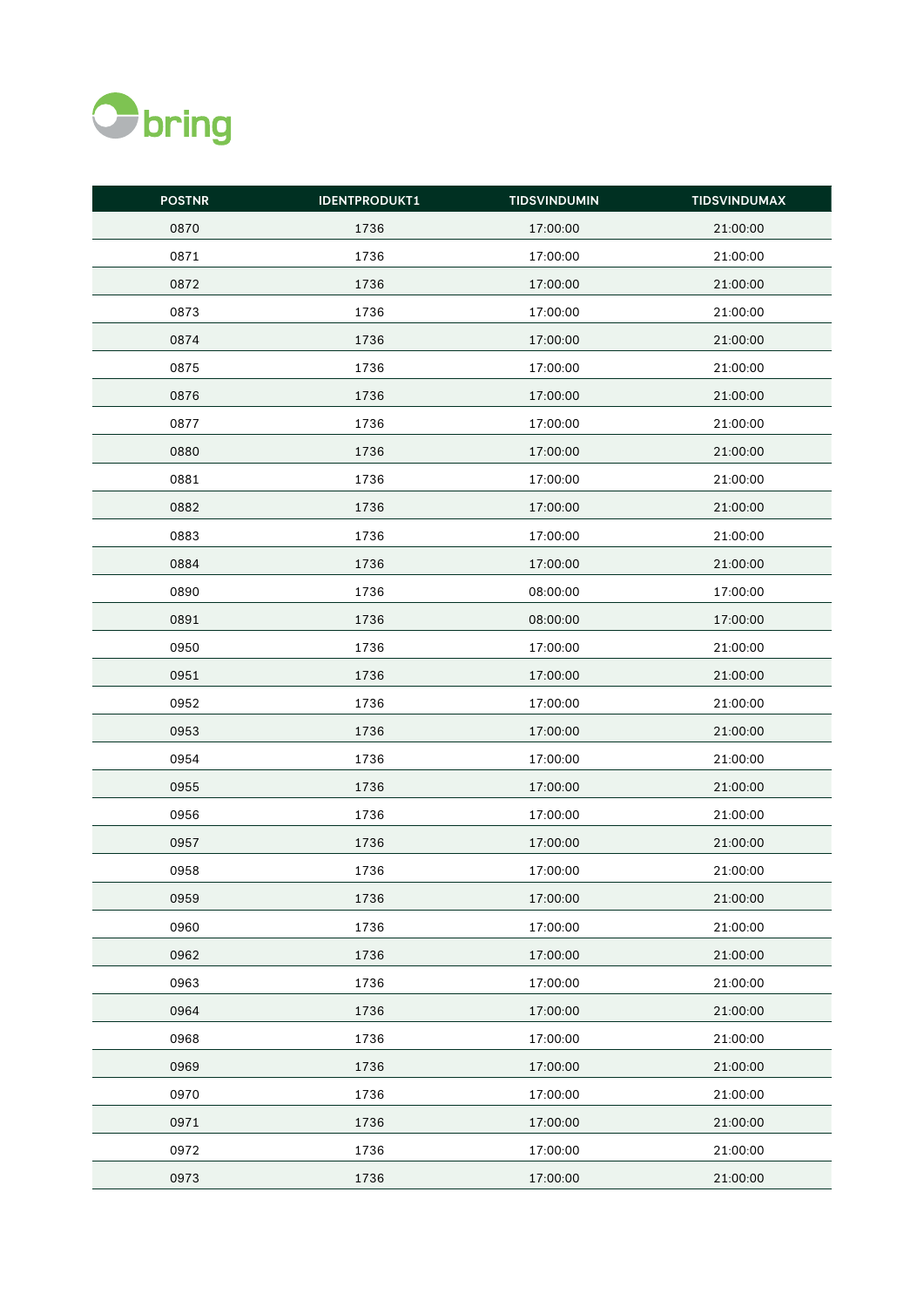

| <b>POSTNR</b> | <b>IDENTPRODUKT1</b> | <b>TIDSVINDUMIN</b> | <b>TIDSVINDUMAX</b> |
|---------------|----------------------|---------------------|---------------------|
| 0975          | 1736                 | 17:00:00            | 21:00:00            |
| 0976          | 1736                 | 17:00:00            | 21:00:00            |
| 0977          | 1736                 | 17:00:00            | 21:00:00            |
| 0978          | 1736                 | 17:00:00            | 21:00:00            |
| 0979          | 1736                 | 17:00:00            | 21:00:00            |
| 0980          | 1736                 | 17:00:00            | 21:00:00            |
| 0981          | 1736                 | 17:00:00            | 21:00:00            |
| 0982          | 1736                 | 17:00:00            | 21:00:00            |
| 0983          | 1736                 | 17:00:00            | 21:00:00            |
| 0984          | 1736                 | 17:00:00            | 21:00:00            |
| 0985          | 1736                 | 17:00:00            | 21:00:00            |
| 0986          | 1736                 | 17:00:00            | 21:00:00            |
| 0987          | 1736                 | 17:00:00            | 21:00:00            |
| 0988          | 1736                 | 17:00:00            | 21:00:00            |
| 1051          | 1736                 | 17:00:00            | 21:00:00            |
| 1052          | 1736                 | 17:00:00            | 21:00:00            |
| 1053          | 1736                 | 17:00:00            | 21:00:00            |
| 1054          | 1736                 | 17:00:00            | 21:00:00            |
| 1055          | 1736                 | 17:00:00            | 21:00:00            |
| 1056          | 1736                 | 17:00:00            | 21:00:00            |
| 1061          | 1736                 | 17:00:00            | 21:00:00            |
| 1062          | 1736                 | 17:00:00            | 21:00:00            |
| 1063          | 1736                 | 17:00:00            | 21:00:00            |
| 1064          | 1736                 | 17:00:00            | 21:00:00            |
| 1065          | 1736                 | 17:00:00            | 21:00:00            |
| 1067          | 1736                 | 17:00:00            | 21:00:00            |
| 1068          | 1736                 | 17:00:00            | 21:00:00            |
| 1069          | 1736                 | 17:00:00            | 21:00:00            |
| 1071          | 1736                 | 17:00:00            | 21:00:00            |
| 1081          | 1736                 | 17:00:00            | 21:00:00            |
| 1083          | 1736                 | 17:00:00            | 21:00:00            |
| 1084          | 1736                 | 17:00:00            | 21:00:00            |
| 1086          | 1736                 | 17:00:00            | 21:00:00            |
| 1087          | 1736                 | 17:00:00            | 21:00:00            |
| 1088          | 1736                 | 17:00:00            | 21:00:00            |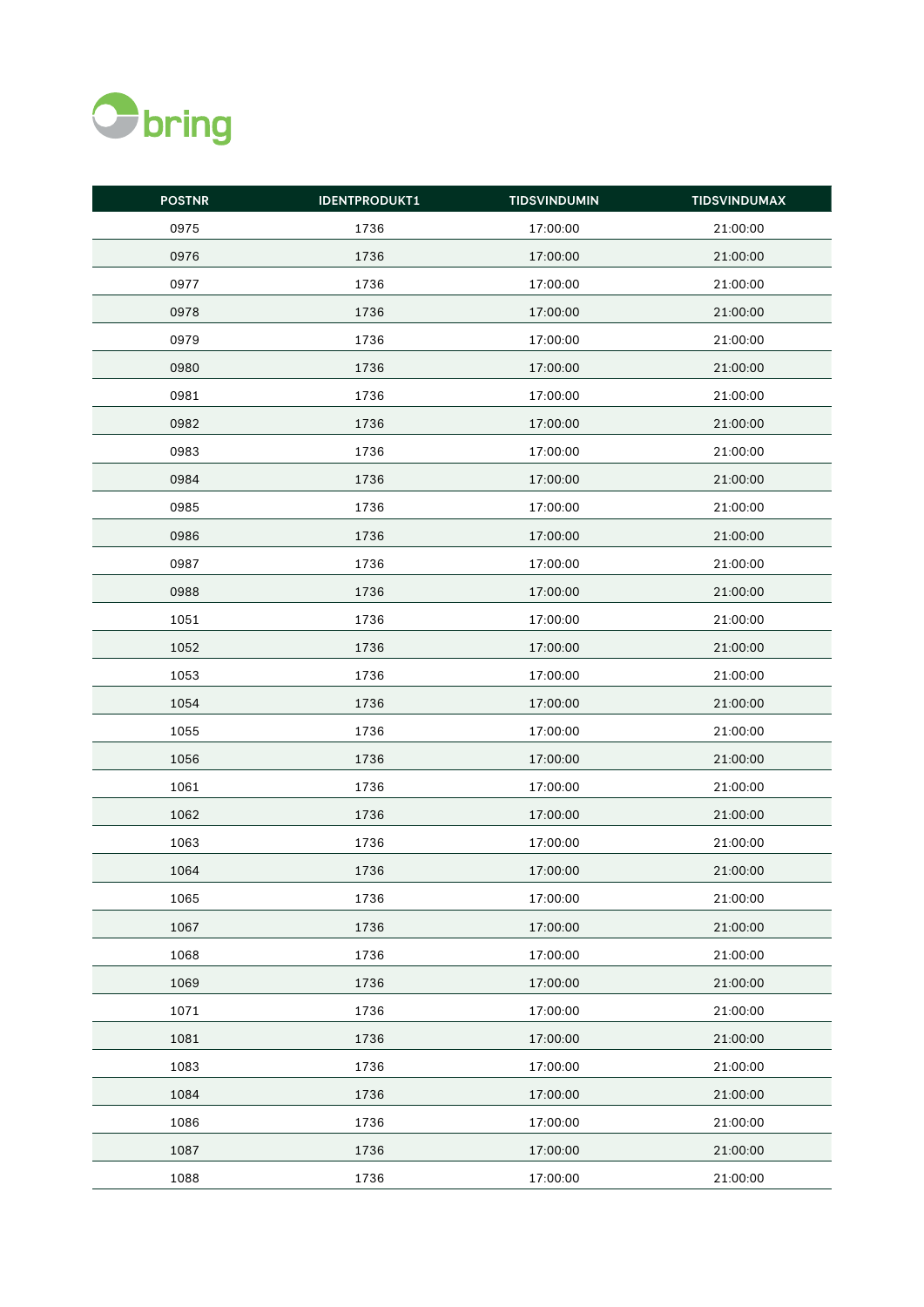

| <b>POSTNR</b> | <b>IDENTPRODUKT1</b> | <b>TIDSVINDUMIN</b> | <b>TIDSVINDUMAX</b> |
|---------------|----------------------|---------------------|---------------------|
| 1089          | 1736                 | 17:00:00            | 21:00:00            |
| 1150          | 1736                 | 17:00:00            | 21:00:00            |
| 1151          | 1736                 | 17:00:00            | 21:00:00            |
| 1152          | 1736                 | 17:00:00            | 21:00:00            |
| 1153          | 1736                 | 17:00:00            | 21:00:00            |
| 1154          | 1736                 | 17:00:00            | 21:00:00            |
| 1155          | 1736                 | 17:00:00            | 21:00:00            |
| 1156          | 1736                 | 17:00:00            | 21:00:00            |
| 1157          | 1736                 | 17:00:00            | 21:00:00            |
| 1158          | 1736                 | 17:00:00            | 21:00:00            |
| 1160          | 1736                 | 17:00:00            | 21:00:00            |
| 1161          | 1736                 | 17:00:00            | 21:00:00            |
| 1162          | 1736                 | 17:00:00            | 21:00:00            |
| 1163          | 1736                 | 17:00:00            | 21:00:00            |
| 1164          | 1736                 | 17:00:00            | 21:00:00            |
| 1165          | 1736                 | 17:00:00            | 21:00:00            |
| 1166          | 1736                 | 17:00:00            | 21:00:00            |
| 1167          | 1736                 | 17:00:00            | 21:00:00            |
| 1168          | 1736                 | 17:00:00            | 21:00:00            |
| 1169          | 1736                 | 17:00:00            | 21:00:00            |
| 1170          | 1736                 | 17:00:00            | 21:00:00            |
| 1172          | 1736                 | 17:00:00            | 21:00:00            |
| 1176          | 1736                 | 17:00:00            | 21:00:00            |
| 1177          | 1736                 | 17:00:00            | 21:00:00            |
| 1178          | 1736                 | 17:00:00            | 21:00:00            |
| 1179          | 1736                 | 17:00:00            | 21:00:00            |
| 1181          | 1736                 | 17:00:00            | 21:00:00            |
| 1182          | 1736                 | 17:00:00            | 21:00:00            |
| 1184          | 1736                 | 17:00:00            | 21:00:00            |
| 1185          | 1736                 | 17:00:00            | 21:00:00            |
| 1187          | 1736                 | 17:00:00            | 21:00:00            |
| 1188          | 1736                 | 17:00:00            | 21:00:00            |
| 1189          | 1736                 | 17:00:00            | 21:00:00            |
| 1250          | 1736                 | 08:00:00            | 17:00:00            |
| 1251          | 1736                 | 17:00:00            | 21:00:00            |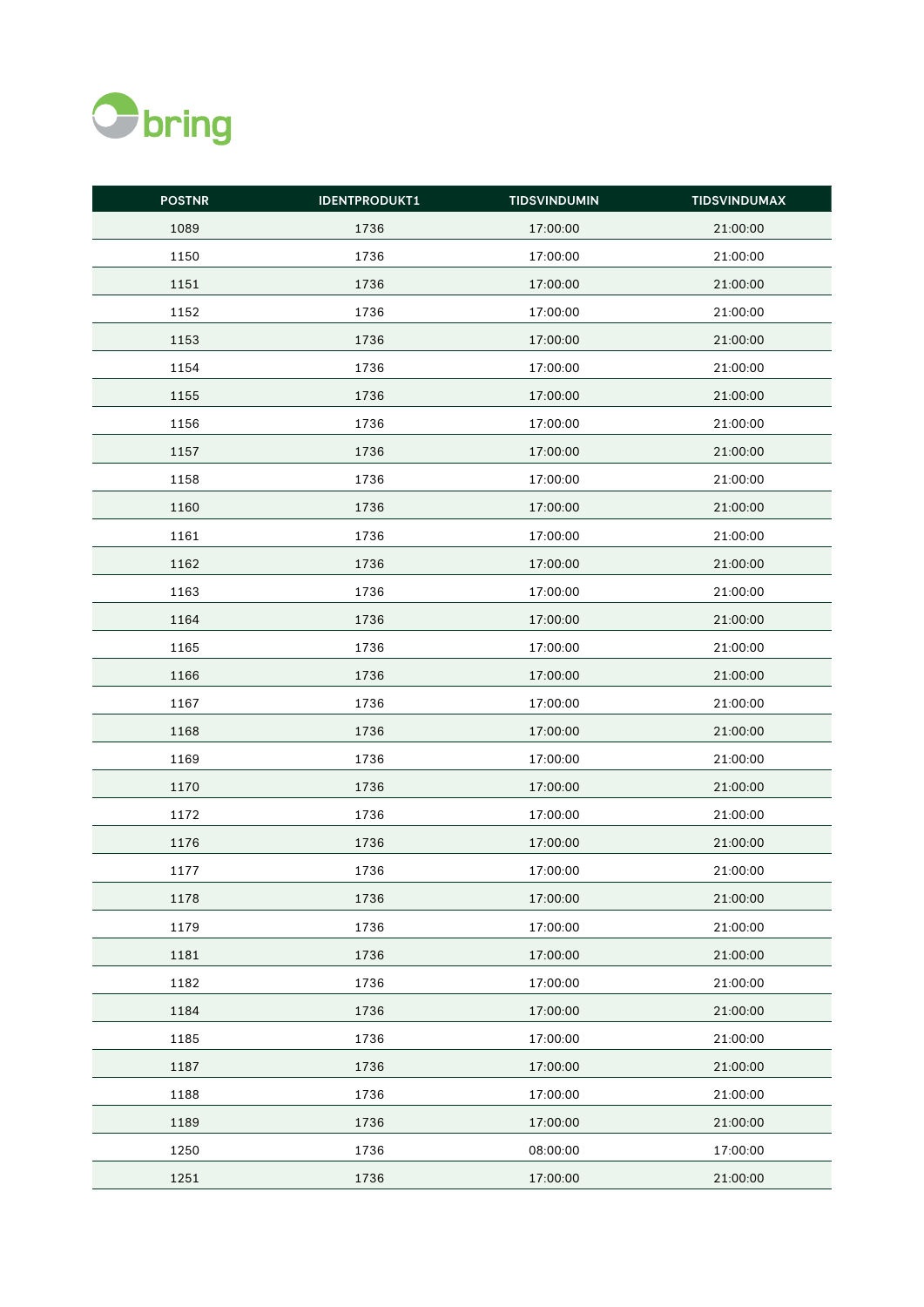

| <b>POSTNR</b> | <b>IDENTPRODUKT1</b> | <b>TIDSVINDUMIN</b> | <b>TIDSVINDUMAX</b> |
|---------------|----------------------|---------------------|---------------------|
| 1252          | 1736                 | 17:00:00            | 21:00:00            |
| 1253          | 1736                 | 17:00:00            | 21:00:00            |
| 1254          | 1736                 | 17:00:00            | 21:00:00            |
| 1255          | 1736                 | 17:00:00            | 21:00:00            |
| 1256          | 1736                 | 17:00:00            | 21:00:00            |
| 1257          | 1736                 | 17:00:00            | 21:00:00            |
| 1258          | 1736                 | 17:00:00            | 21:00:00            |
| 1259          | 1736                 | 17:00:00            | 21:00:00            |
| 1262          | 1736                 | 17:00:00            | 21:00:00            |
| 1263          | 1736                 | 17:00:00            | 21:00:00            |
| 1266          | 1736                 | 17:00:00            | 21:00:00            |
| 1270          | 1736                 | 17:00:00            | 21:00:00            |
| 1271          | 1736                 | 17:00:00            | 21:00:00            |
| 1272          | 1736                 | 17:00:00            | 21:00:00            |
| 1273          | 1736                 | 17:00:00            | 21:00:00            |
| 1274          | 1736                 | 17:00:00            | 21:00:00            |
| 1275          | 1736                 | 17:00:00            | 21:00:00            |
| 1278          | 1736                 | 17:00:00            | 21:00:00            |
| 1279          | 1736                 | 17:00:00            | 21:00:00            |
| 1281          | 1736                 | 17:00:00            | 21:00:00            |
| 1283          | 1736                 | 17:00:00            | 21:00:00            |
| 1284          | 1736                 | 17:00:00            | 21:00:00            |
| 1285          | 1736                 | 17:00:00            | 21:00:00            |
| 1286          | 1736                 | 17:00:00            | 21:00:00            |
| 1290          | 1736                 | 08:00:00            | 17:00:00            |
| 1291          | 1736                 | 08:00:00            | 17:00:00            |
| 1294          | 1736                 | 17:00:00            | 21:00:00            |
| 1295          | 1736                 | 08:00:00            | 17:00:00            |
| 1311          | 1736                 | 08:00:00            | 17:00:00            |
| 1336          | 1736                 | 17:00:00            | 21:00:00            |
| 1337          | 1736                 | 17:00:00            | 21:00:00            |
| 1338          | 1736                 | 17:00:00            | 21:00:00            |
| 1339          | 1736                 | 17:00:00            | 21:00:00            |
| 1340          | 1736                 | 17:00:00            | 21:00:00            |
| 1341          | 1736                 | 17:00:00            | 21:00:00            |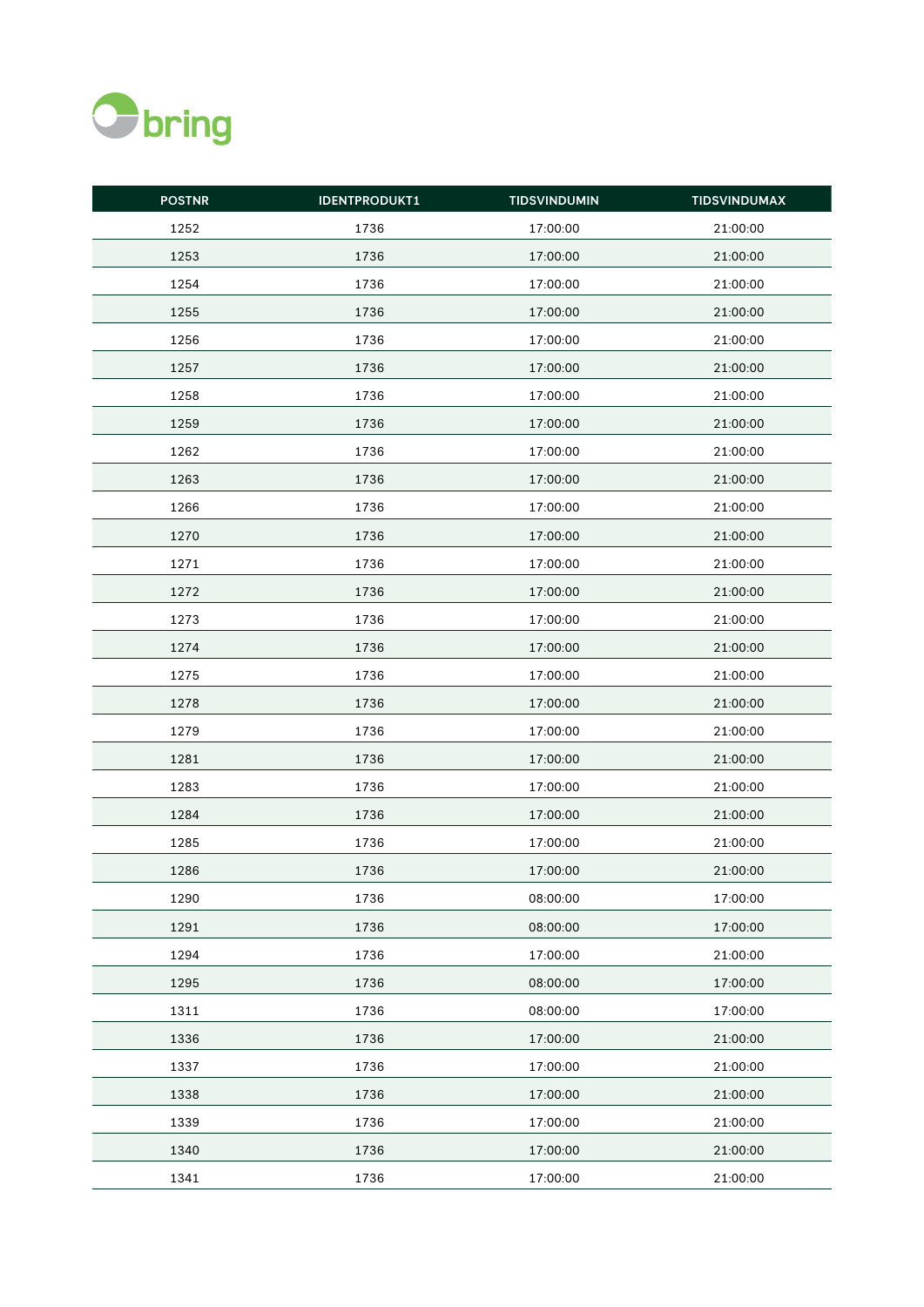

| <b>POSTNR</b> | <b>IDENTPRODUKT1</b> | <b>TIDSVINDUMIN</b> | <b>TIDSVINDUMAX</b> |
|---------------|----------------------|---------------------|---------------------|
| 1344          | 1736                 | 17:00:00            | 21:00:00            |
| 1346          | 1736                 | 17:00:00            | 21:00:00            |
| 1348          | 1736                 | 17:00:00            | 21:00:00            |
| 1349          | 1736                 | 17:00:00            | 21:00:00            |
| 1350          | 1736                 | 08:00:00            | 17:00:00            |
| 1351          | 1736                 | 17:00:00            | 21:00:00            |
| 1352          | 1736                 | 17:00:00            | 21:00:00            |
| 1353          | 1736                 | 17:00:00            | 21:00:00            |
| 1354          | 1736                 | 17:00:00            | 21:00:00            |
| 1356          | 1736                 | 17:00:00            | 21:00:00            |
| 1357          | 1736                 | 17:00:00            | 21:00:00            |
| 1358          | 1736                 | 17:00:00            | 21:00:00            |
| 1359          | 1736                 | 17:00:00            | 21:00:00            |
| 1360          | 1736                 | 17:00:00            | 21:00:00            |
| 1361          | 1736                 | 17:00:00            | 21:00:00            |
| 1362          | 1736                 | 17:00:00            | 21:00:00            |
| 1363          | 1736                 | 17:00:00            | 21:00:00            |
| 1364          | 1736                 | 17:00:00            | 21:00:00            |
| 1365          | 1736                 | 17:00:00            | 21:00:00            |
| 1366          | 1736                 | 17:00:00            | 21:00:00            |
| 1367          | 1736                 | 17:00:00            | 21:00:00            |
| 1368          | 1736                 | 17:00:00            | 21:00:00            |
| 1369          | 1736                 | 17:00:00            | 21:00:00            |
| 1383          | 1736                 | 17:00:00            | 21:00:00            |
| 1384          | 1736                 | 17:00:00            | 21:00:00            |
| 1385          | 1736                 | 17:00:00            | 21:00:00            |
| 1386          | 1736                 | 17:00:00            | 21:00:00            |
| 1387          | 1736                 | 17:00:00            | 21:00:00            |
| 1388          | 1736                 | 17:00:00            | 21:00:00            |
| 1389          | 1736                 | 17:00:00            | 21:00:00            |
| 1390          | 1736                 | 17:00:00            | 21:00:00            |
| 1391          | 1736                 | 17:00:00            | 21:00:00            |
| 1392          | 1736                 | 17:00:00            | 21:00:00            |
| 1394          | 1736                 | 17:00:00            | 21:00:00            |
| 1395          | 1736                 | 17:00:00            | 21:00:00            |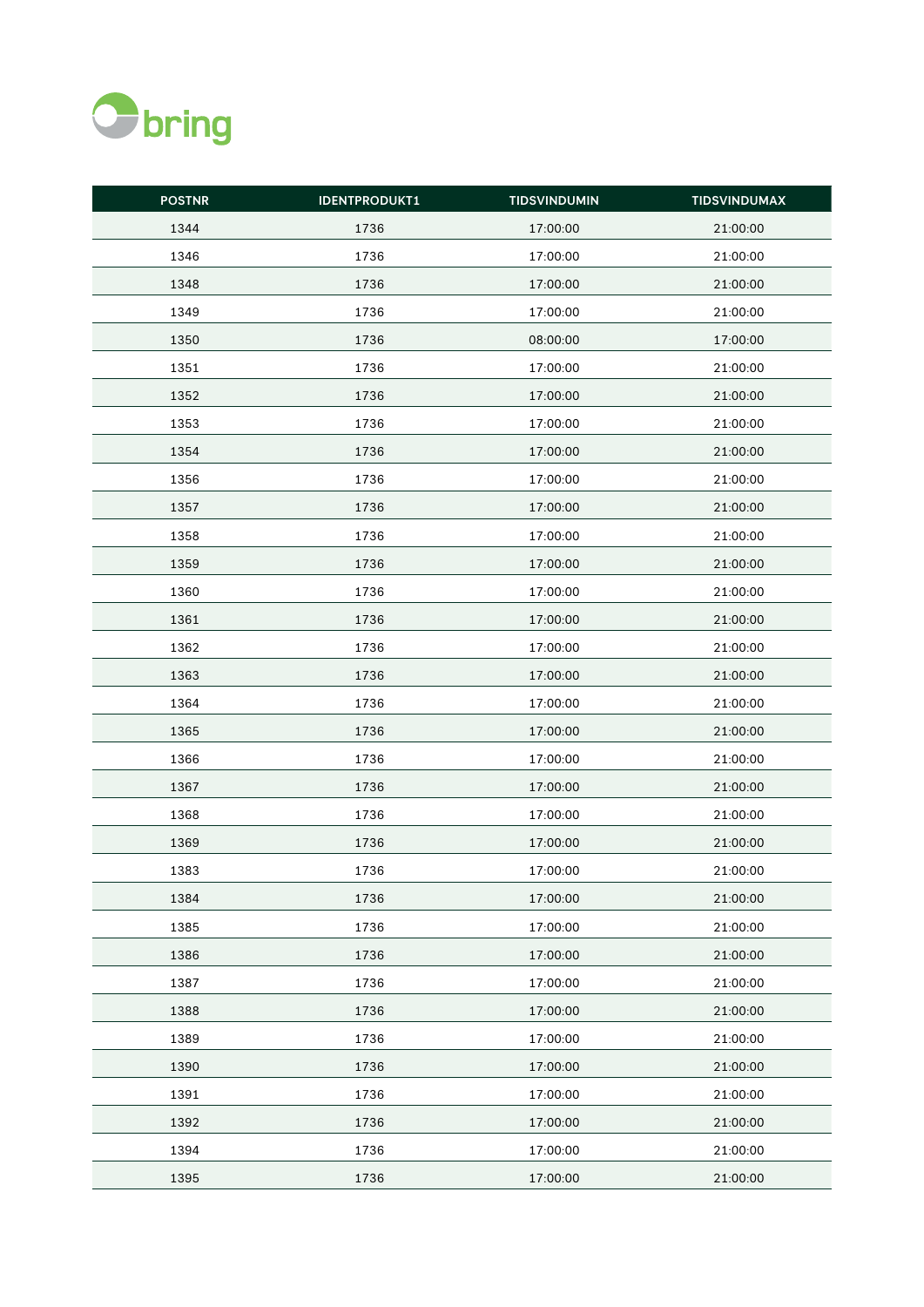

| <b>POSTNR</b> | <b>IDENTPRODUKT1</b> | <b>TIDSVINDUMIN</b> | <b>TIDSVINDUMAX</b> |
|---------------|----------------------|---------------------|---------------------|
| 1396          | 1736                 | 17:00:00            | 21:00:00            |
| 1397          | 1736                 | 17:00:00            | 21:00:00            |
| 1400          | 1736                 | 17:00:00            | 21:00:00            |
| 1404          | 1736                 | 08:00:00            | 17:00:00            |
| 1405          | 1736                 | 17:00:00            | 21:00:00            |
| 1406          | 1736                 | 17:00:00            | 21:00:00            |
| 1407          | 1736                 | 17:00:00            | 21:00:00            |
| 1408          | 1736                 | 08:00:00            | 17:00:00            |
| 1409          | 1736                 | 08:00:00            | 17:00:00            |
| 1410          | 1736                 | 17:00:00            | 21:00:00            |
| 1412          | 1736                 | 17:00:00            | 21:00:00            |
| 1413          | 1736                 | 17:00:00            | 21:00:00            |
| 1414          | 1736                 | 17:00:00            | 21:00:00            |
| 1415          | 1736                 | 17:00:00            | 21:00:00            |
| 1420          | 1736                 | 08:00:00            | 17:00:00            |
| 1423          | 1736                 | 17:00:00            | 21:00:00            |
| 1424          | 1736                 | 17:00:00            | 21:00:00            |
| 1425          | 1736                 | 08:00:00            | 17:00:00            |
| 1430          | 1736                 | 17:00:00            | 21:00:00            |
| 1433          | 1736                 | 17:00:00            | 21:00:00            |
| 1434          | 1736                 | 17:00:00            | 21:00:00            |
| 1435          | 1736                 | 17:00:00            | 21:00:00            |
| 1440          | 1736                 | 17:00:00            | 21:00:00            |
| 1443          | 1736                 | 08:00:00            | 17:00:00            |
| 1444          | 1736                 | 17:00:00            | 21:00:00            |
| 1445          | 1736                 | 17:00:00            | 21:00:00            |
| 1446          | 1736                 | 17:00:00            | 21:00:00            |
| 1447          | 1736                 | 17:00:00            | 21:00:00            |
| 1448          | 1736                 | 17:00:00            | 21:00:00            |
| 1449          | 1736                 | 08:00:00            | 17:00:00            |
| 1450          | 1736                 | 17:00:00            | 21:00:00            |
| 1452          | 1736                 | 17:00:00            | 21:00:00            |
| 1453          | 1736                 | 17:00:00            | 21:00:00            |
| 1454          | 1736                 | 17:00:00            | 21:00:00            |
| 1455          | 1736                 | 17:00:00            | 21:00:00            |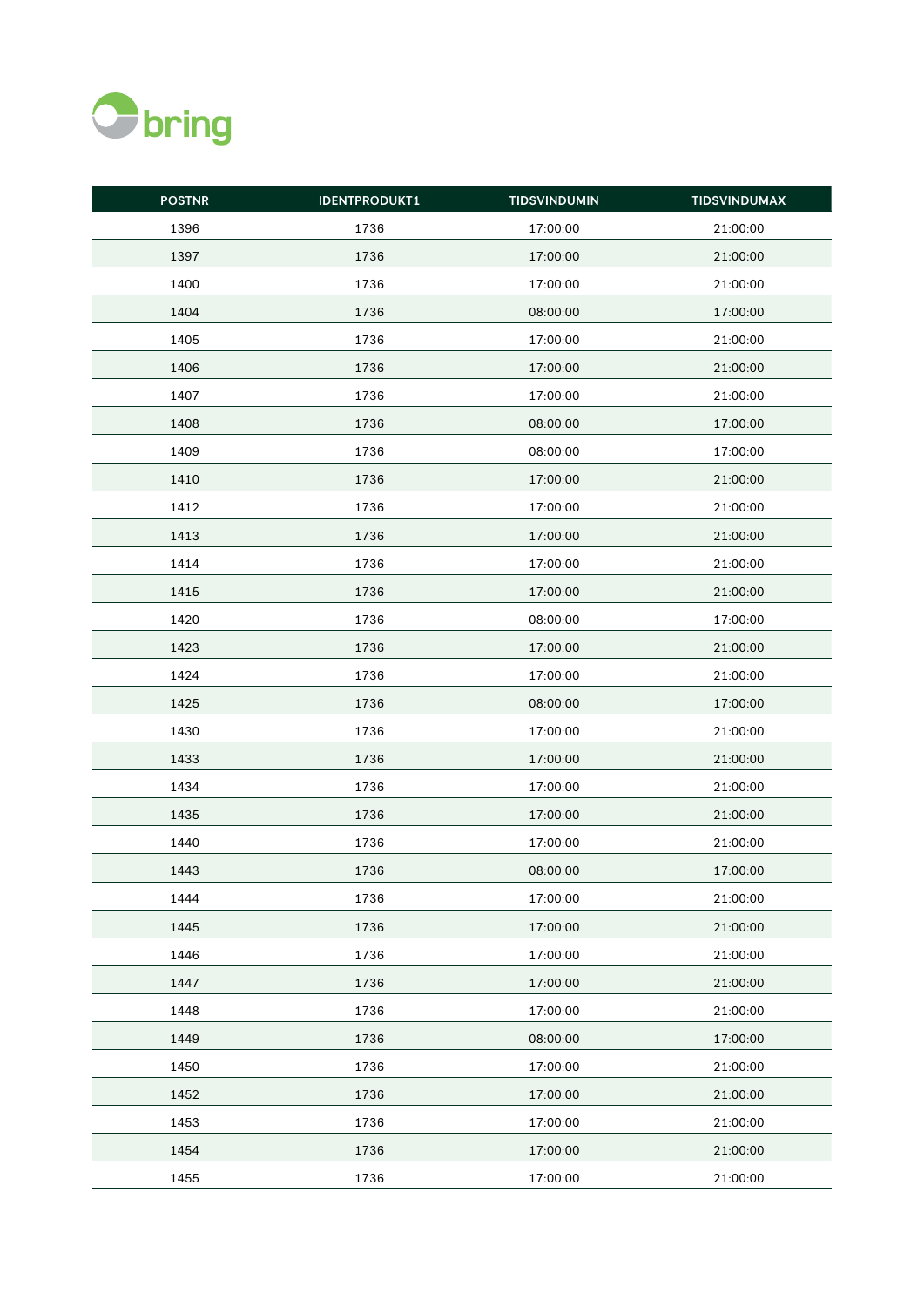

| <b>POSTNR</b> | <b>IDENTPRODUKT1</b> | <b>TIDSVINDUMIN</b> | <b>TIDSVINDUMAX</b> |
|---------------|----------------------|---------------------|---------------------|
| 1456          | 1736                 | 17:00:00            | 21:00:00            |
| 1458          | 1736                 | 17:00:00            | 21:00:00            |
| 1459          | 1736                 | 17:00:00            | 21:00:00            |
| 1461          | 1736                 | 17:00:00            | 21:00:00            |
| 1462          | 1736                 | 17:00:00            | 21:00:00            |
| 1463          | 1736                 | 17:00:00            | 21:00:00            |
| 1464          | 1736                 | 17:00:00            | 21:00:00            |
| 1465          | 1736                 | 17:00:00            | 21:00:00            |
| 1466          | 1736                 | 17:00:00            | 21:00:00            |
| 1467          | 1736                 | 17:00:00            | 21:00:00            |
| 1470          | 1736                 | 17:00:00            | 21:00:00            |
| 1472          | 1736                 | 17:00:00            | 21:00:00            |
| 1473          | 1736                 | 17:00:00            | 21:00:00            |
| 1474          | 1736                 | 17:00:00            | 21:00:00            |
| 1475          | 1736                 | 17:00:00            | 21:00:00            |
| 1476          | 1736                 | 17:00:00            | 21:00:00            |
| 1479          | 1736                 | 17:00:00            | 21:00:00            |
| 1480          | 1736                 | 17:00:00            | 21:00:00            |
| 1481          | 1736                 | 17:00:00            | 21:00:00            |
| 1482          | 1736                 | 17:00:00            | 21:00:00            |
| 1484          | 1736                 | 08:00:00            | 17:00:00            |
| 1487          | 1736                 | 08:00:00            | 17:00:00            |
| 1488          | 1736                 | 08:00:00            | 17:00:00            |
| 1511          | 1736                 | 17:00:00            | 21:00:00            |
| 1512          | 1736                 | 17:00:00            | 21:00:00            |
| 1513          | 1736                 | 17:00:00            | 21:00:00            |
| 1514          | 1736                 | 08:00:00            | 17:00:00            |
| 1515          | 1736                 | 17:00:00            | 21:00:00            |
| 1516          | 1736                 | 17:00:00            | 21:00:00            |
| 1517          | 1736                 | 17:00:00            | 21:00:00            |
| 1518          | 1736                 | 17:00:00            | 21:00:00            |
| 1519          | 1736                 | 17:00:00            | 21:00:00            |
| 1523          | 1736                 | 17:00:00            | 21:00:00            |
| 1524          | 1736                 | 17:00:00            | 21:00:00            |
| 1525          | 1736                 | 17:00:00            | 21:00:00            |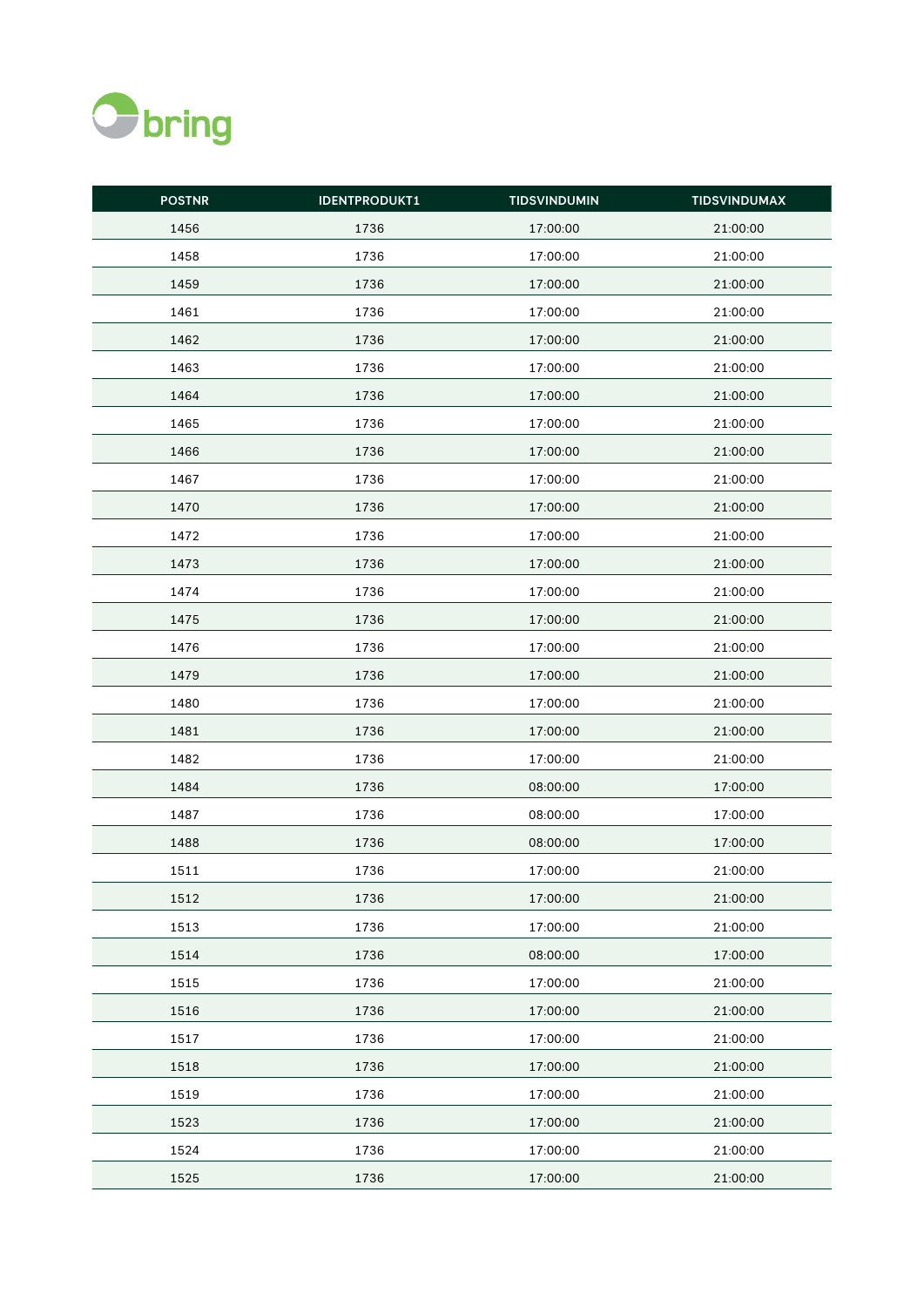

| <b>POSTNR</b> | <b>IDENTPRODUKT1</b> | <b>TIDSVINDUMIN</b> | <b>TIDSVINDUMAX</b> |
|---------------|----------------------|---------------------|---------------------|
| 1526          | 1736                 | 17:00:00            | 21:00:00            |
| 1528          | 1736                 | 17:00:00            | 21:00:00            |
| 1529          | 1736                 | 17:00:00            | 21:00:00            |
| 1530          | 1736                 | 17:00:00            | 21:00:00            |
| 1531          | 1736                 | 17:00:00            | 21:00:00            |
| 1532          | 1736                 | 17:00:00            | 21:00:00            |
| 1533          | 1736                 | 17:00:00            | 21:00:00            |
| 1534          | 1736                 | 17:00:00            | 21:00:00            |
| 1535          | 1736                 | 17:00:00            | 21:00:00            |
| 1536          | 1736                 | 17:00:00            | 21:00:00            |
| 1537          | 1736                 | 17:00:00            | 21:00:00            |
| 1538          | 1736                 | 17:00:00            | 21:00:00            |
| 1539          | 1736                 | 17:00:00            | 21:00:00            |
| 1540          | 1736                 | 08:00:00            | 17:00:00            |
| 1542          | 1736                 | 08:00:00            | 17:00:00            |
| 1543          | 1736                 | 08:00:00            | 17:00:00            |
| 1544          | 1736                 | 08:00:00            | 17:00:00            |
| 1545          | 1736                 | 08:00:00            | 17:00:00            |
| 1550          | 1736                 | 08:00:00            | 17:00:00            |
| 1555          | 1736                 | 08:00:00            | 17:00:00            |
| 1560          | 1736                 | 08:00:00            | 17:00:00            |
| 1570          | 1736                 | 08:00:00            | 17:00:00            |
| 1580          | 1736                 | 08:00:00            | 17:00:00            |
| 1591          | 1736                 | 08:00:00            | 17:00:00            |
| 1592          | 1736                 | 08:00:00            | 17:00:00            |
| 1593          | 1736                 | 08:00:00            | 17:00:00            |
| 1596          | 1736                 | 17:00:00            | 21:00:00            |
| 1597          | 1736                 | 17:00:00            | 21:00:00            |
| 1598          | 1736                 | 17:00:00            | 21:00:00            |
| 1599          | 1736                 | 08:00:00            | 17:00:00            |
| 1604          | 1736                 | 17:00:00            | 21:00:00            |
| 1605          | 1736                 | 17:00:00            | 21:00:00            |
| 1606          | 1736                 | 17:00:00            | 21:00:00            |
| 1607          | 1736                 | 17:00:00            | 21:00:00            |
| 1608          | 1736                 | 17:00:00            | 21:00:00            |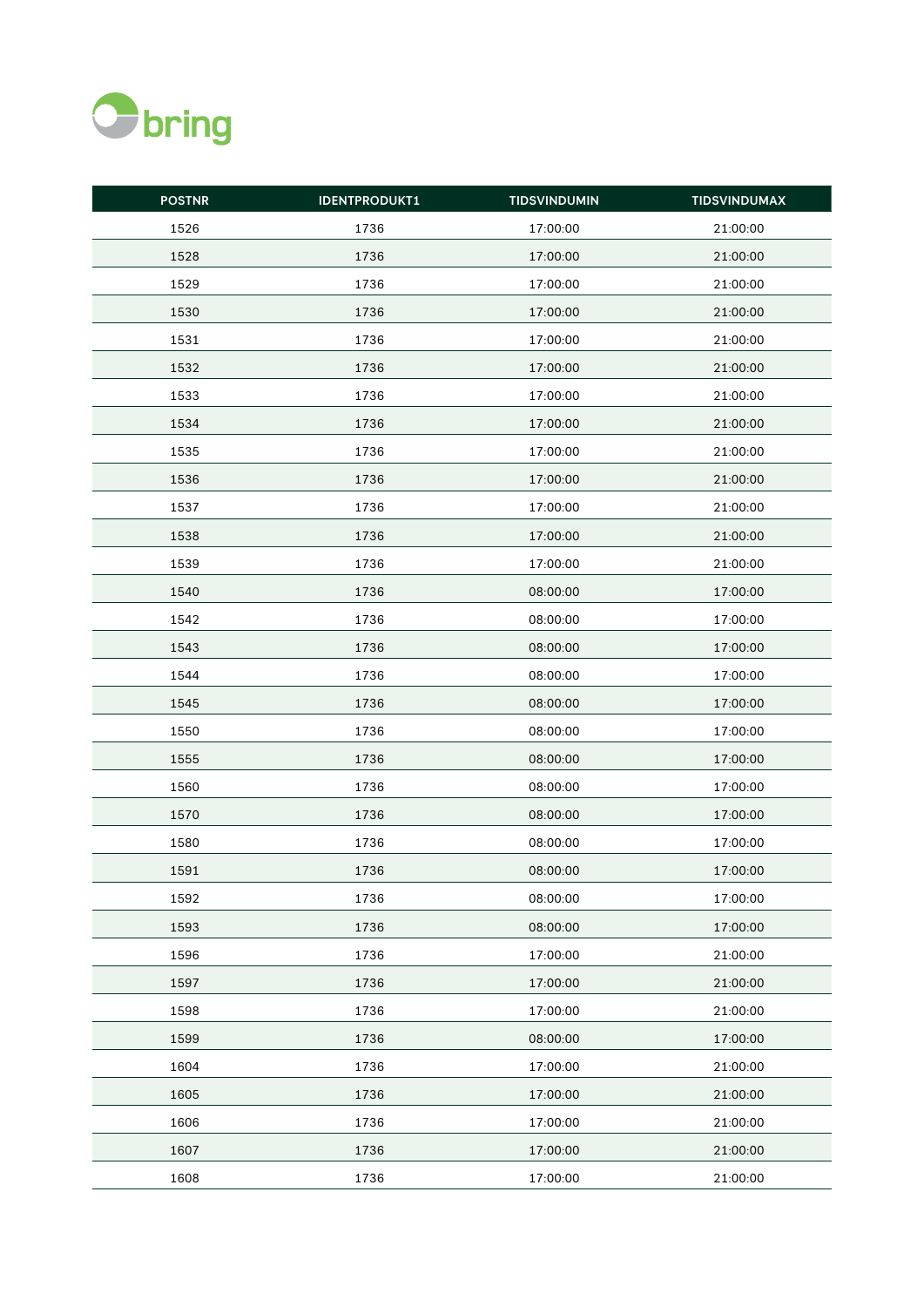

| <b>POSTNR</b> | <b>IDENTPRODUKT1</b> | <b>TIDSVINDUMIN</b> | <b>TIDSVINDUMAX</b> |
|---------------|----------------------|---------------------|---------------------|
| 1610          | 1736                 | 17:00:00            | 21:00:00            |
| 1613          | 1736                 | 17:00:00            | 21:00:00            |
| 1614          | 1736                 | 17:00:00            | 21:00:00            |
| 1615          | 1736                 | 17:00:00            | 21:00:00            |
| 1617          | 1736                 | 17:00:00            | 21:00:00            |
| 1618          | 1736                 | 17:00:00            | 21:00:00            |
| 1619          | 1736                 | 17:00:00            | 21:00:00            |
| 1621          | 1736                 | 17:00:00            | 21:00:00            |
| 1622          | 1736                 | 08:00:00            | 17:00:00            |
| 1623          | 1736                 | 08:00:00            | 17:00:00            |
| 1624          | 1736                 | 17:00:00            | 21:00:00            |
| 1626          | 1736                 | 08:00:00            | 17:00:00            |
| 1628          | 1736                 | 08:00:00            | 17:00:00            |
| 1630          | 1736                 | 17:00:00            | 21:00:00            |
| 1632          | 1736                 | 17:00:00            | 21:00:00            |
| 1633          | 1736                 | 17:00:00            | 21:00:00            |
| 1634          | 1736                 | 08:00:00            | 17:00:00            |
| 1636          | 1736                 | 17:00:00            | 21:00:00            |
| 1637          | 1736                 | 17:00:00            | 21:00:00            |
| 1639          | 1736                 | 17:00:00            | 21:00:00            |
| 1640          | 1736                 | 08:00:00            | 17:00:00            |
| 1642          | 1736                 | 08:00:00            | 17:00:00            |
| 1643          | 1736                 | 08:00:00            | 17:00:00            |
| 1651          | 1736                 | 17:00:00            | 21:00:00            |
| 1653          | 1736                 | 17:00:00            | 21:00:00            |
| 1654          | 1736                 | 17:00:00            | 21:00:00            |
| 1655          | 1736                 | 08:00:00            | 17:00:00            |
| 1657          | 1736                 | 17:00:00            | 21:00:00            |
| 1658          | 1736                 | 17:00:00            | 21:00:00            |
| 1659          | 1736                 | 08:00:00            | 17:00:00            |
| 1661          | 1736                 | 17:00:00            | 21:00:00            |
| 1663          | 1736                 | 17:00:00            | 21:00:00            |
| 1664          | 1736                 | 17:00:00            | 21:00:00            |
| 1665          | 1736                 | 17:00:00            | 21:00:00            |
| 1666          | 1736                 | 17:00:00            | 21:00:00            |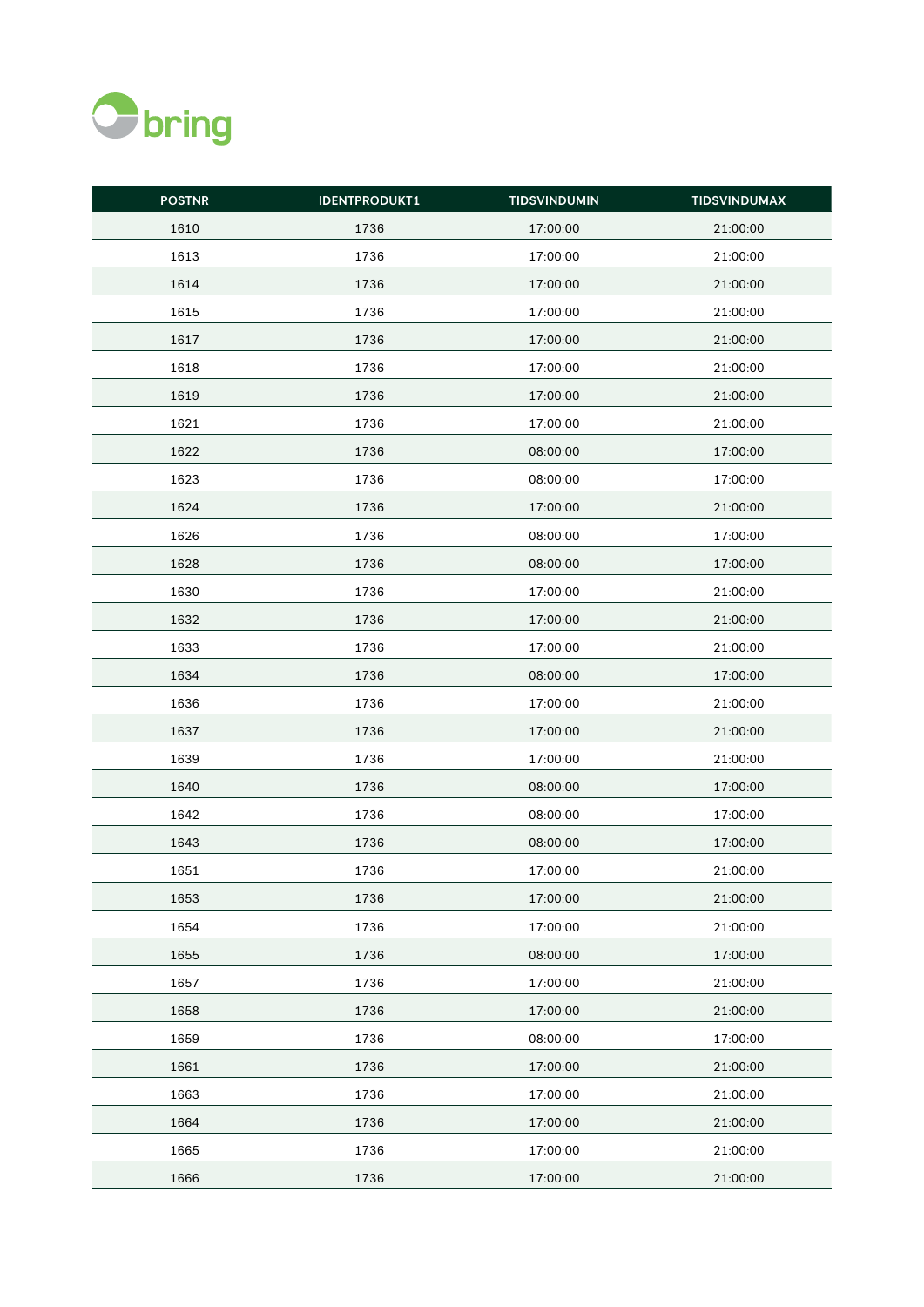

| <b>POSTNR</b> | <b>IDENTPRODUKT1</b> | <b>TIDSVINDUMIN</b> | <b>TIDSVINDUMAX</b> |
|---------------|----------------------|---------------------|---------------------|
| 1667          | 1736                 | 08:00:00            | 17:00:00            |
| 1671          | 1736                 | 17:00:00            | 21:00:00            |
| 1672          | 1736                 | 17:00:00            | 21:00:00            |
| 1673          | 1736                 | 17:00:00            | 21:00:00            |
| 1675          | 1736                 | 08:00:00            | 17:00:00            |
| 1676          | 1736                 | 08:00:00            | 17:00:00            |
| 1678          | 1736                 | 17:00:00            | 21:00:00            |
| 1679          | 1736                 | 17:00:00            | 21:00:00            |
| 1680          | 1736                 | 08:00:00            | 17:00:00            |
| 1684          | 1736                 | 08:00:00            | 17:00:00            |
| 1690          | 1736                 | 08:00:00            | 17:00:00            |
| 1692          | 1736                 | 08:00:00            | 17:00:00            |
| 1706          | 1736                 | 17:00:00            | 21:00:00            |
| 1707          | 1736                 | 17:00:00            | 21:00:00            |
| 1708          | 1736                 | 08:00:00            | 17:00:00            |
| 1709          | 1736                 | 17:00:00            | 21:00:00            |
| 1710          | 1736                 | 17:00:00            | 21:00:00            |
| 1711          | 1736                 | 17:00:00            | 21:00:00            |
| 1712          | 1736                 | 17:00:00            | 21:00:00            |
| 1714          | 1736                 | 08:00:00            | 17:00:00            |
| 1715          | 1736                 | 17:00:00            | 21:00:00            |
| 1718          | 1736                 | 17:00:00            | 21:00:00            |
| 1719          | 1736                 | 17:00:00            | 21:00:00            |
| 1721          | 1736                 | 17:00:00            | 21:00:00            |
| 1722          | 1736                 | 17:00:00            | 21:00:00            |
| 1723          | 1736                 | 17:00:00            | 21:00:00            |
| 1724          | 1736                 | 17:00:00            | 21:00:00            |
| 1725          | 1736                 | 17:00:00            | 21:00:00            |
| 1726          | 1736                 | 17:00:00            | 21:00:00            |
| 1727          | 1736                 | 17:00:00            | 21:00:00            |
| 1730          | 1736                 | 08:00:00            | 17:00:00            |
| 1734          | 1736                 | 17:00:00            | 21:00:00            |
| 1735          | 1736                 | 08:00:00            | 17:00:00            |
| 1738          | 1736                 | 17:00:00            | 21:00:00            |
| 1739          | 1736                 | 17:00:00            | 21:00:00            |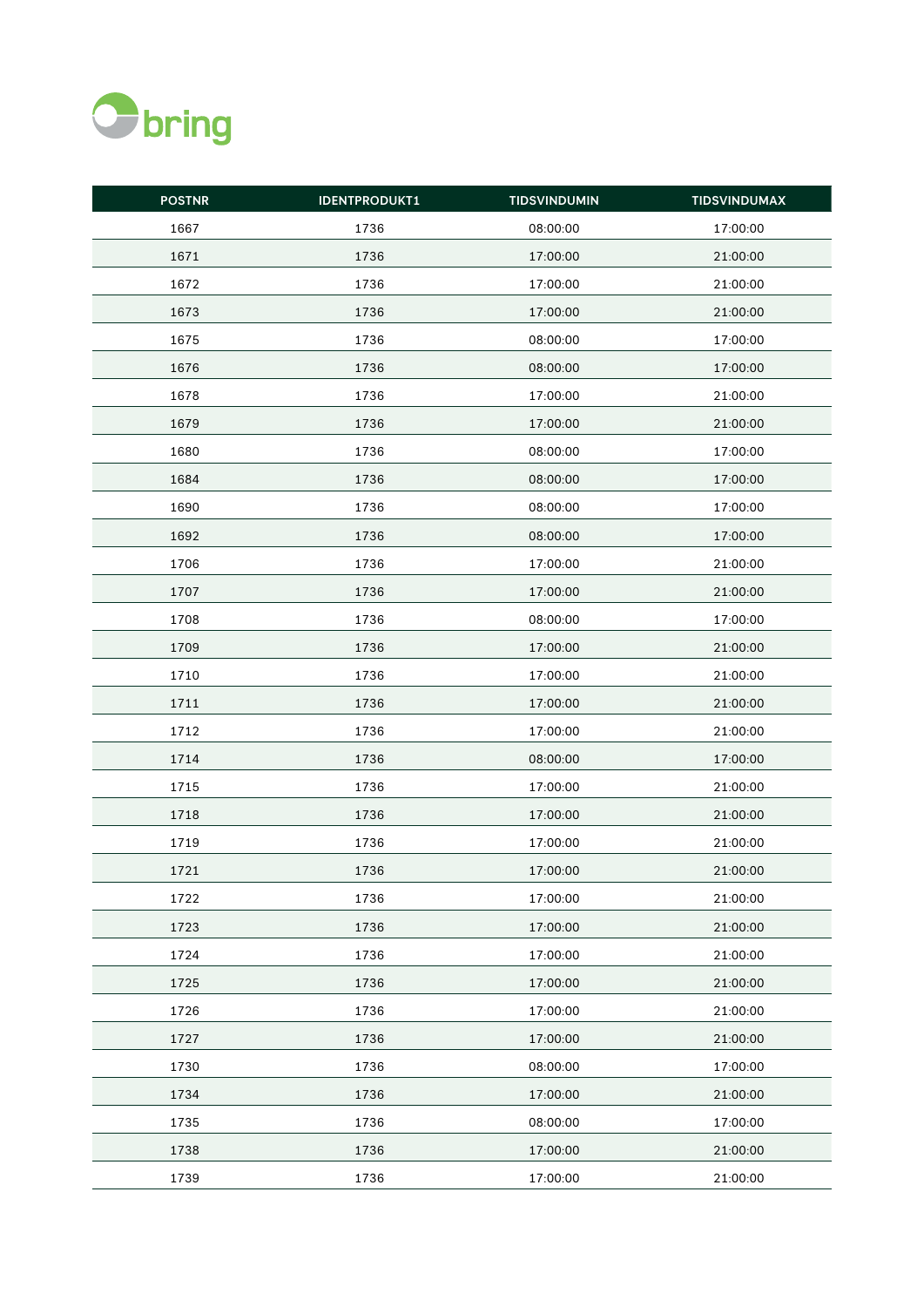

| <b>POSTNR</b> | <b>IDENTPRODUKT1</b> | <b>TIDSVINDUMIN</b> | <b>TIDSVINDUMAX</b> |
|---------------|----------------------|---------------------|---------------------|
| 1743          | 1736                 | 17:00:00            | 21:00:00            |
| 1746          | 1736                 | 08:00:00            | 17:00:00            |
| 1747          | 1736                 | 08:00:00            | 17:00:00            |
| 1763          | 1736                 | 08:00:00            | 17:00:00            |
| 1764          | 1736                 | 08:00:00            | 17:00:00            |
| 1765          | 1736                 | 08:00:00            | 17:00:00            |
| 1766          | 1736                 | 08:00:00            | 17:00:00            |
| 1767          | 1736                 | 17:00:00            | 21:00:00            |
| 1768          | 1736                 | 17:00:00            | 21:00:00            |
| 1769          | 1736                 | 17:00:00            | 21:00:00            |
| 1771          | 1736                 | 17:00:00            | 21:00:00            |
| 1772          | 1736                 | 17:00:00            | 21:00:00            |
| 1776          | 1736                 | 17:00:00            | 21:00:00            |
| 1777          | 1736                 | 17:00:00            | 21:00:00            |
| 1778          | 1736                 | 17:00:00            | 21:00:00            |
| 1779          | 1736                 | 17:00:00            | 21:00:00            |
| 1781          | 1736                 | 17:00:00            | 21:00:00            |
| 1782          | 1736                 | 17:00:00            | 21:00:00            |
| 1783          | 1736                 | 17:00:00            | 21:00:00            |
| 1784          | 1736                 | 17:00:00            | 21:00:00            |
| 1785          | 1736                 | 17:00:00            | 21:00:00            |
| 1786          | 1736                 | 17:00:00            | 21:00:00            |
| 1788          | 1736                 | 17:00:00            | 21:00:00            |
| 1789          | 1736                 | 08:00:00            | 17:00:00            |
| 1791          | 1736                 | 17:00:00            | 21:00:00            |
| 1792          | 1736                 | 17:00:00            | 21:00:00            |
| 1793          | 1736                 | 17:00:00            | 21:00:00            |
| 1794          | 1736                 | 08:00:00            | 17:00:00            |
| 1796          | 1736                 | 08:00:00            | 17:00:00            |
| 1798          | 1736                 | 08:00:00            | 17:00:00            |
| 1807          | 1736                 | 08:00:00            | 17:00:00            |
| 1808          | 1736                 | 08:00:00            | 17:00:00            |
| 1809          | 1736                 | 08:00:00            | 17:00:00            |
| 1811          | 1736                 | 08:00:00            | 17:00:00            |
| 1812          | 1736                 | 08:00:00            | 17:00:00            |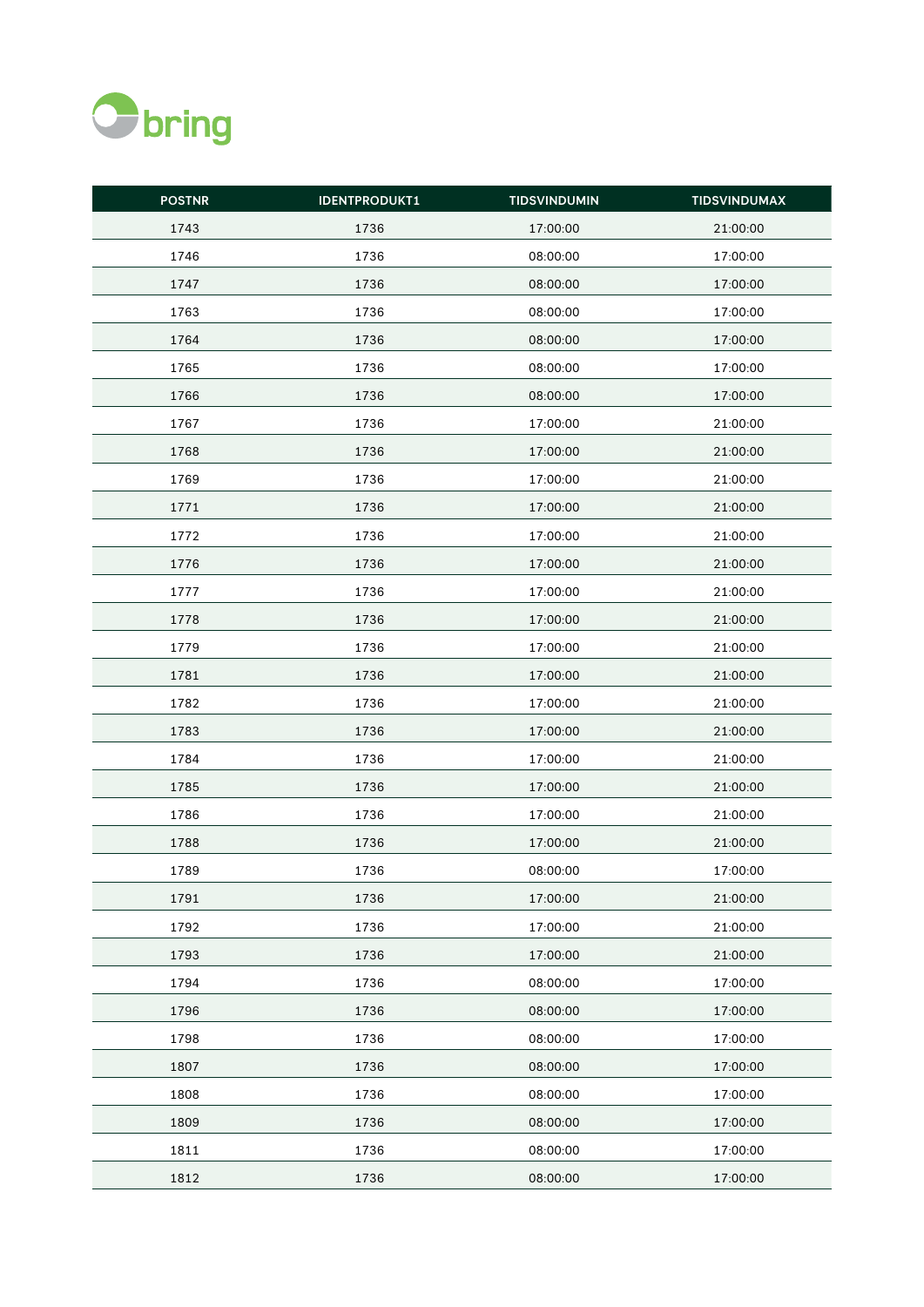

| <b>POSTNR</b> | <b>IDENTPRODUKT1</b> | <b>TIDSVINDUMIN</b> | <b>TIDSVINDUMAX</b> |
|---------------|----------------------|---------------------|---------------------|
| 1813          | 1736                 | 08:00:00            | 17:00:00            |
| 1814          | 1736                 | 08:00:00            | 17:00:00            |
| 1815          | 1736                 | 08:00:00            | 17:00:00            |
| 1816          | 1736                 | 08:00:00            | 17:00:00            |
| 1820          | 1736                 | 08:00:00            | 17:00:00            |
| 1821          | 1736                 | 08:00:00            | 17:00:00            |
| 1823          | 1736                 | 08:00:00            | 17:00:00            |
| 1825          | 1736                 | 08:00:00            | 17:00:00            |
| 1827          | 1736                 | 08:00:00            | 17:00:00            |
| 1830          | 1736                 | 08:00:00            | 17:00:00            |
| 1831          | 1736                 | 08:00:00            | 17:00:00            |
| 1832          | 1736                 | 08:00:00            | 17:00:00            |
| 1850          | 1736                 | 08:00:00            | 17:00:00            |
| 1852          | 1736                 | 08:00:00            | 17:00:00            |
| 1859          | 1736                 | 08:00:00            | 17:00:00            |
| 1860          | 1736                 | 08:00:00            | 17:00:00            |
| 1866          | 1736                 | 08:00:00            | 17:00:00            |
| 1870          | 1736                 | 08:00:00            | 17:00:00            |
| 1875          | 1736                 | 08:00:00            | 17:00:00            |
| 1878          | 1736                 | 08:00:00            | 17:00:00            |
| 1880          | 1736                 | 08:00:00            | 17:00:00            |
| 1890          | 1736                 | 08:00:00            | 17:00:00            |
| 1892          | 1736                 | 08:00:00            | 17:00:00            |
| 1894          | 1736                 | 08:00:00            | 17:00:00            |
| 1900          | 1736                 | 17:00:00            | 21:00:00            |
| 1903          | 1736                 | 08:00:00            | 17:00:00            |
| 1910          | 1736                 | 08:00:00            | 17:00:00            |
| 1911          | 1736                 | 08:00:00            | 17:00:00            |
| 1912          | 1736                 | 08:00:00            | 17:00:00            |
| 1914          | 1736                 | 08:00:00            | 17:00:00            |
| 1920          | 1736                 | 08:00:00            | 17:00:00            |
| 1923          | 1736                 | 08:00:00            | 17:00:00            |
| 1925          | 1736                 | 08:00:00            | 17:00:00            |
| 1927          | 1736                 | 08:00:00            | 17:00:00            |
| 1929          | 1736                 | 08:00:00            | 17:00:00            |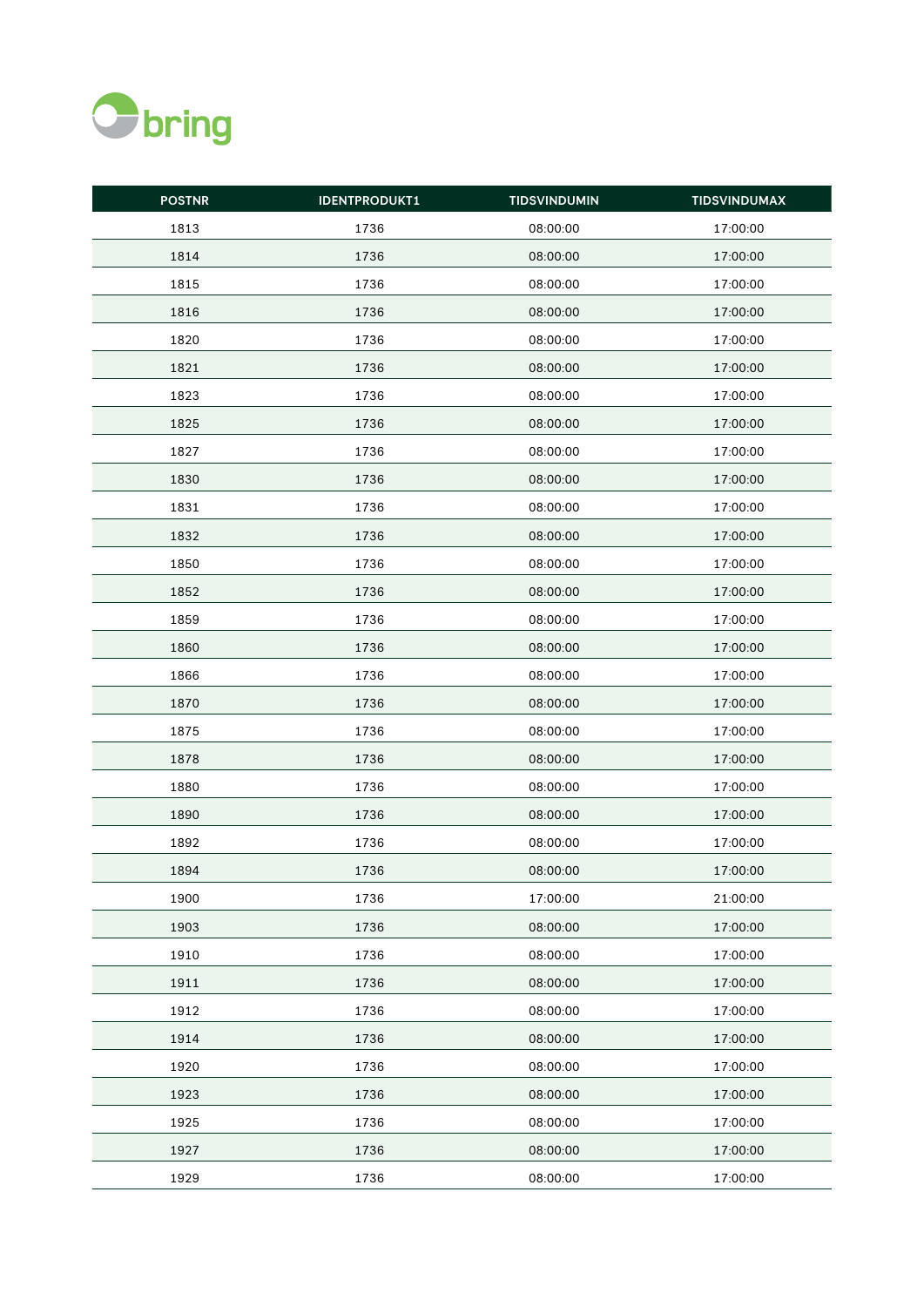

| <b>POSTNR</b> | <b>IDENTPRODUKT1</b> | <b>TIDSVINDUMIN</b> | <b>TIDSVINDUMAX</b> |
|---------------|----------------------|---------------------|---------------------|
| 1930          | 1736                 | 08:00:00            | 17:00:00            |
| 1940          | 1736                 | 08:00:00            | 17:00:00            |
| 1950          | 1736                 | 08:00:00            | 17:00:00            |
| 1954          | 1736                 | 08:00:00            | 17:00:00            |
| 1960          | 1736                 | 08:00:00            | 17:00:00            |
| 1963          | 1736                 | 08:00:00            | 17:00:00            |
| 1970          | 1736                 | 08:00:00            | 17:00:00            |
| 2000          | 1736                 | 17:00:00            | 21:00:00            |
| 2003          | 1736                 | 17:00:00            | 21:00:00            |
| 2004          | 1736                 | 17:00:00            | 21:00:00            |
| 2005          | 1736                 | 17:00:00            | 21:00:00            |
| 2006          | 1736                 | 17:00:00            | 21:00:00            |
| 2007          | 1736                 | 17:00:00            | 21:00:00            |
| 2008          | 1736                 | 17:00:00            | 21:00:00            |
| 2009          | 1736                 | 08:00:00            | 17:00:00            |
| 2010          | 1736                 | 17:00:00            | 21:00:00            |
| 2013          | 1736                 | 17:00:00            | 21:00:00            |
| 2014          | 1736                 | 17:00:00            | 21:00:00            |
| 2015          | 1736                 | 08:00:00            | 17:00:00            |
| 2016          | 1736                 | 17:00:00            | 21:00:00            |
| 2019          | 1736                 | 17:00:00            | 21:00:00            |
| 2020          | 1736                 | 17:00:00            | 21:00:00            |
| 2022          | 1736                 | 17:00:00            | 21:00:00            |
| 2030          | 1736                 | 08:00:00            | 17:00:00            |
| 2032          | 1736                 | 08:00:00            | 17:00:00            |
| 2033          | 1736                 | 08:00:00            | 17:00:00            |
| 2034          | 1736                 | 08:00:00            | 17:00:00            |
| 2040          | 1736                 | 17:00:00            | 21:00:00            |
| 2050          | 1736                 | 17:00:00            | 21:00:00            |
| 2052          | 1736                 | 17:00:00            | 21:00:00            |
| 2053          | 1736                 | 17:00:00            | 21:00:00            |
| 2054          | 1736                 | 08:00:00            | 17:00:00            |
| 2055          | 1736                 | 08:00:00            | 17:00:00            |
| 2056          | 1736                 | 08:00:00            | 17:00:00            |
| 2058          | 1736                 | 08:00:00            | 17:00:00            |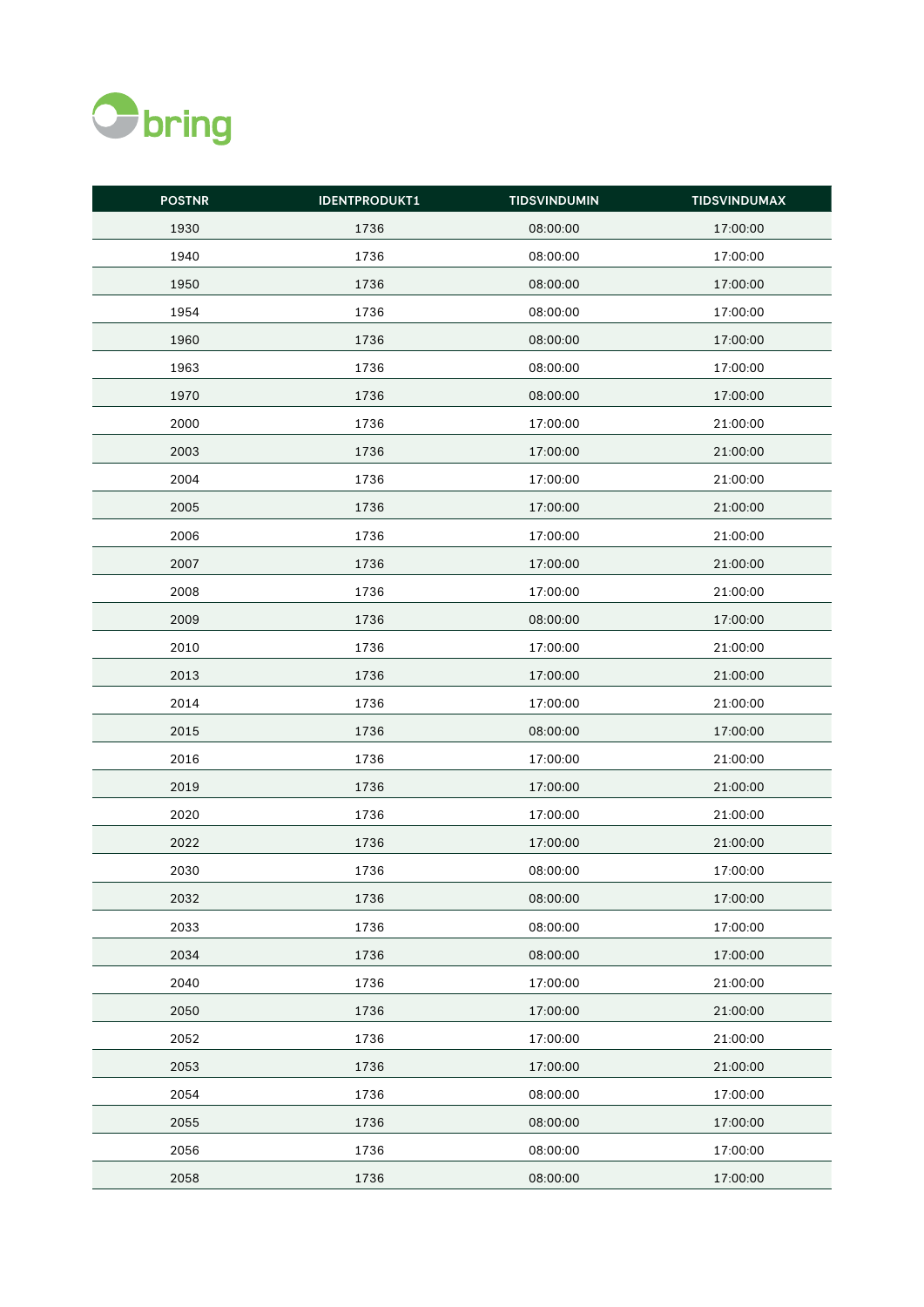

| <b>POSTNR</b> | <b>IDENTPRODUKT1</b> | <b>TIDSVINDUMIN</b> | <b>TIDSVINDUMAX</b> |
|---------------|----------------------|---------------------|---------------------|
| 2060          | 1736                 | 08:00:00            | 17:00:00            |
| 2063          | 1736                 | 17:00:00            | 21:00:00            |
| 2066          | 1736                 | 17:00:00            | 21:00:00            |
| 2067          | 1736                 | 17:00:00            | 21:00:00            |
| 2068          | 1736                 | 17:00:00            | 21:00:00            |
| 2069          | 1736                 | 17:00:00            | 21:00:00            |
| 2070          | 1736                 | 08:00:00            | 17:00:00            |
| 2072          | 1736                 | 08:00:00            | 17:00:00            |
| 2073          | 1736                 | 08:00:00            | 17:00:00            |
| 2074          | 1736                 | 08:00:00            | 17:00:00            |
| 2080          | 1736                 | 08:00:00            | 17:00:00            |
| 2090          | 1736                 | 08:00:00            | 17:00:00            |
| 2092          | 1736                 | 08:00:00            | 17:00:00            |
| 2093          | 1736                 | 08:00:00            | 17:00:00            |
| 2100          | 1736                 | 08:00:00            | 17:00:00            |
| 2110          | 1736                 | 08:00:00            | 17:00:00            |
| 2114          | 1736                 | 08:00:00            | 17:00:00            |
| 2116          | 1736                 | 08:00:00            | 17:00:00            |
| 2120          | 1736                 | 08:00:00            | 17:00:00            |
| 2123          | 1736                 | 08:00:00            | 17:00:00            |
| 2130          | 1736                 | 08:00:00            | 17:00:00            |
| 2133          | 1736                 | 08:00:00            | 17:00:00            |
| 2134          | 1736                 | 08:00:00            | 17:00:00            |
| 2150          | 1736                 | 08:00:00            | 17:00:00            |
| 2160          | 1736                 | 08:00:00            | 17:00:00            |
| 2162          | 1736                 | 08:00:00            | 17:00:00            |
| 2164          | 1736                 | 08:00:00            | 17:00:00            |
| 2165          | 1736                 | 08:00:00            | 17:00:00            |
| 2166          | 1736                 | 08:00:00            | 17:00:00            |
| 2170          | 1736                 | 08:00:00            | 17:00:00            |
| 2208          | 1736                 | 17:00:00            | 21:00:00            |
| 2209          | 1736                 | 17:00:00            | 21:00:00            |
| 2210          | 1736                 | 08:00:00            | 17:00:00            |
| 2211          | 1736                 | 17:00:00            | 21:00:00            |
| 2212          | 1736                 | 17:00:00            | 21:00:00            |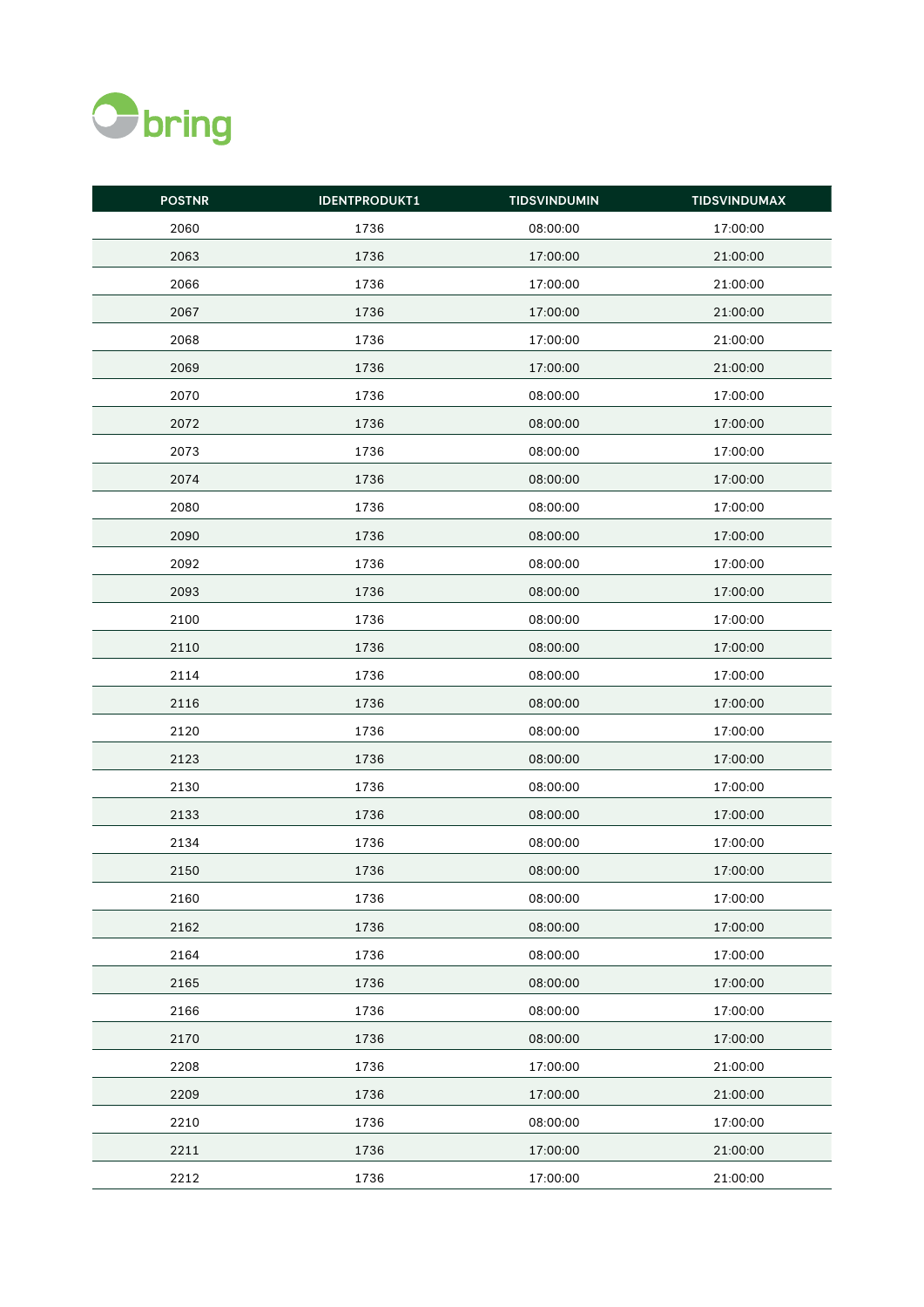

| <b>POSTNR</b> | <b>IDENTPRODUKT1</b> | <b>TIDSVINDUMIN</b> | <b>TIDSVINDUMAX</b> |
|---------------|----------------------|---------------------|---------------------|
| 2213          | 1736                 | 17:00:00            | 21:00:00            |
| 2214          | 1736                 | 17:00:00            | 21:00:00            |
| 2216          | 1736                 | 08:00:00            | 17:00:00            |
| 2217          | 1736                 | 08:00:00            | 17:00:00            |
| 2218          | 1736                 | 08:00:00            | 17:00:00            |
| 2219          | 1736                 | 08:00:00            | 17:00:00            |
| 2220          | 1736                 | 08:00:00            | 17:00:00            |
| 2223          | 1736                 | 08:00:00            | 17:00:00            |
| 2224          | 1736                 | 08:00:00            | 17:00:00            |
| 2230          | 1736                 | 08:00:00            | 17:00:00            |
| 2232          | 1736                 | 08:00:00            | 17:00:00            |
| 2233          | 1736                 | 08:00:00            | 17:00:00            |
| 2235          | 1736                 | 08:00:00            | 17:00:00            |
| 2240          | 1736                 | 08:00:00            | 17:00:00            |
| 2256          | 1736                 | 08:00:00            | 17:00:00            |
| 2260          | 1736                 | 08:00:00            | 17:00:00            |
| 2264          | 1736                 | 08:00:00            | 17:00:00            |
| 2265          | 1736                 | 08:00:00            | 17:00:00            |
| 2266          | 1736                 | 08:00:00            | 17:00:00            |
| 2270          | 1736                 | 08:00:00            | 17:00:00            |
| 2280          | 1736                 | 08:00:00            | 17:00:00            |
| 2283          | 1736                 | 08:00:00            | 17:00:00            |
| 2312          | 1736                 | 17:00:00            | 21:00:00            |
| 2315          | 1736                 | 17:00:00            | 21:00:00            |
| 2316          | 1736                 | 17:00:00            | 21:00:00            |
| 2317          | 1736                 | 17:00:00            | 21:00:00            |
| 2318          | 1736                 | 17:00:00            | 21:00:00            |
| 2319          | 1736                 | 17:00:00            | 21:00:00            |
| 2320          | 1736                 | 08:00:00            | 17:00:00            |
| 2321          | 1736                 | 17:00:00            | 21:00:00            |
| 2322          | 1736                 | 17:00:00            | 21:00:00            |
| 2323          | 1736                 | 08:00:00            | 17:00:00            |
| 2324          | 1736                 | 08:00:00            | 17:00:00            |
| 2330          | 1736                 | 08:00:00            | 17:00:00            |
| 2332          | 1736                 | 08:00:00            | 17:00:00            |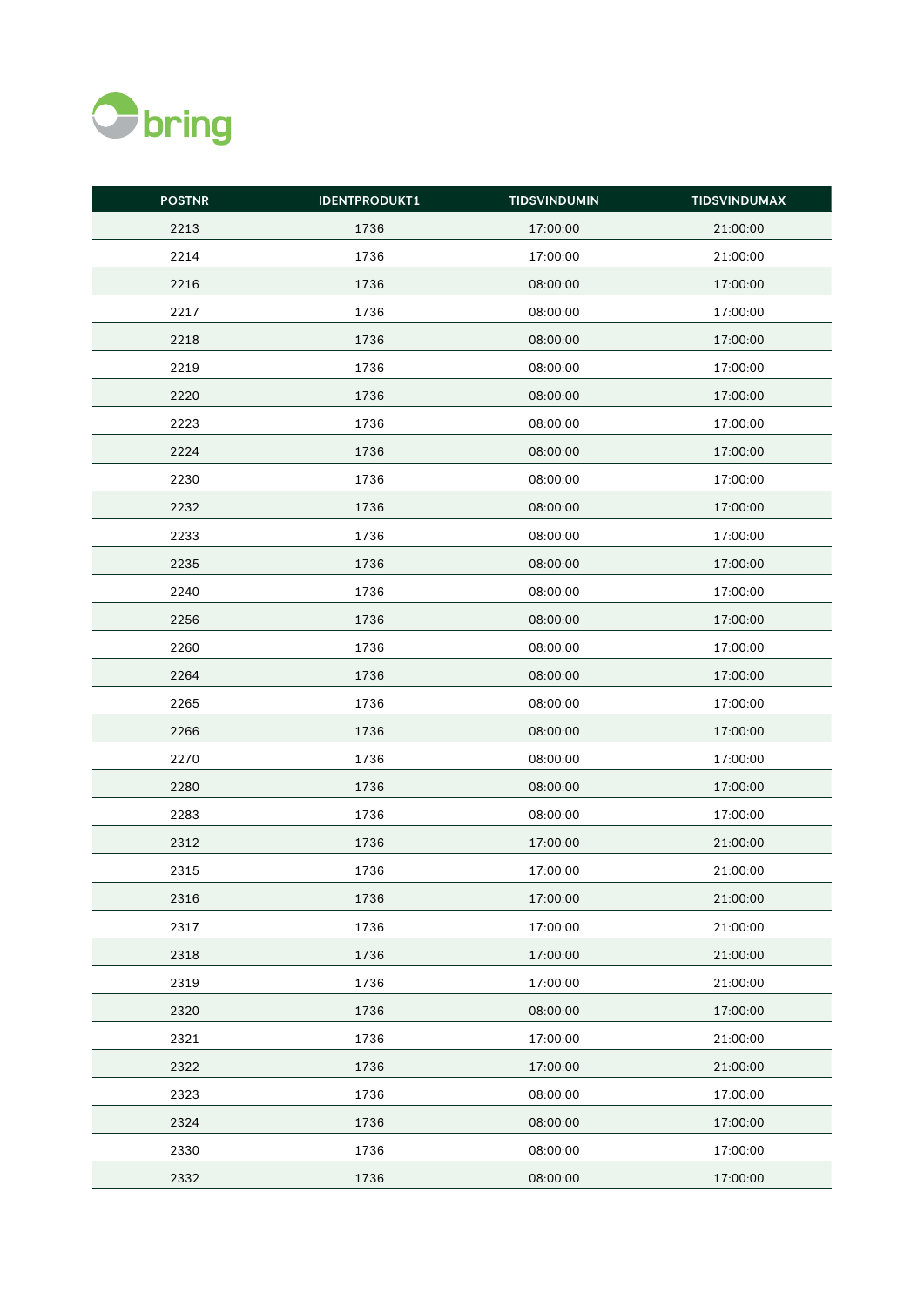

| <b>POSTNR</b> | <b>IDENTPRODUKT1</b> | <b>TIDSVINDUMIN</b> | <b>TIDSVINDUMAX</b> |
|---------------|----------------------|---------------------|---------------------|
| 2334          | 1736                 | 08:00:00            | 17:00:00            |
| 2335          | 1736                 | 08:00:00            | 17:00:00            |
| 2337          | 1736                 | 08:00:00            | 17:00:00            |
| 2338          | 1736                 | 08:00:00            | 17:00:00            |
| 2340          | 1736                 | 08:00:00            | 17:00:00            |
| 2344          | 1736                 | 08:00:00            | 17:00:00            |
| 2345          | 1736                 | 08:00:00            | 17:00:00            |
| 2350          | 1736                 | 08:00:00            | 17:00:00            |
| 2353          | 1736                 | 08:00:00            | 17:00:00            |
| 2355          | 1736                 | 08:00:00            | 17:00:00            |
| 2360          | 1736                 | 08:00:00            | 17:00:00            |
| 2364          | 1736                 | 08:00:00            | 17:00:00            |
| 2365          | 1736                 | 08:00:00            | 17:00:00            |
| 2372          | 1736                 | 08:00:00            | 17:00:00            |
| 2380          | 1736                 | 17:00:00            | 21:00:00            |
| 2382          | 1736                 | 17:00:00            | 21:00:00            |
| 2383          | 1736                 | 17:00:00            | 21:00:00            |
| 2384          | 1736                 | 08:00:00            | 17:00:00            |
| 2385          | 1736                 | 08:00:00            | 17:00:00            |
| 2386          | 1736                 | 08:00:00            | 17:00:00            |
| 2387          | 1736                 | 08:00:00            | 17:00:00            |
| 2388          | 1736                 | 08:00:00            | 17:00:00            |
| 2390          | 1736                 | 08:00:00            | 17:00:00            |
| 2406          | 1736                 | 08:00:00            | 17:00:00            |
| 2407          | 1736                 | 08:00:00            | 17:00:00            |
| 2408          | 1736                 | 08:00:00            | 17:00:00            |
| 2409          | 1736                 | 08:00:00            | 17:00:00            |
| 2410          | 1736                 | 08:00:00            | 17:00:00            |
| 2411          | 1736                 | 08:00:00            | 17:00:00            |
| 2412          | 1736                 | 08:00:00            | 17:00:00            |
| 2413          | 1736                 | 08:00:00            | 17:00:00            |
| 2414          | 1736                 | 08:00:00            | 17:00:00            |
| 2415          | 1736                 | 08:00:00            | 17:00:00            |
| 2416          | 1736                 | 08:00:00            | 17:00:00            |
| 2420          | 1736                 | 08:00:00            | 17:00:00            |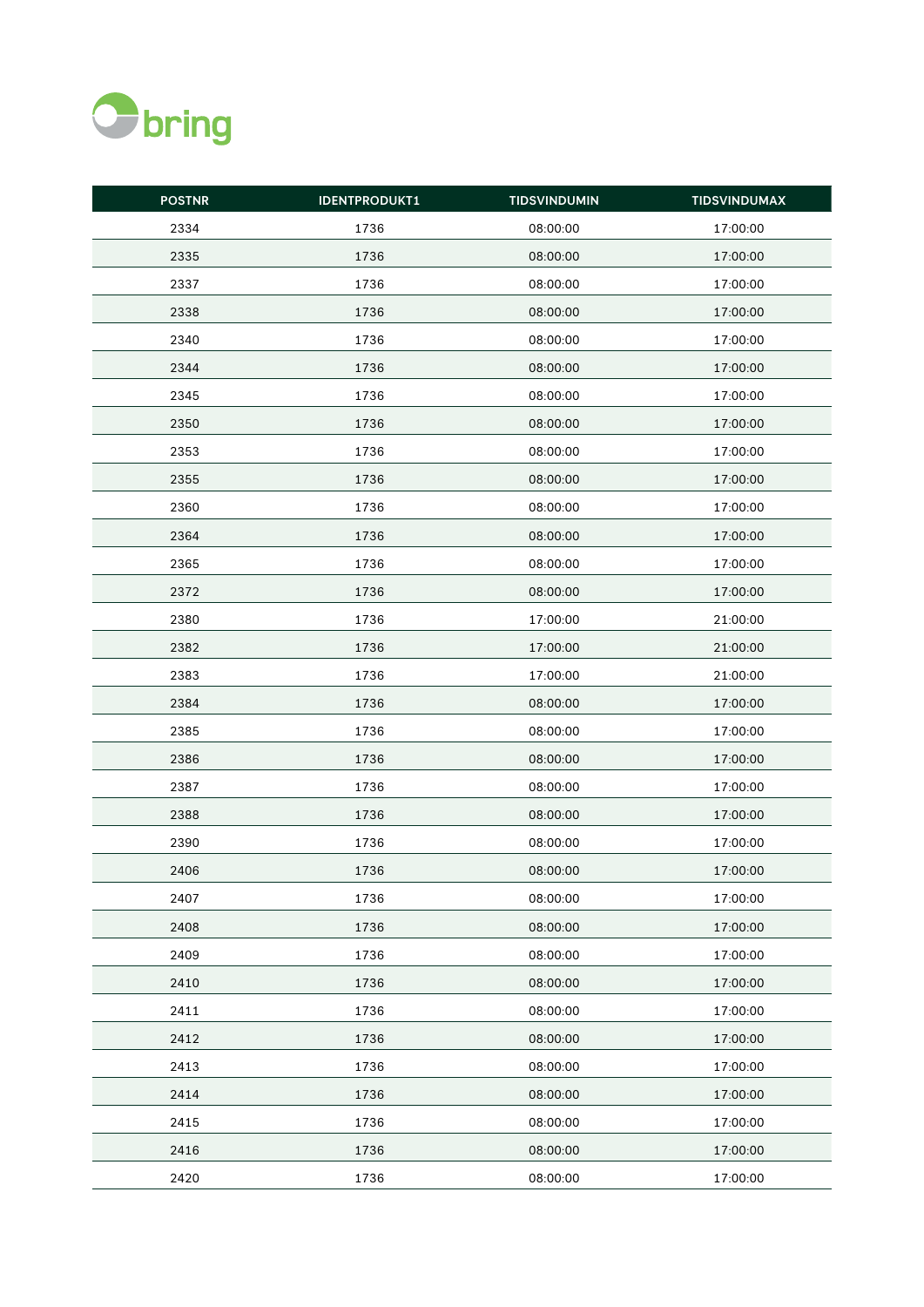

| <b>POSTNR</b> | <b>IDENTPRODUKT1</b> | <b>TIDSVINDUMIN</b> | <b>TIDSVINDUMAX</b> |
|---------------|----------------------|---------------------|---------------------|
| 2422          | 1736                 | 08:00:00            | 17:00:00            |
| 2423          | 1736                 | 08:00:00            | 17:00:00            |
| 2425          | 1736                 | 08:00:00            | 17:00:00            |
| 2427          | 1736                 | 08:00:00            | 17:00:00            |
| 2428          | 1736                 | 08:00:00            | 17:00:00            |
| 2429          | 1736                 | 08:00:00            | 17:00:00            |
| 2430          | 1736                 | 08:00:00            | 17:00:00            |
| 2432          | 1736                 | 08:00:00            | 17:00:00            |
| 2435          | 1736                 | 08:00:00            | 17:00:00            |
| 2436          | 1736                 | 08:00:00            | 17:00:00            |
| 2437          | 1736                 | 08:00:00            | 17:00:00            |
| 2438          | 1736                 | 08:00:00            | 17:00:00            |
| 2440          | 1736                 | 08:00:00            | 17:00:00            |
| 2443          | 1736                 | 08:00:00            | 17:00:00            |
| 2446          | 1736                 | 08:00:00            | 17:00:00            |
| 2448          | 1736                 | 08:00:00            | 17:00:00            |
| 2450          | 1736                 | 08:00:00            | 17:00:00            |
| 2460          | 1736                 | 08:00:00            | 17:00:00            |
| 2476          | 1736                 | 08:00:00            | 17:00:00            |
| 2477          | 1736                 | 08:00:00            | 17:00:00            |
| 2478          | 1736                 | 08:00:00            | 17:00:00            |
| 2480          | 1736                 | 08:00:00            | 17:00:00            |
| 2484          | 1736                 | 08:00:00            | 17:00:00            |
| 2485          | 1736                 | 08:00:00            | 17:00:00            |
| 2500          | 1736                 | 08:00:00            | 17:00:00            |
| 2510          | 1736                 | 08:00:00            | 17:00:00            |
| 2512          | 1736                 | 08:00:00            | 17:00:00            |
| 2540          | 1736                 | 08:00:00            | 17:00:00            |
| 2542          | 1736                 | 08:00:00            | 17:00:00            |
| 2544          | 1736                 | 08:00:00            | 17:00:00            |
| 2550          | 1736                 | 08:00:00            | 17:00:00            |
| 2552          | 1736                 | 08:00:00            | 17:00:00            |
| 2555          | 1736                 | 08:00:00            | 17:00:00            |
| 2560          | 1736                 | 08:00:00            | 17:00:00            |
| 2580          | 1736                 | 08:00:00            | 17:00:00            |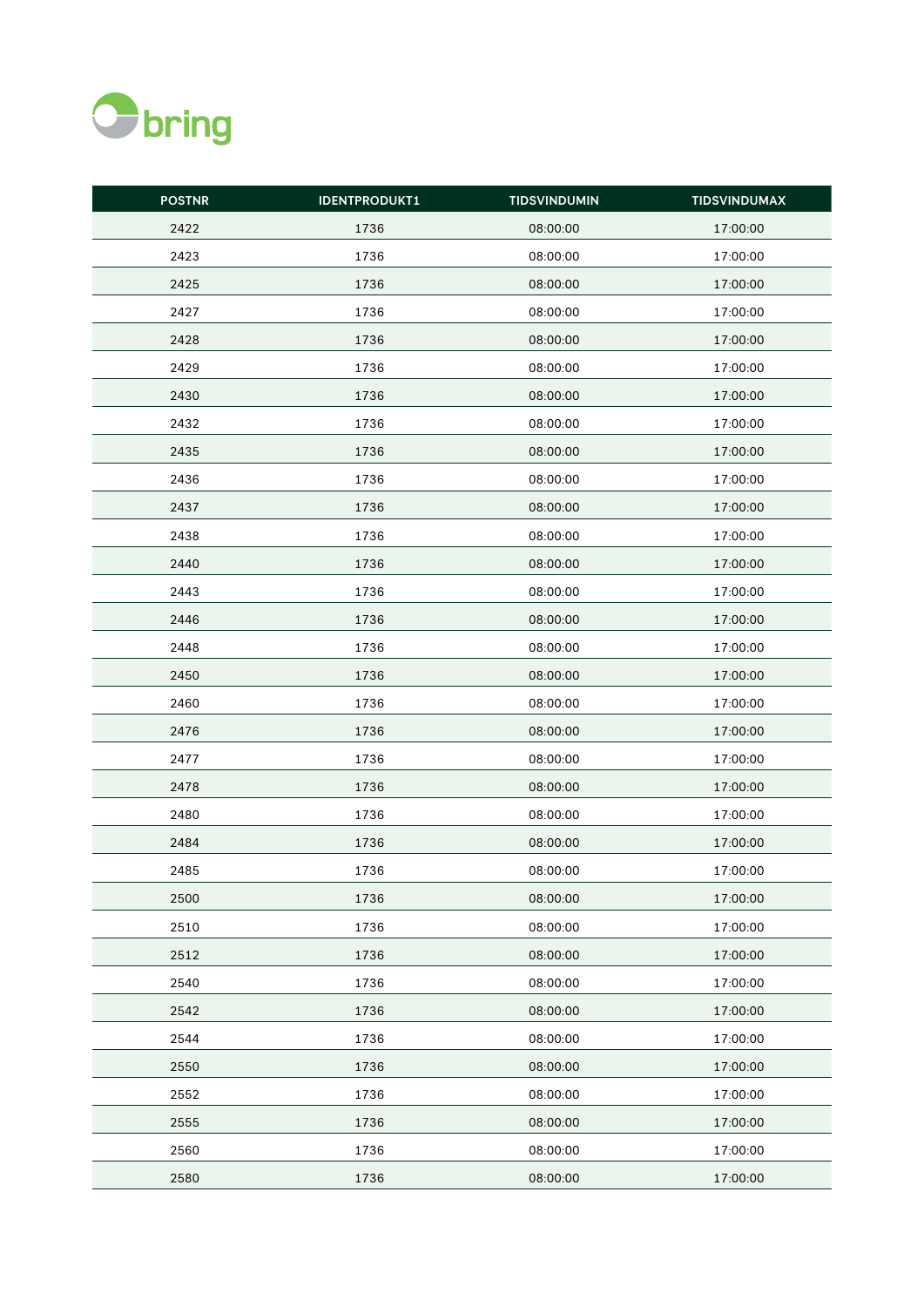

| <b>POSTNR</b> | <b>IDENTPRODUKT1</b> | <b>TIDSVINDUMIN</b> | <b>TIDSVINDUMAX</b> |
|---------------|----------------------|---------------------|---------------------|
| 2582          | 1736                 | 08:00:00            | 17:00:00            |
| 2584          | 1736                 | 08:00:00            | 17:00:00            |
| 2607          | 1736                 | 08:00:00            | 17:00:00            |
| 2608          | 1736                 | 08:00:00            | 17:00:00            |
| 2609          | 1736                 | 17:00:00            | 21:00:00            |
| 2610          | 1736                 | 08:00:00            | 17:00:00            |
| 2611          | 1736                 | 17:00:00            | 21:00:00            |
| 2612          | 1736                 | 08:00:00            | 17:00:00            |
| 2613          | 1736                 | 17:00:00            | 21:00:00            |
| 2614          | 1736                 | 17:00:00            | 21:00:00            |
| 2615          | 1736                 | 17:00:00            | 21:00:00            |
| 2616          | 1736                 | 08:00:00            | 17:00:00            |
| 2618          | 1736                 | 17:00:00            | 21:00:00            |
| 2619          | 1736                 | 17:00:00            | 21:00:00            |
| 2624          | 1736                 | 17:00:00            | 21:00:00            |
| 2625          | 1736                 | 08:00:00            | 17:00:00            |
| 2630          | 1736                 | 08:00:00            | 17:00:00            |
| 2632          | 1736                 | 08:00:00            | 17:00:00            |
| 2634          | 1736                 | 08:00:00            | 17:00:00            |
| 2635          | 1736                 | 08:00:00            | 17:00:00            |
| 2636          | 1736                 | 08:00:00            | 17:00:00            |
| 2640          | 1736                 | 08:00:00            | 17:00:00            |
| 2642          | 1736                 | 08:00:00            | 17:00:00            |
| 2643          | 1736                 | 08:00:00            | 17:00:00            |
| 2646          | 1736                 | 08:00:00            | 17:00:00            |
| 2647          | 1736                 | 08:00:00            | 17:00:00            |
| 2651          | 1736                 | 08:00:00            | 17:00:00            |
| 2652          | 1736                 | 08:00:00            | 17:00:00            |
| 2653          | 1736                 | 08:00:00            | 17:00:00            |
| 2656          | 1736                 | 08:00:00            | 17:00:00            |
| 2657          | 1736                 | 08:00:00            | 17:00:00            |
| 2658          | 1736                 | 08:00:00            | 17:00:00            |
| 2660          | 1736                 | 08:00:00            | 17:00:00            |
| 2661          | 1736                 | 08:00:00            | 17:00:00            |
| 2662          | 1736                 | 08:00:00            | 17:00:00            |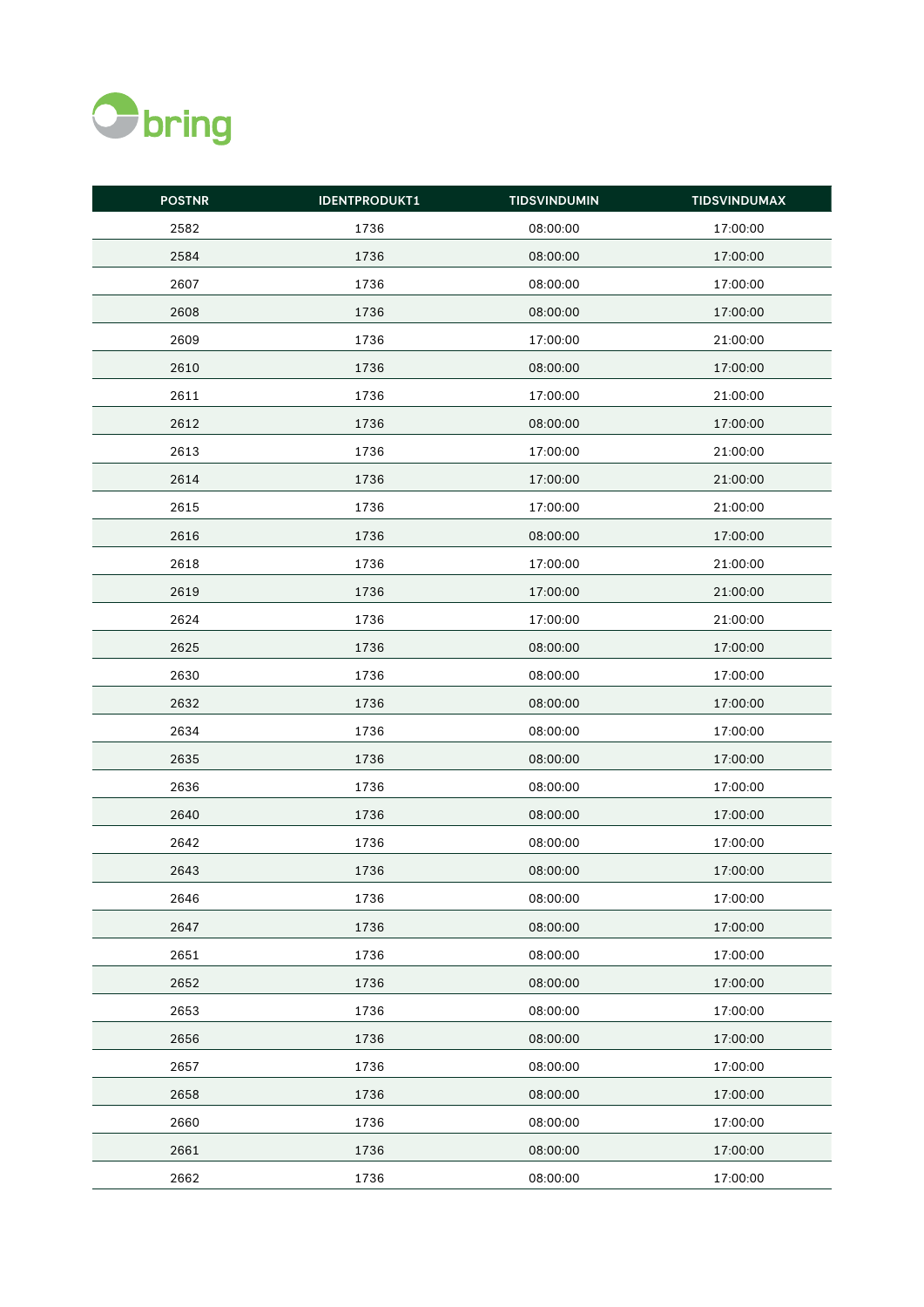

| <b>POSTNR</b> | <b>IDENTPRODUKT1</b> | <b>TIDSVINDUMIN</b> | <b>TIDSVINDUMAX</b> |
|---------------|----------------------|---------------------|---------------------|
| 2663          | 1736                 | 08:00:00            | 17:00:00            |
| 2665          | 1736                 | 08:00:00            | 17:00:00            |
| 2666          | 1736                 | 08:00:00            | 17:00:00            |
| 2667          | 1736                 | 08:00:00            | 17:00:00            |
| 2668          | 1736                 | 08:00:00            | 17:00:00            |
| 2669          | 1736                 | 08:00:00            | 17:00:00            |
| 2670          | 1736                 | 08:00:00            | 17:00:00            |
| 2672          | 1736                 | 08:00:00            | 17:00:00            |
| 2673          | 1736                 | 08:00:00            | 17:00:00            |
| 2674          | 1736                 | 08:00:00            | 17:00:00            |
| 2676          | 1736                 | 08:00:00            | 17:00:00            |
| 2677          | 1736                 | 08:00:00            | 17:00:00            |
| 2680          | 1736                 | 08:00:00            | 17:00:00            |
| 2682          | 1736                 | 08:00:00            | 17:00:00            |
| 2683          | 1736                 | 08:00:00            | 17:00:00            |
| 2685          | 1736                 | 08:00:00            | 17:00:00            |
| 2686          | 1736                 | 08:00:00            | 17:00:00            |
| 2687          | 1736                 | 08:00:00            | 17:00:00            |
| 2690          | 1736                 | 08:00:00            | 17:00:00            |
| 2693          | 1736                 | 08:00:00            | 17:00:00            |
| 2695          | 1736                 | 08:00:00            | 17:00:00            |
| 2720          | 1736                 | 08:00:00            | 17:00:00            |
| 2730          | 1736                 | 08:00:00            | 17:00:00            |
| 2740          | 1736                 | 08:00:00            | 17:00:00            |
| 2742          | 1736                 | 08:00:00            | 17:00:00            |
| 2743          | 1736                 | 08:00:00            | 17:00:00            |
| 2750          | 1736                 | 08:00:00            | 17:00:00            |
| 2760          | 1736                 | 08:00:00            | 17:00:00            |
| 2770          | 1736                 | 08:00:00            | 17:00:00            |
| 2815          | 1736                 | 17:00:00            | 21:00:00            |
| 2816          | 1736                 | 17:00:00            | 21:00:00            |
| 2817          | 1736                 | 17:00:00            | 21:00:00            |
| 2818          | 1736                 | 17:00:00            | 21:00:00            |
| 2819          | 1736                 | 17:00:00            | 21:00:00            |
| 2820          | 1736                 | 08:00:00            | 17:00:00            |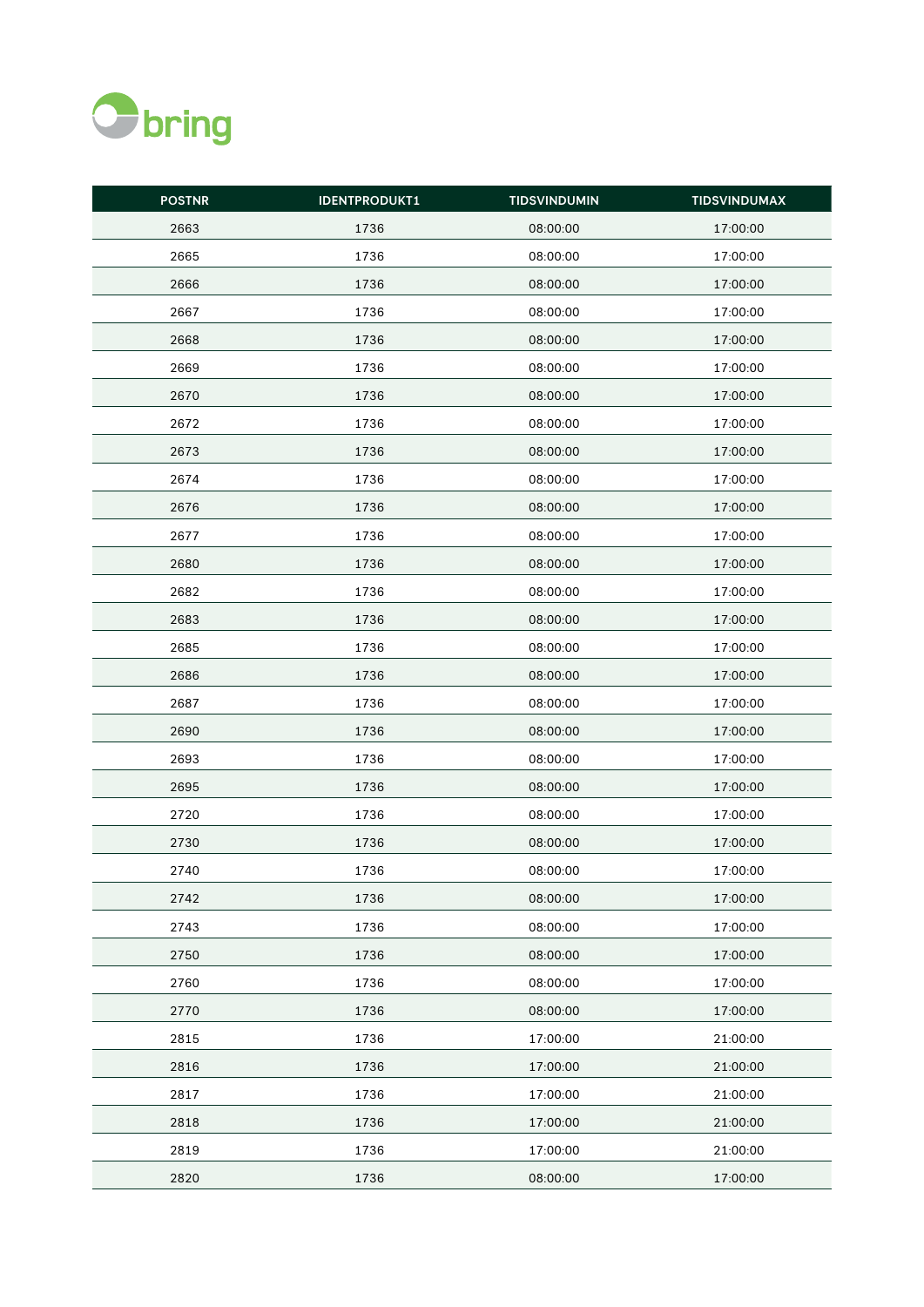

| <b>POSTNR</b> | <b>IDENTPRODUKT1</b> | <b>TIDSVINDUMIN</b> | <b>TIDSVINDUMAX</b> |
|---------------|----------------------|---------------------|---------------------|
| 2821          | 1736                 | 17:00:00            | 21:00:00            |
| 2822          | 1736                 | 08:00:00            | 17:00:00            |
| 2825          | 1736                 | 08:00:00            | 17:00:00            |
| 2827          | 1736                 | 08:00:00            | 17:00:00            |
| 2830          | 1736                 | 08:00:00            | 17:00:00            |
| 2833          | 1736                 | 08:00:00            | 17:00:00            |
| 2834          | 1736                 | 08:00:00            | 17:00:00            |
| 2835          | 1736                 | 08:00:00            | 17:00:00            |
| 2836          | 1736                 | 08:00:00            | 17:00:00            |
| 2837          | 1736                 | 08:00:00            | 17:00:00            |
| 2838          | 1736                 | 08:00:00            | 17:00:00            |
| 2839          | 1736                 | 08:00:00            | 17:00:00            |
| 2840          | 1736                 | 08:00:00            | 17:00:00            |
| 2843          | 1736                 | 08:00:00            | 17:00:00            |
| 2846          | 1736                 | 08:00:00            | 17:00:00            |
| 2847          | 1736                 | 08:00:00            | 17:00:00            |
| 2848          | 1736                 | 08:00:00            | 17:00:00            |
| 2849          | 1736                 | 08:00:00            | 17:00:00            |
| 2850          | 1736                 | 08:00:00            | 17:00:00            |
| 2860          | 1736                 | 08:00:00            | 17:00:00            |
| 2861          | 1736                 | 08:00:00            | 17:00:00            |
| 2862          | 1736                 | 08:00:00            | 17:00:00            |
| 2863          | 1736                 | 08:00:00            | 17:00:00            |
| 2864          | 1736                 | 08:00:00            | 17:00:00            |
| 2866          | 1736                 | 08:00:00            | 17:00:00            |
| 2870          | 1736                 | 08:00:00            | 17:00:00            |
| 2879          | 1736                 | 08:00:00            | 17:00:00            |
| 2880          | 1736                 | 08:00:00            | 17:00:00            |
| 2881          | 1736                 | 08:00:00            | 17:00:00            |
| 2890          | 1736                 | 08:00:00            | 17:00:00            |
| 2900          | 1736                 | 08:00:00            | 17:00:00            |
| 2910          | 1736                 | 08:00:00            | 17:00:00            |
| 2917          | 1736                 | 08:00:00            | 17:00:00            |
| 2918          | 1736                 | 08:00:00            | 17:00:00            |
| 2920          | 1736                 | 08:00:00            | 17:00:00            |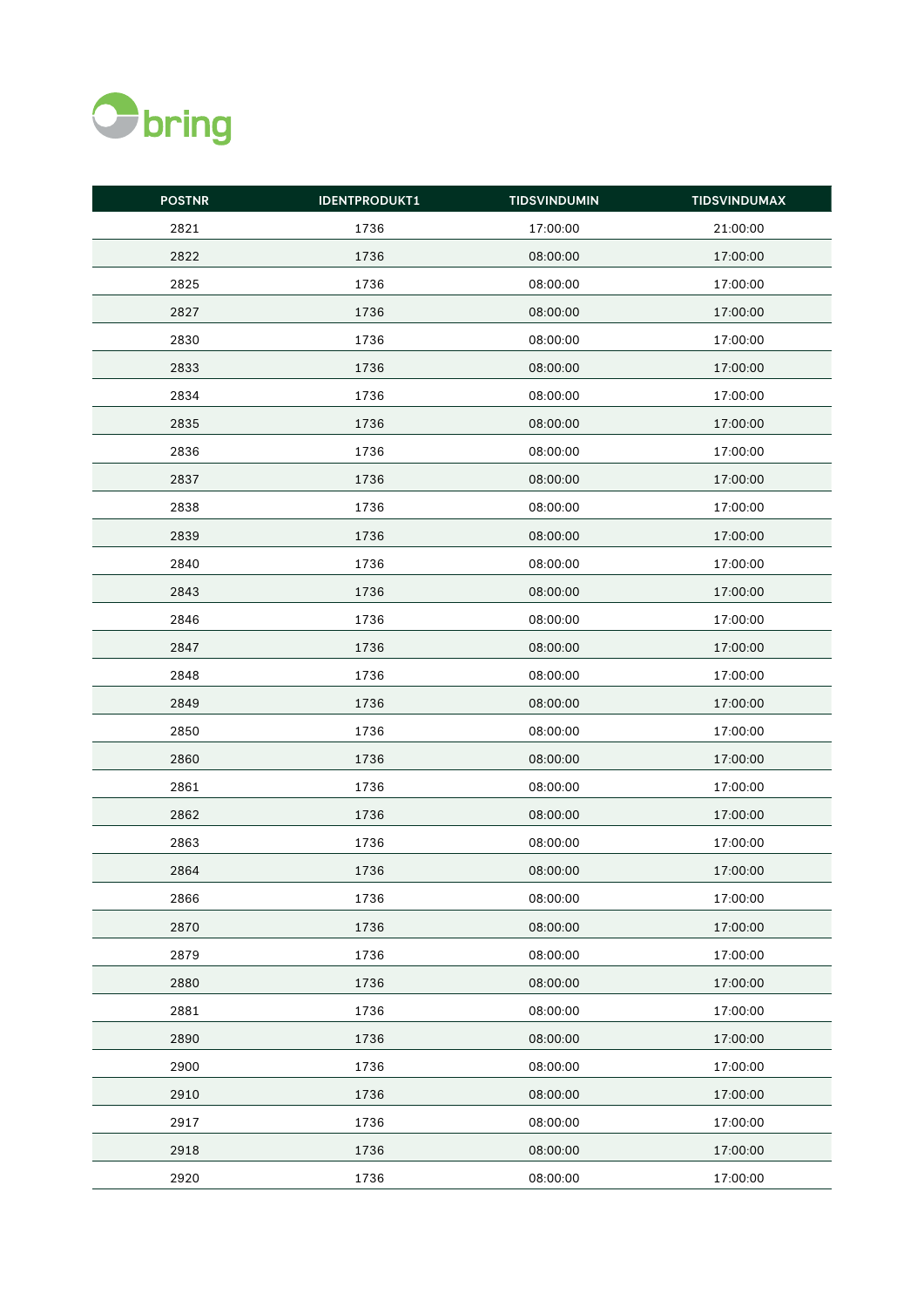

| <b>POSTNR</b> | <b>IDENTPRODUKT1</b> | <b>TIDSVINDUMIN</b> | <b>TIDSVINDUMAX</b> |
|---------------|----------------------|---------------------|---------------------|
| 2923          | 1736                 | 08:00:00            | 17:00:00            |
| 2930          | 1736                 | 08:00:00            | 17:00:00            |
| 2933          | 1736                 | 08:00:00            | 17:00:00            |
| 2936          | 1736                 | 08:00:00            | 17:00:00            |
| 2937          | 1736                 | 08:00:00            | 17:00:00            |
| 2940          | 1736                 | 08:00:00            | 17:00:00            |
| 2943          | 1736                 | 08:00:00            | 17:00:00            |
| 2950          | 1736                 | 08:00:00            | 17:00:00            |
| 2952          | 1736                 | 08:00:00            | 17:00:00            |
| 2953          | 1736                 | 08:00:00            | 17:00:00            |
| 2960          | 1736                 | 08:00:00            | 17:00:00            |
| 2966          | 1736                 | 08:00:00            | 17:00:00            |
| 2967          | 1736                 | 08:00:00            | 17:00:00            |
| 2973          | 1736                 | 08:00:00            | 17:00:00            |
| 2975          | 1736                 | 08:00:00            | 17:00:00            |
| 2977          | 1736                 | 08:00:00            | 17:00:00            |
| 2985          | 1736                 | 08:00:00            | 17:00:00            |
| 3004          | 1736                 | 08:00:00            | 17:00:00            |
| 3011          | 1736                 | 17:00:00            | 21:00:00            |
| 3012          | 1736                 | 17:00:00            | 21:00:00            |
| 3013          | 1736                 | 17:00:00            | 21:00:00            |
| 3014          | 1736                 | 17:00:00            | 21:00:00            |
| 3015          | 1736                 | 17:00:00            | 21:00:00            |
| 3016          | 1736                 | 17:00:00            | 21:00:00            |
| 3017          | 1736                 | 17:00:00            | 21:00:00            |
| 3018          | 1736                 | 17:00:00            | 21:00:00            |
| 3019          | 1736                 | 17:00:00            | 21:00:00            |
| 3021          | 1736                 | 17:00:00            | 21:00:00            |
| 3022          | 1736                 | 17:00:00            | 21:00:00            |
| 3023          | 1736                 | 17:00:00            | 21:00:00            |
| 3024          | 1736                 | 17:00:00            | 21:00:00            |
| 3025          | 1736                 | 17:00:00            | 21:00:00            |
| 3026          | 1736                 | 17:00:00            | 21:00:00            |
| 3027          | 1736                 | 17:00:00            | 21:00:00            |
| 3028          | 1736                 | 17:00:00            | 21:00:00            |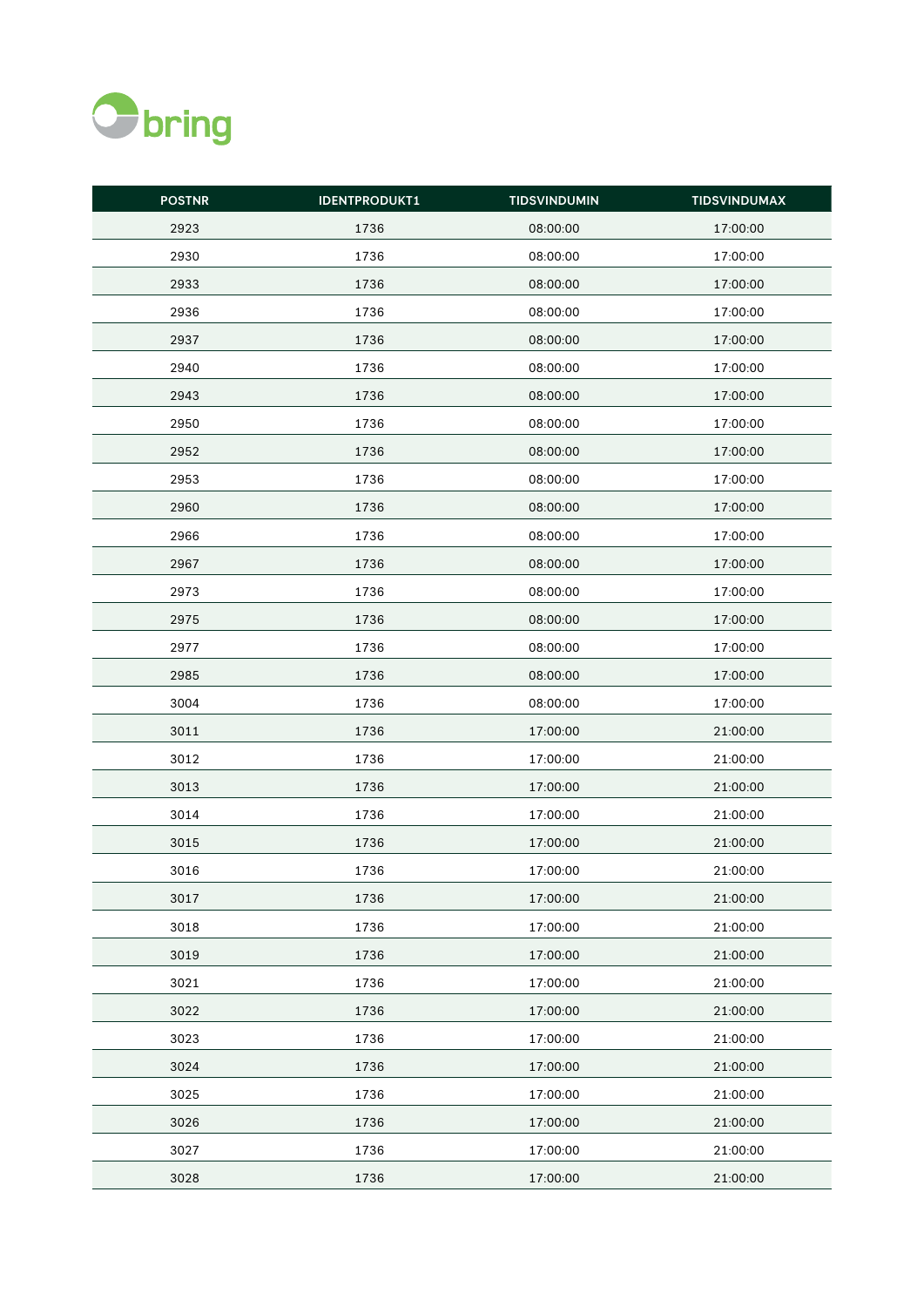

| <b>POSTNR</b> | <b>IDENTPRODUKT1</b> | <b>TIDSVINDUMIN</b> | <b>TIDSVINDUMAX</b> |
|---------------|----------------------|---------------------|---------------------|
| 3029          | 1736                 | 17:00:00            | 21:00:00            |
| 3030          | 1736                 | 17:00:00            | 21:00:00            |
| 3031          | 1736                 | 17:00:00            | 21:00:00            |
| 3032          | 1736                 | 17:00:00            | 21:00:00            |
| 3033          | 1736                 | 17:00:00            | 21:00:00            |
| 3034          | 1736                 | 17:00:00            | 21:00:00            |
| 3035          | 1736                 | 17:00:00            | 21:00:00            |
| 3036          | 1736                 | 17:00:00            | 21:00:00            |
| 3037          | 1736                 | 17:00:00            | 21:00:00            |
| 3038          | 1736                 | 17:00:00            | 21:00:00            |
| 3039          | 1736                 | 17:00:00            | 21:00:00            |
| 3040          | 1736                 | 17:00:00            | 21:00:00            |
| 3041          | 1736                 | 17:00:00            | 21:00:00            |
| 3042          | 1736                 | 17:00:00            | 21:00:00            |
| 3043          | 1736                 | 17:00:00            | 21:00:00            |
| 3044          | 1736                 | 17:00:00            | 21:00:00            |
| 3045          | 1736                 | 17:00:00            | 21:00:00            |
| 3046          | 1736                 | 17:00:00            | 21:00:00            |
| 3047          | 1736                 | 17:00:00            | 21:00:00            |
| 3048          | 1736                 | 17:00:00            | 21:00:00            |
| 3050          | 1736                 | 17:00:00            | 21:00:00            |
| 3053          | 1736                 | 17:00:00            | 21:00:00            |
| 3055          | 1736                 | 17:00:00            | 21:00:00            |
| 3057          | 1736                 | 17:00:00            | 21:00:00            |
| 3058          | 1736                 | 17:00:00            | 21:00:00            |
| 3060          | 1736                 | 08:00:00            | 17:00:00            |
| 3070          | 1736                 | 08:00:00            | 17:00:00            |
| 3072          | 1736                 | 08:00:00            | 17:00:00            |
| 3073          | 1736                 | 08:00:00            | 17:00:00            |
| 3074          | 1736                 | 08:00:00            | 17:00:00            |
| 3075          | 1736                 | 08:00:00            | 17:00:00            |
| 3076          | 1736                 | 08:00:00            | 17:00:00            |
| 3077          | 1736                 | 08:00:00            | 17:00:00            |
| 3080          | 1736                 | 08:00:00            | 17:00:00            |
| 3083          | 1736                 | 08:00:00            | 17:00:00            |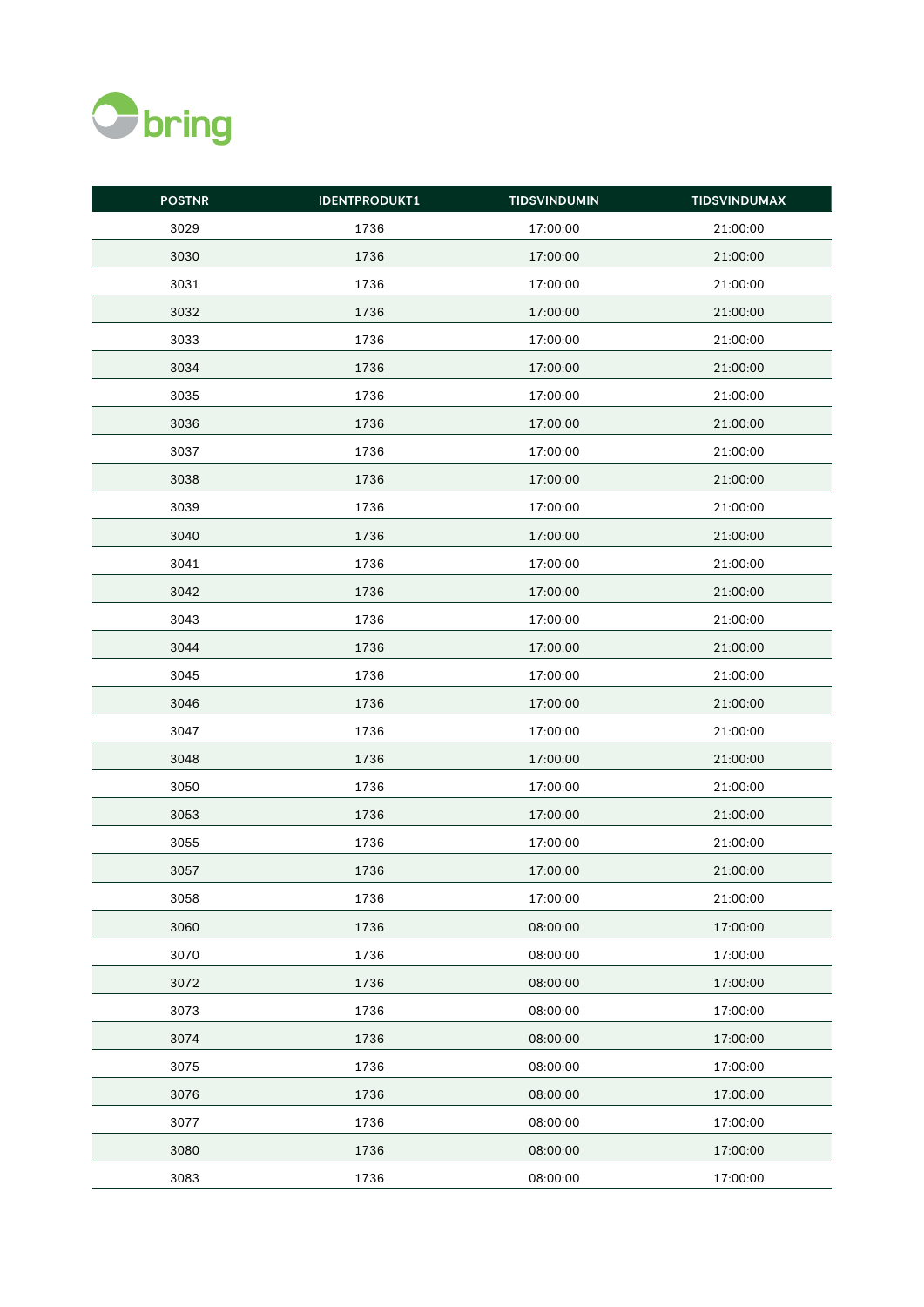

| <b>POSTNR</b> | <b>IDENTPRODUKT1</b> | <b>TIDSVINDUMIN</b> | <b>TIDSVINDUMAX</b> |
|---------------|----------------------|---------------------|---------------------|
| 3084          | 1736                 | 08:00:00            | 17:00:00            |
| 3085          | 1736                 | 08:00:00            | 17:00:00            |
| 3086          | 1736                 | 08:00:00            | 17:00:00            |
| 3089          | 1736                 | 08:00:00            | 17:00:00            |
| 3090          | 1736                 | 08:00:00            | 17:00:00            |
| 3092          | 1736                 | 08:00:00            | 17:00:00            |
| 3095          | 1736                 | 08:00:00            | 17:00:00            |
| 3110          | 1736                 | 17:00:00            | 21:00:00            |
| 3111          | 1736                 | 17:00:00            | 21:00:00            |
| 3112          | 1736                 | 17:00:00            | 21:00:00            |
| 3113          | 1736                 | 17:00:00            | 21:00:00            |
| 3114          | 1736                 | 17:00:00            | 21:00:00            |
| 3115          | 1736                 | 17:00:00            | 21:00:00            |
| 3116          | 1736                 | 17:00:00            | 21:00:00            |
| 3117          | 1736                 | 17:00:00            | 21:00:00            |
| 3118          | 1736                 | 17:00:00            | 21:00:00            |
| 3120          | 1736                 | 17:00:00            | 21:00:00            |
| 3121          | 1736                 | 17:00:00            | 21:00:00            |
| 3122          | 1736                 | 17:00:00            | 21:00:00            |
| 3123          | 1736                 | 17:00:00            | 21:00:00            |
| 3124          | 1736                 | 17:00:00            | 21:00:00            |
| 3125          | 1736                 | 17:00:00            | 21:00:00            |
| 3126          | 1736                 | 17:00:00            | 21:00:00            |
| 3127          | 1736                 | 17:00:00            | 21:00:00            |
| 3128          | 1736                 | 17:00:00            | 21:00:00            |
| 3132          | 1736                 | 08:00:00            | 17:00:00            |
| 3133          | 1736                 | 08:00:00            | 17:00:00            |
| 3135          | 1736                 | 08:00:00            | 17:00:00            |
| 3138          | 1736                 | 08:00:00            | 17:00:00            |
| 3140          | 1736                 | 08:00:00            | 17:00:00            |
| 3142          | 1736                 | 17:00:00            | 21:00:00            |
| 3143          | 1736                 | 08:00:00            | 17:00:00            |
| 3144          | 1736                 | 08:00:00            | 17:00:00            |
| 3145          | 1736                 | 08:00:00            | 17:00:00            |
| 3148          | 1736                 | 08:00:00            | 17:00:00            |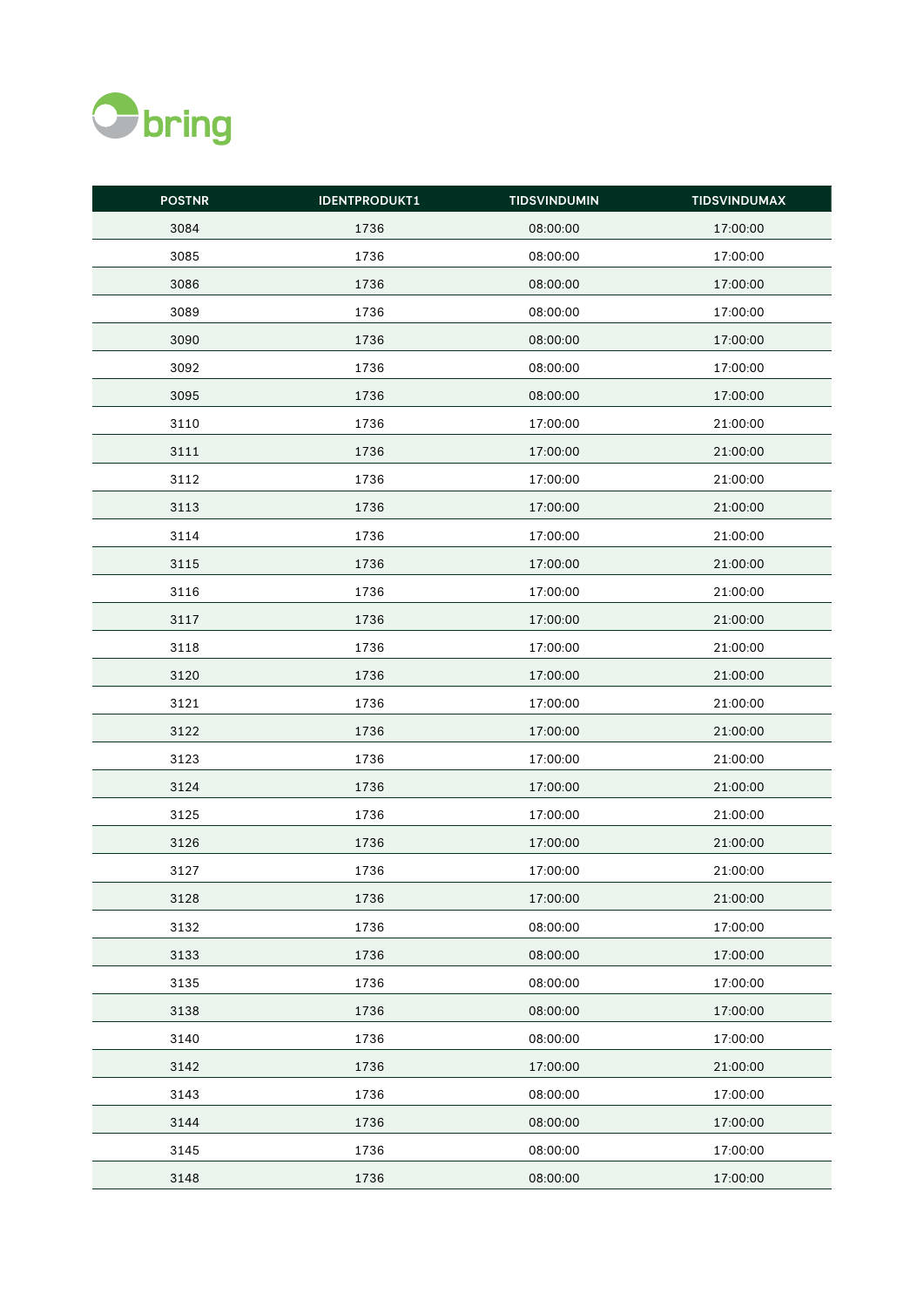

| <b>POSTNR</b> | <b>IDENTPRODUKT1</b> | <b>TIDSVINDUMIN</b> | <b>TIDSVINDUMAX</b> |
|---------------|----------------------|---------------------|---------------------|
| 3150          | 1736                 | 17:00:00            | 21:00:00            |
| 3151          | 1736                 | 17:00:00            | 21:00:00            |
| 3152          | 1736                 | 17:00:00            | 21:00:00            |
| 3153          | 1736                 | 17:00:00            | 21:00:00            |
| 3154          | 1736                 | 17:00:00            | 21:00:00            |
| 3157          | 1736                 | 17:00:00            | 21:00:00            |
| 3158          | 1736                 | 08:00:00            | 17:00:00            |
| 3159          | 1736                 | 17:00:00            | 21:00:00            |
| 3160          | 1736                 | 17:00:00            | 21:00:00            |
| 3170          | 1736                 | 17:00:00            | 21:00:00            |
| 3171          | 1736                 | 08:00:00            | 17:00:00            |
| 3172          | 1736                 | 17:00:00            | 21:00:00            |
| 3173          | 1736                 | 17:00:00            | 21:00:00            |
| 3174          | 1736                 | 08:00:00            | 17:00:00            |
| 3175          | 1736                 | 08:00:00            | 17:00:00            |
| 3176          | 1736                 | 08:00:00            | 17:00:00            |
| 3178          | 1736                 | 08:00:00            | 17:00:00            |
| 3179          | 1736                 | 17:00:00            | 21:00:00            |
| 3180          | 1736                 | 08:00:00            | 17:00:00            |
| 3181          | 1736                 | 17:00:00            | 21:00:00            |
| 3182          | 1736                 | 17:00:00            | 21:00:00            |
| 3183          | 1736                 | 17:00:00            | 21:00:00            |
| 3184          | 1736                 | 17:00:00            | 21:00:00            |
| 3185          | 1736                 | 17:00:00            | 21:00:00            |
| 3186          | 1736                 | 17:00:00            | 21:00:00            |
| 3187          | 1736                 | 17:00:00            | 21:00:00            |
| 3188          | 1736                 | 17:00:00            | 21:00:00            |
| 3189          | 1736                 | 17:00:00            | 21:00:00            |
| 3208          | 1736                 | 17:00:00            | 21:00:00            |
| 3209          | 1736                 | 17:00:00            | 21:00:00            |
| 3210          | 1736                 | 17:00:00            | 21:00:00            |
| 3211          | 1736                 | 17:00:00            | 21:00:00            |
| 3212          | 1736                 | 17:00:00            | 21:00:00            |
| 3213          | 1736                 | 17:00:00            | 21:00:00            |
| 3214          | 1736                 | 17:00:00            | 21:00:00            |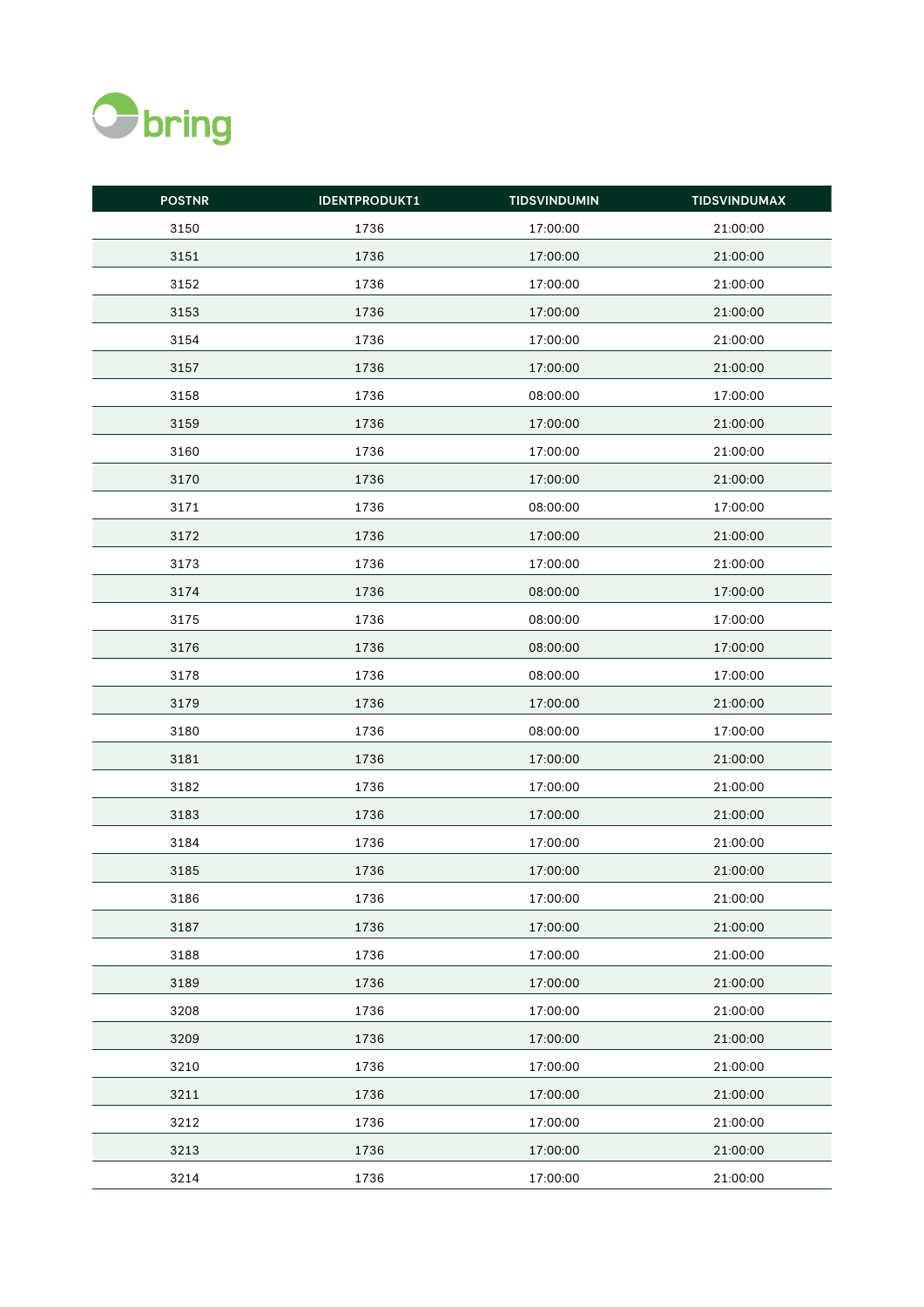

| <b>POSTNR</b> | <b>IDENTPRODUKT1</b> | <b>TIDSVINDUMIN</b> | <b>TIDSVINDUMAX</b> |
|---------------|----------------------|---------------------|---------------------|
| 3215          | 1736                 | 17:00:00            | 21:00:00            |
| 3216          | 1736                 | 17:00:00            | 21:00:00            |
| 3217          | 1736                 | 17:00:00            | 21:00:00            |
| 3218          | 1736                 | 17:00:00            | 21:00:00            |
| 3219          | 1736                 | 17:00:00            | 21:00:00            |
| 3220          | 1736                 | 17:00:00            | 21:00:00            |
| 3221          | 1736                 | 17:00:00            | 21:00:00            |
| 3222          | 1736                 | 17:00:00            | 21:00:00            |
| 3223          | 1736                 | 17:00:00            | 21:00:00            |
| 3224          | 1736                 | 17:00:00            | 21:00:00            |
| 3225          | 1736                 | 17:00:00            | 21:00:00            |
| 3226          | 1736                 | 17:00:00            | 21:00:00            |
| 3227          | 1736                 | 17:00:00            | 21:00:00            |
| 3228          | 1736                 | 17:00:00            | 21:00:00            |
| 3229          | 1736                 | 17:00:00            | 21:00:00            |
| 3230          | 1736                 | 17:00:00            | 21:00:00            |
| 3231          | 1736                 | 17:00:00            | 21:00:00            |
| 3232          | 1736                 | 17:00:00            | 21:00:00            |
| 3233          | 1736                 | 08:00:00            | 17:00:00            |
| 3234          | 1736                 | 08:00:00            | 17:00:00            |
| 3235          | 1736                 | 17:00:00            | 21:00:00            |
| 3236          | 1736                 | 17:00:00            | 21:00:00            |
| 3237          | 1736                 | 08:00:00            | 17:00:00            |
| 3238          | 1736                 | 17:00:00            | 21:00:00            |
| 3239          | 1736                 | 17:00:00            | 21:00:00            |
| 3241          | 1736                 | 17:00:00            | 21:00:00            |
| 3242          | 1736                 | 17:00:00            | 21:00:00            |
| 3243          | 1736                 | 08:00:00            | 17:00:00            |
| 3244          | 1736                 | 17:00:00            | 21:00:00            |
| 3256          | 1736                 | 17:00:00            | 21:00:00            |
| 3257          | 1736                 | 17:00:00            | 21:00:00            |
| 3258          | 1736                 | 17:00:00            | 21:00:00            |
| 3259          | 1736                 | 17:00:00            | 21:00:00            |
| 3260          | 1736                 | 17:00:00            | 21:00:00            |
| 3261          | 1736                 | 08:00:00            | 17:00:00            |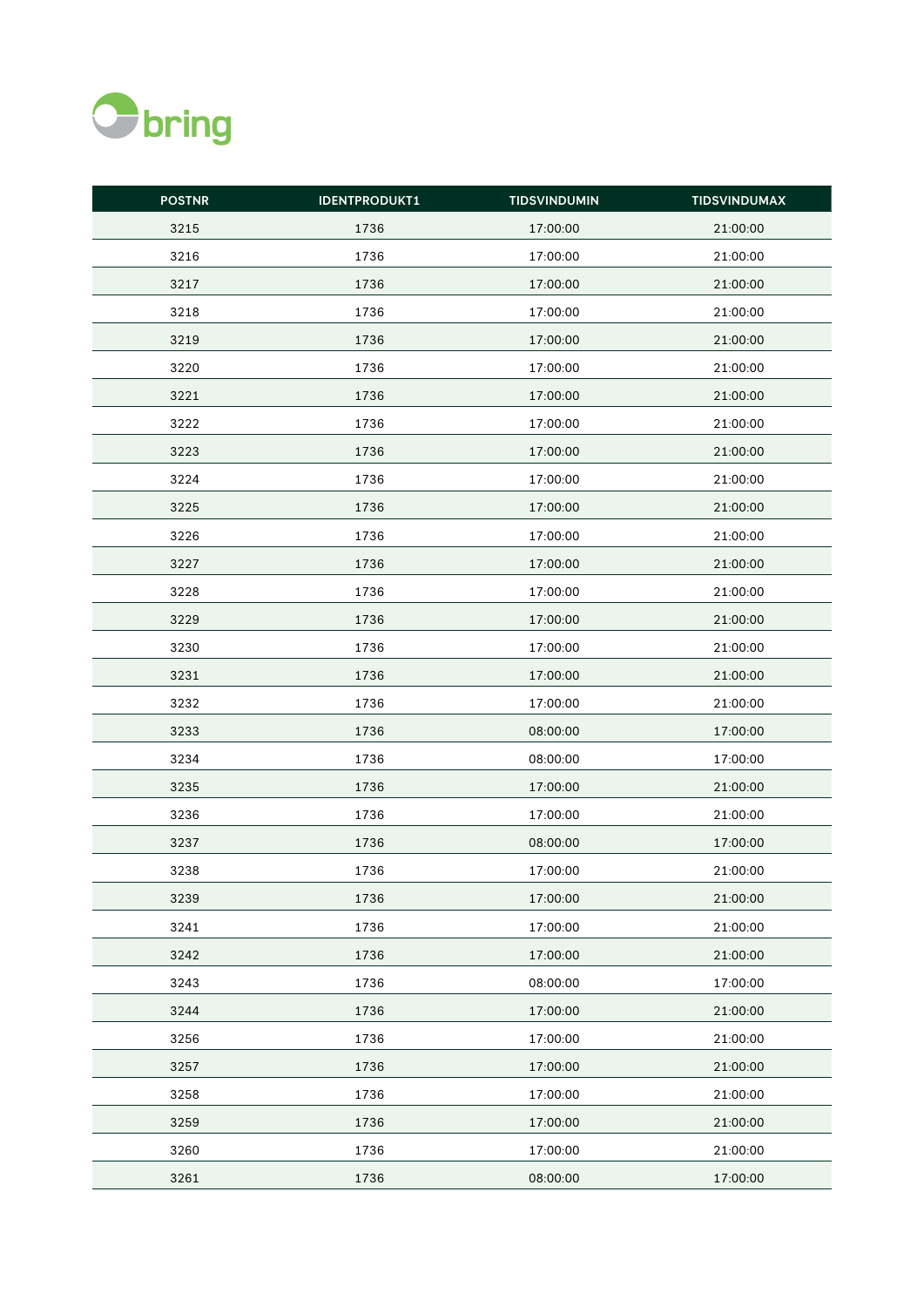

| <b>POSTNR</b> | <b>IDENTPRODUKT1</b> | <b>TIDSVINDUMIN</b> | <b>TIDSVINDUMAX</b> |
|---------------|----------------------|---------------------|---------------------|
| 3262          | 1736                 | 17:00:00            | 21:00:00            |
| 3263          | 1736                 | 17:00:00            | 21:00:00            |
| 3264          | 1736                 | 17:00:00            | 21:00:00            |
| 3265          | 1736                 | 08:00:00            | 17:00:00            |
| 3267          | 1736                 | 08:00:00            | 17:00:00            |
| 3268          | 1736                 | 08:00:00            | 17:00:00            |
| 3269          | 1736                 | 17:00:00            | 21:00:00            |
| 3270          | 1736                 | 08:00:00            | 17:00:00            |
| 3271          | 1736                 | 17:00:00            | 21:00:00            |
| 3274          | 1736                 | 17:00:00            | 21:00:00            |
| 3275          | 1736                 | 08:00:00            | 17:00:00            |
| 3277          | 1736                 | 08:00:00            | 17:00:00            |
| 3280          | 1736                 | 08:00:00            | 17:00:00            |
| 3282          | 1736                 | 08:00:00            | 17:00:00            |
| 3290          | 1736                 | 08:00:00            | 17:00:00            |
| 3292          | 1736                 | 08:00:00            | 17:00:00            |
| 3294          | 1736                 | 08:00:00            | 17:00:00            |
| 3295          | 1736                 | 08:00:00            | 17:00:00            |
| 3296          | 1736                 | 08:00:00            | 17:00:00            |
| 3300          | 1736                 | 17:00:00            | 21:00:00            |
| 3302          | 1736                 | 17:00:00            | 21:00:00            |
| 3303          | 1736                 | 17:00:00            | 21:00:00            |
| 3320          | 1736                 | 08:00:00            | 17:00:00            |
| 3322          | 1736                 | 08:00:00            | 17:00:00            |
| 3330          | 1736                 | 08:00:00            | 17:00:00            |
| 3340          | 1736                 | 08:00:00            | 17:00:00            |
| 3350          | 1736                 | 08:00:00            | 17:00:00            |
| 3355          | 1736                 | 08:00:00            | 17:00:00            |
| 3358          | 1736                 | 08:00:00            | 17:00:00            |
| 3359          | 1736                 | 08:00:00            | 17:00:00            |
| 3360          | 1736                 | 08:00:00            | 17:00:00            |
| 3370          | 1736                 | 08:00:00            | 17:00:00            |
| 3402          | 1736                 | 17:00:00            | 21:00:00            |
| 3403          | 1736                 | 17:00:00            | 21:00:00            |
| 3404          | 1736                 | 17:00:00            | 21:00:00            |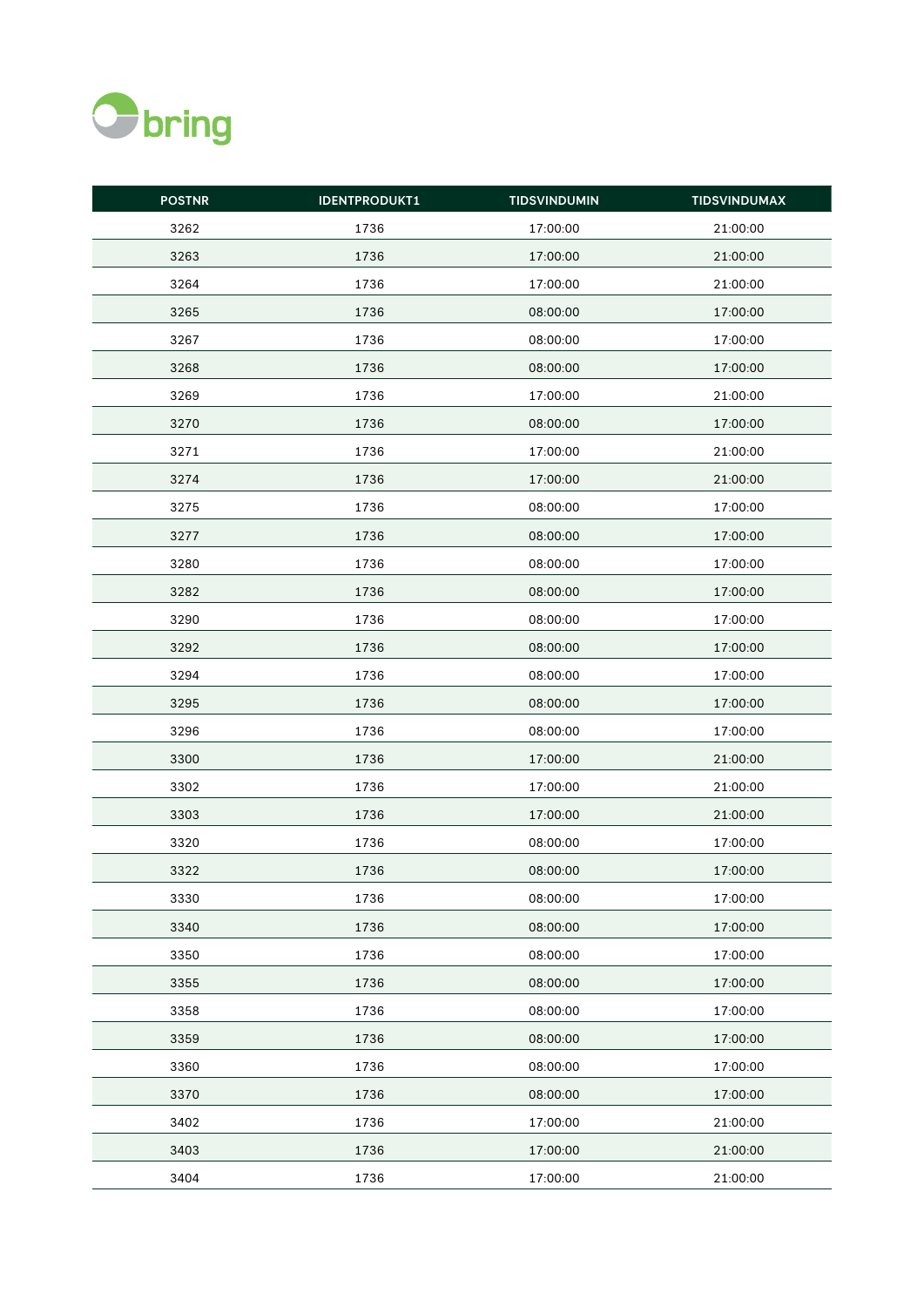

| <b>POSTNR</b> | <b>IDENTPRODUKT1</b> | <b>TIDSVINDUMIN</b> | <b>TIDSVINDUMAX</b> |
|---------------|----------------------|---------------------|---------------------|
| 3405          | 1736                 | 17:00:00            | 21:00:00            |
| 3406          | 1736                 | 17:00:00            | 21:00:00            |
| 3408          | 1736                 | 17:00:00            | 21:00:00            |
| 3409          | 1736                 | 17:00:00            | 21:00:00            |
| 3410          | 1736                 | 08:00:00            | 17:00:00            |
| 3413          | 1736                 | 17:00:00            | 21:00:00            |
| 3414          | 1736                 | 17:00:00            | 21:00:00            |
| 3420          | 1736                 | 17:00:00            | 21:00:00            |
| 3425          | 1736                 | 17:00:00            | 21:00:00            |
| 3426          | 1736                 | 17:00:00            | 21:00:00            |
| 3427          | 1736                 | 17:00:00            | 21:00:00            |
| 3430          | 1736                 | 17:00:00            | 21:00:00            |
| 3440          | 1736                 | 17:00:00            | 21:00:00            |
| 3442          | 1736                 | 08:00:00            | 17:00:00            |
| 3470          | 1736                 | 17:00:00            | 21:00:00            |
| 3472          | 1736                 | 17:00:00            | 21:00:00            |
| 3474          | 1736                 | 17:00:00            | 21:00:00            |
| 3475          | 1736                 | 17:00:00            | 21:00:00            |
| 3477          | 1736                 | 08:00:00            | 17:00:00            |
| 3478          | 1736                 | 08:00:00            | 17:00:00            |
| 3480          | 1736                 | 08:00:00            | 17:00:00            |
| 3482          | 1736                 | 08:00:00            | 17:00:00            |
| 3483          | 1736                 | 08:00:00            | 17:00:00            |
| 3484          | 1736                 | 08:00:00            | 17:00:00            |
| 3490          | 1736                 | 08:00:00            | 17:00:00            |
| 3510          | 1736                 | 17:00:00            | 21:00:00            |
| 3511          | 1736                 | 17:00:00            | 21:00:00            |
| 3512          | 1736                 | 08:00:00            | 17:00:00            |
| 3513          | 1736                 | 17:00:00            | 21:00:00            |
| 3514          | 1736                 | 17:00:00            | 21:00:00            |
| 3515          | 1736                 | 17:00:00            | 21:00:00            |
| 3516          | 1736                 | 08:00:00            | 17:00:00            |
| 3517          | 1736                 | 17:00:00            | 21:00:00            |
| 3518          | 1736                 | 17:00:00            | 21:00:00            |
| 3519          | 1736                 | 08:00:00            | 17:00:00            |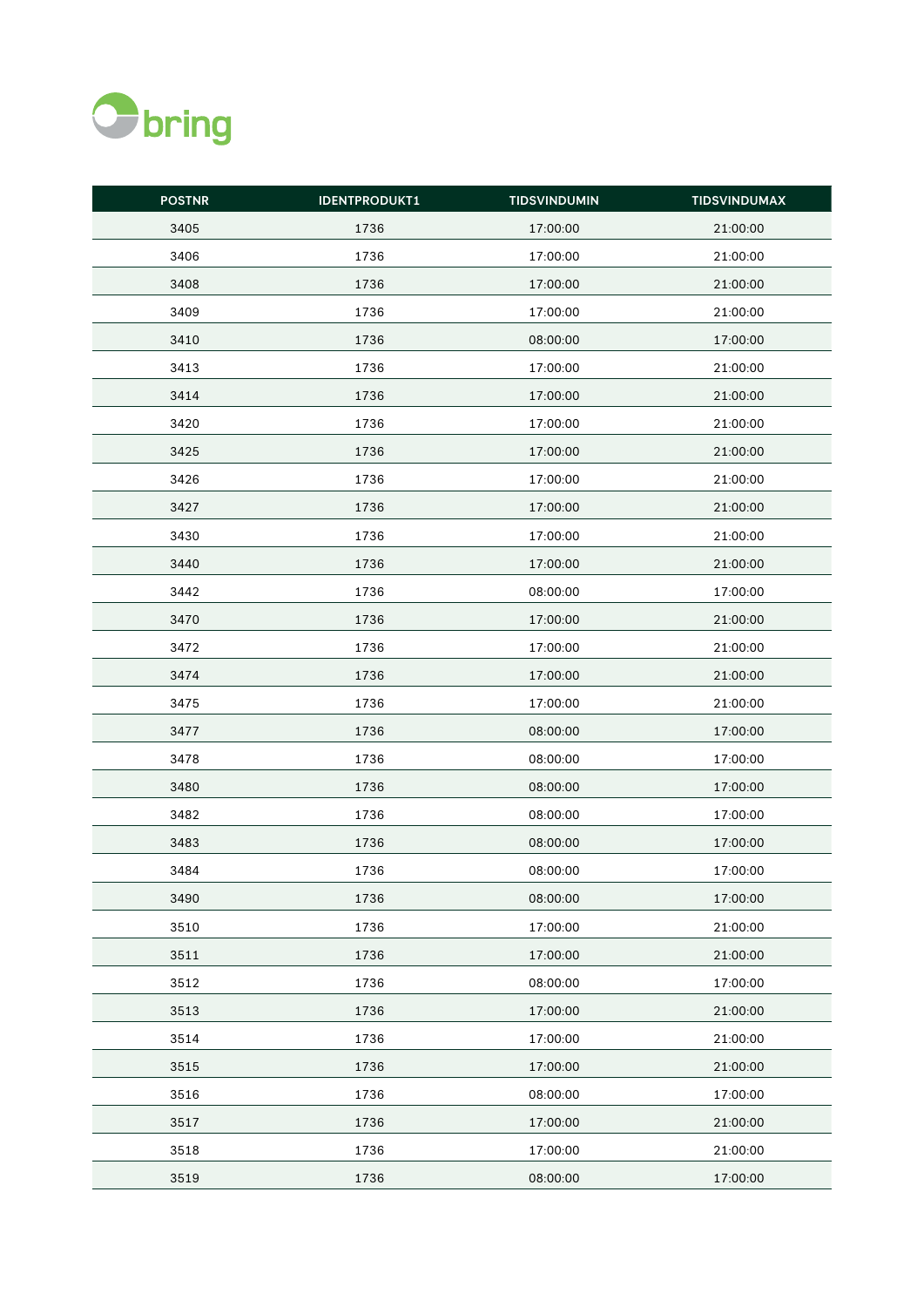

| <b>POSTNR</b> | <b>IDENTPRODUKT1</b> | <b>TIDSVINDUMIN</b> | <b>TIDSVINDUMAX</b> |
|---------------|----------------------|---------------------|---------------------|
| 3520          | 1736                 | 08:00:00            | 17:00:00            |
| 3522          | 1736                 | 08:00:00            | 17:00:00            |
| 3524          | 1736                 | 08:00:00            | 17:00:00            |
| 3525          | 1736                 | 08:00:00            | 17:00:00            |
| 3528          | 1736                 | 08:00:00            | 17:00:00            |
| 3530          | 1736                 | 08:00:00            | 17:00:00            |
| 3531          | 1736                 | 08:00:00            | 17:00:00            |
| 3533          | 1736                 | 08:00:00            | 17:00:00            |
| 3534          | 1736                 | 08:00:00            | 17:00:00            |
| 3535          | 1736                 | 08:00:00            | 17:00:00            |
| 3536          | 1736                 | 08:00:00            | 17:00:00            |
| 3538          | 1736                 | 08:00:00            | 17:00:00            |
| 3539          | 1736                 | 08:00:00            | 17:00:00            |
| 3540          | 1736                 | 08:00:00            | 17:00:00            |
| 3544          | 1736                 | 08:00:00            | 17:00:00            |
| 3550          | 1736                 | 08:00:00            | 17:00:00            |
| 3560          | 1736                 | 08:00:00            | 17:00:00            |
| 3570          | 1736                 | 08:00:00            | 17:00:00            |
| 3576          | 1736                 | 08:00:00            | 17:00:00            |
| 3577          | 1736                 | 08:00:00            | 17:00:00            |
| 3579          | 1736                 | 08:00:00            | 17:00:00            |
| 3580          | 1736                 | 08:00:00            | 17:00:00            |
| 3588          | 1736                 | 08:00:00            | 17:00:00            |
| 3593          | 1736                 | 08:00:00            | 17:00:00            |
| 3595          | 1736                 | 08:00:00            | 17:00:00            |
| 3608          | 1736                 | 08:00:00            | 17:00:00            |
| 3610          | 1736                 | 17:00:00            | 21:00:00            |
| 3611          | 1736                 | 17:00:00            | 21:00:00            |
| 3612          | 1736                 | 17:00:00            | 21:00:00            |
| 3613          | 1736                 | 17:00:00            | 21:00:00            |
| 3614          | 1736                 | 08:00:00            | 17:00:00            |
| 3615          | 1736                 | 17:00:00            | 21:00:00            |
| 3616          | 1736                 | 17:00:00            | 21:00:00            |
| 3617          | 1736                 | 17:00:00            | 21:00:00            |
| 3618          | 1736                 | 08:00:00            | 17:00:00            |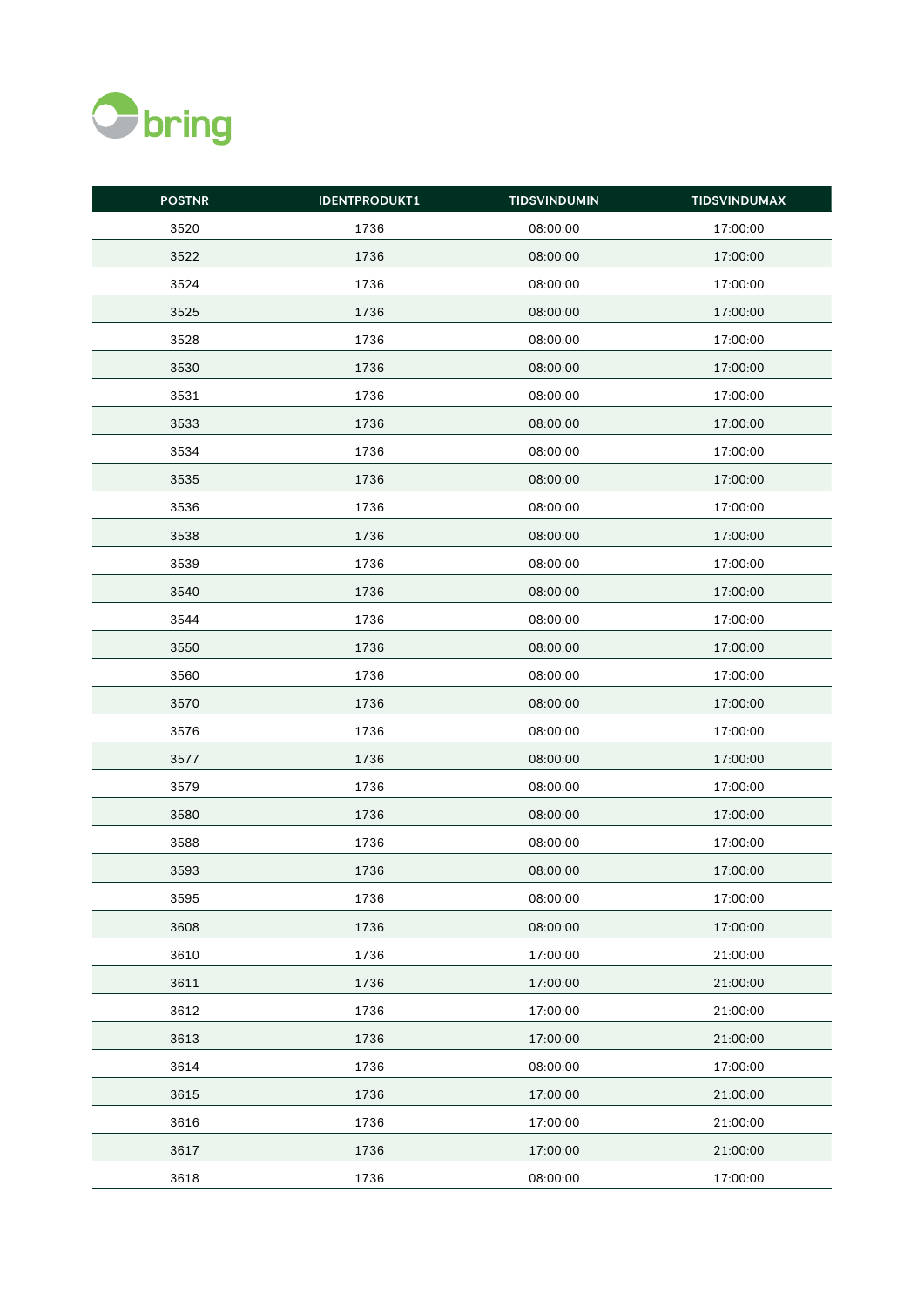

| <b>POSTNR</b> | <b>IDENTPRODUKT1</b> | <b>TIDSVINDUMIN</b> | <b>TIDSVINDUMAX</b> |
|---------------|----------------------|---------------------|---------------------|
| 3619          | 1736                 | 08:00:00            | 17:00:00            |
| 3620          | 1736                 | 08:00:00            | 17:00:00            |
| 3622          | 1736                 | 08:00:00            | 17:00:00            |
| 3623          | 1736                 | 08:00:00            | 17:00:00            |
| 3624          | 1736                 | 08:00:00            | 17:00:00            |
| 3626          | 1736                 | 08:00:00            | 17:00:00            |
| 3628          | 1736                 | 08:00:00            | 17:00:00            |
| 3629          | 1736                 | 08:00:00            | 17:00:00            |
| 3630          | 1736                 | 08:00:00            | 17:00:00            |
| 3632          | 1736                 | 08:00:00            | 17:00:00            |
| 3647          | 1736                 | 08:00:00            | 17:00:00            |
| 3648          | 1736                 | 08:00:00            | 17:00:00            |
| 3650          | 1736                 | 08:00:00            | 17:00:00            |
| 3652          | 1736                 | 08:00:00            | 17:00:00            |
| 3656          | 1736                 | 08:00:00            | 17:00:00            |
| 3658          | 1736                 | 08:00:00            | 17:00:00            |
| 3660          | 1736                 | 08:00:00            | 17:00:00            |
| 3674          | 1736                 | 08:00:00            | 17:00:00            |
| 3675          | 1736                 | 08:00:00            | 17:00:00            |
| 3676          | 1736                 | 08:00:00            | 17:00:00            |
| 3677          | 1736                 | 08:00:00            | 17:00:00            |
| 3678          | 1736                 | 08:00:00            | 17:00:00            |
| 3679          | 1736                 | 08:00:00            | 17:00:00            |
| 3680          | 1736                 | 08:00:00            | 17:00:00            |
| 3681          | 1736                 | 08:00:00            | 17:00:00            |
| 3683          | 1736                 | 08:00:00            | 17:00:00            |
| 3684          | 1736                 | 08:00:00            | 17:00:00            |
| 3690          | 1736                 | 08:00:00            | 17:00:00            |
| 3691          | 1736                 | 08:00:00            | 17:00:00            |
| 3692          | 1736                 | 08:00:00            | 17:00:00            |
| 3697          | 1736                 | 08:00:00            | 17:00:00            |
| 3710          | 1736                 | 17:00:00            | 21:00:00            |
| 3711          | 1736                 | 17:00:00            | 21:00:00            |
| 3712          | 1736                 | 17:00:00            | 21:00:00            |
| 3713          | 1736                 | 17:00:00            | 21:00:00            |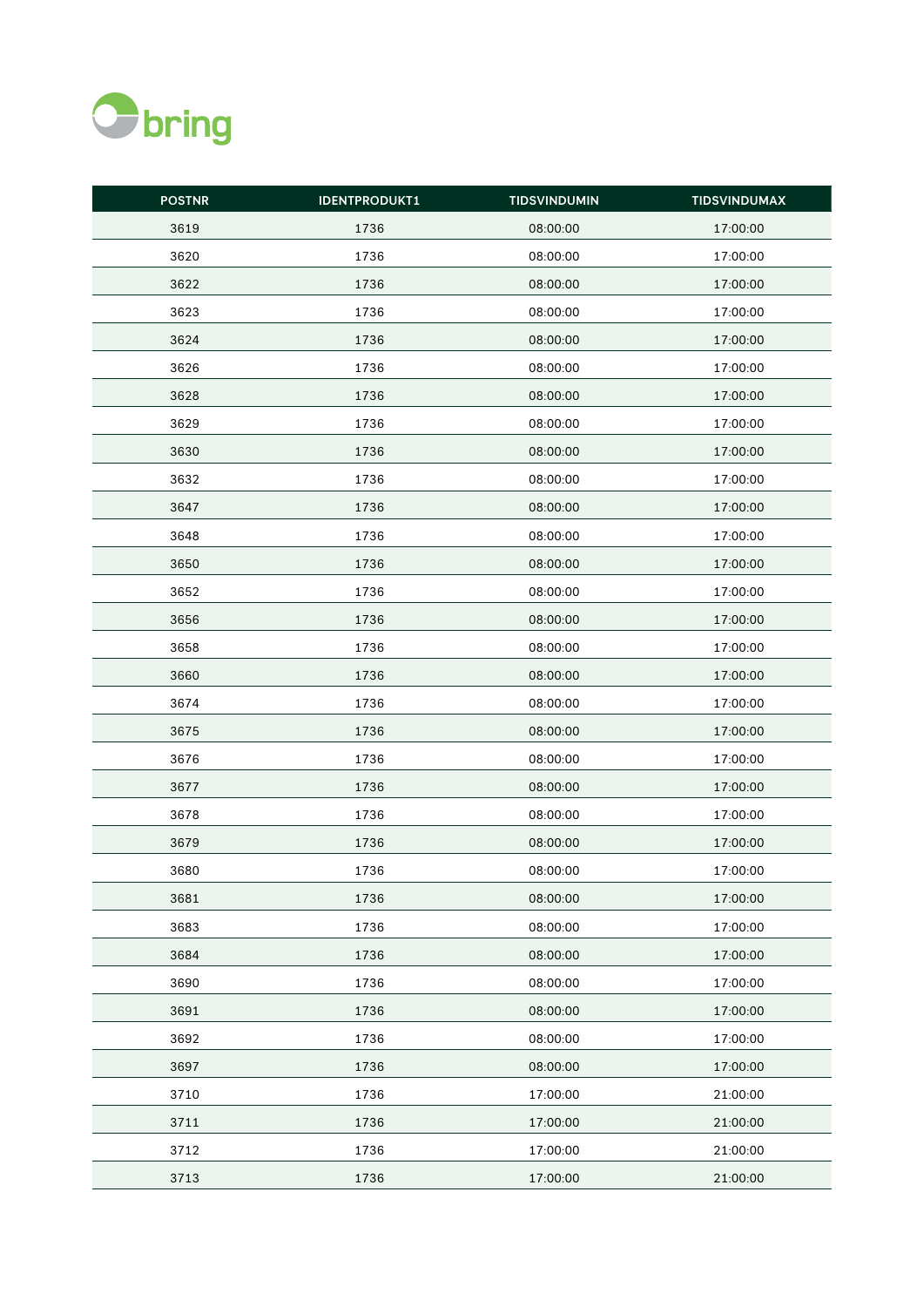

| <b>POSTNR</b> | <b>IDENTPRODUKT1</b> | <b>TIDSVINDUMIN</b> | <b>TIDSVINDUMAX</b> |
|---------------|----------------------|---------------------|---------------------|
| 3714          | 1736                 | 17:00:00            | 21:00:00            |
| 3715          | 1736                 | 17:00:00            | 21:00:00            |
| 3716          | 1736                 | 17:00:00            | 21:00:00            |
| 3717          | 1736                 | 17:00:00            | 21:00:00            |
| 3718          | 1736                 | 17:00:00            | 21:00:00            |
| 3719          | 1736                 | 08:00:00            | 17:00:00            |
| 3720          | 1736                 | 17:00:00            | 21:00:00            |
| 3721          | 1736                 | 08:00:00            | 17:00:00            |
| 3722          | 1736                 | 17:00:00            | 21:00:00            |
| 3723          | 1736                 | 17:00:00            | 21:00:00            |
| 3724          | 1736                 | 17:00:00            | 21:00:00            |
| 3725          | 1736                 | 17:00:00            | 21:00:00            |
| 3726          | 1736                 | 17:00:00            | 21:00:00            |
| 3727          | 1736                 | 17:00:00            | 21:00:00            |
| 3728          | 1736                 | 17:00:00            | 21:00:00            |
| 3729          | 1736                 | 08:00:00            | 17:00:00            |
| 3730          | 1736                 | 17:00:00            | 21:00:00            |
| 3731          | 1736                 | 17:00:00            | 21:00:00            |
| 3732          | 1736                 | 17:00:00            | 21:00:00            |
| 3733          | 1736                 | 17:00:00            | 21:00:00            |
| 3734          | 1736                 | 17:00:00            | 21:00:00            |
| 3735          | 1736                 | 17:00:00            | 21:00:00            |
| 3736          | 1736                 | 17:00:00            | 21:00:00            |
| 3737          | 1736                 | 17:00:00            | 21:00:00            |
| 3738          | 1736                 | 17:00:00            | 21:00:00            |
| 3739          | 1736                 | 08:00:00            | 17:00:00            |
| 3740          | 1736                 | 17:00:00            | 21:00:00            |
| 3741          | 1736                 | 17:00:00            | 21:00:00            |
| 3742          | 1736                 | 17:00:00            | 21:00:00            |
| 3743          | 1736                 | 17:00:00            | 21:00:00            |
| 3744          | 1736                 | 17:00:00            | 21:00:00            |
| 3746          | 1736                 | 17:00:00            | 21:00:00            |
| 3747          | 1736                 | 17:00:00            | 21:00:00            |
| 3748          | 1736                 | 08:00:00            | 17:00:00            |
| 3750          | 1736                 | 08:00:00            | 17:00:00            |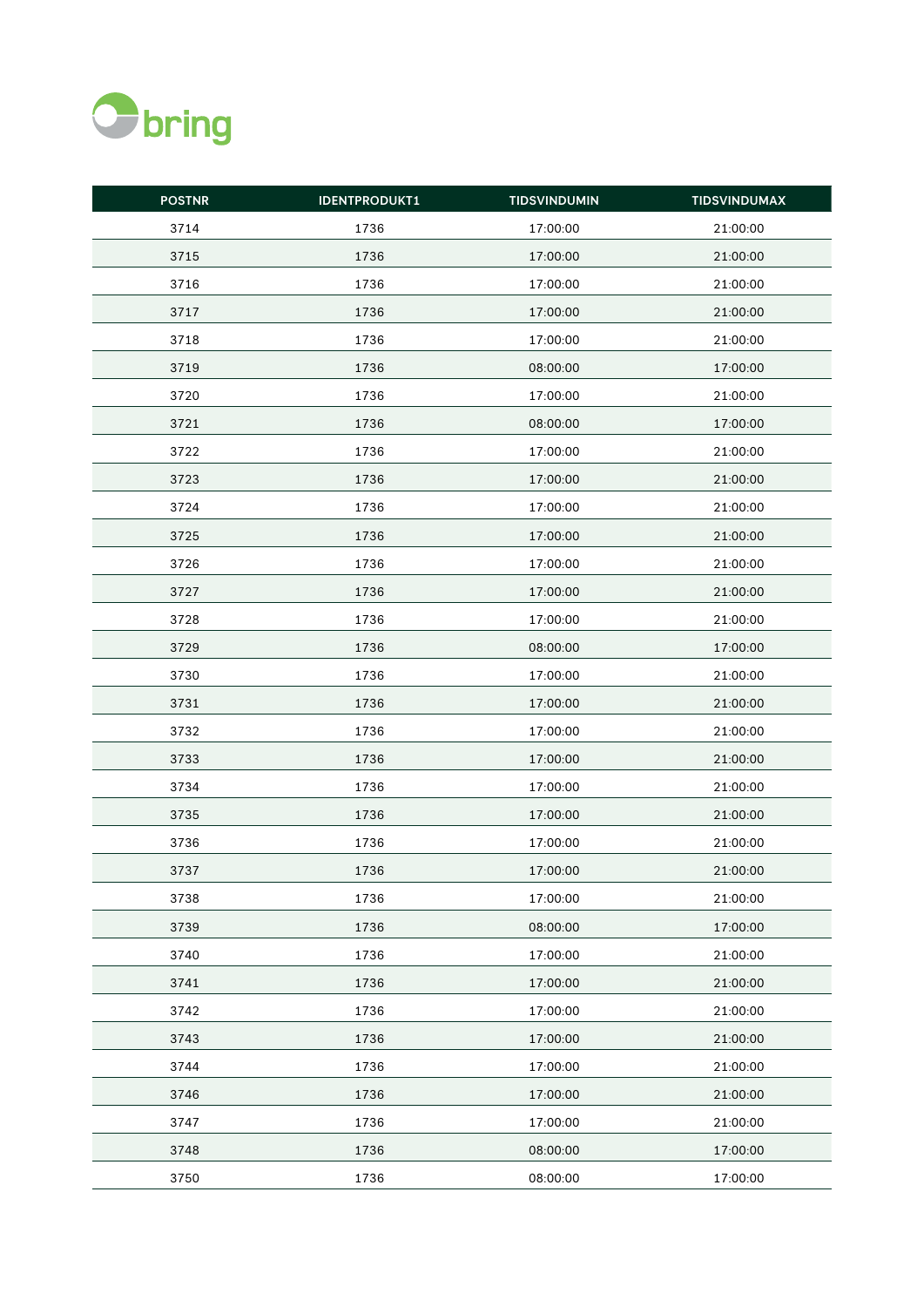

| <b>POSTNR</b> | <b>IDENTPRODUKT1</b> | <b>TIDSVINDUMIN</b> | <b>TIDSVINDUMAX</b> |
|---------------|----------------------|---------------------|---------------------|
| 3753          | 1736                 | 08:00:00            | 17:00:00            |
| 3760          | 1736                 | 08:00:00            | 17:00:00            |
| 3766          | 1736                 | 08:00:00            | 17:00:00            |
| 3770          | 1736                 | 08:00:00            | 17:00:00            |
| 3772          | 1736                 | 08:00:00            | 17:00:00            |
| 3780          | 1736                 | 08:00:00            | 17:00:00            |
| 3781          | 1736                 | 08:00:00            | 17:00:00            |
| 3783          | 1736                 | 08:00:00            | 17:00:00            |
| 3788          | 1736                 | 08:00:00            | 17:00:00            |
| 3790          | 1736                 | 08:00:00            | 17:00:00            |
| 3800          | 1736                 | 08:00:00            | 17:00:00            |
| 3801          | 1736                 | 08:00:00            | 17:00:00            |
| 3802          | 1736                 | 08:00:00            | 17:00:00            |
| 3803          | 1736                 | 08:00:00            | 17:00:00            |
| 3804          | 1736                 | 08:00:00            | 17:00:00            |
| 3805          | 1736                 | 08:00:00            | 17:00:00            |
| 3810          | 1736                 | 08:00:00            | 17:00:00            |
| 3811          | 1736                 | 08:00:00            | 17:00:00            |
| 3812          | 1736                 | 08:00:00            | 17:00:00            |
| 3820          | 1736                 | 08:00:00            | 17:00:00            |
| 3825          | 1736                 | 08:00:00            | 17:00:00            |
| 3830          | 1736                 | 08:00:00            | 17:00:00            |
| 3840          | 1736                 | 08:00:00            | 17:00:00            |
| 3841          | 1736                 | 08:00:00            | 17:00:00            |
| 3844          | 1736                 | 08:00:00            | 17:00:00            |
| 3848          | 1736                 | 08:00:00            | 17:00:00            |
| 3849          | 1736                 | 08:00:00            | 17:00:00            |
| 3850          | 1736                 | 08:00:00            | 17:00:00            |
| 3853          | 1736                 | 08:00:00            | 17:00:00            |
| 3854          | 1736                 | 08:00:00            | 17:00:00            |
| 3855          | 1736                 | 08:00:00            | 17:00:00            |
| 3864          | 1736                 | 08:00:00            | 17:00:00            |
| 3870          | 1736                 | 08:00:00            | 17:00:00            |
| 3880          | 1736                 | 08:00:00            | 17:00:00            |
| 3882          | 1736                 | 08:00:00            | 17:00:00            |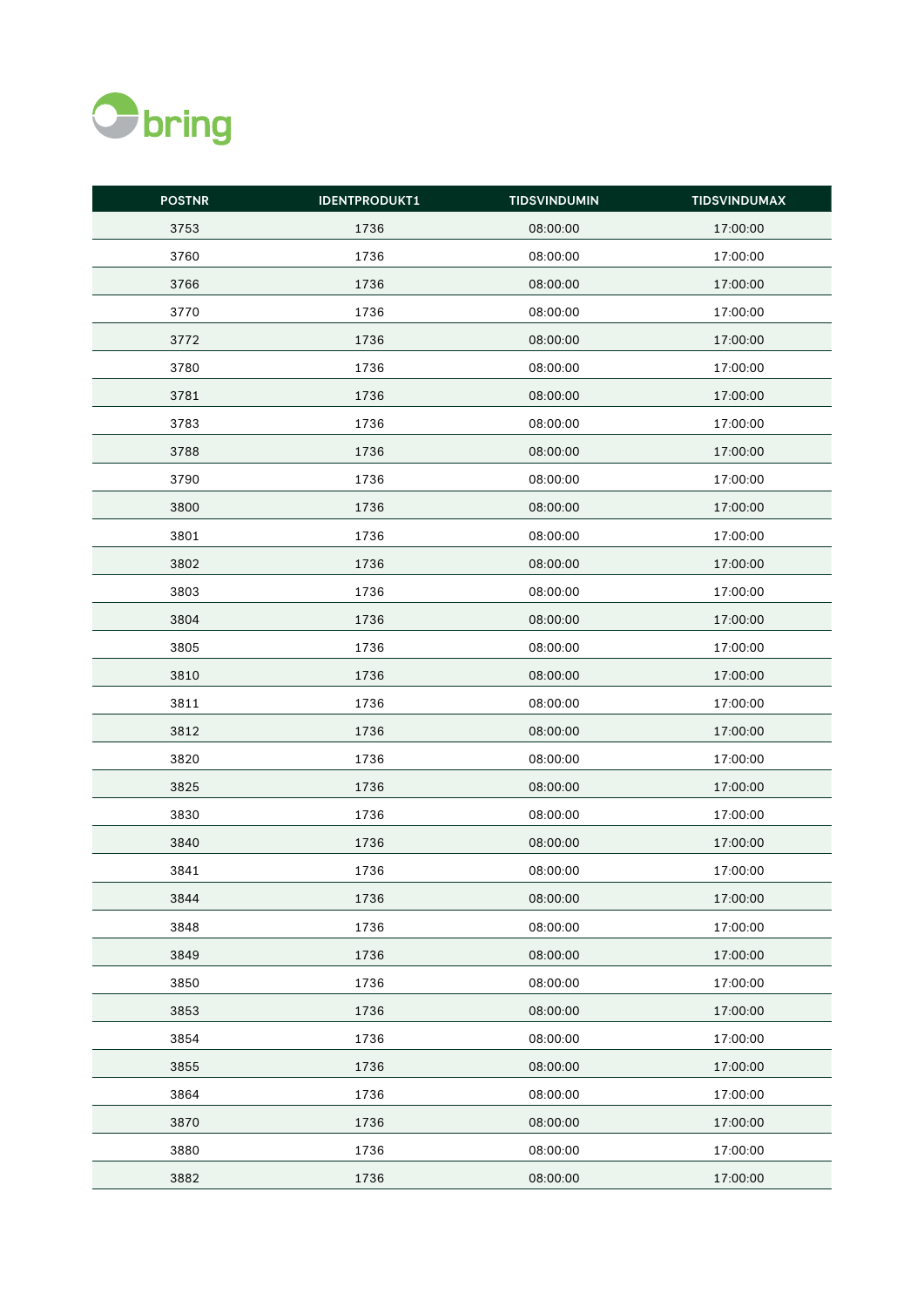

| <b>POSTNR</b> | <b>IDENTPRODUKT1</b> | <b>TIDSVINDUMIN</b> | <b>TIDSVINDUMAX</b> |
|---------------|----------------------|---------------------|---------------------|
| 3890          | 1736                 | 08:00:00            | 17:00:00            |
| 3891          | 1736                 | 08:00:00            | 17:00:00            |
| 3893          | 1736                 | 08:00:00            | 17:00:00            |
| 3895          | 1736                 | 08:00:00            | 17:00:00            |
| 3910          | 1736                 | 17:00:00            | 21:00:00            |
| 3911          | 1736                 | 17:00:00            | 21:00:00            |
| 3912          | 1736                 | 17:00:00            | 21:00:00            |
| 3913          | 1736                 | 17:00:00            | 21:00:00            |
| 3914          | 1736                 | 17:00:00            | 21:00:00            |
| 3915          | 1736                 | 17:00:00            | 21:00:00            |
| 3916          | 1736                 | 17:00:00            | 21:00:00            |
| 3917          | 1736                 | 17:00:00            | 21:00:00            |
| 3918          | 1736                 | 17:00:00            | 21:00:00            |
| 3919          | 1736                 | 17:00:00            | 21:00:00            |
| 3920          | 1736                 | 17:00:00            | 21:00:00            |
| 3921          | 1736                 | 17:00:00            | 21:00:00            |
| 3922          | 1736                 | 17:00:00            | 21:00:00            |
| 3924          | 1736                 | 17:00:00            | 21:00:00            |
| 3925          | 1736                 | 17:00:00            | 21:00:00            |
| 3928          | 1736                 | 17:00:00            | 21:00:00            |
| 3929          | 1736                 | 17:00:00            | 21:00:00            |
| 3930          | 1736                 | 17:00:00            | 21:00:00            |
| 3931          | 1736                 | 17:00:00            | 21:00:00            |
| 3933          | 1736                 | 17:00:00            | 21:00:00            |
| 3936          | 1736                 | 17:00:00            | 21:00:00            |
| 3937          | 1736                 | 17:00:00            | 21:00:00            |
| 3940          | 1736                 | 17:00:00            | 21:00:00            |
| 3941          | 1736                 | 17:00:00            | 21:00:00            |
| 3942          | 1736                 | 17:00:00            | 21:00:00            |
| 3943          | 1736                 | 17:00:00            | 21:00:00            |
| 3944          | 1736                 | 17:00:00            | 21:00:00            |
| 3946          | 1736                 | 17:00:00            | 21:00:00            |
| 3947          | 1736                 | 08:00:00            | 17:00:00            |
| 3948          | 1736                 | 08:00:00            | 17:00:00            |
| 3949          | 1736                 | 08:00:00            | 17:00:00            |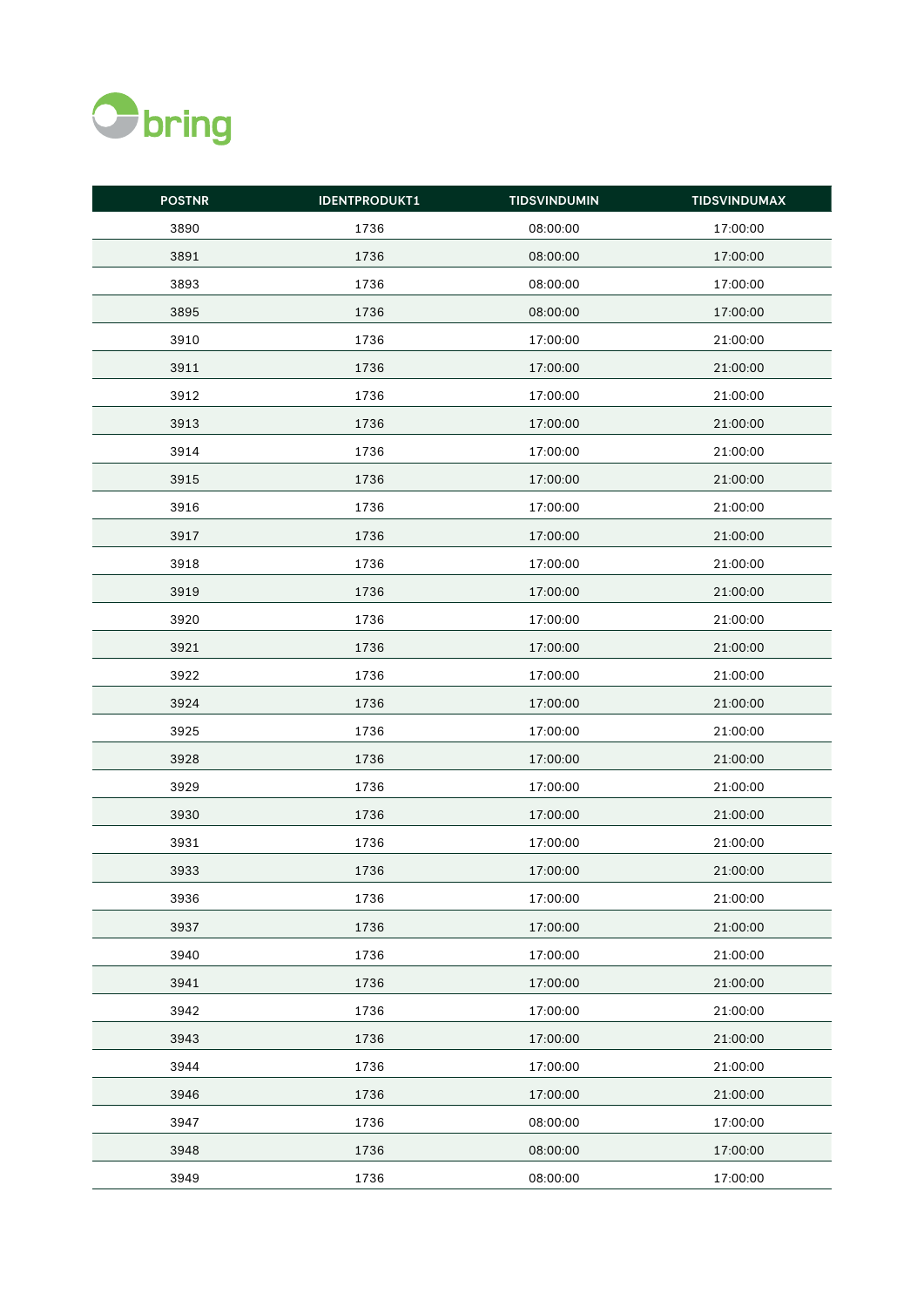

| <b>POSTNR</b> | <b>IDENTPRODUKT1</b> | <b>TIDSVINDUMIN</b> | <b>TIDSVINDUMAX</b> |
|---------------|----------------------|---------------------|---------------------|
| 3950          | 1736                 | 08:00:00            | 17:00:00            |
| 3960          | 1736                 | 08:00:00            | 17:00:00            |
| 3961          | 1736                 | 08:00:00            | 17:00:00            |
| 3962          | 1736                 | 08:00:00            | 17:00:00            |
| 3965          | 1736                 | 08:00:00            | 17:00:00            |
| 3967          | 1736                 | 08:00:00            | 17:00:00            |
| 3970          | 1736                 | 08:00:00            | 17:00:00            |
| 4005          | 1736                 | 17:00:00            | 21:00:00            |
| 4006          | 1736                 | 17:00:00            | 21:00:00            |
| 4007          | 1736                 | 17:00:00            | 21:00:00            |
| 4008          | 1736                 | 17:00:00            | 21:00:00            |
| 4009          | 1736                 | 17:00:00            | 21:00:00            |
| 4010          | 1736                 | 17:00:00            | 21:00:00            |
| 4011          | 1736                 | 17:00:00            | 21:00:00            |
| 4012          | 1736                 | 17:00:00            | 21:00:00            |
| 4013          | 1736                 | 17:00:00            | 21:00:00            |
| 4014          | 1736                 | 17:00:00            | 21:00:00            |
| 4015          | 1736                 | 17:00:00            | 21:00:00            |
| 4016          | 1736                 | 17:00:00            | 21:00:00            |
| 4017          | 1736                 | 17:00:00            | 21:00:00            |
| 4018          | 1736                 | 17:00:00            | 21:00:00            |
| 4019          | 1736                 | 17:00:00            | 21:00:00            |
| 4020          | 1736                 | 17:00:00            | 21:00:00            |
| 4021          | 1736                 | 17:00:00            | 21:00:00            |
| 4022          | 1736                 | 17:00:00            | 21:00:00            |
| 4023          | 1736                 | 17:00:00            | 21:00:00            |
| 4024          | 1736                 | 17:00:00            | 21:00:00            |
| 4025          | 1736                 | 17:00:00            | 21:00:00            |
| 4026          | 1736                 | 17:00:00            | 21:00:00            |
| 4027          | 1736                 | 17:00:00            | 21:00:00            |
| 4028          | 1736                 | 17:00:00            | 21:00:00            |
| 4029          | 1736                 | 17:00:00            | 21:00:00            |
| 4031          | 1736                 | 17:00:00            | 21:00:00            |
| 4032          | 1736                 | 17:00:00            | 21:00:00            |
| 4033          | 1736                 | 17:00:00            | 21:00:00            |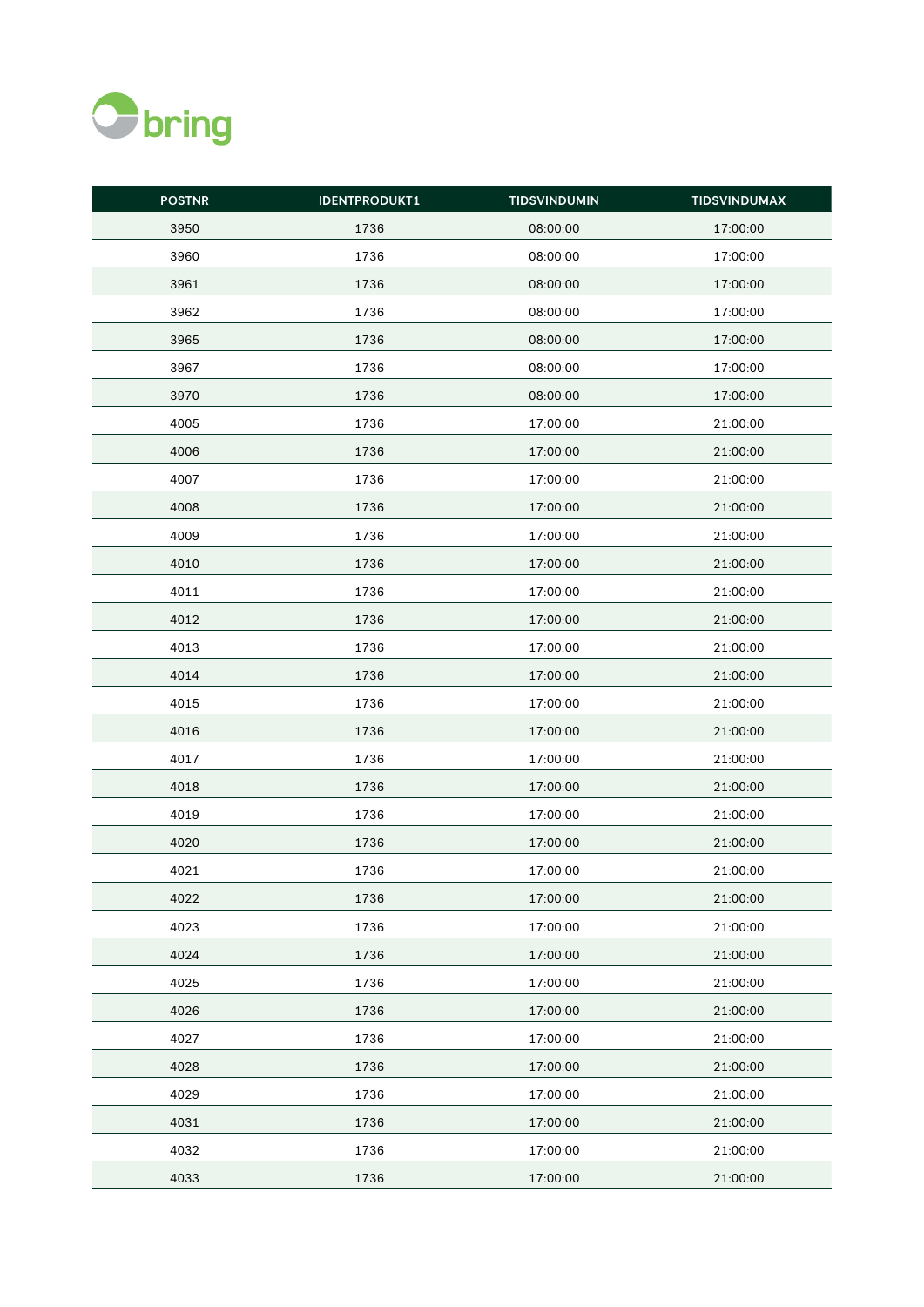

| <b>POSTNR</b> | <b>IDENTPRODUKT1</b> | <b>TIDSVINDUMIN</b> | <b>TIDSVINDUMAX</b> |
|---------------|----------------------|---------------------|---------------------|
| 4034          | 1736                 | 17:00:00            | 21:00:00            |
| 4035          | 1736                 | 08:00:00            | 17:00:00            |
| 4041          | 1736                 | 17:00:00            | 21:00:00            |
| 4042          | 1736                 | 17:00:00            | 21:00:00            |
| 4043          | 1736                 | 17:00:00            | 21:00:00            |
| 4044          | 1736                 | 17:00:00            | 21:00:00            |
| 4045          | 1736                 | 17:00:00            | 21:00:00            |
| 4046          | 1736                 | 17:00:00            | 21:00:00            |
| 4047          | 1736                 | 17:00:00            | 21:00:00            |
| 4048          | 1736                 | 17:00:00            | 21:00:00            |
| 4049          | 1736                 | 17:00:00            | 21:00:00            |
| 4050          | 1736                 | 17:00:00            | 21:00:00            |
| 4051          | 1736                 | 17:00:00            | 21:00:00            |
| 4052          | 1736                 | 17:00:00            | 21:00:00            |
| 4053          | 1736                 | 08:00:00            | 17:00:00            |
| 4054          | 1736                 | 08:00:00            | 17:00:00            |
| 4055          | 1736                 | 17:00:00            | 21:00:00            |
| 4056          | 1736                 | 17:00:00            | 21:00:00            |
| 4057          | 1736                 | 17:00:00            | 21:00:00            |
| 4058          | 1736                 | 17:00:00            | 21:00:00            |
| 4070          | 1736                 | 17:00:00            | 21:00:00            |
| 4071          | 1736                 | 17:00:00            | 21:00:00            |
| 4072          | 1736                 | 17:00:00            | 21:00:00            |
| 4073          | 1736                 | 17:00:00            | 21:00:00            |
| 4076          | 1736                 | 08:00:00            | 17:00:00            |
| 4077          | 1736                 | 17:00:00            | 21:00:00            |
| 4083          | 1736                 | 17:00:00            | 21:00:00            |
| 4085          | 1736                 | 17:00:00            | 21:00:00            |
| 4100          | 1736                 | 08:00:00            | 17:00:00            |
| 4102          | 1736                 | 08:00:00            | 17:00:00            |
| 4103          | 1736                 | 08:00:00            | 17:00:00            |
| 4104          | 1736                 | 08:00:00            | 17:00:00            |
| 4105          | 1736                 | 08:00:00            | 17:00:00            |
| 4110          | 1736                 | 08:00:00            | 17:00:00            |
| 4120          | 1736                 | 08:00:00            | 17:00:00            |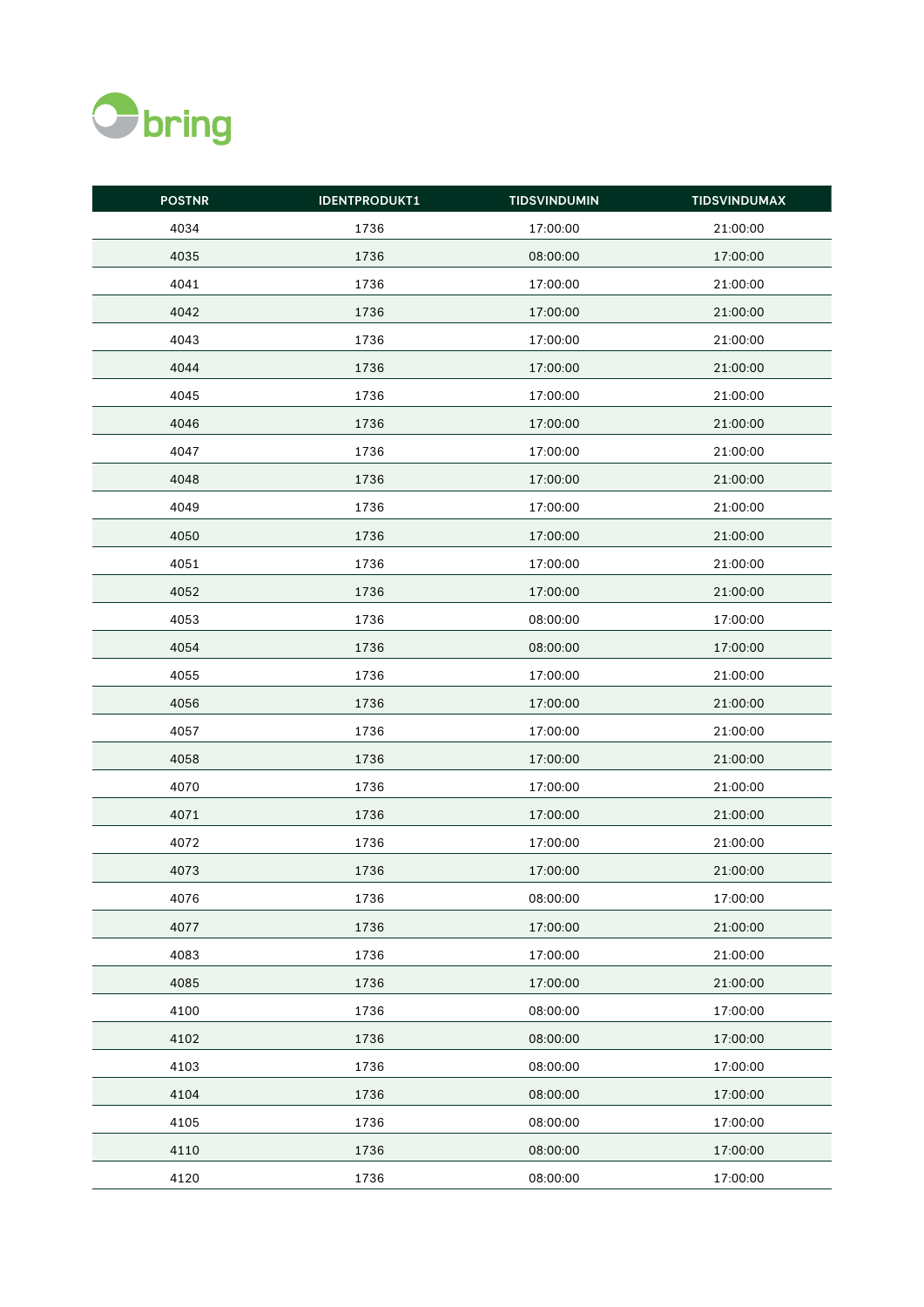

| <b>POSTNR</b> | <b>IDENTPRODUKT1</b> | <b>TIDSVINDUMIN</b> | <b>TIDSVINDUMAX</b> |
|---------------|----------------------|---------------------|---------------------|
| 4121          | 1736                 | 08:00:00            | 17:00:00            |
| 4123          | 1736                 | 08:00:00            | 17:00:00            |
| 4127          | 1736                 | 08:00:00            | 17:00:00            |
| 4128          | 1736                 | 08:00:00            | 17:00:00            |
| 4129          | 1736                 | 08:00:00            | 17:00:00            |
| 4130          | 1736                 | 08:00:00            | 17:00:00            |
| 4134          | 1736                 | 08:00:00            | 17:00:00            |
| 4137          | 1736                 | 08:00:00            | 17:00:00            |
| 4139          | 1736                 | 08:00:00            | 17:00:00            |
| 4146          | 1736                 | 08:00:00            | 17:00:00            |
| 4150          | 1736                 | 08:00:00            | 17:00:00            |
| 4152          | 1736                 | 08:00:00            | 17:00:00            |
| 4153          | 1736                 | 08:00:00            | 17:00:00            |
| 4154          | 1736                 | 08:00:00            | 17:00:00            |
| 4156          | 1736                 | 08:00:00            | 17:00:00            |
| 4158          | 1736                 | 08:00:00            | 17:00:00            |
| 4160          | 1736                 | 08:00:00            | 17:00:00            |
| 4163          | 1736                 | 08:00:00            | 17:00:00            |
| 4164          | 1736                 | 08:00:00            | 17:00:00            |
| 4167          | 1736                 | 08:00:00            | 17:00:00            |
| 4168          | 1736                 | 08:00:00            | 17:00:00            |
| 4169          | 1736                 | 08:00:00            | 17:00:00            |
| 4170          | 1736                 | 08:00:00            | 17:00:00            |
| 4173          | 1736                 | 08:00:00            | 17:00:00            |
| 4180          | 1736                 | 08:00:00            | 17:00:00            |
| 4182          | 1736                 | 08:00:00            | 17:00:00            |
| 4187          | 1736                 | 08:00:00            | 17:00:00            |
| 4198          | 1736                 | 08:00:00            | 17:00:00            |
| 4200          | 1736                 | 08:00:00            | 17:00:00            |
| 4208          | 1736                 | 08:00:00            | 17:00:00            |
| 4209          | 1736                 | 08:00:00            | 17:00:00            |
| 4230          | 1736                 | 08:00:00            | 17:00:00            |
| 4233          | 1736                 | 08:00:00            | 17:00:00            |
| 4234          | 1736                 | 08:00:00            | 17:00:00            |
| 4235          | 1736                 | 08:00:00            | 17:00:00            |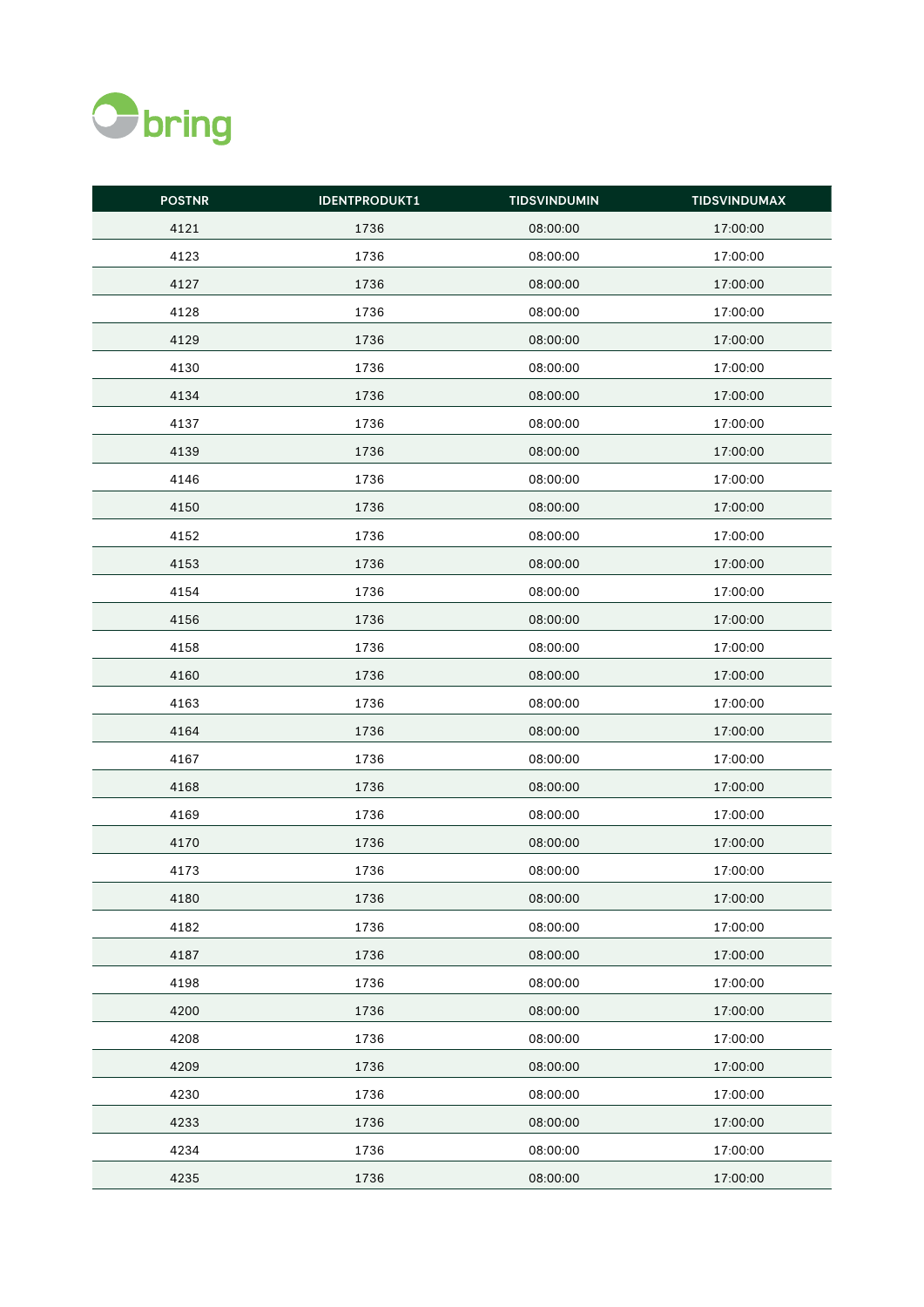

| <b>POSTNR</b> | <b>IDENTPRODUKT1</b> | <b>TIDSVINDUMIN</b> | <b>TIDSVINDUMAX</b> |
|---------------|----------------------|---------------------|---------------------|
| 4237          | 1736                 | 08:00:00            | 17:00:00            |
| 4244          | 1736                 | 08:00:00            | 17:00:00            |
| 4250          | 1736                 | 08:00:00            | 17:00:00            |
| 4260          | 1736                 | 08:00:00            | 17:00:00            |
| 4262          | 1736                 | 08:00:00            | 17:00:00            |
| 4264          | 1736                 | 08:00:00            | 17:00:00            |
| 4265          | 1736                 | 08:00:00            | 17:00:00            |
| 4270          | 1736                 | 08:00:00            | 17:00:00            |
| 4272          | 1736                 | 08:00:00            | 17:00:00            |
| 4274          | 1736                 | 08:00:00            | 17:00:00            |
| 4275          | 1736                 | 08:00:00            | 17:00:00            |
| 4276          | 1736                 | 08:00:00            | 17:00:00            |
| 4280          | 1736                 | 08:00:00            | 17:00:00            |
| 4306          | 1736                 | 17:00:00            | 21:00:00            |
| 4307          | 1736                 | 17:00:00            | 21:00:00            |
| 4308          | 1736                 | 08:00:00            | 17:00:00            |
| 4309          | 1736                 | 08:00:00            | 17:00:00            |
| 4310          | 1736                 | 08:00:00            | 17:00:00            |
| 4311          | 1736                 | 08:00:00            | 17:00:00            |
| 4312          | 1736                 | 08:00:00            | 17:00:00            |
| 4313          | 1736                 | 17:00:00            | 21:00:00            |
| 4314          | 1736                 | 17:00:00            | 21:00:00            |
| 4315          | 1736                 | 17:00:00            | 21:00:00            |
| 4316          | 1736                 | 17:00:00            | 21:00:00            |
| 4317          | 1736                 | 17:00:00            | 21:00:00            |
| 4318          | 1736                 | 17:00:00            | 21:00:00            |
| 4319          | 1736                 | 17:00:00            | 21:00:00            |
| 4320          | 1736                 | 17:00:00            | 21:00:00            |
| 4321          | 1736                 | 17:00:00            | 21:00:00            |
| 4322          | 1736                 | 17:00:00            | 21:00:00            |
| 4323          | 1736                 | 17:00:00            | 21:00:00            |
| 4324          | 1736                 | 17:00:00            | 21:00:00            |
| 4325          | 1736                 | 17:00:00            | 21:00:00            |
| 4326          | 1736                 | 17:00:00            | 21:00:00            |
| 4327          | 1736                 | 17:00:00            | 21:00:00            |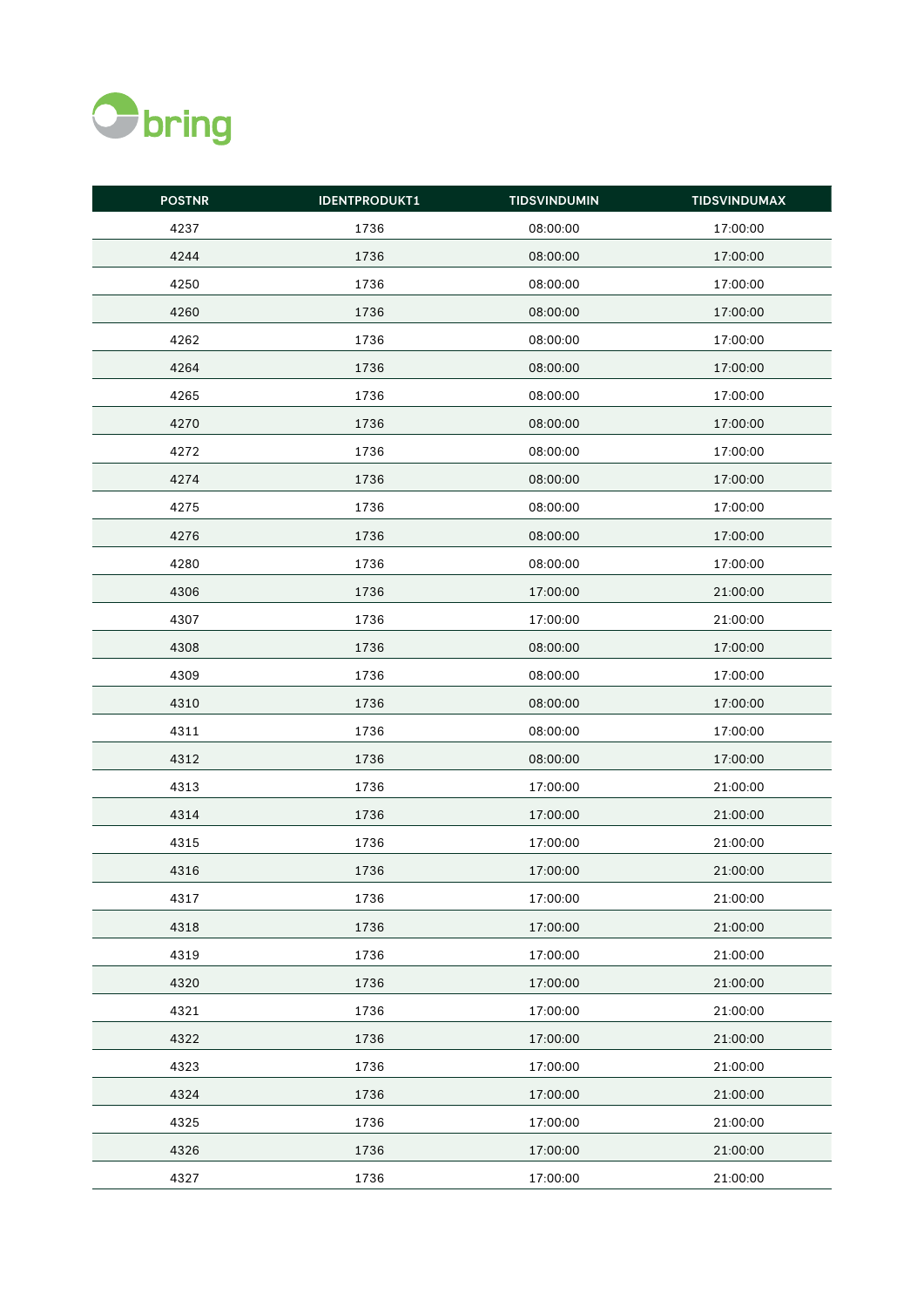

| <b>POSTNR</b> | <b>IDENTPRODUKT1</b> | <b>TIDSVINDUMIN</b> | <b>TIDSVINDUMAX</b> |
|---------------|----------------------|---------------------|---------------------|
| 4328          | 1736                 | 17:00:00            | 21:00:00            |
| 4329          | 1736                 | 17:00:00            | 21:00:00            |
| 4330          | 1736                 | 08:00:00            | 17:00:00            |
| 4331          | 1736                 | 08:00:00            | 17:00:00            |
| 4332          | 1736                 | 08:00:00            | 17:00:00            |
| 4333          | 1736                 | 08:00:00            | 17:00:00            |
| 4334          | 1736                 | 08:00:00            | 17:00:00            |
| 4335          | 1736                 | 08:00:00            | 17:00:00            |
| 4336          | 1736                 | 08:00:00            | 17:00:00            |
| 4337          | 1736                 | 08:00:00            | 17:00:00            |
| 4338          | 1736                 | 08:00:00            | 17:00:00            |
| 4340          | 1736                 | 08:00:00            | 17:00:00            |
| 4341          | 1736                 | 08:00:00            | 17:00:00            |
| 4342          | 1736                 | 08:00:00            | 17:00:00            |
| 4343          | 1736                 | 08:00:00            | 17:00:00            |
| 4344          | 1736                 | 08:00:00            | 17:00:00            |
| 4345          | 1736                 | 08:00:00            | 17:00:00            |
| 4346          | 1736                 | 08:00:00            | 17:00:00            |
| 4347          | 1736                 | 08:00:00            | 17:00:00            |
| 4350          | 1736                 | 08:00:00            | 17:00:00            |
| 4351          | 1736                 | 08:00:00            | 17:00:00            |
| 4352          | 1736                 | 08:00:00            | 17:00:00            |
| 4353          | 1736                 | 08:00:00            | 17:00:00            |
| 4354          | 1736                 | 08:00:00            | 17:00:00            |
| 4355          | 1736                 | 08:00:00            | 17:00:00            |
| 4360          | 1736                 | 08:00:00            | 17:00:00            |
| 4362          | 1736                 | 08:00:00            | 17:00:00            |
| 4363          | 1736                 | 08:00:00            | 17:00:00            |
| 4364          | 1736                 | 08:00:00            | 17:00:00            |
| 4365          | 1736                 | 08:00:00            | 17:00:00            |
| 4370          | 1736                 | 08:00:00            | 17:00:00            |
| 4371          | 1736                 | 08:00:00            | 17:00:00            |
| 4372          | 1736                 | 08:00:00            | 17:00:00            |
| 4373          | 1736                 | 08:00:00            | 17:00:00            |
| 4374          | 1736                 | 08:00:00            | 17:00:00            |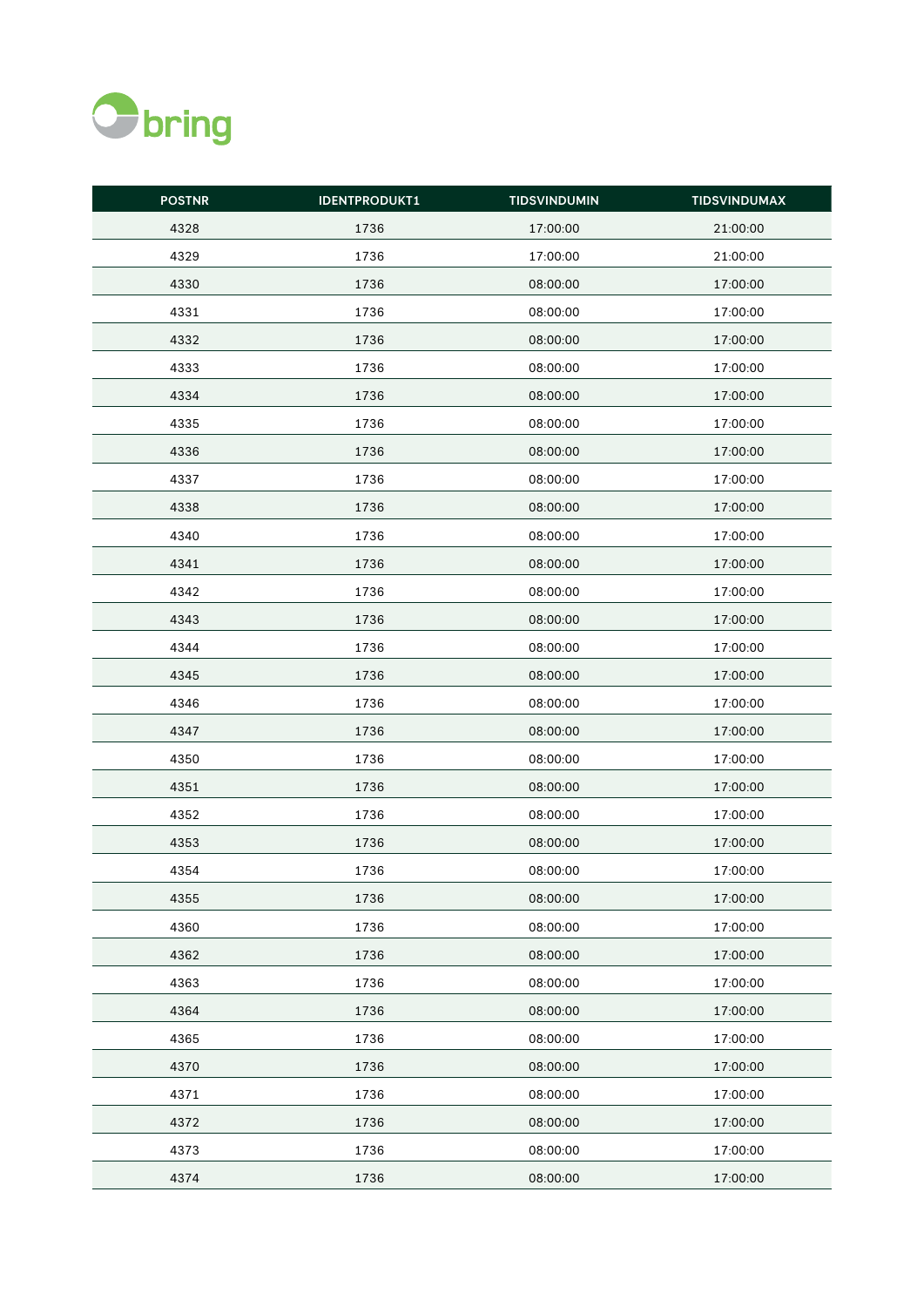

| <b>POSTNR</b> | <b>IDENTPRODUKT1</b> | <b>TIDSVINDUMIN</b> | <b>TIDSVINDUMAX</b> |
|---------------|----------------------|---------------------|---------------------|
| 4375          | 1736                 | 08:00:00            | 17:00:00            |
| 4376          | 1736                 | 08:00:00            | 17:00:00            |
| 4380          | 1736                 | 08:00:00            | 17:00:00            |
| 4387          | 1736                 | 08:00:00            | 17:00:00            |
| 4389          | 1736                 | 08:00:00            | 17:00:00            |
| 4400          | 1736                 | 08:00:00            | 17:00:00            |
| 4404          | 1736                 | 08:00:00            | 17:00:00            |
| 4405          | 1736                 | 08:00:00            | 17:00:00            |
| 4406          | 1736                 | 08:00:00            | 17:00:00            |
| 4407          | 1736                 | 08:00:00            | 17:00:00            |
| 4420          | 1736                 | 08:00:00            | 17:00:00            |
| 4432          | 1736                 | 08:00:00            | 17:00:00            |
| 4434          | 1736                 | 08:00:00            | 17:00:00            |
| 4436          | 1736                 | 08:00:00            | 17:00:00            |
| 4438          | 1736                 | 08:00:00            | 17:00:00            |
| 4440          | 1736                 | 08:00:00            | 17:00:00            |
| 4443          | 1736                 | 08:00:00            | 17:00:00            |
| 4460          | 1736                 | 08:00:00            | 17:00:00            |
| 4462          | 1736                 | 08:00:00            | 17:00:00            |
| 4463          | 1736                 | 08:00:00            | 17:00:00            |
| 4473          | 1736                 | 08:00:00            | 17:00:00            |
| 4480          | 1736                 | 08:00:00            | 17:00:00            |
| 4484          | 1736                 | 08:00:00            | 17:00:00            |
| 4485          | 1736                 | 08:00:00            | 17:00:00            |
| 4513          | 1736                 | 08:00:00            | 17:00:00            |
| 4514          | 1736                 | 08:00:00            | 17:00:00            |
| 4515          | 1736                 | 08:00:00            | 17:00:00            |
| 4516          | 1736                 | 08:00:00            | 17:00:00            |
| 4517          | 1736                 | 08:00:00            | 17:00:00            |
| 4519          | 1736                 | 08:00:00            | 17:00:00            |
| 4520          | 1736                 | 08:00:00            | 17:00:00            |
| 4521          | 1736                 | 08:00:00            | 17:00:00            |
| 4525          | 1736                 | 08:00:00            | 17:00:00            |
| 4528          | 1736                 | 08:00:00            | 17:00:00            |
| 4529          | 1736                 | 08:00:00            | 17:00:00            |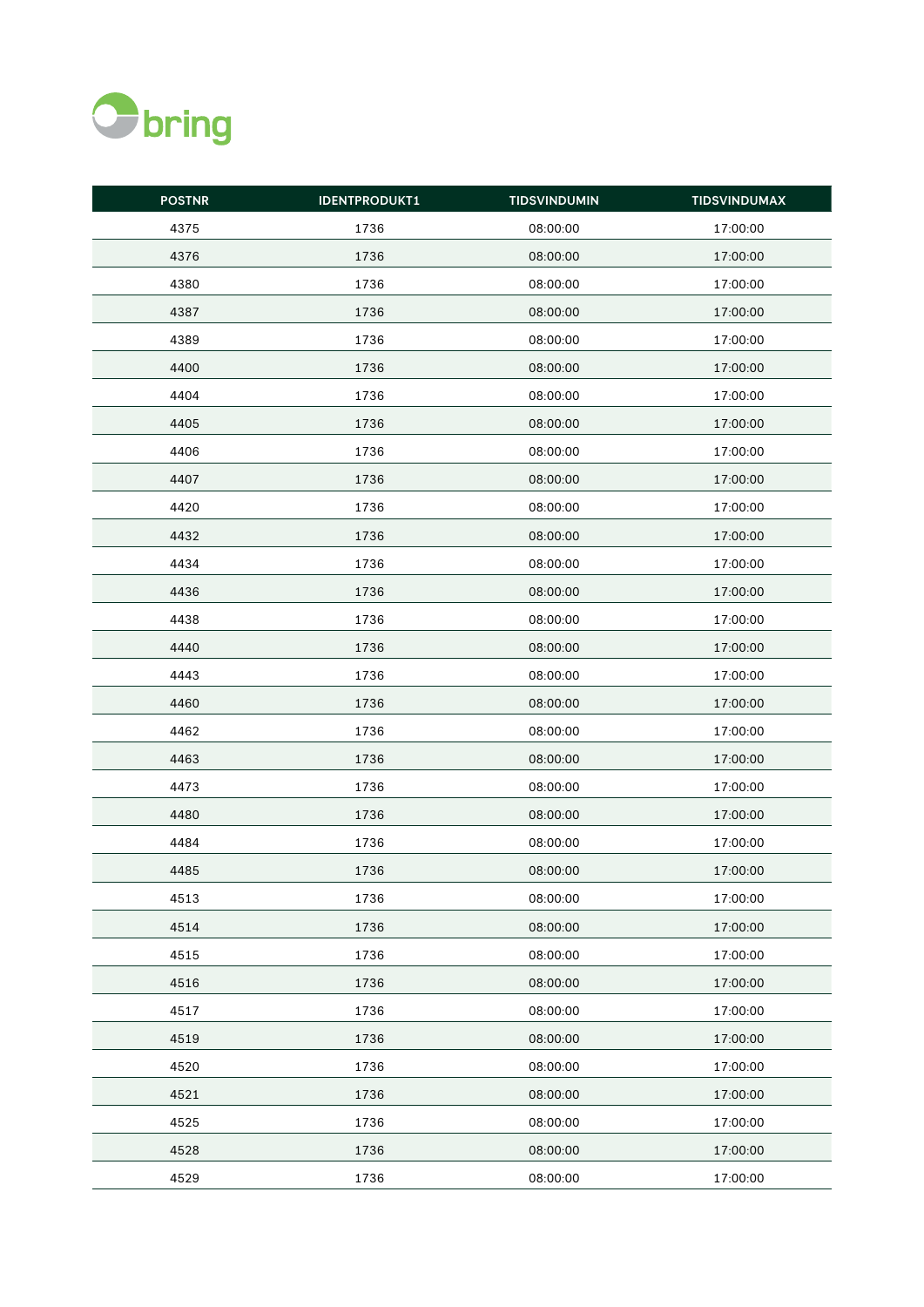

| <b>POSTNR</b> | <b>IDENTPRODUKT1</b> | <b>TIDSVINDUMIN</b> | <b>TIDSVINDUMAX</b> |
|---------------|----------------------|---------------------|---------------------|
| 4532          | 1736                 | 08:00:00            | 17:00:00            |
| 4534          | 1736                 | 08:00:00            | 17:00:00            |
| 4536          | 1736                 | 08:00:00            | 17:00:00            |
| 4540          | 1736                 | 08:00:00            | 17:00:00            |
| 4544          | 1736                 | 08:00:00            | 17:00:00            |
| 4550          | 1736                 | 08:00:00            | 17:00:00            |
| 4560          | 1736                 | 08:00:00            | 17:00:00            |
| 4563          | 1736                 | 08:00:00            | 17:00:00            |
| 4580          | 1736                 | 08:00:00            | 17:00:00            |
| 4586          | 1736                 | 08:00:00            | 17:00:00            |
| 4588          | 1736                 | 08:00:00            | 17:00:00            |
| 4590          | 1736                 | 08:00:00            | 17:00:00            |
| 4595          | 1736                 | 08:00:00            | 17:00:00            |
| 4596          | 1736                 | 08:00:00            | 17:00:00            |
| 4608          | 1736                 | 17:00:00            | 21:00:00            |
| 4609          | 1736                 | 08:00:00            | 17:00:00            |
| 4610          | 1736                 | 17:00:00            | 21:00:00            |
| 4611          | 1736                 | 17:00:00            | 21:00:00            |
| 4612          | 1736                 | 17:00:00            | 21:00:00            |
| 4613          | 1736                 | 17:00:00            | 21:00:00            |
| 4614          | 1736                 | 17:00:00            | 21:00:00            |
| 4615          | 1736                 | 17:00:00            | 21:00:00            |
| 4616          | 1736                 | 17:00:00            | 21:00:00            |
| 4617          | 1736                 | 17:00:00            | 21:00:00            |
| 4618          | 1736                 | 17:00:00            | 21:00:00            |
| 4619          | 1736                 | 17:00:00            | 21:00:00            |
| 4620          | 1736                 | 17:00:00            | 21:00:00            |
| 4621          | 1736                 | 17:00:00            | 21:00:00            |
| 4622          | 1736                 | 17:00:00            | 21:00:00            |
| 4623          | 1736                 | 17:00:00            | 21:00:00            |
| 4624          | 1736                 | 17:00:00            | 21:00:00            |
| 4625          | 1736                 | 08:00:00            | 17:00:00            |
| 4626          | 1736                 | 17:00:00            | 21:00:00            |
| 4628          | 1736                 | 17:00:00            | 21:00:00            |
| 4629          | 1736                 | 17:00:00            | 21:00:00            |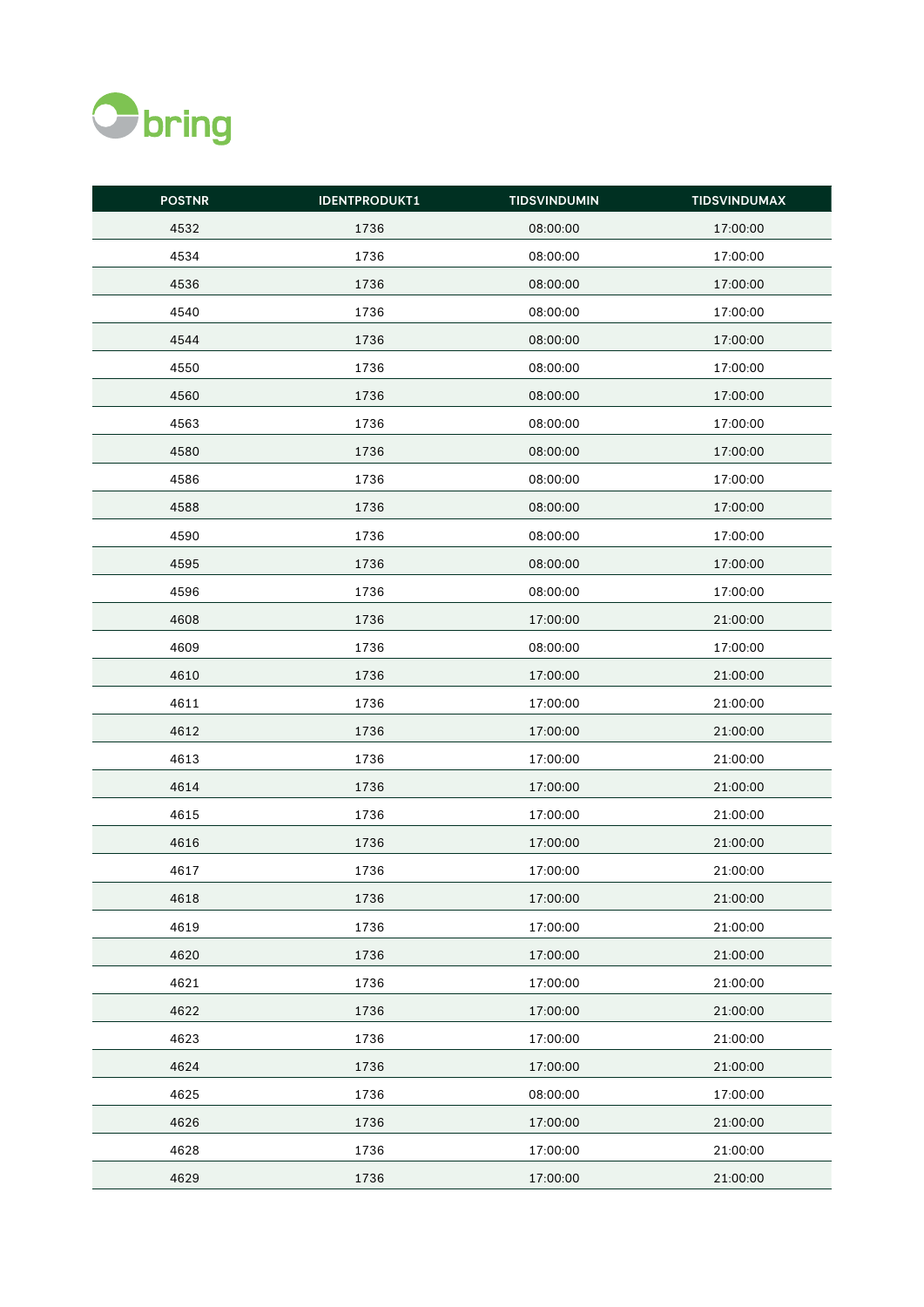

| <b>POSTNR</b> | <b>IDENTPRODUKT1</b> | <b>TIDSVINDUMIN</b> | <b>TIDSVINDUMAX</b> |
|---------------|----------------------|---------------------|---------------------|
| 4630          | 1736                 | 17:00:00            | 21:00:00            |
| 4631          | 1736                 | 17:00:00            | 21:00:00            |
| 4632          | 1736                 | 17:00:00            | 21:00:00            |
| 4633          | 1736                 | 17:00:00            | 21:00:00            |
| 4634          | 1736                 | 17:00:00            | 21:00:00            |
| 4635          | 1736                 | 17:00:00            | 21:00:00            |
| 4636          | 1736                 | 17:00:00            | 21:00:00            |
| 4637          | 1736                 | 17:00:00            | 21:00:00            |
| 4638          | 1736                 | 17:00:00            | 21:00:00            |
| 4639          | 1736                 | 08:00:00            | 17:00:00            |
| 4640          | 1736                 | 08:00:00            | 17:00:00            |
| 4641          | 1736                 | 08:00:00            | 17:00:00            |
| 4642          | 1736                 | 08:00:00            | 17:00:00            |
| 4643          | 1736                 | 08:00:00            | 17:00:00            |
| 4644          | 1736                 | 08:00:00            | 17:00:00            |
| 4645          | 1736                 | 08:00:00            | 17:00:00            |
| 4646          | 1736                 | 08:00:00            | 17:00:00            |
| 4647          | 1736                 | 08:00:00            | 17:00:00            |
| 4656          | 1736                 | 17:00:00            | 21:00:00            |
| 4657          | 1736                 | 08:00:00            | 17:00:00            |
| 4658          | 1736                 | 08:00:00            | 17:00:00            |
| 4700          | 1736                 | 08:00:00            | 17:00:00            |
| 4706          | 1736                 | 08:00:00            | 17:00:00            |
| 4707          | 1736                 | 08:00:00            | 17:00:00            |
| 4708          | 1736                 | 08:00:00            | 17:00:00            |
| 4715          | 1736                 | 08:00:00            | 17:00:00            |
| 4720          | 1736                 | 08:00:00            | 17:00:00            |
| 4724          | 1736                 | 08:00:00            | 17:00:00            |
| 4730          | 1736                 | 08:00:00            | 17:00:00            |
| 4735          | 1736                 | 08:00:00            | 17:00:00            |
| 4737          | 1736                 | 08:00:00            | 17:00:00            |
| 4741          | 1736                 | 08:00:00            | 17:00:00            |
| 4742          | 1736                 | 08:00:00            | 17:00:00            |
| 4745          | 1736                 | 08:00:00            | 17:00:00            |
| 4747          | 1736                 | 08:00:00            | 17:00:00            |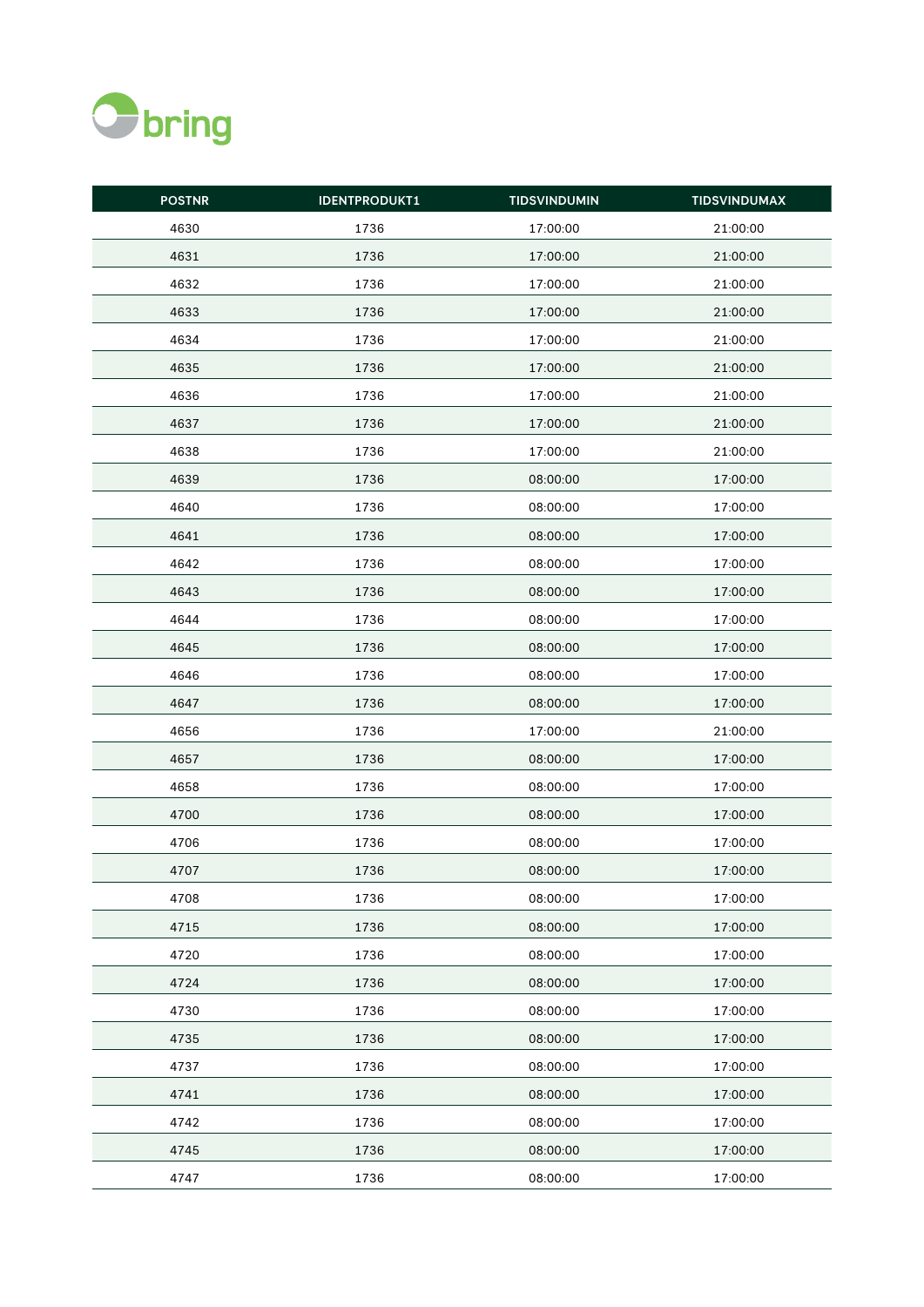

| <b>POSTNR</b> | <b>IDENTPRODUKT1</b> | <b>TIDSVINDUMIN</b> | <b>TIDSVINDUMAX</b> |
|---------------|----------------------|---------------------|---------------------|
| 4748          | 1736                 | 08:00:00            | 17:00:00            |
| 4754          | 1736                 | 08:00:00            | 17:00:00            |
| 4755          | 1736                 | 08:00:00            | 17:00:00            |
| 4760          | 1736                 | 08:00:00            | 17:00:00            |
| 4766          | 1736                 | 08:00:00            | 17:00:00            |
| 4768          | 1736                 | 08:00:00            | 17:00:00            |
| 4770          | 1736                 | 08:00:00            | 17:00:00            |
| 4780          | 1736                 | 08:00:00            | 17:00:00            |
| 4790          | 1736                 | 08:00:00            | 17:00:00            |
| 4810          | 1736                 | 08:00:00            | 17:00:00            |
| 4812          | 1736                 | 08:00:00            | 17:00:00            |
| 4815          | 1736                 | 08:00:00            | 17:00:00            |
| 4816          | 1736                 | 17:00:00            | 21:00:00            |
| 4817          | 1736                 | 17:00:00            | 21:00:00            |
| 4818          | 1736                 | 08:00:00            | 17:00:00            |
| 4820          | 1736                 | 08:00:00            | 17:00:00            |
| 4821          | 1736                 | 08:00:00            | 17:00:00            |
| 4823          | 1736                 | 17:00:00            | 21:00:00            |
| 4824          | 1736                 | 17:00:00            | 21:00:00            |
| 4825          | 1736                 | 17:00:00            | 21:00:00            |
| 4827          | 1736                 | 08:00:00            | 17:00:00            |
| 4828          | 1736                 | 08:00:00            | 17:00:00            |
| 4830          | 1736                 | 08:00:00            | 17:00:00            |
| 4832          | 1736                 | 08:00:00            | 17:00:00            |
| 4834          | 1736                 | 08:00:00            | 17:00:00            |
| 4836          | 1736                 | 17:00:00            | 21:00:00            |
| 4838          | 1736                 | 17:00:00            | 21:00:00            |
| 4839          | 1736                 | 17:00:00            | 21:00:00            |
| 4841          | 1736                 | 17:00:00            | 21:00:00            |
| 4842          | 1736                 | 17:00:00            | 21:00:00            |
| 4843          | 1736                 | 17:00:00            | 21:00:00            |
| 4844          | 1736                 | 17:00:00            | 21:00:00            |
| 4846          | 1736                 | 17:00:00            | 21:00:00            |
| 4847          | 1736                 | 17:00:00            | 21:00:00            |
| 4848          | 1736                 | 08:00:00            | 17:00:00            |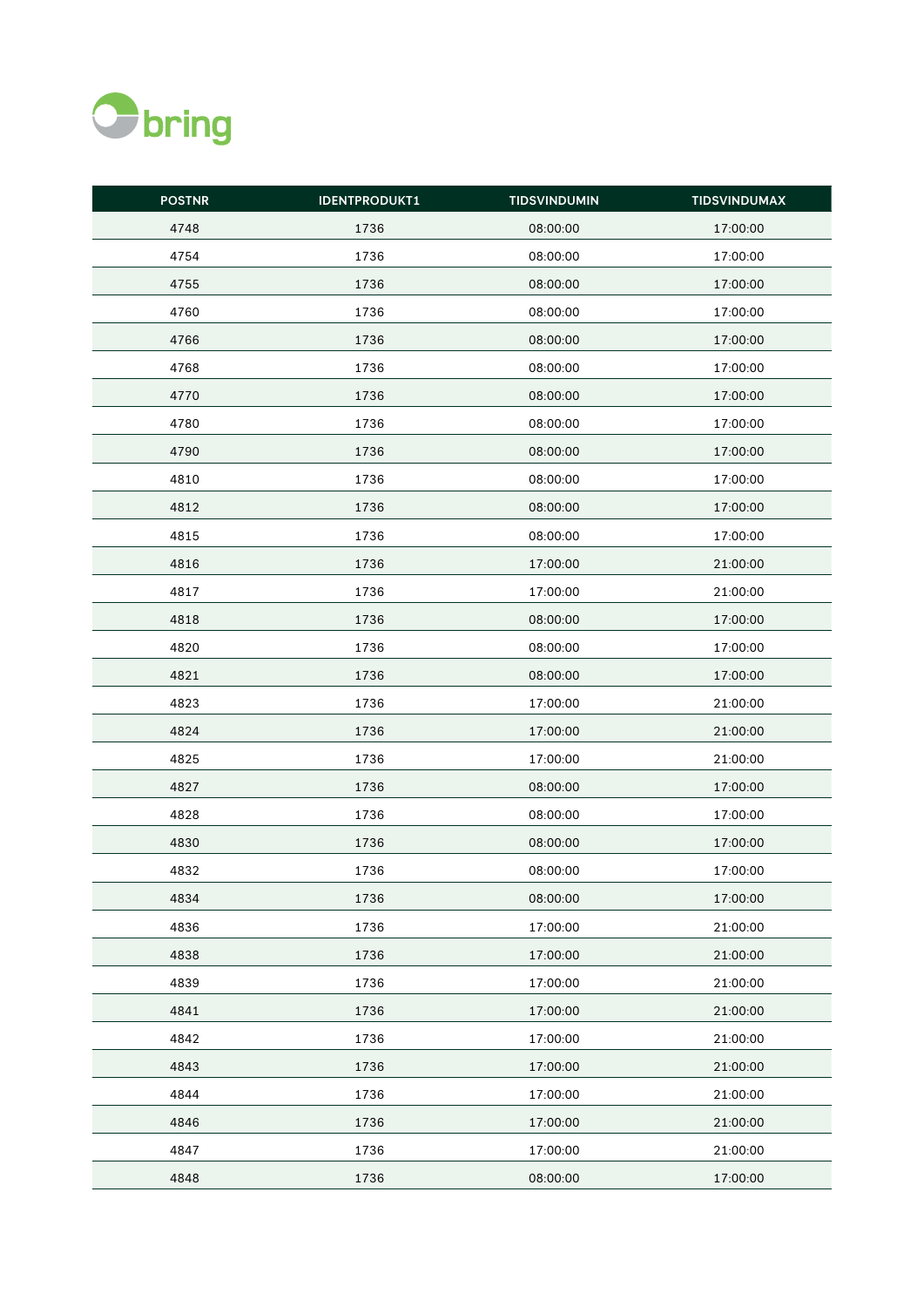

| <b>POSTNR</b> | <b>IDENTPRODUKT1</b> | <b>TIDSVINDUMIN</b> | <b>TIDSVINDUMAX</b> |
|---------------|----------------------|---------------------|---------------------|
| 4849          | 1736                 | 08:00:00            | 17:00:00            |
| 4863          | 1736                 | 08:00:00            | 17:00:00            |
| 4865          | 1736                 | 08:00:00            | 17:00:00            |
| 4868          | 1736                 | 08:00:00            | 17:00:00            |
| 4869          | 1736                 | 08:00:00            | 17:00:00            |
| 4870          | 1736                 | 08:00:00            | 17:00:00            |
| 4876          | 1736                 | 08:00:00            | 17:00:00            |
| 4877          | 1736                 | 08:00:00            | 17:00:00            |
| 4878          | 1736                 | 08:00:00            | 17:00:00            |
| 4879          | 1736                 | 08:00:00            | 17:00:00            |
| 4885          | 1736                 | 08:00:00            | 17:00:00            |
| 4886          | 1736                 | 08:00:00            | 17:00:00            |
| 4887          | 1736                 | 08:00:00            | 17:00:00            |
| 4888          | 1736                 | 08:00:00            | 17:00:00            |
| 4900          | 1736                 | 08:00:00            | 17:00:00            |
| 4903          | 1736                 | 08:00:00            | 17:00:00            |
| 4904          | 1736                 | 08:00:00            | 17:00:00            |
| 4905          | 1736                 | 08:00:00            | 17:00:00            |
| 4909          | 1736                 | 08:00:00            | 17:00:00            |
| 4910          | 1736                 | 08:00:00            | 17:00:00            |
| 4912          | 1736                 | 08:00:00            | 17:00:00            |
| 4915          | 1736                 | 08:00:00            | 17:00:00            |
| 4916          | 1736                 | 08:00:00            | 17:00:00            |
| 4920          | 1736                 | 08:00:00            | 17:00:00            |
| 4934          | 1736                 | 08:00:00            | 17:00:00            |
| 4950          | 1736                 | 08:00:00            | 17:00:00            |
| 4956          | 1736                 | 08:00:00            | 17:00:00            |
| 4957          | 1736                 | 08:00:00            | 17:00:00            |
| 4980          | 1736                 | 08:00:00            | 17:00:00            |
| 4985          | 1736                 | 08:00:00            | 17:00:00            |
| 4990          | 1736                 | 08:00:00            | 17:00:00            |
| 4993          | 1736                 | 08:00:00            | 17:00:00            |
| 4994          | 1736                 | 08:00:00            | 17:00:00            |
| 5003          | 1736                 | 17:00:00            | 21:00:00            |
| 5004          | 1736                 | 17:00:00            | 21:00:00            |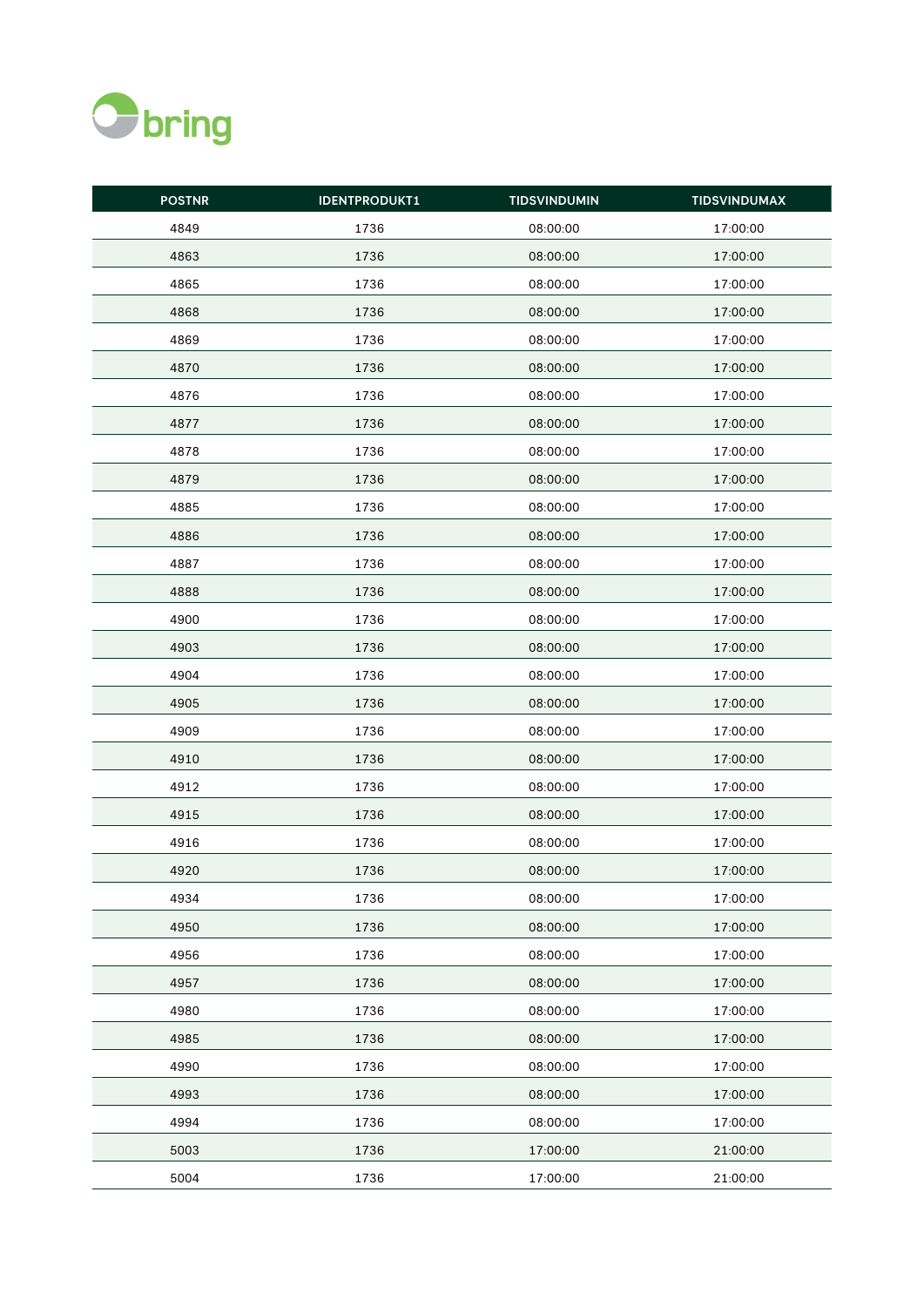

| <b>POSTNR</b> | <b>IDENTPRODUKT1</b> | <b>TIDSVINDUMIN</b> | <b>TIDSVINDUMAX</b> |
|---------------|----------------------|---------------------|---------------------|
| 5005          | 1736                 | 17:00:00            | 21:00:00            |
| 5006          | 1736                 | 17:00:00            | 21:00:00            |
| 5007          | 1736                 | 17:00:00            | 21:00:00            |
| 5008          | 1736                 | 17:00:00            | 21:00:00            |
| 5009          | 1736                 | 17:00:00            | 21:00:00            |
| 5010          | 1736                 | 17:00:00            | 21:00:00            |
| 5011          | 1736                 | 17:00:00            | 21:00:00            |
| 5012          | 1736                 | 17:00:00            | 21:00:00            |
| 5013          | 1736                 | 17:00:00            | 21:00:00            |
| 5014          | 1736                 | 17:00:00            | 21:00:00            |
| 5015          | 1736                 | 17:00:00            | 21:00:00            |
| 5016          | 1736                 | 17:00:00            | 21:00:00            |
| 5017          | 1736                 | 17:00:00            | 21:00:00            |
| 5018          | 1736                 | 17:00:00            | 21:00:00            |
| 5019          | 1736                 | 17:00:00            | 21:00:00            |
| 5021          | 1736                 | 08:00:00            | 17:00:00            |
| 5022          | 1736                 | 17:00:00            | 21:00:00            |
| 5031          | 1736                 | 17:00:00            | 21:00:00            |
| 5032          | 1736                 | 17:00:00            | 21:00:00            |
| 5033          | 1736                 | 17:00:00            | 21:00:00            |
| 5034          | 1736                 | 17:00:00            | 21:00:00            |
| 5035          | 1736                 | 17:00:00            | 21:00:00            |
| 5036          | 1736                 | 17:00:00            | 21:00:00            |
| 5037          | 1736                 | 17:00:00            | 21:00:00            |
| 5038          | 1736                 | 17:00:00            | 21:00:00            |
| 5039          | 1736                 | 17:00:00            | 21:00:00            |
| 5041          | 1736                 | 17:00:00            | 21:00:00            |
| 5042          | 1736                 | 17:00:00            | 21:00:00            |
| 5043          | 1736                 | 17:00:00            | 21:00:00            |
| 5045          | 1736                 | 17:00:00            | 21:00:00            |
| 5052          | 1736                 | 17:00:00            | 21:00:00            |
| 5053          | 1736                 | 17:00:00            | 21:00:00            |
| 5054          | 1736                 | 17:00:00            | 21:00:00            |
| 5055          | 1736                 | 17:00:00            | 21:00:00            |
| 5056          | 1736                 | 17:00:00            | 21:00:00            |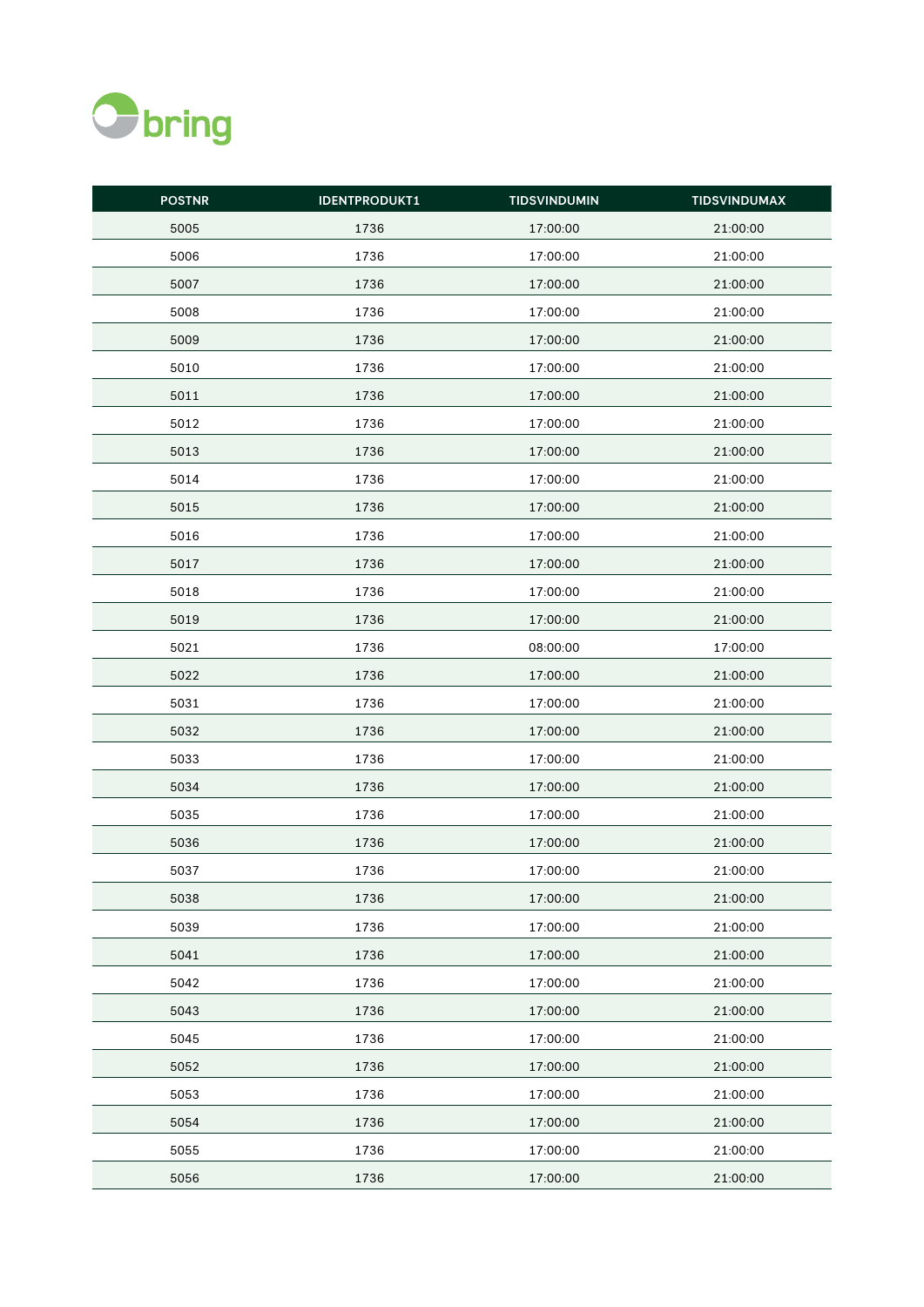

| <b>POSTNR</b> | <b>IDENTPRODUKT1</b> | <b>TIDSVINDUMIN</b> | <b>TIDSVINDUMAX</b> |
|---------------|----------------------|---------------------|---------------------|
| 5057          | 1736                 | 17:00:00            | 21:00:00            |
| 5058          | 1736                 | 17:00:00            | 21:00:00            |
| 5059          | 1736                 | 17:00:00            | 21:00:00            |
| 5063          | 1736                 | 17:00:00            | 21:00:00            |
| 5067          | 1736                 | 17:00:00            | 21:00:00            |
| 5068          | 1736                 | 17:00:00            | 21:00:00            |
| 5072          | 1736                 | 17:00:00            | 21:00:00            |
| 5073          | 1736                 | 17:00:00            | 21:00:00            |
| 5075          | 1736                 | 17:00:00            | 21:00:00            |
| 5081          | 1736                 | 17:00:00            | 21:00:00            |
| 5082          | 1736                 | 17:00:00            | 21:00:00            |
| 5089          | 1736                 | 17:00:00            | 21:00:00            |
| 5093          | 1736                 | 17:00:00            | 21:00:00            |
| 5094          | 1736                 | 17:00:00            | 21:00:00            |
| 5096          | 1736                 | 17:00:00            | 21:00:00            |
| 5097          | 1736                 | 17:00:00            | 21:00:00            |
| 5098          | 1736                 | 17:00:00            | 21:00:00            |
| 5099          | 1736                 | 17:00:00            | 21:00:00            |
| 5101          | 1736                 | 17:00:00            | 21:00:00            |
| 5104          | 1736                 | 17:00:00            | 21:00:00            |
| 5105          | 1736                 | 17:00:00            | 21:00:00            |
| 5106          | 1736                 | 17:00:00            | 21:00:00            |
| 5107          | 1736                 | 08:00:00            | 17:00:00            |
| 5108          | 1736                 | 08:00:00            | 17:00:00            |
| 5109          | 1736                 | 08:00:00            | 17:00:00            |
| 5111          | 1736                 | 08:00:00            | 17:00:00            |
| 5113          | 1736                 | 17:00:00            | 21:00:00            |
| 5114          | 1736                 | 08:00:00            | 17:00:00            |
| 5115          | 1736                 | 17:00:00            | 21:00:00            |
| 5116          | 1736                 | 17:00:00            | 21:00:00            |
| 5117          | 1736                 | 17:00:00            | 21:00:00            |
| 5118          | 1736                 | 17:00:00            | 21:00:00            |
| 5119          | 1736                 | 17:00:00            | 21:00:00            |
| 5121          | 1736                 | 17:00:00            | 21:00:00            |
| 5122          | 1736                 | 17:00:00            | 21:00:00            |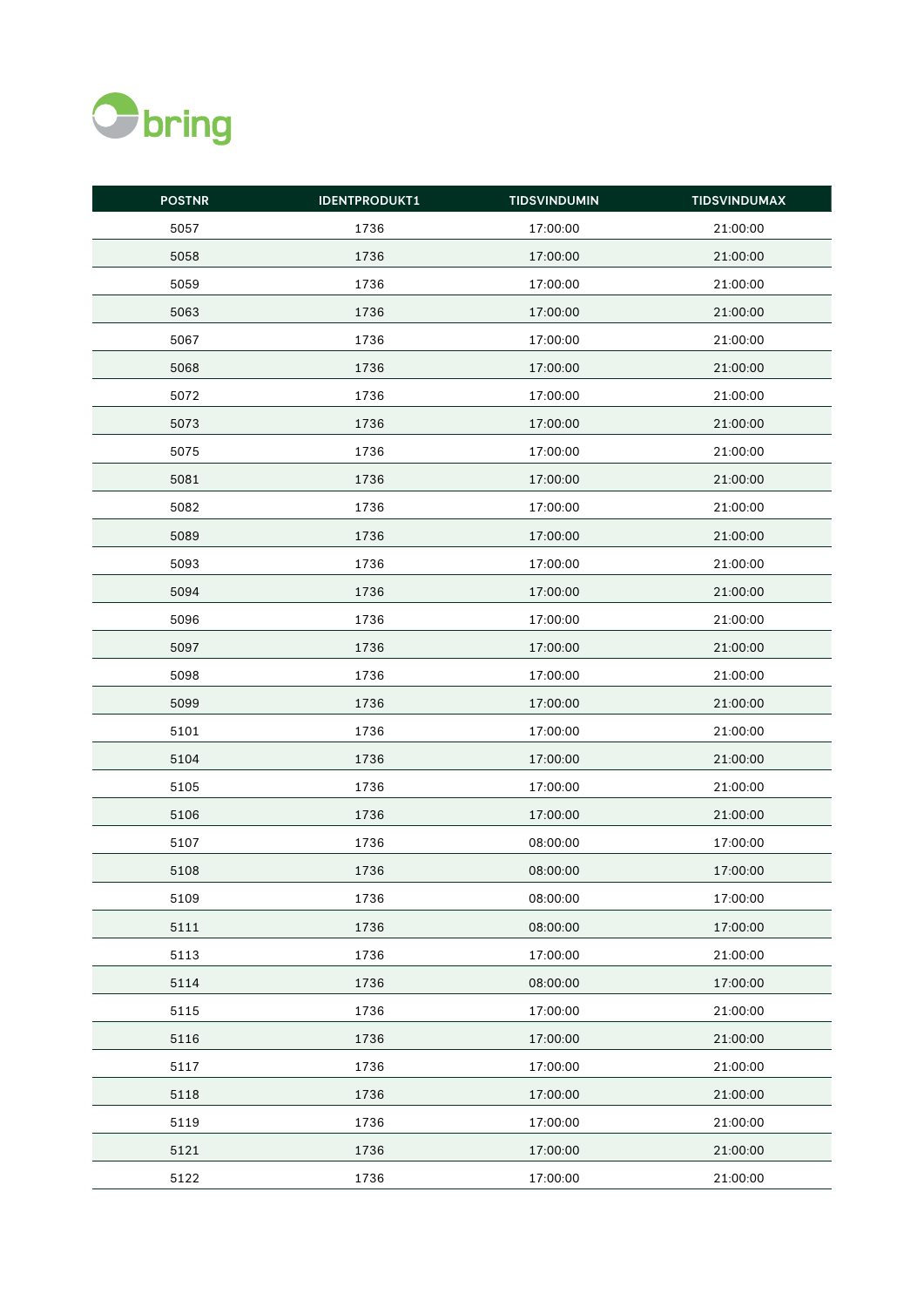

| <b>POSTNR</b> | <b>IDENTPRODUKT1</b> | <b>TIDSVINDUMIN</b> | <b>TIDSVINDUMAX</b> |
|---------------|----------------------|---------------------|---------------------|
| 5124          | 1736                 | 17:00:00            | 21:00:00            |
| 5130          | 1736                 | 17:00:00            | 21:00:00            |
| 5131          | 1736                 | 17:00:00            | 21:00:00            |
| 5132          | 1736                 | 17:00:00            | 21:00:00            |
| 5134          | 1736                 | 17:00:00            | 21:00:00            |
| 5135          | 1736                 | 17:00:00            | 21:00:00            |
| 5136          | 1736                 | 17:00:00            | 21:00:00            |
| 5137          | 1736                 | 17:00:00            | 21:00:00            |
| 5141          | 1736                 | 17:00:00            | 21:00:00            |
| 5142          | 1736                 | 17:00:00            | 21:00:00            |
| 5143          | 1736                 | 17:00:00            | 21:00:00            |
| 5144          | 1736                 | 17:00:00            | 21:00:00            |
| 5145          | 1736                 | 17:00:00            | 21:00:00            |
| 5146          | 1736                 | 17:00:00            | 21:00:00            |
| 5147          | 1736                 | 17:00:00            | 21:00:00            |
| 5148          | 1736                 | 17:00:00            | 21:00:00            |
| 5151          | 1736                 | 17:00:00            | 21:00:00            |
| 5152          | 1736                 | 17:00:00            | 21:00:00            |
| 5153          | 1736                 | 17:00:00            | 21:00:00            |
| 5154          | 1736                 | 17:00:00            | 21:00:00            |
| 5155          | 1736                 | 17:00:00            | 21:00:00            |
| 5160          | 1736                 | 17:00:00            | 21:00:00            |
| 5161          | 1736                 | 17:00:00            | 21:00:00            |
| 5162          | 1736                 | 17:00:00            | 21:00:00            |
| 5163          | 1736                 | 17:00:00            | 21:00:00            |
| 5164          | 1736                 | 17:00:00            | 21:00:00            |
| 5165          | 1736                 | 17:00:00            | 21:00:00            |
| 5170          | 1736                 | 17:00:00            | 21:00:00            |
| 5171          | 1736                 | 17:00:00            | 21:00:00            |
| 5172          | 1736                 | 17:00:00            | 21:00:00            |
| 5173          | 1736                 | 17:00:00            | 21:00:00            |
| 5174          | 1736                 | 17:00:00            | 21:00:00            |
| 5176          | 1736                 | 17:00:00            | 21:00:00            |
| 5177          | 1736                 | 08:00:00            | 17:00:00            |
| 5178          | 1736                 | 17:00:00            | 21:00:00            |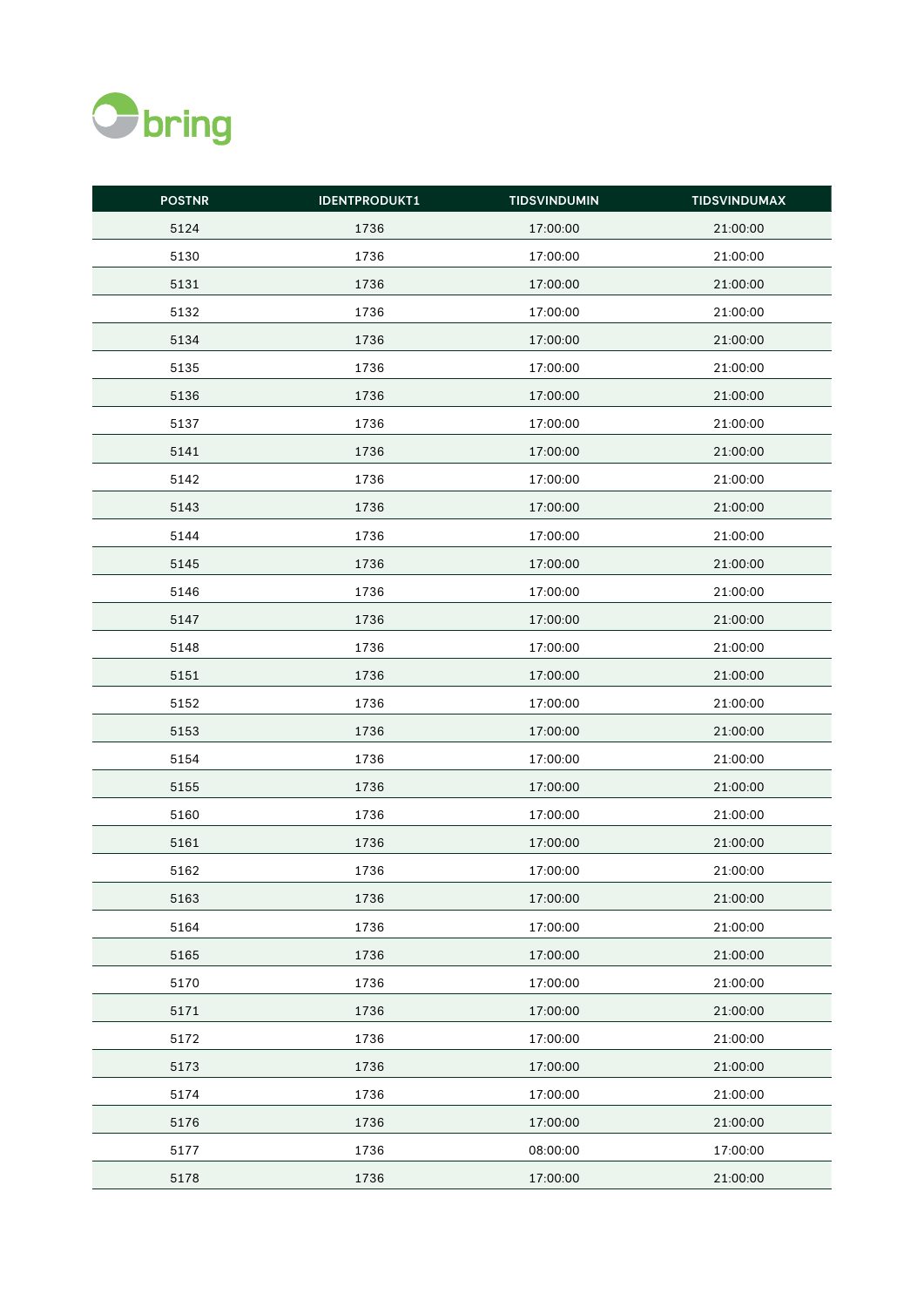

| <b>POSTNR</b> | <b>IDENTPRODUKT1</b> | <b>TIDSVINDUMIN</b> | <b>TIDSVINDUMAX</b> |
|---------------|----------------------|---------------------|---------------------|
| 5179          | 1736                 | 17:00:00            | 21:00:00            |
| 5183          | 1736                 | 17:00:00            | 21:00:00            |
| 5184          | 1736                 | 17:00:00            | 21:00:00            |
| 5200          | 1736                 | 08:00:00            | 17:00:00            |
| 5208          | 1736                 | 08:00:00            | 17:00:00            |
| 5209          | 1736                 | 08:00:00            | 17:00:00            |
| 5210          | 1736                 | 08:00:00            | 17:00:00            |
| 5211          | 1736                 | 08:00:00            | 17:00:00            |
| 5212          | 1736                 | 08:00:00            | 17:00:00            |
| 5215          | 1736                 | 08:00:00            | 17:00:00            |
| 5216          | 1736                 | 08:00:00            | 17:00:00            |
| 5217          | 1736                 | 08:00:00            | 17:00:00            |
| 5218          | 1736                 | 08:00:00            | 17:00:00            |
| 5221          | 1736                 | 17:00:00            | 21:00:00            |
| 5222          | 1736                 | 17:00:00            | 21:00:00            |
| 5223          | 1736                 | 17:00:00            | 21:00:00            |
| 5224          | 1736                 | 17:00:00            | 21:00:00            |
| 5225          | 1736                 | 17:00:00            | 21:00:00            |
| 5226          | 1736                 | 17:00:00            | 21:00:00            |
| 5227          | 1736                 | 17:00:00            | 21:00:00            |
| 5228          | 1736                 | 17:00:00            | 21:00:00            |
| 5229          | 1736                 | 08:00:00            | 17:00:00            |
| 5230          | 1736                 | 17:00:00            | 21:00:00            |
| 5231          | 1736                 | 17:00:00            | 21:00:00            |
| 5232          | 1736                 | 17:00:00            | 21:00:00            |
| 5235          | 1736                 | 17:00:00            | 21:00:00            |
| 5236          | 1736                 | 17:00:00            | 21:00:00            |
| 5237          | 1736                 | 17:00:00            | 21:00:00            |
| 5238          | 1736                 | 17:00:00            | 21:00:00            |
| 5239          | 1736                 | 17:00:00            | 21:00:00            |
| 5243          | 1736                 | 08:00:00            | 17:00:00            |
| 5244          | 1736                 | 08:00:00            | 17:00:00            |
| 5251          | 1736                 | 17:00:00            | 21:00:00            |
| 5252          | 1736                 | 17:00:00            | 21:00:00            |
| 5253          | 1736                 | 17:00:00            | 21:00:00            |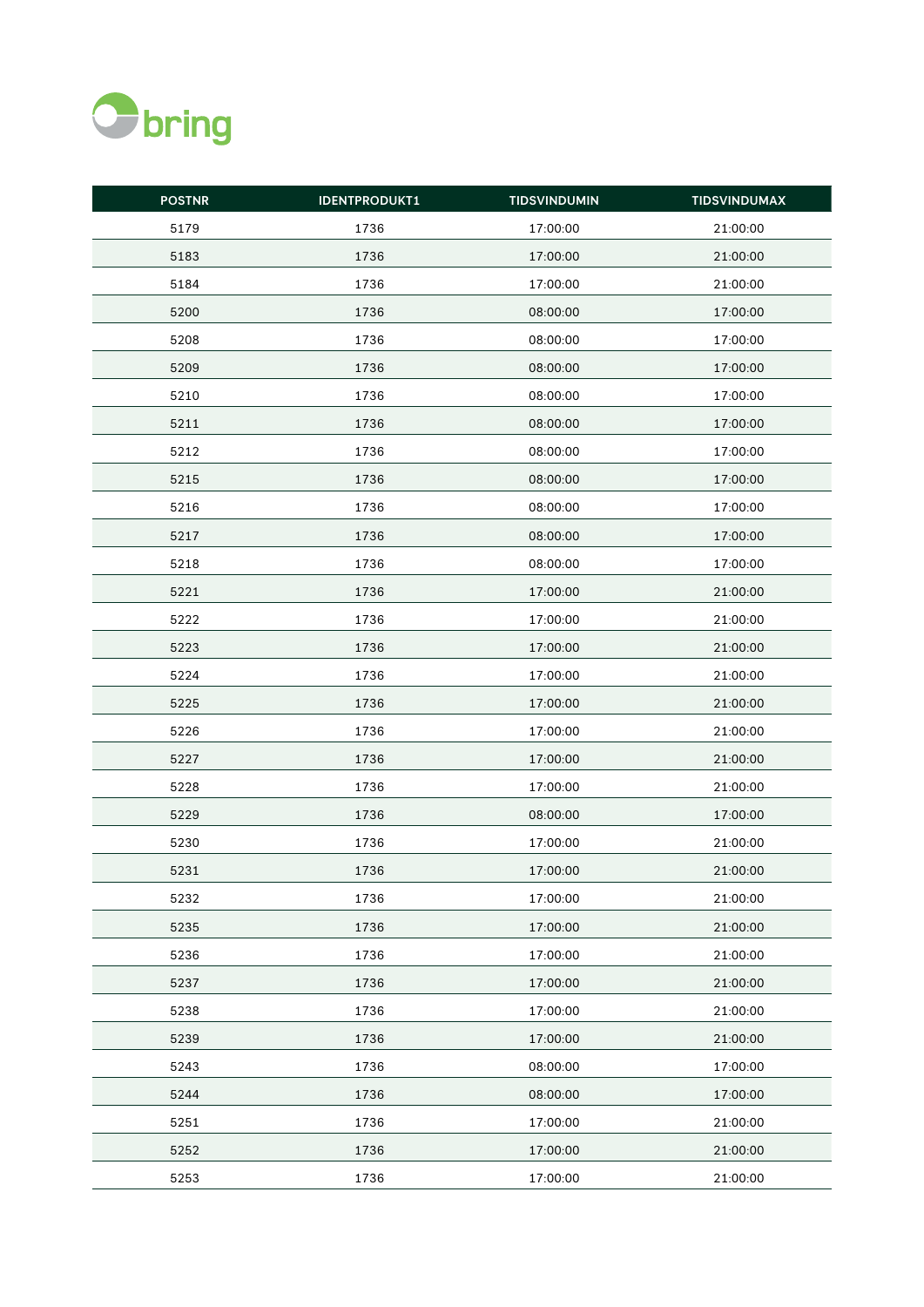

| <b>POSTNR</b> | <b>IDENTPRODUKT1</b> | <b>TIDSVINDUMIN</b> | <b>TIDSVINDUMAX</b> |
|---------------|----------------------|---------------------|---------------------|
| 5254          | 1736                 | 17:00:00            | 21:00:00            |
| 5257          | 1736                 | 17:00:00            | 21:00:00            |
| 5258          | 1736                 | 17:00:00            | 21:00:00            |
| 5259          | 1736                 | 08:00:00            | 17:00:00            |
| 5260          | 1736                 | 08:00:00            | 17:00:00            |
| 5261          | 1736                 | 08:00:00            | 17:00:00            |
| 5262          | 1736                 | 08:00:00            | 17:00:00            |
| 5263          | 1736                 | 08:00:00            | 17:00:00            |
| 5264          | 1736                 | 08:00:00            | 17:00:00            |
| 5265          | 1736                 | 08:00:00            | 17:00:00            |
| 5267          | 1736                 | 08:00:00            | 17:00:00            |
| 5268          | 1736                 | 08:00:00            | 17:00:00            |
| 5281          | 1736                 | 08:00:00            | 17:00:00            |
| 5282          | 1736                 | 08:00:00            | 17:00:00            |
| 5283          | 1736                 | 08:00:00            | 17:00:00            |
| 5284          | 1736                 | 08:00:00            | 17:00:00            |
| 5285          | 1736                 | 08:00:00            | 17:00:00            |
| 5286          | 1736                 | 08:00:00            | 17:00:00            |
| 5300          | 1736                 | 08:00:00            | 17:00:00            |
| 5301          | 1736                 | 08:00:00            | 17:00:00            |
| 5302          | 1736                 | 08:00:00            | 17:00:00            |
| 5303          | 1736                 | 08:00:00            | 17:00:00            |
| 5304          | 1736                 | 08:00:00            | 17:00:00            |
| 5305          | 1736                 | 08:00:00            | 17:00:00            |
| 5306          | 1736                 | 08:00:00            | 17:00:00            |
| 5307          | 1736                 | 08:00:00            | 17:00:00            |
| 5308          | 1736                 | 08:00:00            | 17:00:00            |
| 5309          | 1736                 | 08:00:00            | 17:00:00            |
| 5310          | 1736                 | 08:00:00            | 17:00:00            |
| 5314          | 1736                 | 08:00:00            | 17:00:00            |
| 5315          | 1736                 | 08:00:00            | 17:00:00            |
| 5334          | 1736                 | 08:00:00            | 17:00:00            |
| 5335          | 1736                 | 08:00:00            | 17:00:00            |
| 5336          | 1736                 | 08:00:00            | 17:00:00            |
| 5337          | 1736                 | 08:00:00            | 17:00:00            |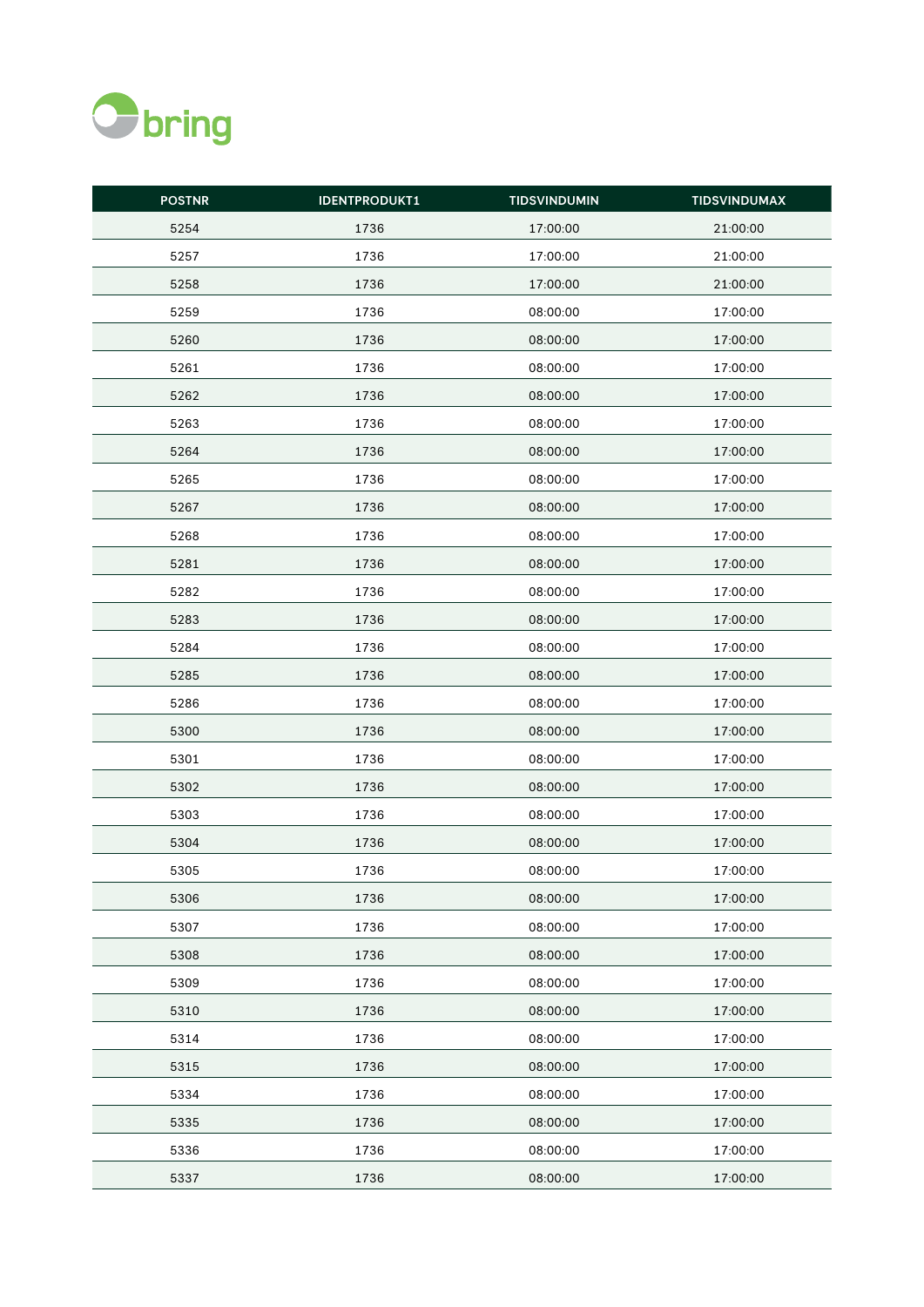

| <b>POSTNR</b> | <b>IDENTPRODUKT1</b> | <b>TIDSVINDUMIN</b> | <b>TIDSVINDUMAX</b> |
|---------------|----------------------|---------------------|---------------------|
| 5347          | 1736                 | 08:00:00            | 17:00:00            |
| 5350          | 1736                 | 08:00:00            | 17:00:00            |
| 5353          | 1736                 | 08:00:00            | 17:00:00            |
| 5354          | 1736                 | 08:00:00            | 17:00:00            |
| 5355          | 1736                 | 08:00:00            | 17:00:00            |
| 5357          | 1736                 | 08:00:00            | 17:00:00            |
| 5360          | 1736                 | 08:00:00            | 17:00:00            |
| 5363          | 1736                 | 08:00:00            | 17:00:00            |
| 5365          | 1736                 | 08:00:00            | 17:00:00            |
| 5366          | 1736                 | 08:00:00            | 17:00:00            |
| 5378          | 1736                 | 08:00:00            | 17:00:00            |
| 5379          | 1736                 | 08:00:00            | 17:00:00            |
| 5380          | 1736                 | 08:00:00            | 17:00:00            |
| 5381          | 1736                 | 08:00:00            | 17:00:00            |
| 5382          | 1736                 | 08:00:00            | 17:00:00            |
| 5384          | 1736                 | 08:00:00            | 17:00:00            |
| 5385          | 1736                 | 08:00:00            | 17:00:00            |
| 5387          | 1736                 | 08:00:00            | 17:00:00            |
| 5388          | 1736                 | 08:00:00            | 17:00:00            |
| 5392          | 1736                 | 08:00:00            | 17:00:00            |
| 5394          | 1736                 | 08:00:00            | 17:00:00            |
| 5396          | 1736                 | 08:00:00            | 17:00:00            |
| 5397          | 1736                 | 08:00:00            | 17:00:00            |
| 5398          | 1736                 | 08:00:00            | 17:00:00            |
| 5410          | 1736                 | 08:00:00            | 17:00:00            |
| 5411          | 1736                 | 08:00:00            | 17:00:00            |
| 5412          | 1736                 | 08:00:00            | 17:00:00            |
| 5413          | 1736                 | 08:00:00            | 17:00:00            |
| 5414          | 1736                 | 08:00:00            | 17:00:00            |
| 5415          | 1736                 | 08:00:00            | 17:00:00            |
| 5416          | 1736                 | 08:00:00            | 17:00:00            |
| 5417          | 1736                 | 08:00:00            | 17:00:00            |
| 5419          | 1736                 | 08:00:00            | 17:00:00            |
| 5420          | 1736                 | 08:00:00            | 17:00:00            |
| 5423          | 1736                 | 08:00:00            | 17:00:00            |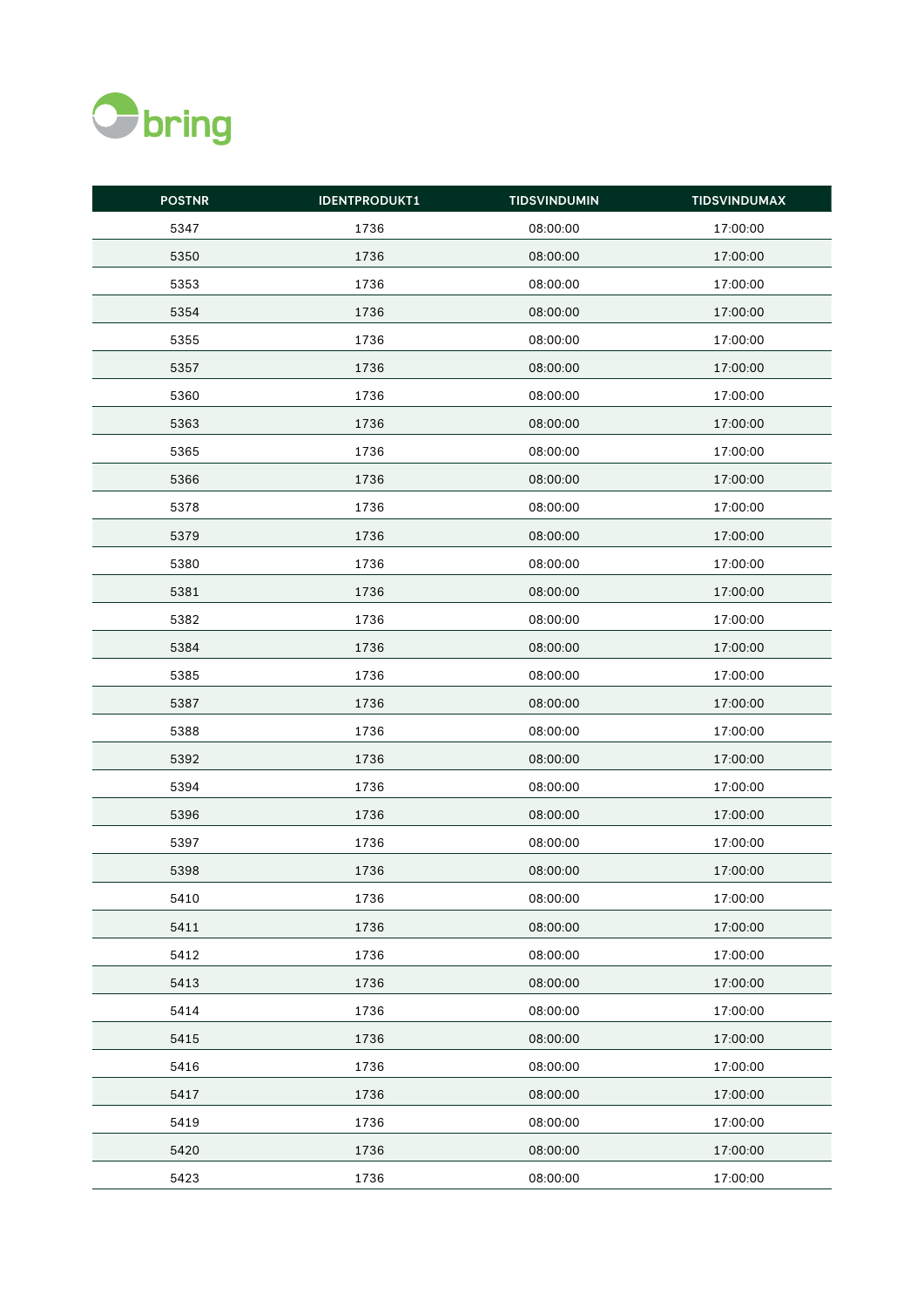

| <b>POSTNR</b> | <b>IDENTPRODUKT1</b> | <b>TIDSVINDUMIN</b> | <b>TIDSVINDUMAX</b> |
|---------------|----------------------|---------------------|---------------------|
| 5427          | 1736                 | 08:00:00            | 17:00:00            |
| 5428          | 1736                 | 08:00:00            | 17:00:00            |
| 5430          | 1736                 | 08:00:00            | 17:00:00            |
| 5437          | 1736                 | 08:00:00            | 17:00:00            |
| 5440          | 1736                 | 08:00:00            | 17:00:00            |
| 5443          | 1736                 | 08:00:00            | 17:00:00            |
| 5444          | 1736                 | 08:00:00            | 17:00:00            |
| 5450          | 1736                 | 08:00:00            | 17:00:00            |
| 5451          | 1736                 | 08:00:00            | 17:00:00            |
| 5452          | 1736                 | 08:00:00            | 17:00:00            |
| 5453          | 1736                 | 08:00:00            | 17:00:00            |
| 5454          | 1736                 | 08:00:00            | 17:00:00            |
| 5455          | 1736                 | 08:00:00            | 17:00:00            |
| 5457          | 1736                 | 08:00:00            | 17:00:00            |
| 5458          | 1736                 | 08:00:00            | 17:00:00            |
| 5459          | 1736                 | 08:00:00            | 17:00:00            |
| 5460          | 1736                 | 08:00:00            | 17:00:00            |
| 5462          | 1736                 | 08:00:00            | 17:00:00            |
| 5463          | 1736                 | 08:00:00            | 17:00:00            |
| 5464          | 1736                 | 08:00:00            | 17:00:00            |
| 5470          | 1736                 | 08:00:00            | 17:00:00            |
| 5472          | 1736                 | 08:00:00            | 17:00:00            |
| 5473          | 1736                 | 08:00:00            | 17:00:00            |
| 5474          | 1736                 | 08:00:00            | 17:00:00            |
| 5475          | 1736                 | 08:00:00            | 17:00:00            |
| 5476          | 1736                 | 08:00:00            | 17:00:00            |
| 5498          | 1736                 | 08:00:00            | 17:00:00            |
| 5499          | 1736                 | 08:00:00            | 17:00:00            |
| 5514          | 1736                 | 08:00:00            | 17:00:00            |
| 5515          | 1736                 | 17:00:00            | 21:00:00            |
| 5516          | 1736                 | 17:00:00            | 21:00:00            |
| 5517          | 1736                 | 17:00:00            | 21:00:00            |
| 5518          | 1736                 | 17:00:00            | 21:00:00            |
| 5519          | 1736                 | 17:00:00            | 21:00:00            |
| 5521          | 1736                 | 17:00:00            | 21:00:00            |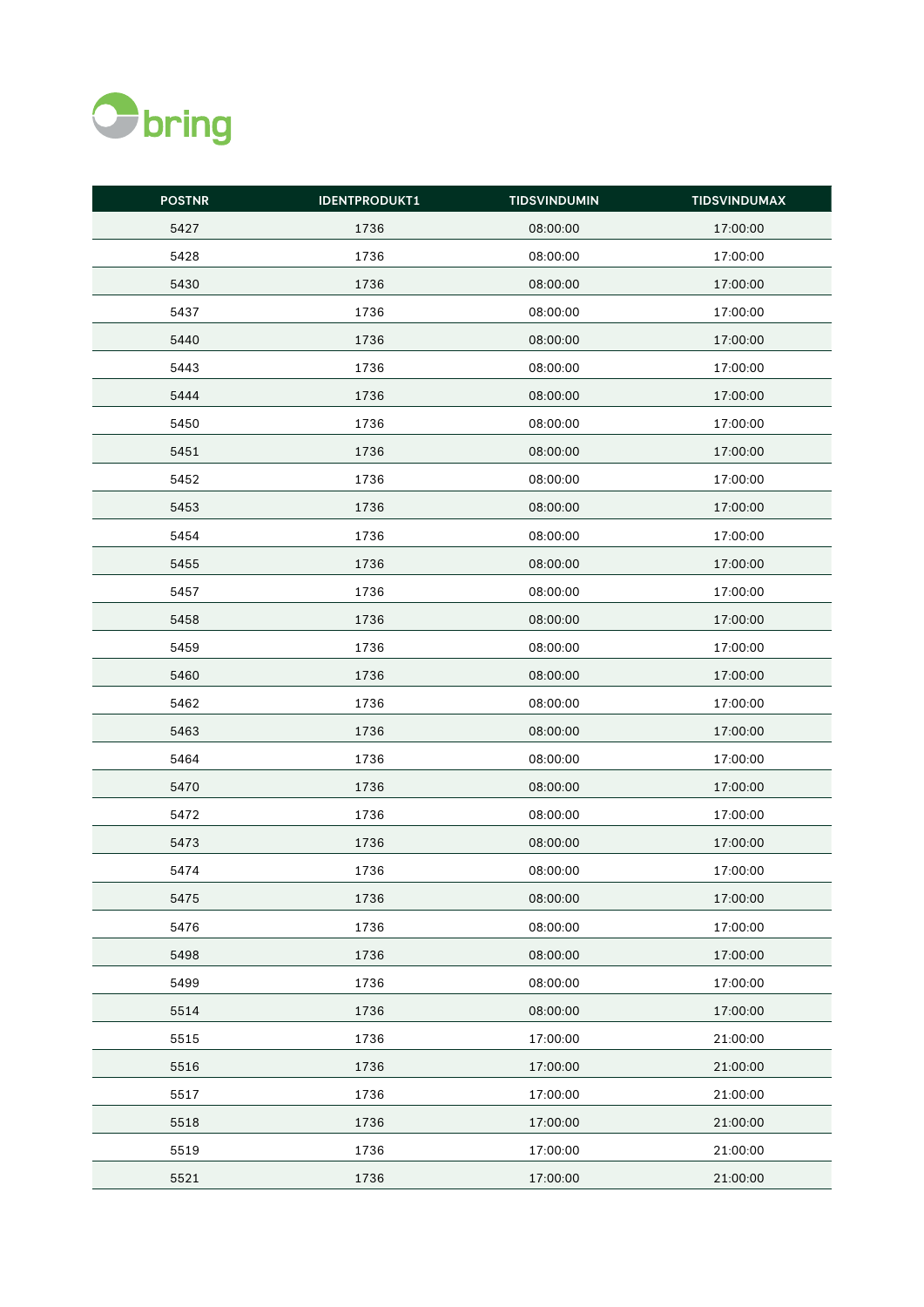

| <b>POSTNR</b> | <b>IDENTPRODUKT1</b> | <b>TIDSVINDUMIN</b> | <b>TIDSVINDUMAX</b> |
|---------------|----------------------|---------------------|---------------------|
| 5522          | 1736                 | 17:00:00            | 21:00:00            |
| 5523          | 1736                 | 17:00:00            | 21:00:00            |
| 5525          | 1736                 | 17:00:00            | 21:00:00            |
| 5527          | 1736                 | 17:00:00            | 21:00:00            |
| 5528          | 1736                 | 17:00:00            | 21:00:00            |
| 5529          | 1736                 | 17:00:00            | 21:00:00            |
| 5531          | 1736                 | 17:00:00            | 21:00:00            |
| 5532          | 1736                 | 17:00:00            | 21:00:00            |
| 5533          | 1736                 | 17:00:00            | 21:00:00            |
| 5534          | 1736                 | 17:00:00            | 21:00:00            |
| 5535          | 1736                 | 17:00:00            | 21:00:00            |
| 5536          | 1736                 | 17:00:00            | 21:00:00            |
| 5537          | 1736                 | 17:00:00            | 21:00:00            |
| 5538          | 1736                 | 17:00:00            | 21:00:00            |
| 5541          | 1736                 | 08:00:00            | 17:00:00            |
| 5542          | 1736                 | 17:00:00            | 21:00:00            |
| 5545          | 1736                 | 17:00:00            | 21:00:00            |
| 5546          | 1736                 | 08:00:00            | 17:00:00            |
| 5547          | 1736                 | 08:00:00            | 17:00:00            |
| 5548          | 1736                 | 08:00:00            | 17:00:00            |
| 5549          | 1736                 | 08:00:00            | 17:00:00            |
| 5550          | 1736                 | 08:00:00            | 17:00:00            |
| 5551          | 1736                 | 08:00:00            | 17:00:00            |
| 5554          | 1736                 | 08:00:00            | 17:00:00            |
| 5555          | 1736                 | 08:00:00            | 17:00:00            |
| 5560          | 1736                 | 08:00:00            | 17:00:00            |
| 5561          | 1736                 | 08:00:00            | 17:00:00            |
| 5563          | 1736                 | 08:00:00            | 17:00:00            |
| 5565          | 1736                 | 08:00:00            | 17:00:00            |
| 5566          | 1736                 | 08:00:00            | 17:00:00            |
| 5567          | 1736                 | 08:00:00            | 17:00:00            |
| 5568          | 1736                 | 08:00:00            | 17:00:00            |
| 5570          | 1736                 | 08:00:00            | 17:00:00            |
| 5574          | 1736                 | 08:00:00            | 17:00:00            |
| 5576          | 1736                 | 08:00:00            | 17:00:00            |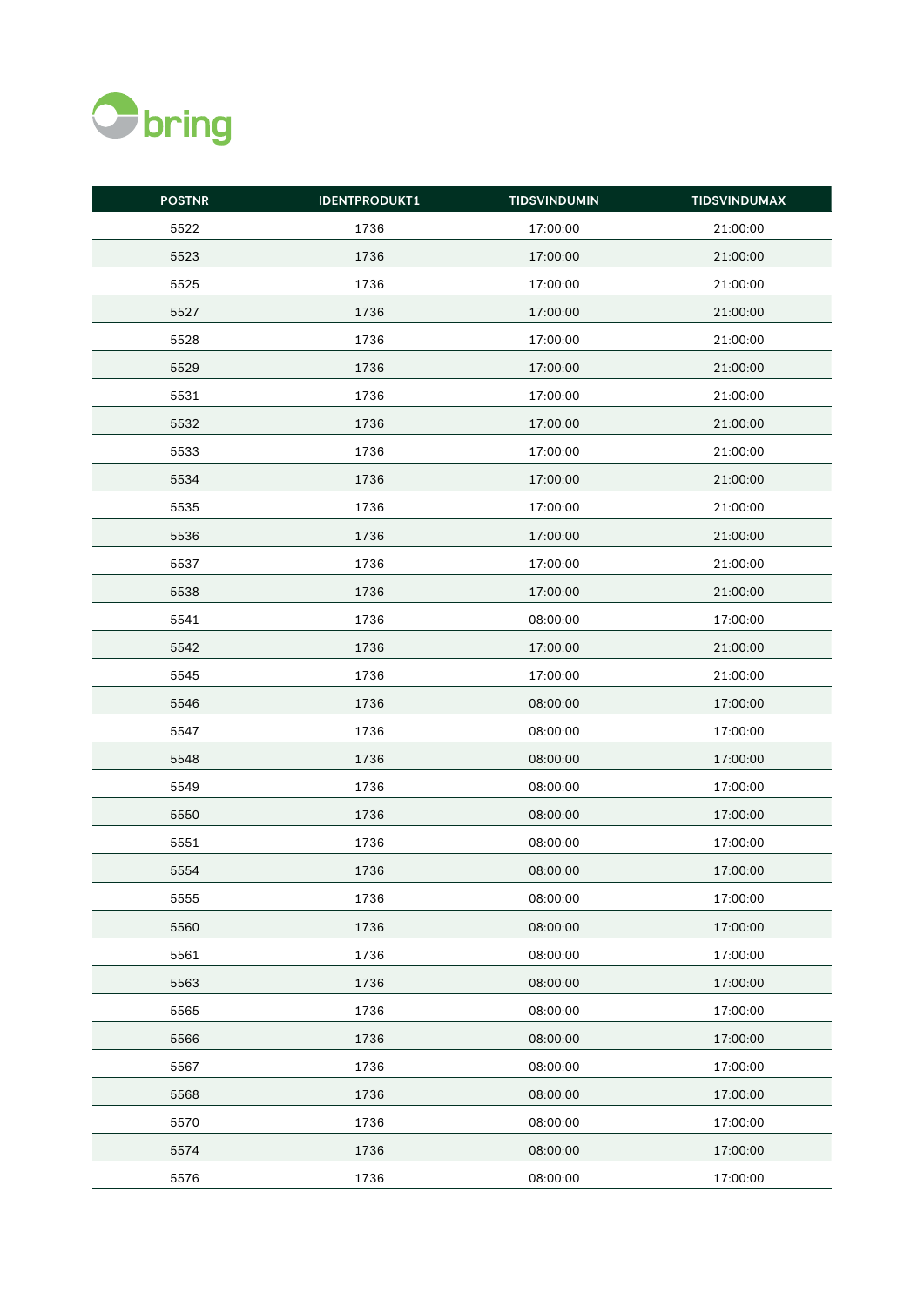

| <b>POSTNR</b> | <b>IDENTPRODUKT1</b> | <b>TIDSVINDUMIN</b> | <b>TIDSVINDUMAX</b> |
|---------------|----------------------|---------------------|---------------------|
| 5578          | 1736                 | 08:00:00            | 17:00:00            |
| 5580          | 1736                 | 08:00:00            | 17:00:00            |
| 5582          | 1736                 | 08:00:00            | 17:00:00            |
| 5583          | 1736                 | 08:00:00            | 17:00:00            |
| 5584          | 1736                 | 08:00:00            | 17:00:00            |
| 5585          | 1736                 | 08:00:00            | 17:00:00            |
| 5590          | 1736                 | 08:00:00            | 17:00:00            |
| 5593          | 1736                 | 08:00:00            | 17:00:00            |
| 5596          | 1736                 | 08:00:00            | 17:00:00            |
| 5598          | 1736                 | 08:00:00            | 17:00:00            |
| 5600          | 1736                 | 08:00:00            | 17:00:00            |
| 5610          | 1736                 | 08:00:00            | 17:00:00            |
| 5612          | 1736                 | 08:00:00            | 17:00:00            |
| 5614          | 1736                 | 08:00:00            | 17:00:00            |
| 5620          | 1736                 | 08:00:00            | 17:00:00            |
| 5626          | 1736                 | 08:00:00            | 17:00:00            |
| 5627          | 1736                 | 08:00:00            | 17:00:00            |
| 5628          | 1736                 | 08:00:00            | 17:00:00            |
| 5630          | 1736                 | 08:00:00            | 17:00:00            |
| 5632          | 1736                 | 08:00:00            | 17:00:00            |
| 5635          | 1736                 | 08:00:00            | 17:00:00            |
| 5636          | 1736                 | 08:00:00            | 17:00:00            |
| 5637          | 1736                 | 08:00:00            | 17:00:00            |
| 5640          | 1736                 | 08:00:00            | 17:00:00            |
| 5641          | 1736                 | 08:00:00            | 17:00:00            |
| 5642          | 1736                 | 08:00:00            | 17:00:00            |
| 5643          | 1736                 | 08:00:00            | 17:00:00            |
| 5645          | 1736                 | 08:00:00            | 17:00:00            |
| 5646          | 1736                 | 08:00:00            | 17:00:00            |
| 5647          | 1736                 | 08:00:00            | 17:00:00            |
| 5650          | 1736                 | 08:00:00            | 17:00:00            |
| 5652          | 1736                 | 08:00:00            | 17:00:00            |
| 5680          | 1736                 | 08:00:00            | 17:00:00            |
| 5683          | 1736                 | 08:00:00            | 17:00:00            |
| 5685          | 1736                 | 08:00:00            | 17:00:00            |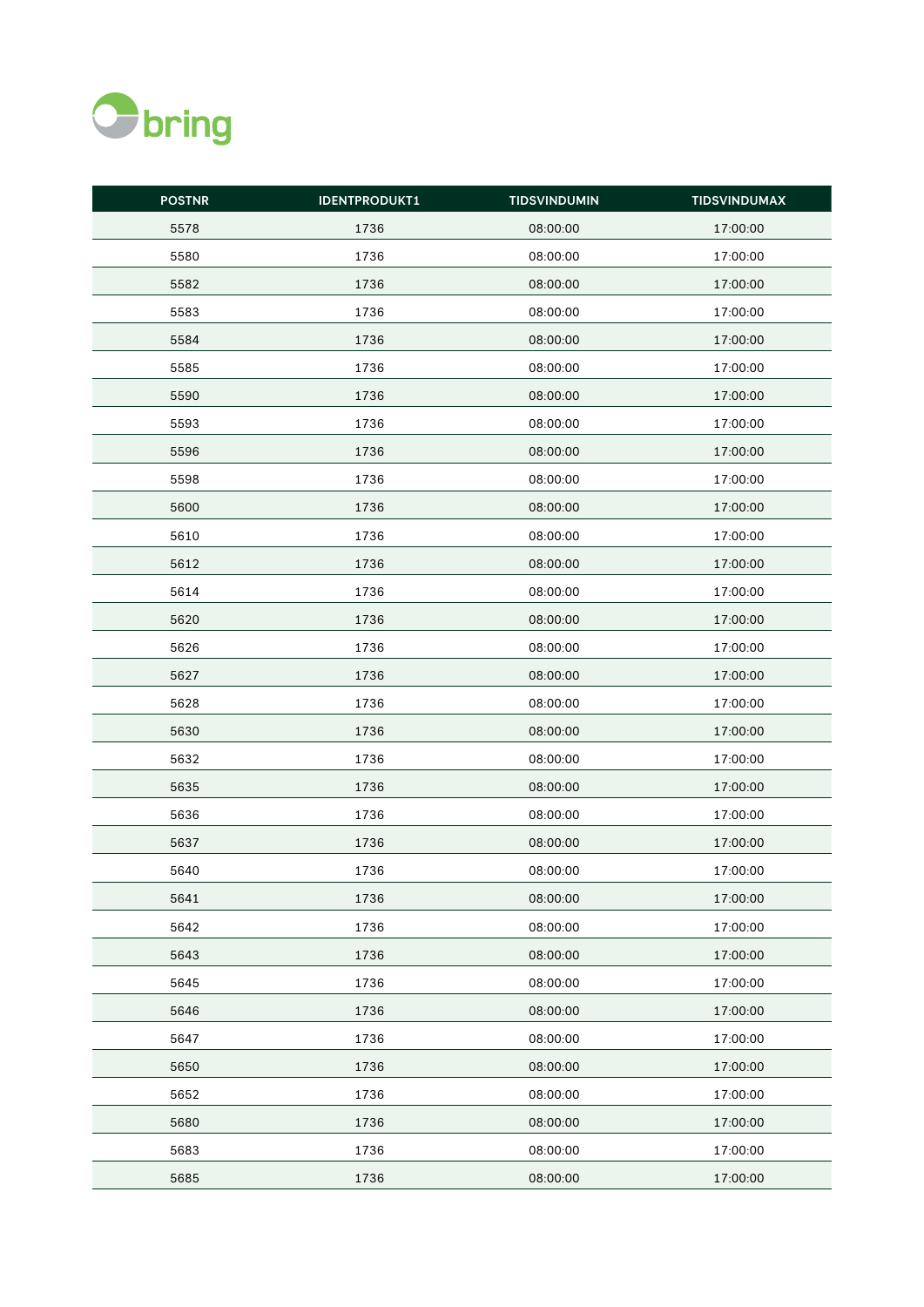

| <b>POSTNR</b> | <b>IDENTPRODUKT1</b> | <b>TIDSVINDUMIN</b> | <b>TIDSVINDUMAX</b> |
|---------------|----------------------|---------------------|---------------------|
| 5687          | 1736                 | 08:00:00            | 17:00:00            |
| 5690          | 1736                 | 08:00:00            | 17:00:00            |
| 5693          | 1736                 | 08:00:00            | 17:00:00            |
| 5694          | 1736                 | 08:00:00            | 17:00:00            |
| 5700          | 1736                 | 08:00:00            | 17:00:00            |
| 5704          | 1736                 | 08:00:00            | 17:00:00            |
| 5705          | 1736                 | 08:00:00            | 17:00:00            |
| 5706          | 1736                 | 08:00:00            | 17:00:00            |
| 5707          | 1736                 | 08:00:00            | 17:00:00            |
| 5708          | 1736                 | 08:00:00            | 17:00:00            |
| 5709          | 1736                 | 08:00:00            | 17:00:00            |
| 5710          | 1736                 | 08:00:00            | 17:00:00            |
| 5713          | 1736                 | 08:00:00            | 17:00:00            |
| 5715          | 1736                 | 08:00:00            | 17:00:00            |
| 5718          | 1736                 | 08:00:00            | 17:00:00            |
| 5719          | 1736                 | 08:00:00            | 17:00:00            |
| 5722          | 1736                 | 08:00:00            | 17:00:00            |
| 5723          | 1736                 | 08:00:00            | 17:00:00            |
| 5724          | 1736                 | 08:00:00            | 17:00:00            |
| 5725          | 1736                 | 08:00:00            | 17:00:00            |
| 5727          | 1736                 | 08:00:00            | 17:00:00            |
| 5728          | 1736                 | 08:00:00            | 17:00:00            |
| 5729          | 1736                 | 08:00:00            | 17:00:00            |
| 5730          | 1736                 | 08:00:00            | 17:00:00            |
| 5734          | 1736                 | 08:00:00            | 17:00:00            |
| 5736          | 1736                 | 08:00:00            | 17:00:00            |
| 5743          | 1736                 | 08:00:00            | 17:00:00            |
| 5745          | 1736                 | 08:00:00            | 17:00:00            |
| 5746          | 1736                 | 08:00:00            | 17:00:00            |
| 5747          | 1736                 | 08:00:00            | 17:00:00            |
| 5748          | 1736                 | 08:00:00            | 17:00:00            |
| 5750          | 1736                 | 08:00:00            | 17:00:00            |
| 5760          | 1736                 | 08:00:00            | 17:00:00            |
| 5763          | 1736                 | 08:00:00            | 17:00:00            |
| 5770          | 1736                 | 08:00:00            | 17:00:00            |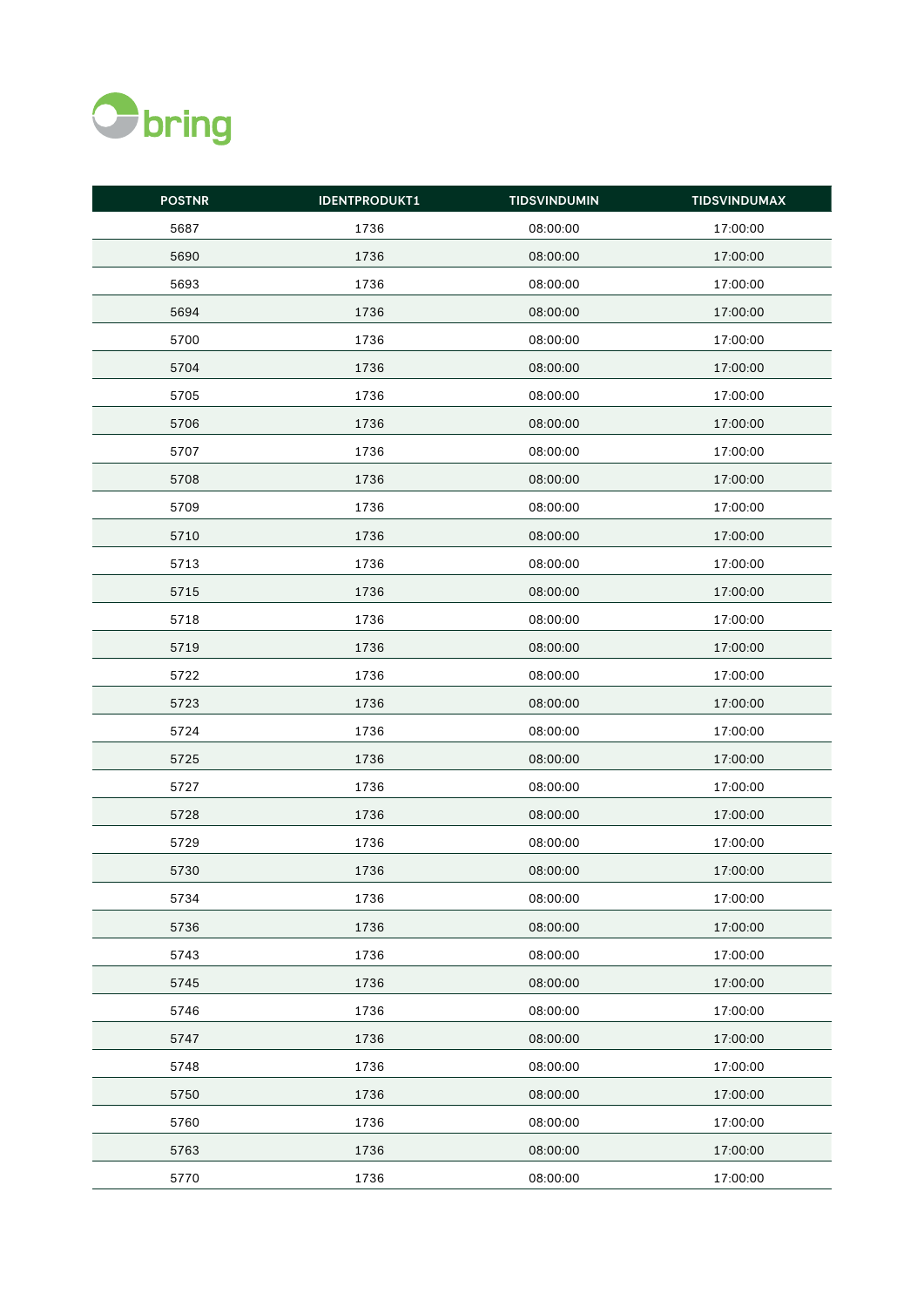

| <b>POSTNR</b> | <b>IDENTPRODUKT1</b> | <b>TIDSVINDUMIN</b> | <b>TIDSVINDUMAX</b> |
|---------------|----------------------|---------------------|---------------------|
| 5773          | 1736                 | 08:00:00            | 17:00:00            |
| 5776          | 1736                 | 08:00:00            | 17:00:00            |
| 5777          | 1736                 | 08:00:00            | 17:00:00            |
| 5778          | 1736                 | 08:00:00            | 17:00:00            |
| 5780          | 1736                 | 08:00:00            | 17:00:00            |
| 5781          | 1736                 | 08:00:00            | 17:00:00            |
| 5783          | 1736                 | 08:00:00            | 17:00:00            |
| 5784          | 1736                 | 08:00:00            | 17:00:00            |
| 5785          | 1736                 | 08:00:00            | 17:00:00            |
| 5911          | 1736                 | 08:00:00            | 17:00:00            |
| 5912          | 1736                 | 08:00:00            | 17:00:00            |
| 5913          | 1736                 | 08:00:00            | 17:00:00            |
| 5914          | 1736                 | 08:00:00            | 17:00:00            |
| 5915          | 1736                 | 08:00:00            | 17:00:00            |
| 5916          | 1736                 | 08:00:00            | 17:00:00            |
| 5917          | 1736                 | 08:00:00            | 17:00:00            |
| 5918          | 1736                 | 08:00:00            | 17:00:00            |
| 5919          | 1736                 | 08:00:00            | 17:00:00            |
| 5936          | 1736                 | 08:00:00            | 17:00:00            |
| 5937          | 1736                 | 08:00:00            | 17:00:00            |
| 5938          | 1736                 | 08:00:00            | 17:00:00            |
| 5939          | 1736                 | 08:00:00            | 17:00:00            |
| 5943          | 1736                 | 08:00:00            | 17:00:00            |
| 5947          | 1736                 | 08:00:00            | 17:00:00            |
| 5953          | 1736                 | 08:00:00            | 17:00:00            |
| 5954          | 1736                 | 08:00:00            | 17:00:00            |
| 5955          | 1736                 | 08:00:00            | 17:00:00            |
| 5956          | 1736                 | 08:00:00            | 17:00:00            |
| 5957          | 1736                 | 08:00:00            | 17:00:00            |
| 5960          | 1736                 | 08:00:00            | 17:00:00            |
| 5961          | 1736                 | 08:00:00            | 17:00:00            |
| 5962          | 1736                 | 08:00:00            | 17:00:00            |
| 5966          | 1736                 | 08:00:00            | 17:00:00            |
| 5970          | 1736                 | 08:00:00            | 17:00:00            |
| 5977          | 1736                 | 08:00:00            | 17:00:00            |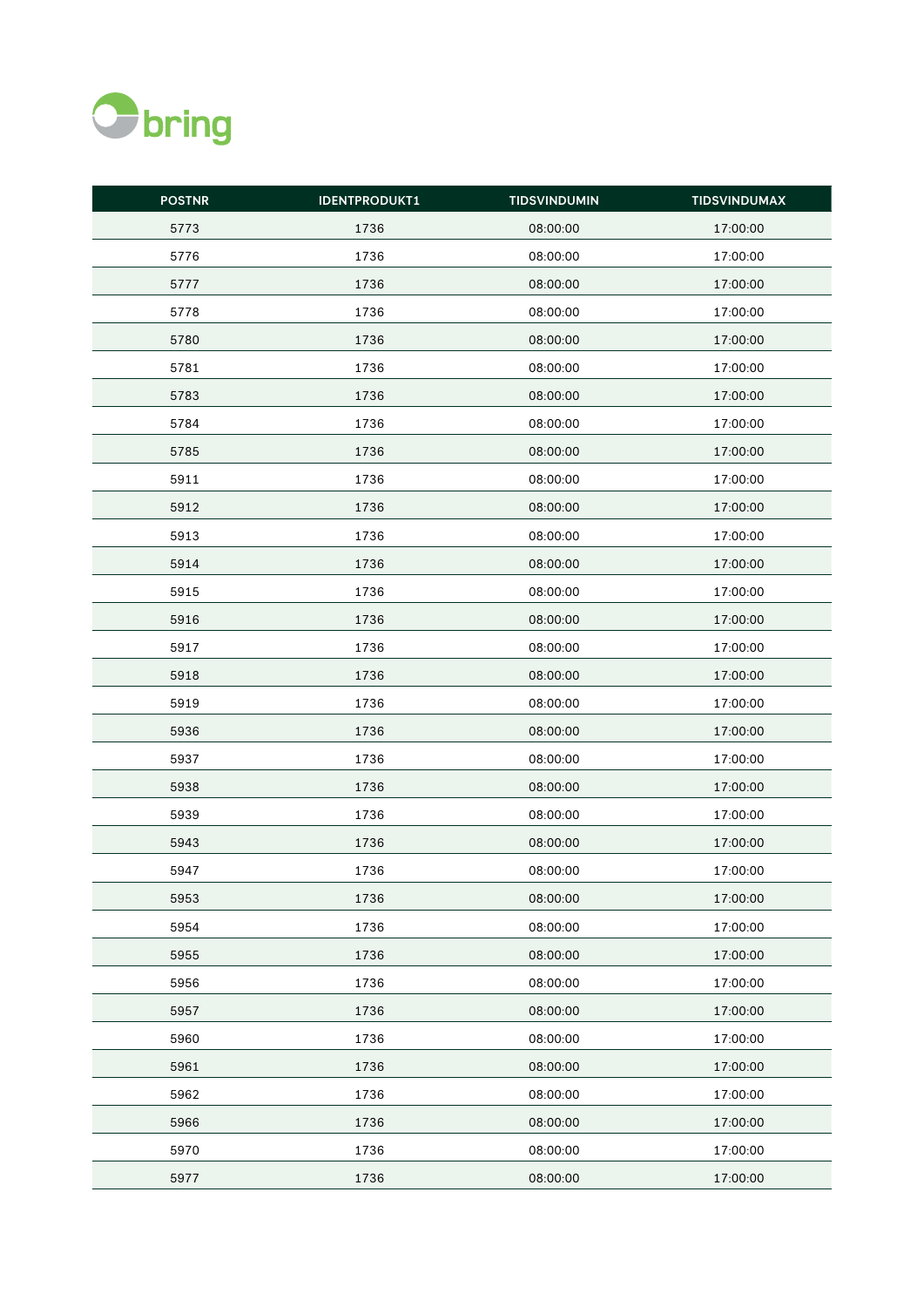

| <b>POSTNR</b> | <b>IDENTPRODUKT1</b> | <b>TIDSVINDUMIN</b> | <b>TIDSVINDUMAX</b> |
|---------------|----------------------|---------------------|---------------------|
| 5978          | 1736                 | 08:00:00            | 17:00:00            |
| 5981          | 1736                 | 08:00:00            | 17:00:00            |
| 5983          | 1736                 | 08:00:00            | 17:00:00            |
| 5984          | 1736                 | 08:00:00            | 17:00:00            |
| 5986          | 1736                 | 08:00:00            | 17:00:00            |
| 5993          | 1736                 | 08:00:00            | 17:00:00            |
| 5994          | 1736                 | 08:00:00            | 17:00:00            |
| 6002          | 1736                 | 17:00:00            | 21:00:00            |
| 6003          | 1736                 | 17:00:00            | 21:00:00            |
| 6004          | 1736                 | 17:00:00            | 21:00:00            |
| 6005          | 1736                 | 17:00:00            | 21:00:00            |
| 6006          | 1736                 | 17:00:00            | 21:00:00            |
| 6007          | 1736                 | 17:00:00            | 21:00:00            |
| 6008          | 1736                 | 17:00:00            | 21:00:00            |
| 6009          | 1736                 | 17:00:00            | 21:00:00            |
| 6010          | 1736                 | 17:00:00            | 21:00:00            |
| 6011          | 1736                 | 17:00:00            | 21:00:00            |
| 6012          | 1736                 | 17:00:00            | 21:00:00            |
| 6013          | 1736                 | 17:00:00            | 21:00:00            |
| 6014          | 1736                 | 17:00:00            | 21:00:00            |
| 6015          | 1736                 | 17:00:00            | 21:00:00            |
| 6016          | 1736                 | 17:00:00            | 21:00:00            |
| 6017          | 1736                 | 17:00:00            | 21:00:00            |
| 6018          | 1736                 | 17:00:00            | 21:00:00            |
| 6019          | 1736                 | 17:00:00            | 21:00:00            |
| 6020          | 1736                 | 17:00:00            | 21:00:00            |
| 6030          | 1736                 | 08:00:00            | 17:00:00            |
| 6035          | 1736                 | 08:00:00            | 17:00:00            |
| 6036          | 1736                 | 08:00:00            | 17:00:00            |
| 6037          | 1736                 | 08:00:00            | 17:00:00            |
| 6040          | 1736                 | 08:00:00            | 17:00:00            |
| 6050          | 1736                 | 08:00:00            | 17:00:00            |
| 6052          | 1736                 | 08:00:00            | 17:00:00            |
| 6055          | 1736                 | 08:00:00            | 17:00:00            |
| 6057          | 1736                 | 08:00:00            | 17:00:00            |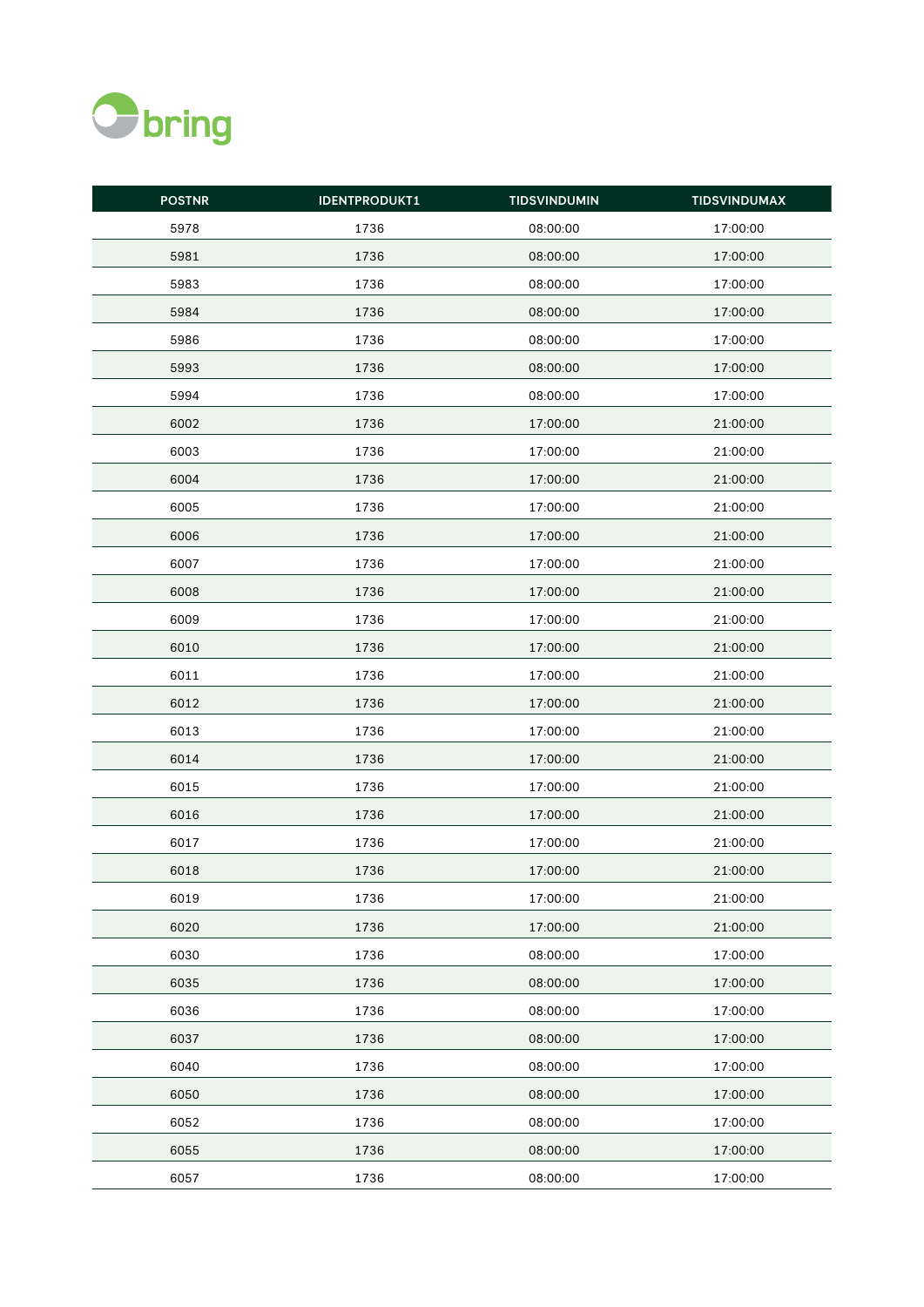

| <b>POSTNR</b> | <b>IDENTPRODUKT1</b> | <b>TIDSVINDUMIN</b> | <b>TIDSVINDUMAX</b> |
|---------------|----------------------|---------------------|---------------------|
| 6060          | 1736                 | 08:00:00            | 17:00:00            |
| 6062          | 1736                 | 08:00:00            | 17:00:00            |
| 6063          | 1736                 | 08:00:00            | 17:00:00            |
| 6064          | 1736                 | 08:00:00            | 17:00:00            |
| 6065          | 1736                 | 08:00:00            | 17:00:00            |
| 6068          | 1736                 | 08:00:00            | 17:00:00            |
| 6070          | 1736                 | 08:00:00            | 17:00:00            |
| 6076          | 1736                 | 08:00:00            | 17:00:00            |
| 6080          | 1736                 | 08:00:00            | 17:00:00            |
| 6082          | 1736                 | 08:00:00            | 17:00:00            |
| 6083          | 1736                 | 08:00:00            | 17:00:00            |
| 6084          | 1736                 | 08:00:00            | 17:00:00            |
| 6087          | 1736                 | 08:00:00            | 17:00:00            |
| 6089          | 1736                 | 08:00:00            | 17:00:00            |
| 6090          | 1736                 | 08:00:00            | 17:00:00            |
| 6091          | 1736                 | 08:00:00            | 17:00:00            |
| 6092          | 1736                 | 08:00:00            | 17:00:00            |
| 6094          | 1736                 | 08:00:00            | 17:00:00            |
| 6095          | 1736                 | 08:00:00            | 17:00:00            |
| 6096          | 1736                 | 08:00:00            | 17:00:00            |
| 6098          | 1736                 | 08:00:00            | 17:00:00            |
| 6100          | 1736                 | 08:00:00            | 17:00:00            |
| 6102          | 1736                 | 08:00:00            | 17:00:00            |
| 6103          | 1736                 | 08:00:00            | 17:00:00            |
| 6104          | 1736                 | 08:00:00            | 17:00:00            |
| 6105          | 1736                 | 08:00:00            | 17:00:00            |
| 6106          | 1736                 | 08:00:00            | 17:00:00            |
| 6110          | 1736                 | 08:00:00            | 17:00:00            |
| 6120          | 1736                 | 08:00:00            | 17:00:00            |
| 6133          | 1736                 | 08:00:00            | 17:00:00            |
| 6140          | 1736                 | 08:00:00            | 17:00:00            |
| 6141          | 1736                 | 08:00:00            | 17:00:00            |
| 6142          | 1736                 | 08:00:00            | 17:00:00            |
| 6143          | 1736                 | 08:00:00            | 17:00:00            |
| 6144          | 1736                 | 08:00:00            | 17:00:00            |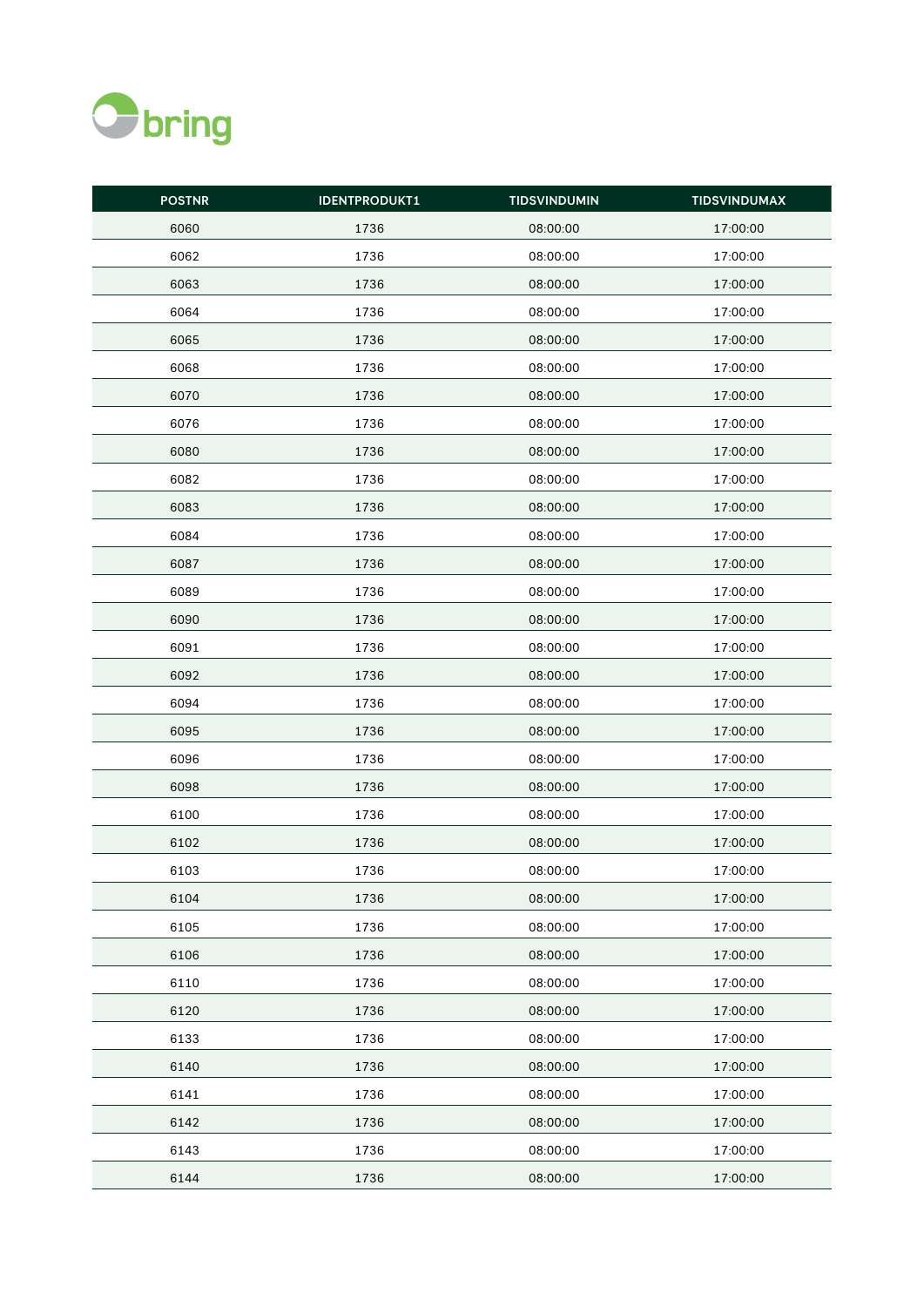

| <b>POSTNR</b> | <b>IDENTPRODUKT1</b> | <b>TIDSVINDUMIN</b> | <b>TIDSVINDUMAX</b> |
|---------------|----------------------|---------------------|---------------------|
| 6146          | 1736                 | 08:00:00            | 17:00:00            |
| 6149          | 1736                 | 08:00:00            | 17:00:00            |
| 6150          | 1736                 | 08:00:00            | 17:00:00            |
| 6152          | 1736                 | 08:00:00            | 17:00:00            |
| 6153          | 1736                 | 08:00:00            | 17:00:00            |
| 6154          | 1736                 | 08:00:00            | 17:00:00            |
| 6155          | 1736                 | 08:00:00            | 17:00:00            |
| 6156          | 1736                 | 08:00:00            | 17:00:00            |
| 6160          | 1736                 | 08:00:00            | 17:00:00            |
| 6165          | 1736                 | 08:00:00            | 17:00:00            |
| 6170          | 1736                 | 08:00:00            | 17:00:00            |
| 6174          | 1736                 | 08:00:00            | 17:00:00            |
| 6183          | 1736                 | 08:00:00            | 17:00:00            |
| 6184          | 1736                 | 08:00:00            | 17:00:00            |
| 6190          | 1736                 | 08:00:00            | 17:00:00            |
| 6196          | 1736                 | 08:00:00            | 17:00:00            |
| 6200          | 1736                 | 08:00:00            | 17:00:00            |
| 6210          | 1736                 | 08:00:00            | 17:00:00            |
| 6212          | 1736                 | 08:00:00            | 17:00:00            |
| 6213          | 1736                 | 08:00:00            | 17:00:00            |
| 6214          | 1736                 | 08:00:00            | 17:00:00            |
| 6215          | 1736                 | 08:00:00            | 17:00:00            |
| 6216          | 1736                 | 08:00:00            | 17:00:00            |
| 6218          | 1736                 | 08:00:00            | 17:00:00            |
| 6220          | 1736                 | 08:00:00            | 17:00:00            |
| 6222          | 1736                 | 08:00:00            | 17:00:00            |
| 6224          | 1736                 | 08:00:00            | 17:00:00            |
| 6230          | 1736                 | 08:00:00            | 17:00:00            |
| 6240          | 1736                 | 08:00:00            | 17:00:00            |
| 6250          | 1736                 | 08:00:00            | 17:00:00            |
| 6260          | 1736                 | 08:00:00            | 17:00:00            |
| 6264          | 1736                 | 08:00:00            | 17:00:00            |
| 6265          | 1736                 | 08:00:00            | 17:00:00            |
| 6270          | 1736                 | 08:00:00            | 17:00:00            |
| 6272          | 1736                 | 08:00:00            | 17:00:00            |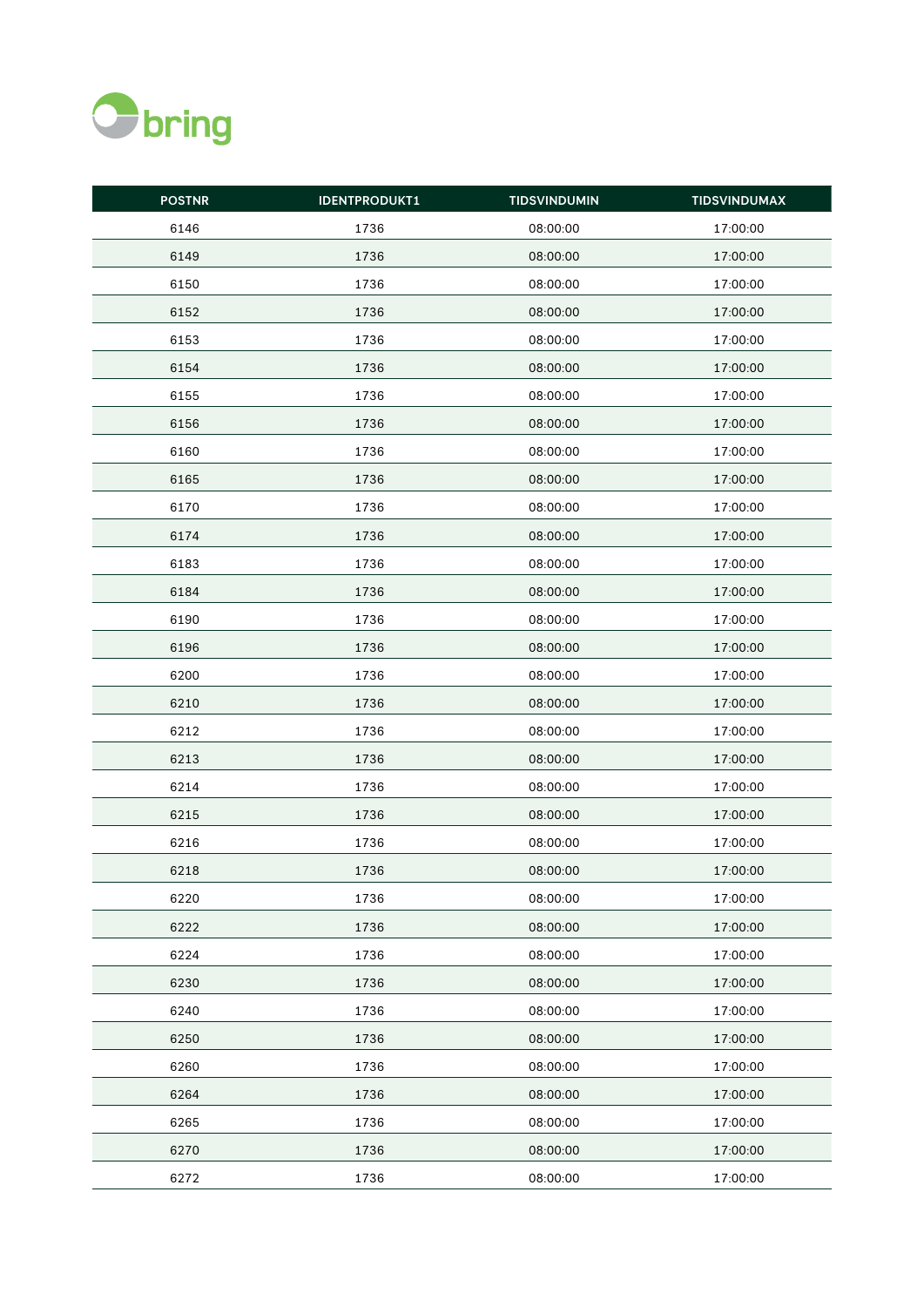

| <b>POSTNR</b> | <b>IDENTPRODUKT1</b> | <b>TIDSVINDUMIN</b> | <b>TIDSVINDUMAX</b> |
|---------------|----------------------|---------------------|---------------------|
| 6280          | 1736                 | 08:00:00            | 17:00:00            |
| 6285          | 1736                 | 08:00:00            | 17:00:00            |
| 6290          | 1736                 | 08:00:00            | 17:00:00            |
| 6292          | 1736                 | 08:00:00            | 17:00:00            |
| 6293          | 1736                 | 08:00:00            | 17:00:00            |
| 6294          | 1736                 | 08:00:00            | 17:00:00            |
| 6300          | 1736                 | 08:00:00            | 17:00:00            |
| 6310          | 1736                 | 08:00:00            | 17:00:00            |
| 6315          | 1736                 | 08:00:00            | 17:00:00            |
| 6320          | 1736                 | 08:00:00            | 17:00:00            |
| 6330          | 1736                 | 08:00:00            | 17:00:00            |
| 6350          | 1736                 | 08:00:00            | 17:00:00            |
| 6360          | 1736                 | 08:00:00            | 17:00:00            |
| 6363          | 1736                 | 08:00:00            | 17:00:00            |
| 6364          | 1736                 | 08:00:00            | 17:00:00            |
| 6386          | 1736                 | 08:00:00            | 17:00:00            |
| 6387          | 1736                 | 08:00:00            | 17:00:00            |
| 6390          | 1736                 | 08:00:00            | 17:00:00            |
| 6391          | 1736                 | 08:00:00            | 17:00:00            |
| 6392          | 1736                 | 08:00:00            | 17:00:00            |
| 6393          | 1736                 | 08:00:00            | 17:00:00            |
| 6394          | 1736                 | 08:00:00            | 17:00:00            |
| 6395          | 1736                 | 08:00:00            | 17:00:00            |
| 6408          | 1736                 | 08:00:00            | 17:00:00            |
| 6409          | 1736                 | 08:00:00            | 17:00:00            |
| 6410          | 1736                 | 17:00:00            | 21:00:00            |
| 6411          | 1736                 | 17:00:00            | 21:00:00            |
| 6412          | 1736                 | 17:00:00            | 21:00:00            |
| 6413          | 1736                 | 17:00:00            | 21:00:00            |
| 6414          | 1736                 | 17:00:00            | 21:00:00            |
| 6415          | 1736                 | 17:00:00            | 21:00:00            |
| 6416          | 1736                 | 17:00:00            | 21:00:00            |
| 6418          | 1736                 | 08:00:00            | 17:00:00            |
| 6419          | 1736                 | 17:00:00            | 21:00:00            |
| 6421          | 1736                 | 17:00:00            | 21:00:00            |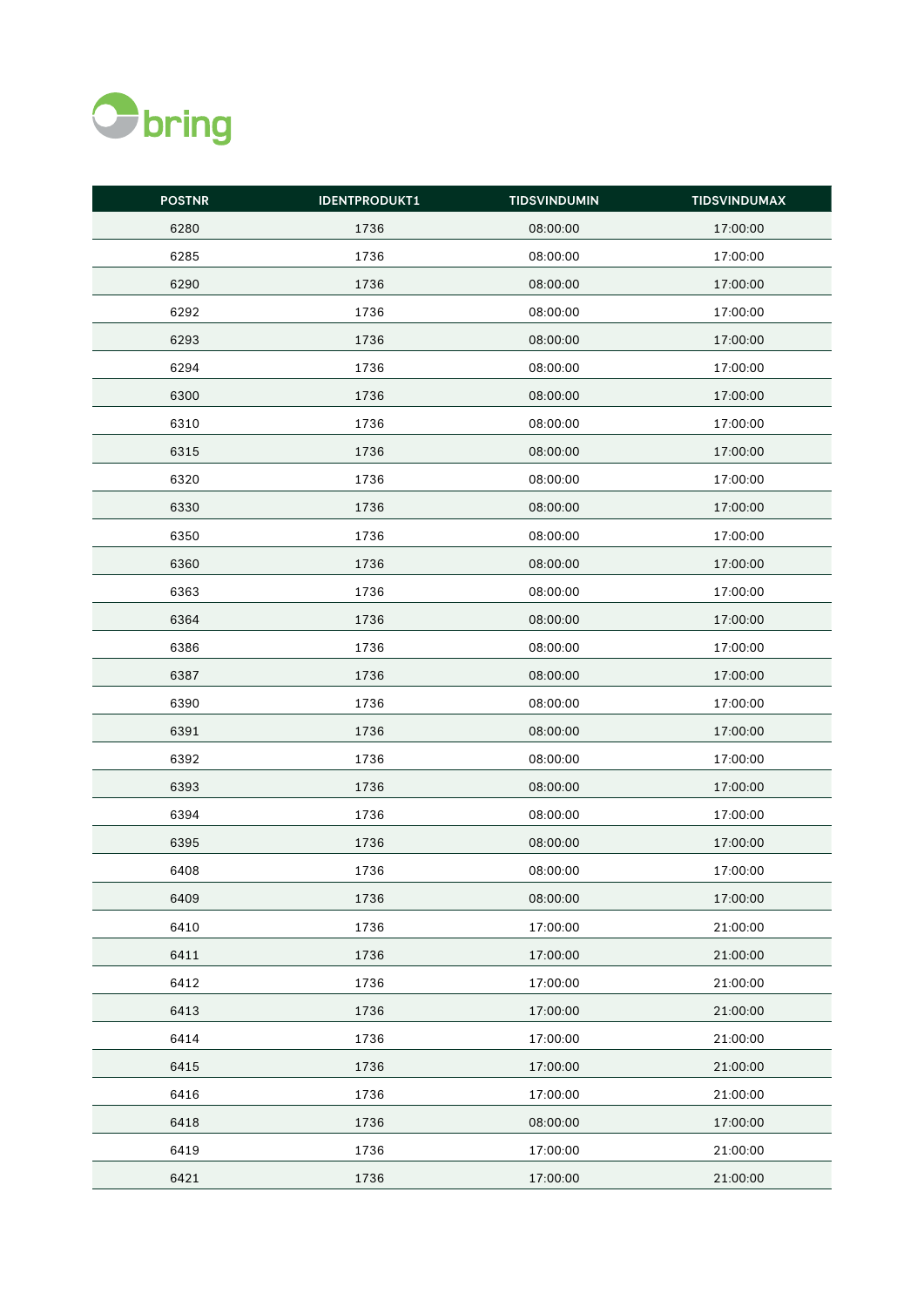

| <b>POSTNR</b> | <b>IDENTPRODUKT1</b> | <b>TIDSVINDUMIN</b> | <b>TIDSVINDUMAX</b> |
|---------------|----------------------|---------------------|---------------------|
| 6422          | 1736                 | 17:00:00            | 21:00:00            |
| 6423          | 1736                 | 17:00:00            | 21:00:00            |
| 6425          | 1736                 | 17:00:00            | 21:00:00            |
| 6429          | 1736                 | 17:00:00            | 21:00:00            |
| 6430          | 1736                 | 08:00:00            | 17:00:00            |
| 6433          | 1736                 | 08:00:00            | 17:00:00            |
| 6440          | 1736                 | 08:00:00            | 17:00:00            |
| 6443          | 1736                 | 08:00:00            | 17:00:00            |
| 6444          | 1736                 | 08:00:00            | 17:00:00            |
| 6445          | 1736                 | 08:00:00            | 17:00:00            |
| 6450          | 1736                 | 08:00:00            | 17:00:00            |
| 6453          | 1736                 | 08:00:00            | 17:00:00            |
| 6455          | 1736                 | 08:00:00            | 17:00:00            |
| 6456          | 1736                 | 08:00:00            | 17:00:00            |
| 6457          | 1736                 | 08:00:00            | 17:00:00            |
| 6460          | 1736                 | 08:00:00            | 17:00:00            |
| 6462          | 1736                 | 08:00:00            | 17:00:00            |
| 6470          | 1736                 | 08:00:00            | 17:00:00            |
| 6472          | 1736                 | 08:00:00            | 17:00:00            |
| 6475          | 1736                 | 08:00:00            | 17:00:00            |
| 6480          | 1736                 | 08:00:00            | 17:00:00            |
| 6483          | 1736                 | 08:00:00            | 17:00:00            |
| 6484          | 1736                 | 08:00:00            | 17:00:00            |
| 6486          | 1736                 | 08:00:00            | 17:00:00            |
| 6487          | 1736                 | 08:00:00            | 17:00:00            |
| 6488          | 1736                 | 08:00:00            | 17:00:00            |
| 6490          | 1736                 | 08:00:00            | 17:00:00            |
| 6493          | 1736                 | 08:00:00            | 17:00:00            |
| 6494          | 1736                 | 08:00:00            | 17:00:00            |
| 6507          | 1736                 | 17:00:00            | 21:00:00            |
| 6508          | 1736                 | 17:00:00            | 21:00:00            |
| 6509          | 1736                 | 17:00:00            | 21:00:00            |
| 6510          | 1736                 | 17:00:00            | 21:00:00            |
| 6511          | 1736                 | 17:00:00            | 21:00:00            |
| 6512          | 1736                 | 17:00:00            | 21:00:00            |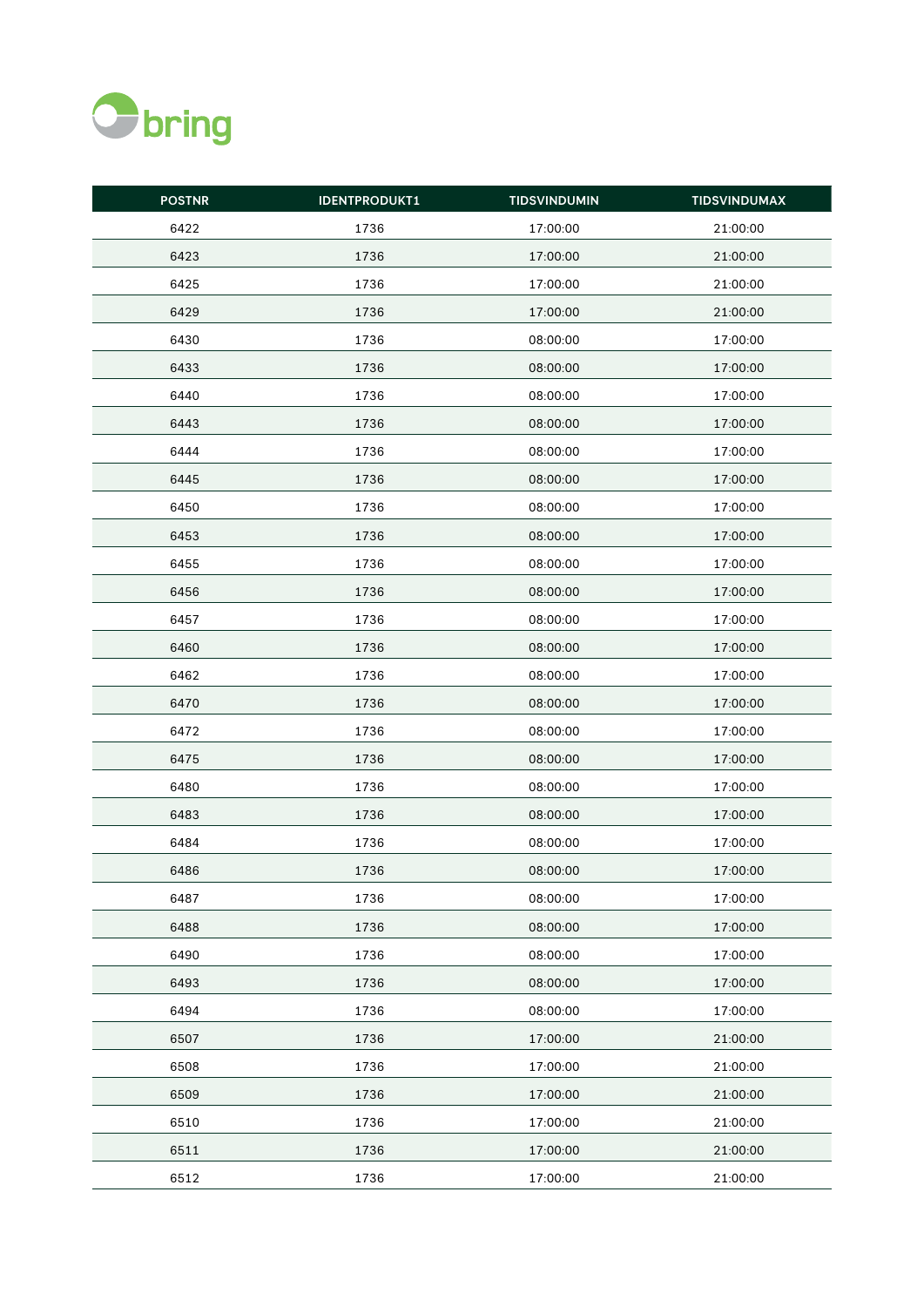

| <b>POSTNR</b> | <b>IDENTPRODUKT1</b> | <b>TIDSVINDUMIN</b> | <b>TIDSVINDUMAX</b> |
|---------------|----------------------|---------------------|---------------------|
| 6514          | 1736                 | 17:00:00            | 21:00:00            |
| 6515          | 1736                 | 17:00:00            | 21:00:00            |
| 6516          | 1736                 | 17:00:00            | 21:00:00            |
| 6517          | 1736                 | 17:00:00            | 21:00:00            |
| 6518          | 1736                 | 17:00:00            | 21:00:00            |
| 6520          | 1736                 | 08:00:00            | 17:00:00            |
| 6521          | 1736                 | 08:00:00            | 17:00:00            |
| 6522          | 1736                 | 08:00:00            | 17:00:00            |
| 6523          | 1736                 | 08:00:00            | 17:00:00            |
| 6524          | 1736                 | 08:00:00            | 17:00:00            |
| 6525          | 1736                 | 08:00:00            | 17:00:00            |
| 6530          | 1736                 | 08:00:00            | 17:00:00            |
| 6531          | 1736                 | 08:00:00            | 17:00:00            |
| 6532          | 1736                 | 08:00:00            | 17:00:00            |
| 6533          | 1736                 | 08:00:00            | 17:00:00            |
| 6570          | 1736                 | 08:00:00            | 17:00:00            |
| 6590          | 1736                 | 08:00:00            | 17:00:00            |
| 6600          | 1736                 | 08:00:00            | 17:00:00            |
| 6610          | 1736                 | 08:00:00            | 17:00:00            |
| 6611          | 1736                 | 08:00:00            | 17:00:00            |
| 6612          | 1736                 | 08:00:00            | 17:00:00            |
| 6613          | 1736                 | 08:00:00            | 17:00:00            |
| 6620          | 1736                 | 08:00:00            | 17:00:00            |
| 6622          | 1736                 | 08:00:00            | 17:00:00            |
| 6628          | 1736                 | 08:00:00            | 17:00:00            |
| 6629          | 1736                 | 08:00:00            | 17:00:00            |
| 6630          | 1736                 | 08:00:00            | 17:00:00            |
| 6631          | 1736                 | 08:00:00            | 17:00:00            |
| 6633          | 1736                 | 08:00:00            | 17:00:00            |
| 6636          | 1736                 | 08:00:00            | 17:00:00            |
| 6637          | 1736                 | 08:00:00            | 17:00:00            |
| 6638          | 1736                 | 08:00:00            | 17:00:00            |
| 6639          | 1736                 | 08:00:00            | 17:00:00            |
| 6640          | 1736                 | 08:00:00            | 17:00:00            |
| 6642          | 1736                 | 08:00:00            | 17:00:00            |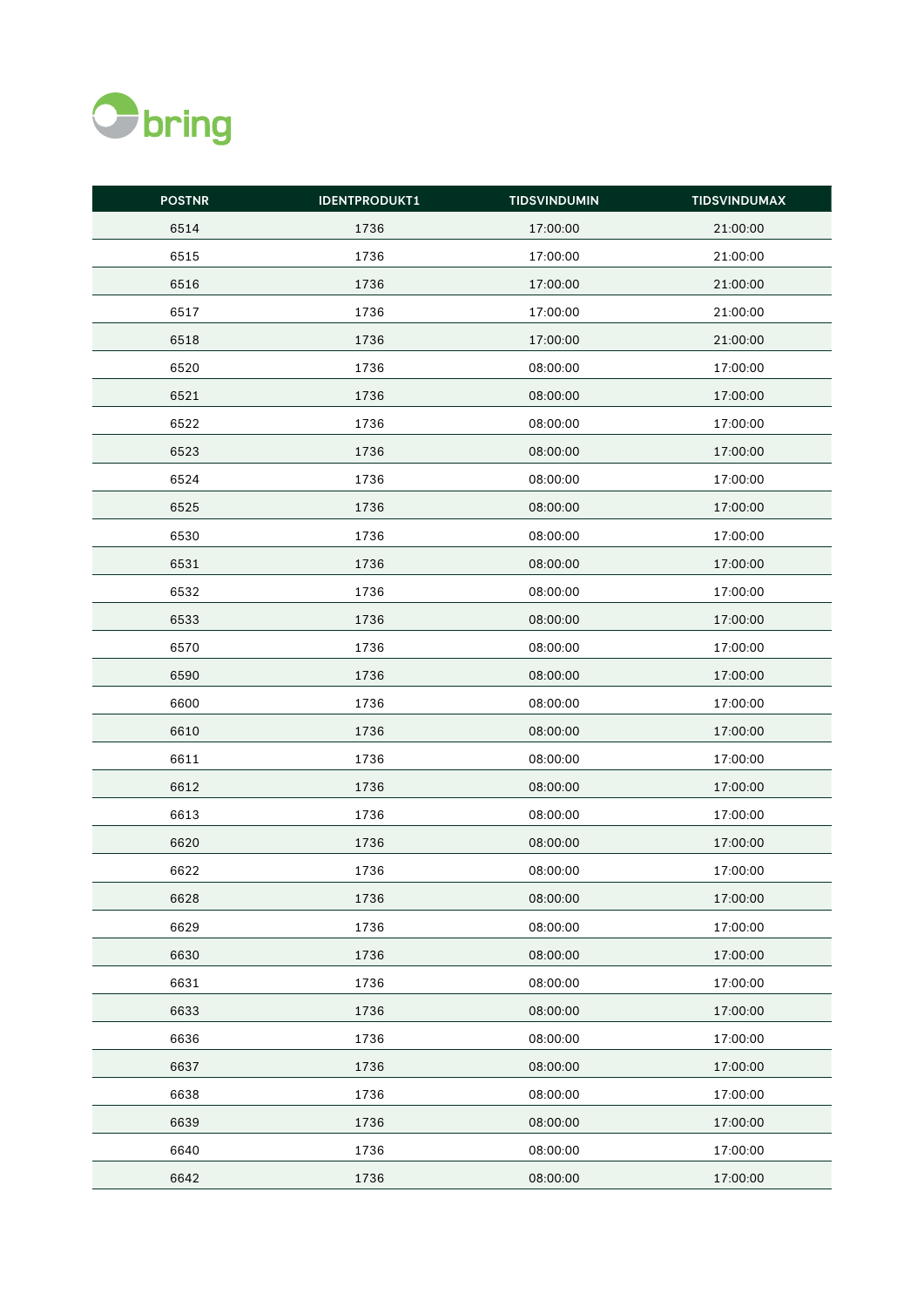

| <b>POSTNR</b> | <b>IDENTPRODUKT1</b> | <b>TIDSVINDUMIN</b> | <b>TIDSVINDUMAX</b> |
|---------------|----------------------|---------------------|---------------------|
| 6643          | 1736                 | 08:00:00            | 17:00:00            |
| 6644          | 1736                 | 08:00:00            | 17:00:00            |
| 6645          | 1736                 | 08:00:00            | 17:00:00            |
| 6650          | 1736                 | 08:00:00            | 17:00:00            |
| 6652          | 1736                 | 08:00:00            | 17:00:00            |
| 6653          | 1736                 | 08:00:00            | 17:00:00            |
| 6655          | 1736                 | 08:00:00            | 17:00:00            |
| 6657          | 1736                 | 08:00:00            | 17:00:00            |
| 6658          | 1736                 | 08:00:00            | 17:00:00            |
| 6670          | 1736                 | 08:00:00            | 17:00:00            |
| 6674          | 1736                 | 08:00:00            | 17:00:00            |
| 6680          | 1736                 | 08:00:00            | 17:00:00            |
| 6683          | 1736                 | 08:00:00            | 17:00:00            |
| 6686          | 1736                 | 08:00:00            | 17:00:00            |
| 6687          | 1736                 | 08:00:00            | 17:00:00            |
| 6690          | 1736                 | 08:00:00            | 17:00:00            |
| 6693          | 1736                 | 08:00:00            | 17:00:00            |
| 6694          | 1736                 | 08:00:00            | 17:00:00            |
| 6697          | 1736                 | 08:00:00            | 17:00:00            |
| 6698          | 1736                 | 08:00:00            | 17:00:00            |
| 6699          | 1736                 | 08:00:00            | 17:00:00            |
| 6700          | 1736                 | 08:00:00            | 17:00:00            |
| 6710          | 1736                 | 08:00:00            | 17:00:00            |
| 6711          | 1736                 | 08:00:00            | 17:00:00            |
| 6713          | 1736                 | 08:00:00            | 17:00:00            |
| 6714          | 1736                 | 08:00:00            | 17:00:00            |
| 6715          | 1736                 | 08:00:00            | 17:00:00            |
| 6716          | 1736                 | 08:00:00            | 17:00:00            |
| 6717          | 1736                 | 08:00:00            | 17:00:00            |
| 6718          | 1736                 | 08:00:00            | 17:00:00            |
| 6719          | 1736                 | 08:00:00            | 17:00:00            |
| 6723          | 1736                 | 08:00:00            | 17:00:00            |
| 6727          | 1736                 | 08:00:00            | 17:00:00            |
| 6729          | 1736                 | 08:00:00            | 17:00:00            |
| 6730          | 1736                 | 08:00:00            | 17:00:00            |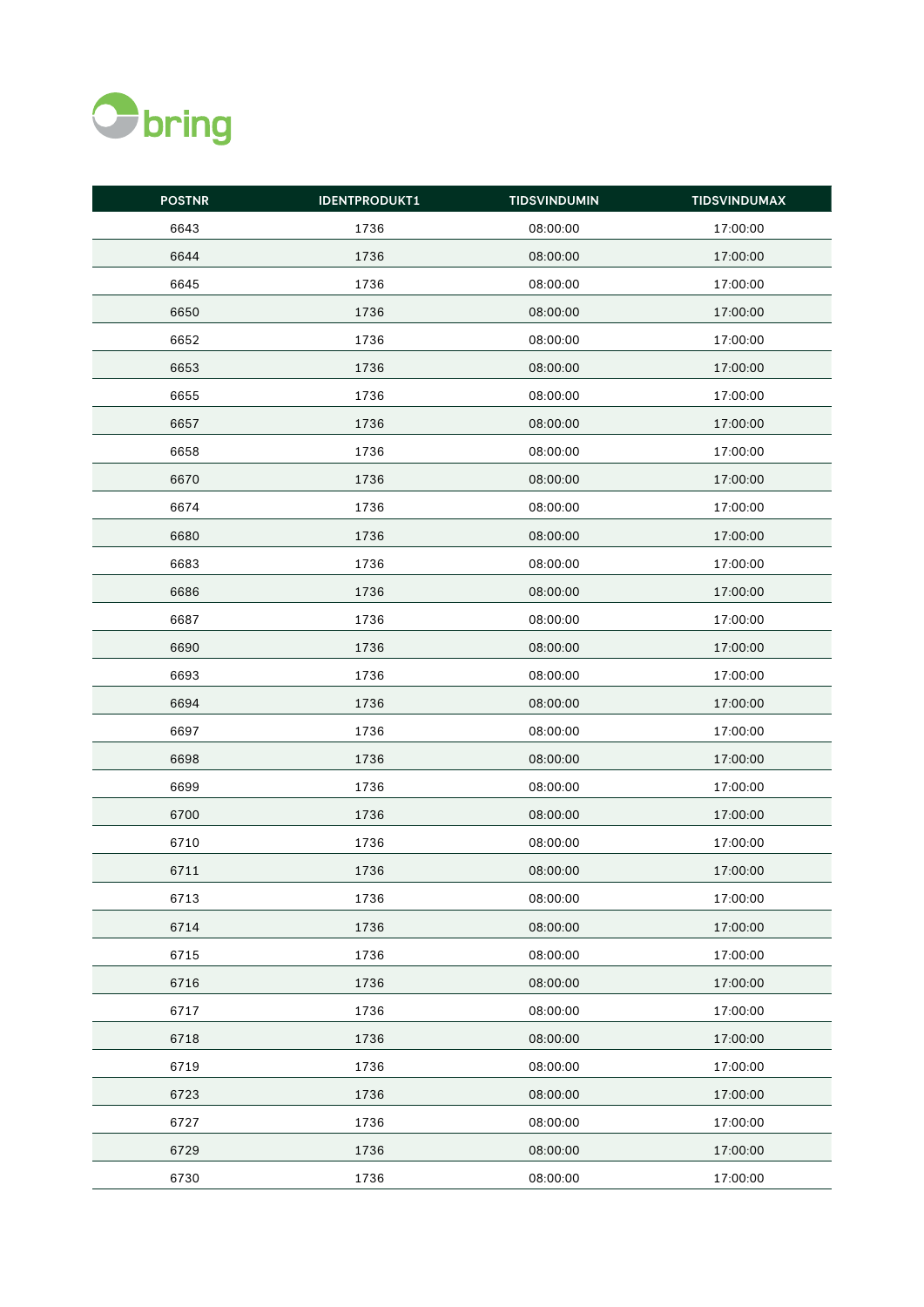

| <b>POSTNR</b> | <b>IDENTPRODUKT1</b> | <b>TIDSVINDUMIN</b> | <b>TIDSVINDUMAX</b> |
|---------------|----------------------|---------------------|---------------------|
| 6734          | 1736                 | 08:00:00            | 17:00:00            |
| 6737          | 1736                 | 08:00:00            | 17:00:00            |
| 6740          | 1736                 | 08:00:00            | 17:00:00            |
| 6750          | 1736                 | 08:00:00            | 17:00:00            |
| 6763          | 1736                 | 08:00:00            | 17:00:00            |
| 6770          | 1736                 | 08:00:00            | 17:00:00            |
| 6773          | 1736                 | 08:00:00            | 17:00:00            |
| 6774          | 1736                 | 08:00:00            | 17:00:00            |
| 6776          | 1736                 | 08:00:00            | 17:00:00            |
| 6777          | 1736                 | 08:00:00            | 17:00:00            |
| 6778          | 1736                 | 08:00:00            | 17:00:00            |
| 6779          | 1736                 | 08:00:00            | 17:00:00            |
| 6783          | 1736                 | 08:00:00            | 17:00:00            |
| 6788          | 1736                 | 08:00:00            | 17:00:00            |
| 6789          | 1736                 | 08:00:00            | 17:00:00            |
| 6791          | 1736                 | 08:00:00            | 17:00:00            |
| 6792          | 1736                 | 08:00:00            | 17:00:00            |
| 6793          | 1736                 | 08:00:00            | 17:00:00            |
| 6795          | 1736                 | 08:00:00            | 17:00:00            |
| 6796          | 1736                 | 08:00:00            | 17:00:00            |
| 6797          | 1736                 | 08:00:00            | 17:00:00            |
| 6798          | 1736                 | 08:00:00            | 17:00:00            |
| 6799          | 1736                 | 08:00:00            | 17:00:00            |
| 6800          | 1736                 | 08:00:00            | 17:00:00            |
| 6809          | 1736                 | 08:00:00            | 17:00:00            |
| 6810          | 1736                 | 08:00:00            | 17:00:00            |
| 6811          | 1736                 | 08:00:00            | 17:00:00            |
| 6812          | 1736                 | 08:00:00            | 17:00:00            |
| 6813          | 1736                 | 08:00:00            | 17:00:00            |
| 6814          | 1736                 | 08:00:00            | 17:00:00            |
| 6815          | 1736                 | 08:00:00            | 17:00:00            |
| 6817          | 1736                 | 08:00:00            | 17:00:00            |
| 6818          | 1736                 | 08:00:00            | 17:00:00            |
| 6819          | 1736                 | 08:00:00            | 17:00:00            |
| 6823          | 1736                 | 08:00:00            | 17:00:00            |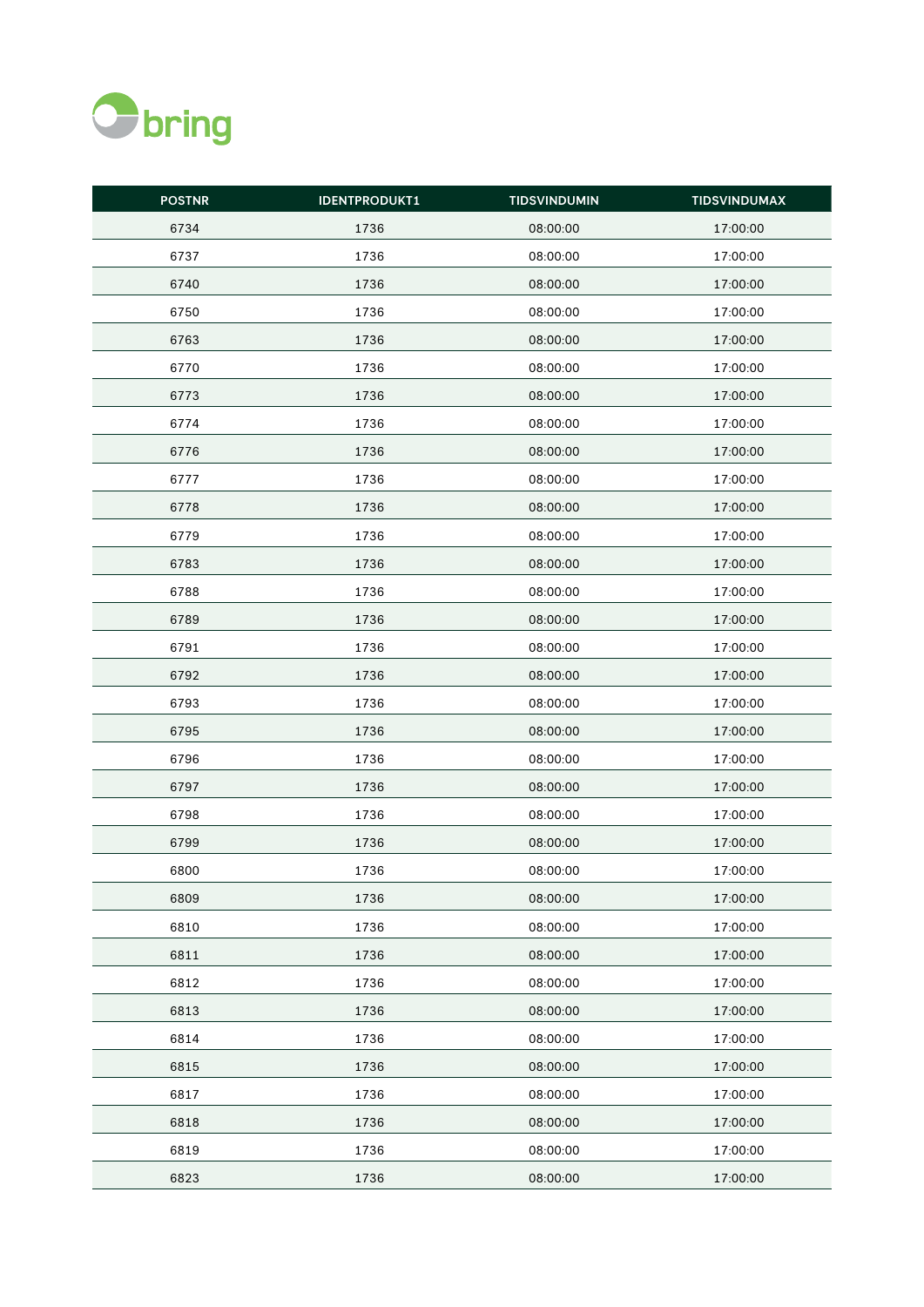

| <b>POSTNR</b> | <b>IDENTPRODUKT1</b> | <b>TIDSVINDUMIN</b> | <b>TIDSVINDUMAX</b> |
|---------------|----------------------|---------------------|---------------------|
| 6826          | 1736                 | 08:00:00            | 17:00:00            |
| 6827          | 1736                 | 08:00:00            | 17:00:00            |
| 6828          | 1736                 | 08:00:00            | 17:00:00            |
| 6829          | 1736                 | 08:00:00            | 17:00:00            |
| 6843          | 1736                 | 08:00:00            | 17:00:00            |
| 6847          | 1736                 | 08:00:00            | 17:00:00            |
| 6848          | 1736                 | 08:00:00            | 17:00:00            |
| 6854          | 1736                 | 08:00:00            | 17:00:00            |
| 6855          | 1736                 | 08:00:00            | 17:00:00            |
| 6856          | 1736                 | 08:00:00            | 17:00:00            |
| 6857          | 1736                 | 08:00:00            | 17:00:00            |
| 6858          | 1736                 | 08:00:00            | 17:00:00            |
| 6859          | 1736                 | 08:00:00            | 17:00:00            |
| 6863          | 1736                 | 08:00:00            | 17:00:00            |
| 6868          | 1736                 | 08:00:00            | 17:00:00            |
| 6869          | 1736                 | 08:00:00            | 17:00:00            |
| 6870          | 1736                 | 08:00:00            | 17:00:00            |
| 6871          | 1736                 | 08:00:00            | 17:00:00            |
| 6872          | 1736                 | 08:00:00            | 17:00:00            |
| 6873          | 1736                 | 08:00:00            | 17:00:00            |
| 6875          | 1736                 | 08:00:00            | 17:00:00            |
| 6876          | 1736                 | 08:00:00            | 17:00:00            |
| 6877          | 1736                 | 08:00:00            | 17:00:00            |
| 6878          | 1736                 | 08:00:00            | 17:00:00            |
| 6879          | 1736                 | 08:00:00            | 17:00:00            |
| 6884          | 1736                 | 08:00:00            | 17:00:00            |
| 6885          | 1736                 | 08:00:00            | 17:00:00            |
| 6887          | 1736                 | 08:00:00            | 17:00:00            |
| 6888          | 1736                 | 08:00:00            | 17:00:00            |
| 6893          | 1736                 | 08:00:00            | 17:00:00            |
| 6894          | 1736                 | 08:00:00            | 17:00:00            |
| 6895          | 1736                 | 08:00:00            | 17:00:00            |
| 6896          | 1736                 | 08:00:00            | 17:00:00            |
| 6899          | 1736                 | 08:00:00            | 17:00:00            |
| 6900          | 1736                 | 08:00:00            | 17:00:00            |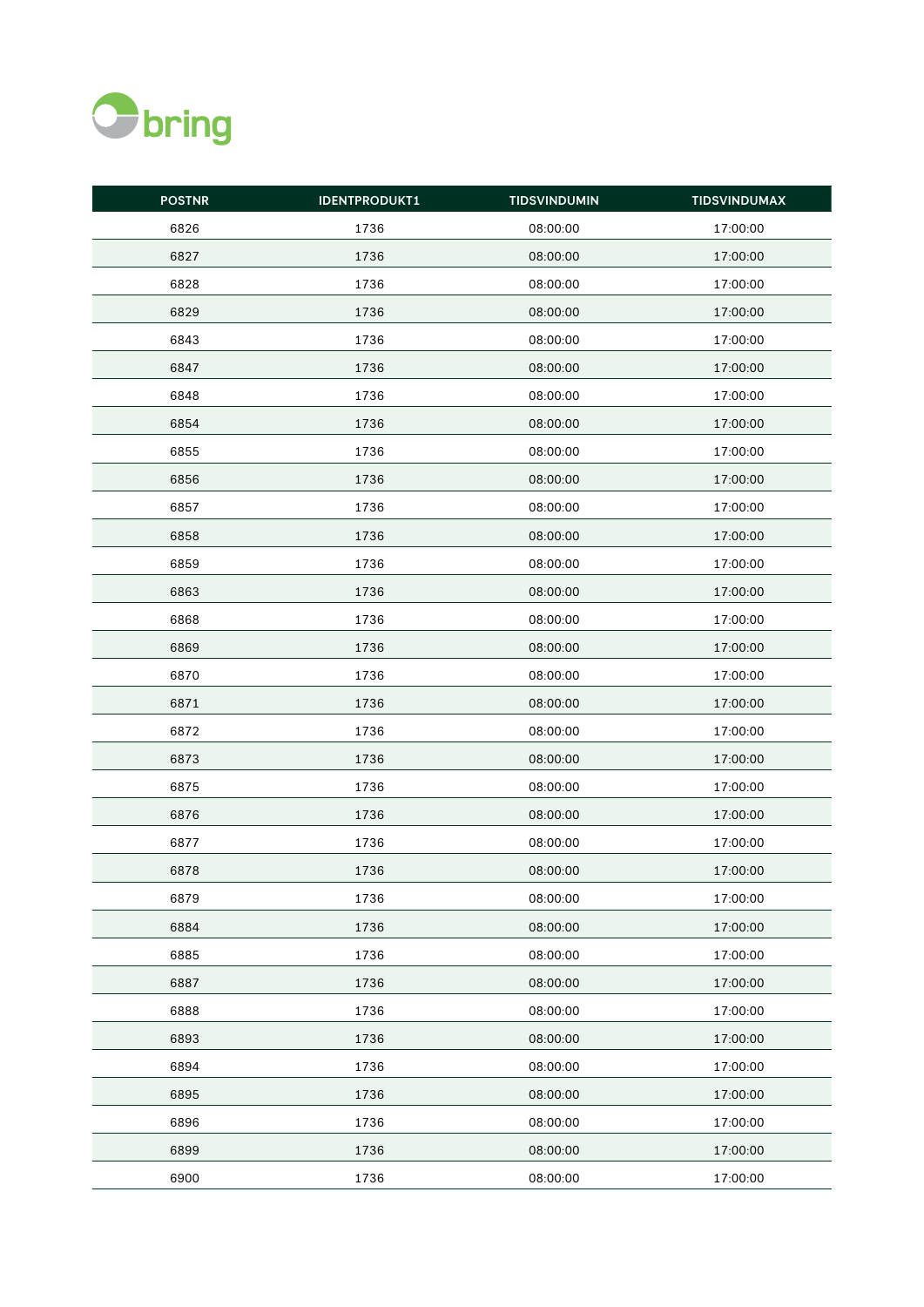

| <b>POSTNR</b> | <b>IDENTPRODUKT1</b> | <b>TIDSVINDUMIN</b> | <b>TIDSVINDUMAX</b> |
|---------------|----------------------|---------------------|---------------------|
| 6905          | 1736                 | 08:00:00            | 17:00:00            |
| 6906          | 1736                 | 08:00:00            | 17:00:00            |
| 6907          | 1736                 | 08:00:00            | 17:00:00            |
| 6908          | 1736                 | 08:00:00            | 17:00:00            |
| 6910          | 1736                 | 08:00:00            | 17:00:00            |
| 6912          | 1736                 | 08:00:00            | 17:00:00            |
| 6913          | 1736                 | 08:00:00            | 17:00:00            |
| 6914          | 1736                 | 08:00:00            | 17:00:00            |
| 6915          | 1736                 | 08:00:00            | 17:00:00            |
| 6916          | 1736                 | 08:00:00            | 17:00:00            |
| 6917          | 1736                 | 08:00:00            | 17:00:00            |
| 6918          | 1736                 | 08:00:00            | 17:00:00            |
| 6919          | 1736                 | 08:00:00            | 17:00:00            |
| 6924          | 1736                 | 08:00:00            | 17:00:00            |
| 6926          | 1736                 | 08:00:00            | 17:00:00            |
| 6927          | 1736                 | 08:00:00            | 17:00:00            |
| 6928          | 1736                 | 08:00:00            | 17:00:00            |
| 6929          | 1736                 | 08:00:00            | 17:00:00            |
| 6940          | 1736                 | 08:00:00            | 17:00:00            |
| 6942          | 1736                 | 08:00:00            | 17:00:00            |
| 6944          | 1736                 | 08:00:00            | 17:00:00            |
| 6947          | 1736                 | 08:00:00            | 17:00:00            |
| 6953          | 1736                 | 08:00:00            | 17:00:00            |
| 6957          | 1736                 | 08:00:00            | 17:00:00            |
| 6958          | 1736                 | 08:00:00            | 17:00:00            |
| 6963          | 1736                 | 08:00:00            | 17:00:00            |
| 6964          | 1736                 | 08:00:00            | 17:00:00            |
| 6966          | 1736                 | 08:00:00            | 17:00:00            |
| 6967          | 1736                 | 08:00:00            | 17:00:00            |
| 6968          | 1736                 | 08:00:00            | 17:00:00            |
| 6969          | 1736                 | 08:00:00            | 17:00:00            |
| 6973          | 1736                 | 08:00:00            | 17:00:00            |
| 6975          | 1736                 | 08:00:00            | 17:00:00            |
| 6977          | 1736                 | 08:00:00            | 17:00:00            |
| 6978          | 1736                 | 08:00:00            | 17:00:00            |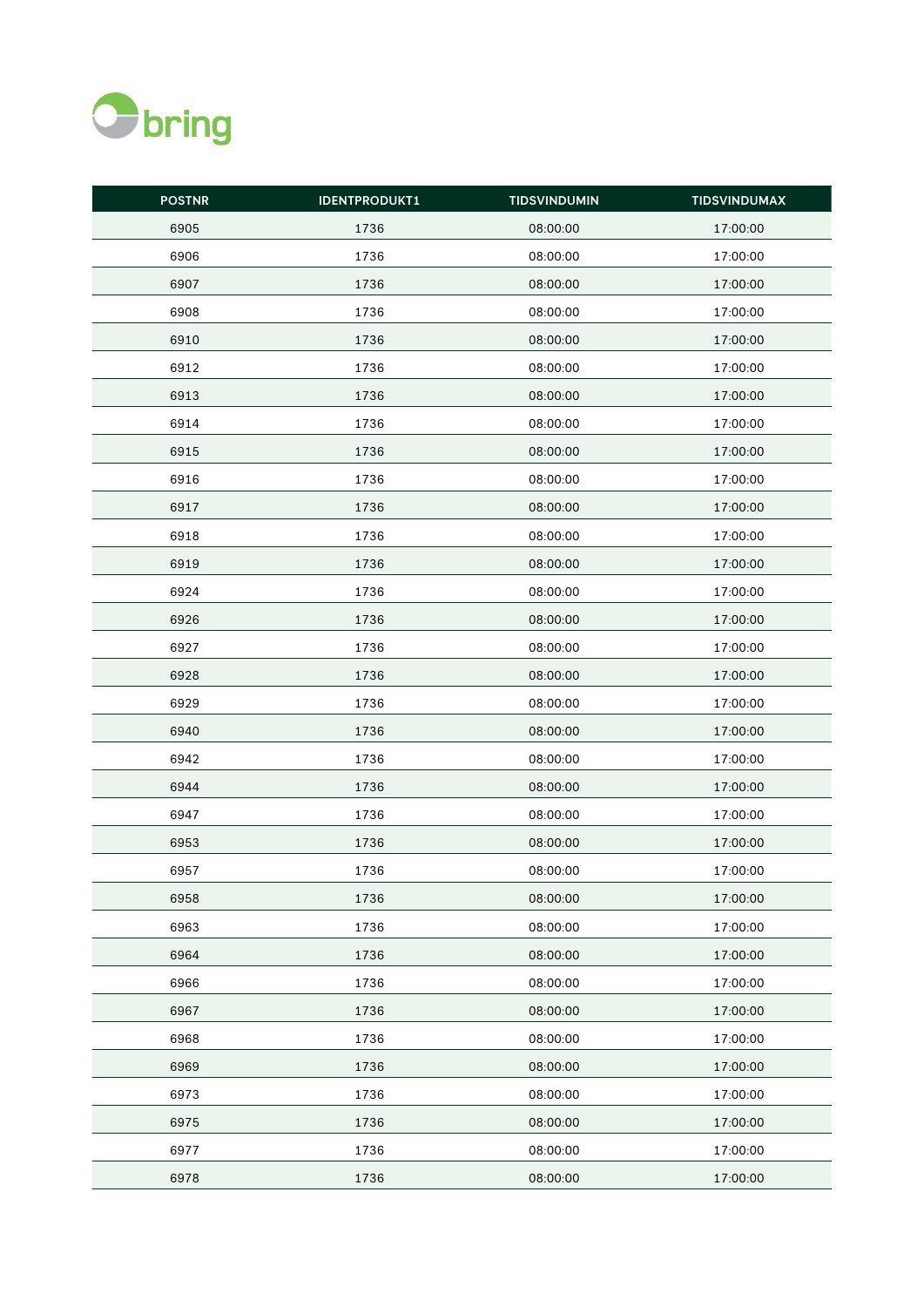

| <b>POSTNR</b> | <b>IDENTPRODUKT1</b> | <b>TIDSVINDUMIN</b> | <b>TIDSVINDUMAX</b> |
|---------------|----------------------|---------------------|---------------------|
| 6980          | 1736                 | 08:00:00            | 17:00:00            |
| 6982          | 1736                 | 08:00:00            | 17:00:00            |
| 6983          | 1736                 | 08:00:00            | 17:00:00            |
| 6984          | 1736                 | 08:00:00            | 17:00:00            |
| 6985          | 1736                 | 08:00:00            | 17:00:00            |
| 6986          | 1736                 | 08:00:00            | 17:00:00            |
| 6987          | 1736                 | 08:00:00            | 17:00:00            |
| 6993          | 1736                 | 08:00:00            | 17:00:00            |
| 6994          | 1736                 | 08:00:00            | 17:00:00            |
| 6995          | 1736                 | 08:00:00            | 17:00:00            |
| 6996          | 1736                 | 08:00:00            | 17:00:00            |
| 7010          | 1736                 | 17:00:00            | 21:00:00            |
| 7011          | 1736                 | 17:00:00            | 21:00:00            |
| 7012          | 1736                 | 17:00:00            | 21:00:00            |
| 7013          | 1736                 | 17:00:00            | 21:00:00            |
| 7014          | 1736                 | 17:00:00            | 21:00:00            |
| 7015          | 1736                 | 17:00:00            | 21:00:00            |
| 7016          | 1736                 | 17:00:00            | 21:00:00            |
| 7017          | 1736                 | 17:00:00            | 21:00:00            |
| 7018          | 1736                 | 17:00:00            | 21:00:00            |
| 7019          | 1736                 | 17:00:00            | 21:00:00            |
| 7020          | 1736                 | 17:00:00            | 21:00:00            |
| 7021          | 1736                 | 17:00:00            | 21:00:00            |
| 7022          | 1736                 | 17:00:00            | 21:00:00            |
| 7023          | 1736                 | 17:00:00            | 21:00:00            |
| 7024          | 1736                 | 17:00:00            | 21:00:00            |
| 7025          | 1736                 | 17:00:00            | 21:00:00            |
| 7026          | 1736                 | 17:00:00            | 21:00:00            |
| 7027          | 1736                 | 17:00:00            | 21:00:00            |
| 7028          | 1736                 | 17:00:00            | 21:00:00            |
| 7029          | 1736                 | 17:00:00            | 21:00:00            |
| 7030          | 1736                 | 17:00:00            | 21:00:00            |
| 7031          | 1736                 | 17:00:00            | 21:00:00            |
| 7032          | 1736                 | 17:00:00            | 21:00:00            |
| 7033          | 1736                 | 17:00:00            | 21:00:00            |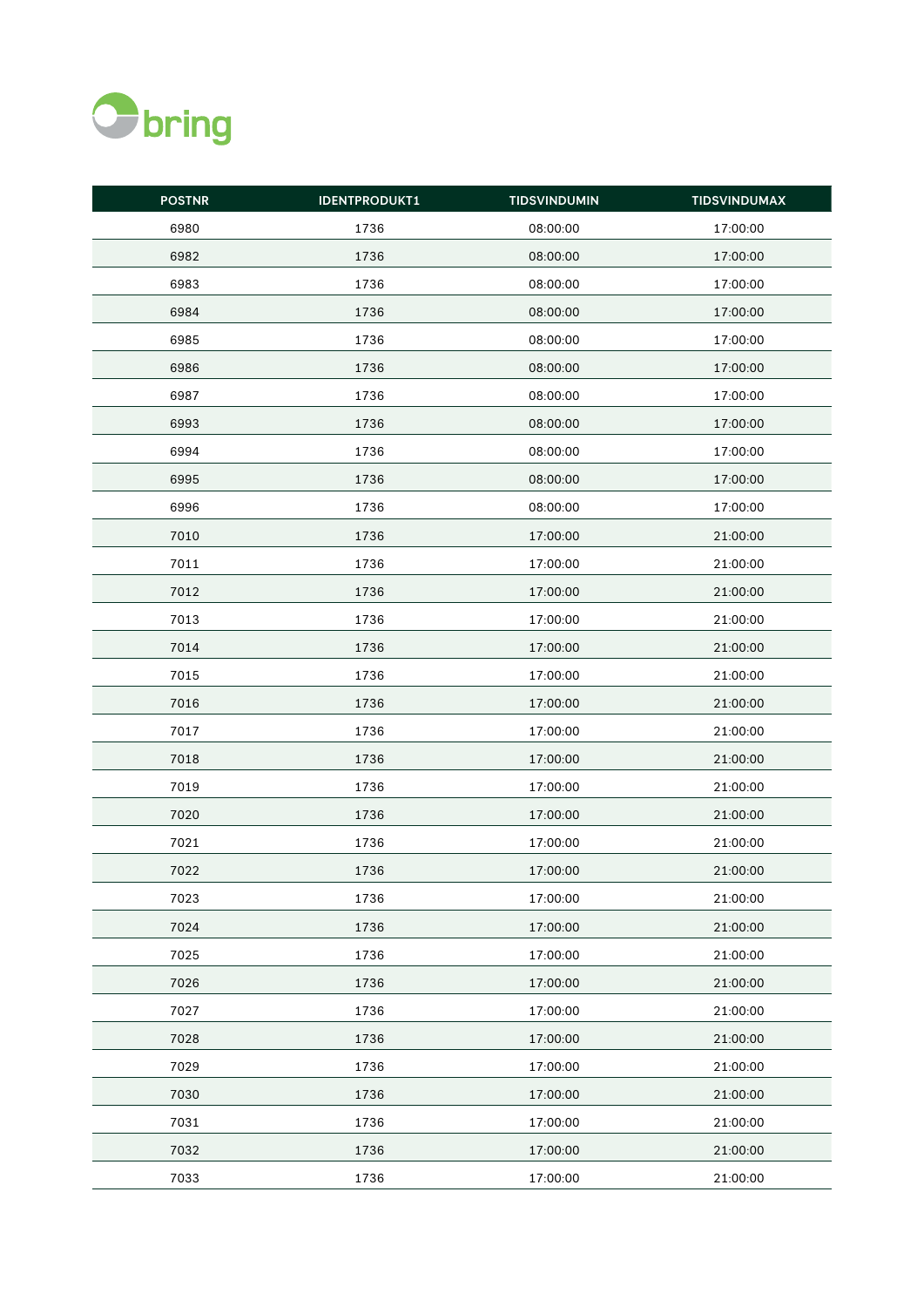

| <b>POSTNR</b> | <b>IDENTPRODUKT1</b> | <b>TIDSVINDUMIN</b> | <b>TIDSVINDUMAX</b> |
|---------------|----------------------|---------------------|---------------------|
| 7034          | 1736                 | 17:00:00            | 21:00:00            |
| 7035          | 1736                 | 17:00:00            | 21:00:00            |
| 7036          | 1736                 | 17:00:00            | 21:00:00            |
| 7037          | 1736                 | 17:00:00            | 21:00:00            |
| 7038          | 1736                 | 17:00:00            | 21:00:00            |
| 7039          | 1736                 | 08:00:00            | 17:00:00            |
| 7040          | 1736                 | 17:00:00            | 21:00:00            |
| 7041          | 1736                 | 17:00:00            | 21:00:00            |
| 7042          | 1736                 | 17:00:00            | 21:00:00            |
| 7043          | 1736                 | 17:00:00            | 21:00:00            |
| 7044          | 1736                 | 17:00:00            | 21:00:00            |
| 7045          | 1736                 | 17:00:00            | 21:00:00            |
| 7046          | 1736                 | 17:00:00            | 21:00:00            |
| 7047          | 1736                 | 17:00:00            | 21:00:00            |
| 7048          | 1736                 | 17:00:00            | 21:00:00            |
| 7049          | 1736                 | 17:00:00            | 21:00:00            |
| 7050          | 1736                 | 17:00:00            | 21:00:00            |
| 7051          | 1736                 | 17:00:00            | 21:00:00            |
| 7052          | 1736                 | 17:00:00            | 21:00:00            |
| 7053          | 1736                 | 17:00:00            | 21:00:00            |
| 7054          | 1736                 | 17:00:00            | 21:00:00            |
| 7055          | 1736                 | 17:00:00            | 21:00:00            |
| 7056          | 1736                 | 17:00:00            | 21:00:00            |
| 7057          | 1736                 | 08:00:00            | 17:00:00            |
| 7058          | 1736                 | 17:00:00            | 21:00:00            |
| 7059          | 1736                 | 17:00:00            | 21:00:00            |
| 7066          | 1736                 | 17:00:00            | 21:00:00            |
| 7067          | 1736                 | 17:00:00            | 21:00:00            |
| 7068          | 1736                 | 17:00:00            | 21:00:00            |
| 7069          | 1736                 | 17:00:00            | 21:00:00            |
| 7070          | 1736                 | 08:00:00            | 17:00:00            |
| 7071          | 1736                 | 17:00:00            | 21:00:00            |
| 7072          | 1736                 | 17:00:00            | 21:00:00            |
| 7074          | 1736                 | 08:00:00            | 17:00:00            |
| 7075          | 1736                 | 17:00:00            | 21:00:00            |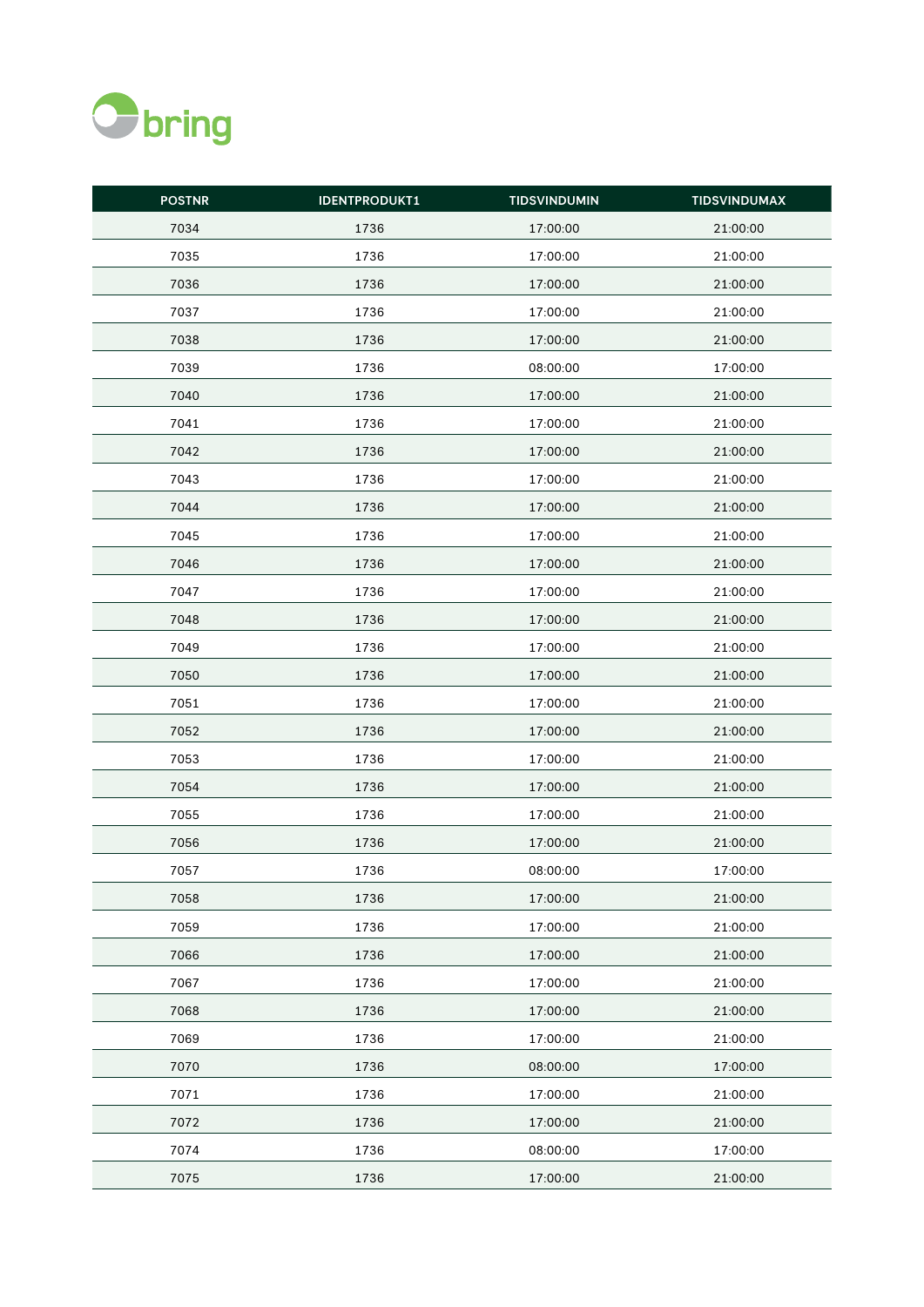

| <b>POSTNR</b> | <b>IDENTPRODUKT1</b> | <b>TIDSVINDUMIN</b> | <b>TIDSVINDUMAX</b> |
|---------------|----------------------|---------------------|---------------------|
| 7078          | 1736                 | 17:00:00            | 21:00:00            |
| 7079          | 1736                 | 17:00:00            | 21:00:00            |
| 7080          | 1736                 | 17:00:00            | 21:00:00            |
| 7081          | 1736                 | 17:00:00            | 21:00:00            |
| 7082          | 1736                 | 17:00:00            | 21:00:00            |
| 7083          | 1736                 | 17:00:00            | 21:00:00            |
| 7088          | 1736                 | 17:00:00            | 21:00:00            |
| 7089          | 1736                 | 17:00:00            | 21:00:00            |
| 7091          | 1736                 | 17:00:00            | 21:00:00            |
| 7092          | 1736                 | 17:00:00            | 21:00:00            |
| 7093          | 1736                 | 17:00:00            | 21:00:00            |
| 7097          | 1736                 | 17:00:00            | 21:00:00            |
| 7098          | 1736                 | 17:00:00            | 21:00:00            |
| 7099          | 1736                 | 17:00:00            | 21:00:00            |
| 7100          | 1736                 | 08:00:00            | 17:00:00            |
| 7105          | 1736                 | 08:00:00            | 17:00:00            |
| 7110          | 1736                 | 08:00:00            | 17:00:00            |
| 7112          | 1736                 | 08:00:00            | 17:00:00            |
| 7113          | 1736                 | 08:00:00            | 17:00:00            |
| 7114          | 1736                 | 08:00:00            | 17:00:00            |
| 7120          | 1736                 | 08:00:00            | 17:00:00            |
| 7125          | 1736                 | 08:00:00            | 17:00:00            |
| 7130          | 1736                 | 08:00:00            | 17:00:00            |
| 7140          | 1736                 | 08:00:00            | 17:00:00            |
| 7142          | 1736                 | 08:00:00            | 17:00:00            |
| 7150          | 1736                 | 08:00:00            | 17:00:00            |
| 7152          | 1736                 | 08:00:00            | 17:00:00            |
| 7153          | 1736                 | 08:00:00            | 17:00:00            |
| 7156          | 1736                 | 08:00:00            | 17:00:00            |
| 7160          | 1736                 | 08:00:00            | 17:00:00            |
| 7165          | 1736                 | 08:00:00            | 17:00:00            |
| 7166          | 1736                 | 08:00:00            | 17:00:00            |
| 7167          | 1736                 | 08:00:00            | 17:00:00            |
| 7168          | 1736                 | 08:00:00            | 17:00:00            |
| 7170          | 1736                 | 08:00:00            | 17:00:00            |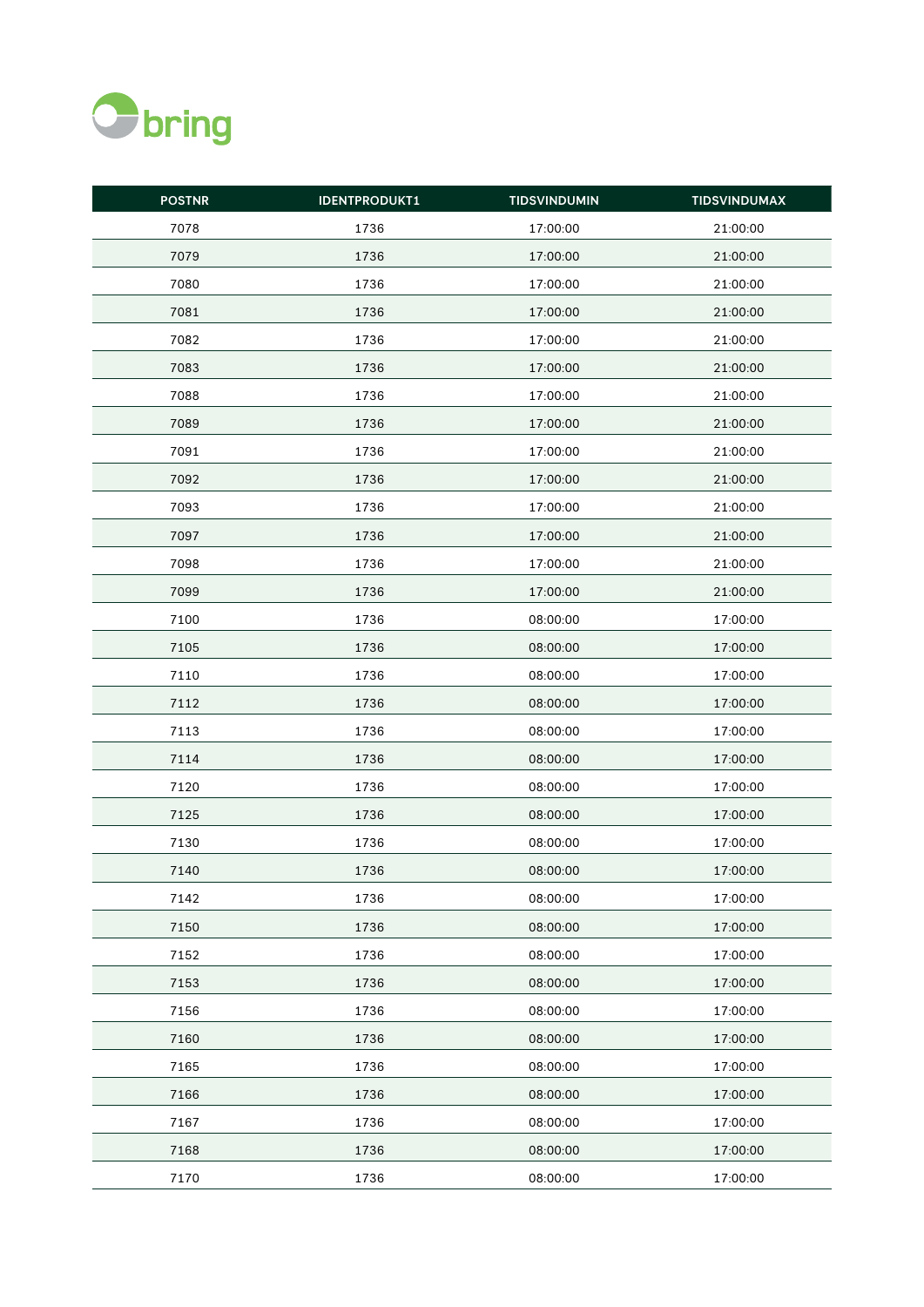

| <b>POSTNR</b> | <b>IDENTPRODUKT1</b> | <b>TIDSVINDUMIN</b> | <b>TIDSVINDUMAX</b> |
|---------------|----------------------|---------------------|---------------------|
| 7176          | 1736                 | 08:00:00            | 17:00:00            |
| 7177          | 1736                 | 08:00:00            | 17:00:00            |
| 7178          | 1736                 | 08:00:00            | 17:00:00            |
| 7180          | 1736                 | 08:00:00            | 17:00:00            |
| 7190          | 1736                 | 08:00:00            | 17:00:00            |
| 7194          | 1736                 | 08:00:00            | 17:00:00            |
| 7200          | 1736                 | 08:00:00            | 17:00:00            |
| 7203          | 1736                 | 08:00:00            | 17:00:00            |
| 7206          | 1736                 | 08:00:00            | 17:00:00            |
| 7212          | 1736                 | 08:00:00            | 17:00:00            |
| 7213          | 1736                 | 08:00:00            | 17:00:00            |
| 7224          | 1736                 | 08:00:00            | 17:00:00            |
| 7227          | 1736                 | 08:00:00            | 17:00:00            |
| 7228          | 1736                 | 08:00:00            | 17:00:00            |
| 7232          | 1736                 | 08:00:00            | 17:00:00            |
| 7234          | 1736                 | 08:00:00            | 17:00:00            |
| 7236          | 1736                 | 08:00:00            | 17:00:00            |
| 7240          | 1736                 | 08:00:00            | 17:00:00            |
| 7241          | 1736                 | 08:00:00            | 17:00:00            |
| 7242          | 1736                 | 08:00:00            | 17:00:00            |
| 7243          | 1736                 | 08:00:00            | 17:00:00            |
| 7246          | 1736                 | 08:00:00            | 17:00:00            |
| 7247          | 1736                 | 08:00:00            | 17:00:00            |
| 7250          | 1736                 | 08:00:00            | 17:00:00            |
| 7252          | 1736                 | 08:00:00            | 17:00:00            |
| 7255          | 1736                 | 08:00:00            | 17:00:00            |
| 7256          | 1736                 | 08:00:00            | 17:00:00            |
| 7257          | 1736                 | 08:00:00            | 17:00:00            |
| 7260          | 1736                 | 08:00:00            | 17:00:00            |
| 7263          | 1736                 | 08:00:00            | 17:00:00            |
| 7266          | 1736                 | 08:00:00            | 17:00:00            |
| 7268          | 1736                 | 08:00:00            | 17:00:00            |
| 7270          | 1736                 | 08:00:00            | 17:00:00            |
| 7273          | 1736                 | 08:00:00            | 17:00:00            |
| 7280          | 1736                 | 08:00:00            | 17:00:00            |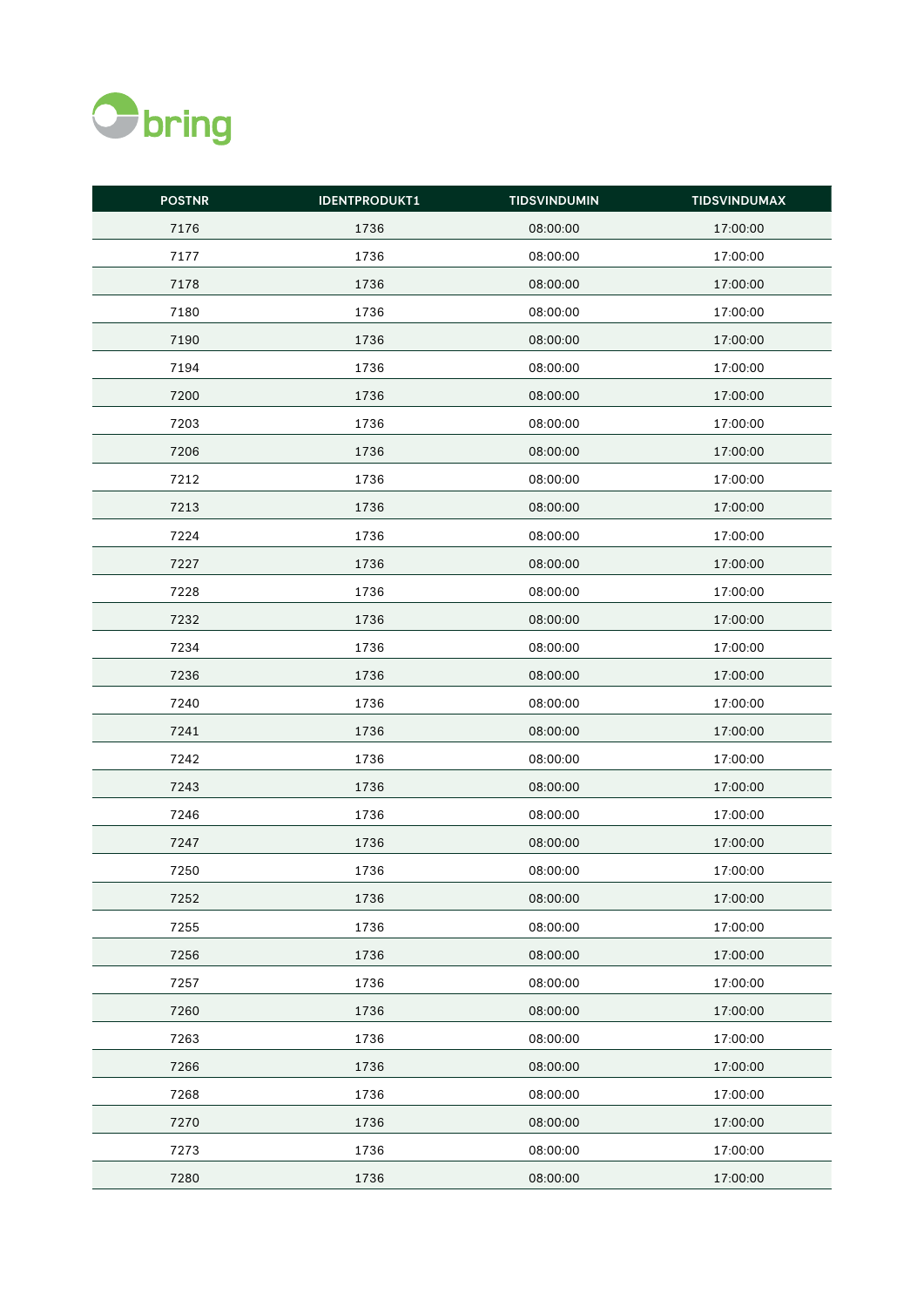

| <b>POSTNR</b> | <b>IDENTPRODUKT1</b> | <b>TIDSVINDUMIN</b> | <b>TIDSVINDUMAX</b> |
|---------------|----------------------|---------------------|---------------------|
| 7282          | 1736                 | 08:00:00            | 17:00:00            |
| 7284          | 1736                 | 08:00:00            | 17:00:00            |
| 7285          | 1736                 | 08:00:00            | 17:00:00            |
| 7286          | 1736                 | 08:00:00            | 17:00:00            |
| 7287          | 1736                 | 08:00:00            | 17:00:00            |
| 7288          | 1736                 | 08:00:00            | 17:00:00            |
| 7290          | 1736                 | 08:00:00            | 17:00:00            |
| 7295          | 1736                 | 08:00:00            | 17:00:00            |
| 7298          | 1736                 | 08:00:00            | 17:00:00            |
| 7300          | 1736                 | 08:00:00            | 17:00:00            |
| 7303          | 1736                 | 08:00:00            | 17:00:00            |
| 7310          | 1736                 | 08:00:00            | 17:00:00            |
| 7316          | 1736                 | 08:00:00            | 17:00:00            |
| 7318          | 1736                 | 08:00:00            | 17:00:00            |
| 7320          | 1736                 | 08:00:00            | 17:00:00            |
| 7327          | 1736                 | 08:00:00            | 17:00:00            |
| 7332          | 1736                 | 08:00:00            | 17:00:00            |
| 7334          | 1736                 | 08:00:00            | 17:00:00            |
| 7335          | 1736                 | 08:00:00            | 17:00:00            |
| 7336          | 1736                 | 08:00:00            | 17:00:00            |
| 7340          | 1736                 | 08:00:00            | 17:00:00            |
| 7342          | 1736                 | 08:00:00            | 17:00:00            |
| 7343          | 1736                 | 08:00:00            | 17:00:00            |
| 7345          | 1736                 | 08:00:00            | 17:00:00            |
| 7350          | 1736                 | 08:00:00            | 17:00:00            |
| 7353          | 1736                 | 08:00:00            | 17:00:00            |
| 7354          | 1736                 | 08:00:00            | 17:00:00            |
| 7355          | 1736                 | 08:00:00            | 17:00:00            |
| 7357          | 1736                 | 08:00:00            | 17:00:00            |
| 7370          | 1736                 | 08:00:00            | 17:00:00            |
| 7372          | 1736                 | 08:00:00            | 17:00:00            |
| 7374          | 1736                 | 08:00:00            | 17:00:00            |
| 7375          | 1736                 | 08:00:00            | 17:00:00            |
| 7380          | 1736                 | 08:00:00            | 17:00:00            |
| 7383          | 1736                 | 08:00:00            | 17:00:00            |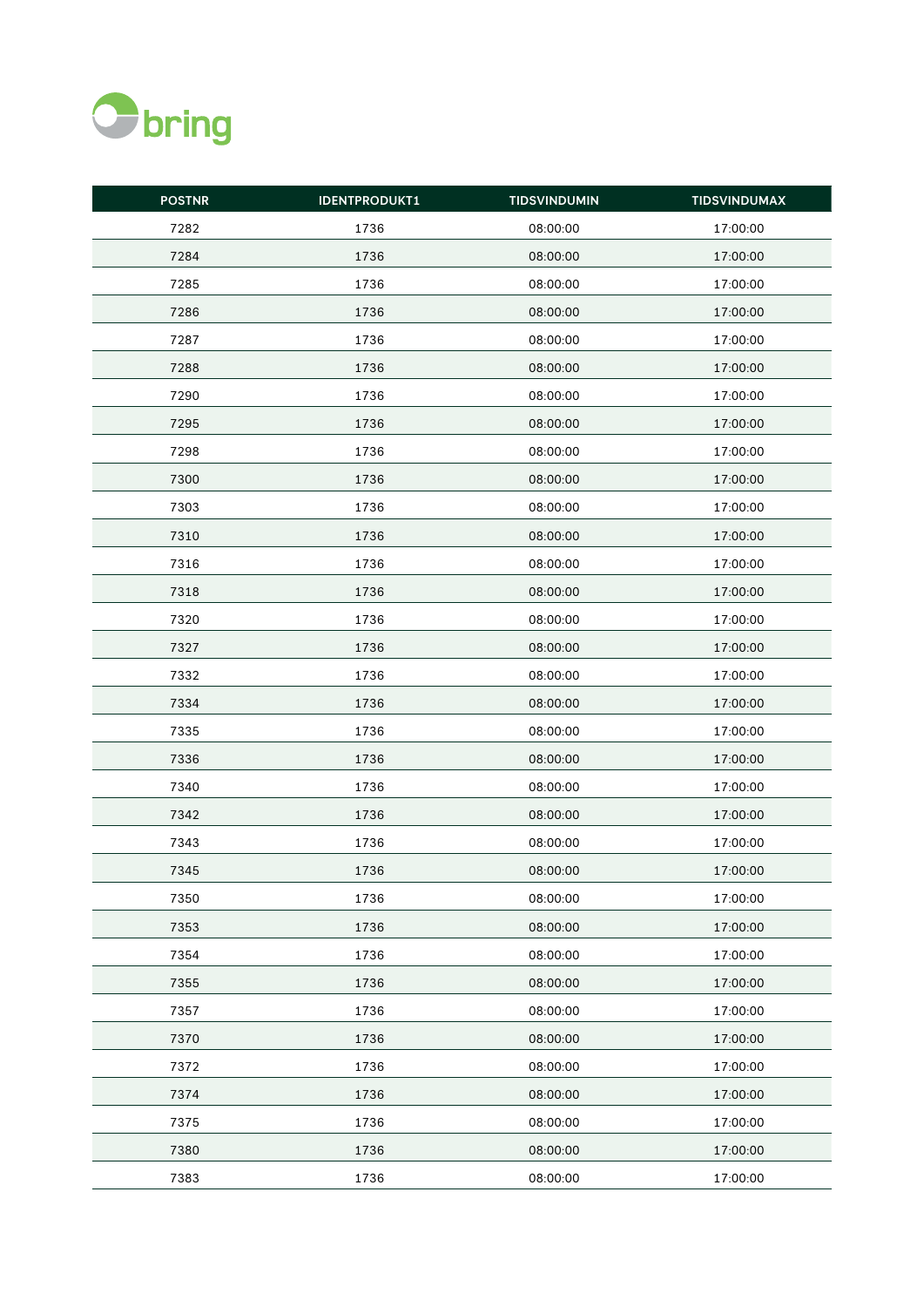

| <b>POSTNR</b> | <b>IDENTPRODUKT1</b> | <b>TIDSVINDUMIN</b> | <b>TIDSVINDUMAX</b> |
|---------------|----------------------|---------------------|---------------------|
| 7387          | 1736                 | 08:00:00            | 17:00:00            |
| 7391          | 1736                 | 08:00:00            | 17:00:00            |
| 7392          | 1736                 | 08:00:00            | 17:00:00            |
| 7393          | 1736                 | 08:00:00            | 17:00:00            |
| 7397          | 1736                 | 08:00:00            | 17:00:00            |
| 7398          | 1736                 | 08:00:00            | 17:00:00            |
| 7500          | 1736                 | 17:00:00            | 21:00:00            |
| 7502          | 1736                 | 17:00:00            | 21:00:00            |
| 7503          | 1736                 | 17:00:00            | 21:00:00            |
| 7504          | 1736                 | 17:00:00            | 21:00:00            |
| 7505          | 1736                 | 17:00:00            | 21:00:00            |
| 7506          | 1736                 | 17:00:00            | 21:00:00            |
| 7507          | 1736                 | 17:00:00            | 21:00:00            |
| 7509          | 1736                 | 17:00:00            | 21:00:00            |
| 7510          | 1736                 | 08:00:00            | 17:00:00            |
| 7512          | 1736                 | 17:00:00            | 21:00:00            |
| 7513          | 1736                 | 17:00:00            | 21:00:00            |
| 7514          | 1736                 | 17:00:00            | 21:00:00            |
| 7517          | 1736                 | 17:00:00            | 21:00:00            |
| 7519          | 1736                 | 08:00:00            | 17:00:00            |
| 7520          | 1736                 | 08:00:00            | 17:00:00            |
| 7525          | 1736                 | 08:00:00            | 17:00:00            |
| 7530          | 1736                 | 08:00:00            | 17:00:00            |
| 7533          | 1736                 | 08:00:00            | 17:00:00            |
| 7540          | 1736                 | 08:00:00            | 17:00:00            |
| 7549          | 1736                 | 08:00:00            | 17:00:00            |
| 7550          | 1736                 | 08:00:00            | 17:00:00            |
| 7560          | 1736                 | 08:00:00            | 17:00:00            |
| 7562          | 1736                 | 08:00:00            | 17:00:00            |
| 7563          | 1736                 | 08:00:00            | 17:00:00            |
| 7580          | 1736                 | 08:00:00            | 17:00:00            |
| 7584          | 1736                 | 08:00:00            | 17:00:00            |
| 7590          | 1736                 | 08:00:00            | 17:00:00            |
| 7596          | 1736                 | 08:00:00            | 17:00:00            |
| 7600          | 1736                 | 08:00:00            | 17:00:00            |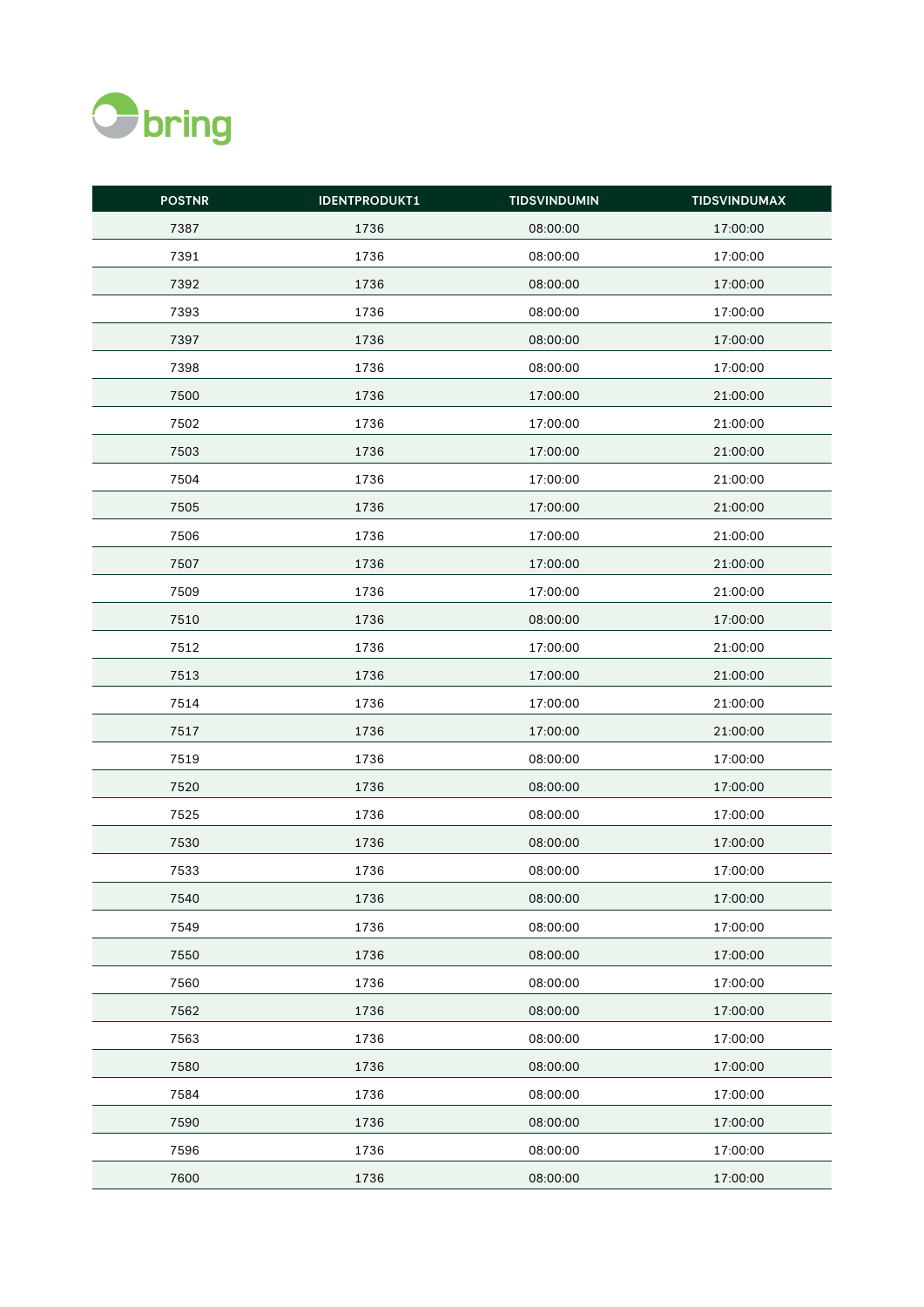

| <b>POSTNR</b> | <b>IDENTPRODUKT1</b> | <b>TIDSVINDUMIN</b> | <b>TIDSVINDUMAX</b> |
|---------------|----------------------|---------------------|---------------------|
| 7602          | 1736                 | 08:00:00            | 17:00:00            |
| 7603          | 1736                 | 08:00:00            | 17:00:00            |
| 7604          | 1736                 | 08:00:00            | 17:00:00            |
| 7605          | 1736                 | 08:00:00            | 17:00:00            |
| 7606          | 1736                 | 08:00:00            | 17:00:00            |
| 7607          | 1736                 | 08:00:00            | 17:00:00            |
| 7608          | 1736                 | 08:00:00            | 17:00:00            |
| 7609          | 1736                 | 08:00:00            | 17:00:00            |
| 7620          | 1736                 | 08:00:00            | 17:00:00            |
| 7622          | 1736                 | 08:00:00            | 17:00:00            |
| 7623          | 1736                 | 08:00:00            | 17:00:00            |
| 7624          | 1736                 | 08:00:00            | 17:00:00            |
| 7629          | 1736                 | 08:00:00            | 17:00:00            |
| 7630          | 1736                 | 08:00:00            | 17:00:00            |
| 7632          | 1736                 | 08:00:00            | 17:00:00            |
| 7633          | 1736                 | 08:00:00            | 17:00:00            |
| 7650          | 1736                 | 08:00:00            | 17:00:00            |
| 7652          | 1736                 | 08:00:00            | 17:00:00            |
| 7653          | 1736                 | 08:00:00            | 17:00:00            |
| 7654          | 1736                 | 08:00:00            | 17:00:00            |
| 7655          | 1736                 | 08:00:00            | 17:00:00            |
| 7656          | 1736                 | 08:00:00            | 17:00:00            |
| 7657          | 1736                 | 08:00:00            | 17:00:00            |
| 7660          | 1736                 | 08:00:00            | 17:00:00            |
| 7670          | 1736                 | 08:00:00            | 17:00:00            |
| 7690          | 1736                 | 08:00:00            | 17:00:00            |
| 7710          | 1736                 | 08:00:00            | 17:00:00            |
| 7711          | 1736                 | 08:00:00            | 17:00:00            |
| 7712          | 1736                 | 17:00:00            | 21:00:00            |
| 7713          | 1736                 | 17:00:00            | 21:00:00            |
| 7714          | 1736                 | 17:00:00            | 21:00:00            |
| 7715          | 1736                 | 17:00:00            | 21:00:00            |
| 7716          | 1736                 | 17:00:00            | 21:00:00            |
| 7717          | 1736                 | 08:00:00            | 17:00:00            |
| 7718          | 1736                 | 08:00:00            | 17:00:00            |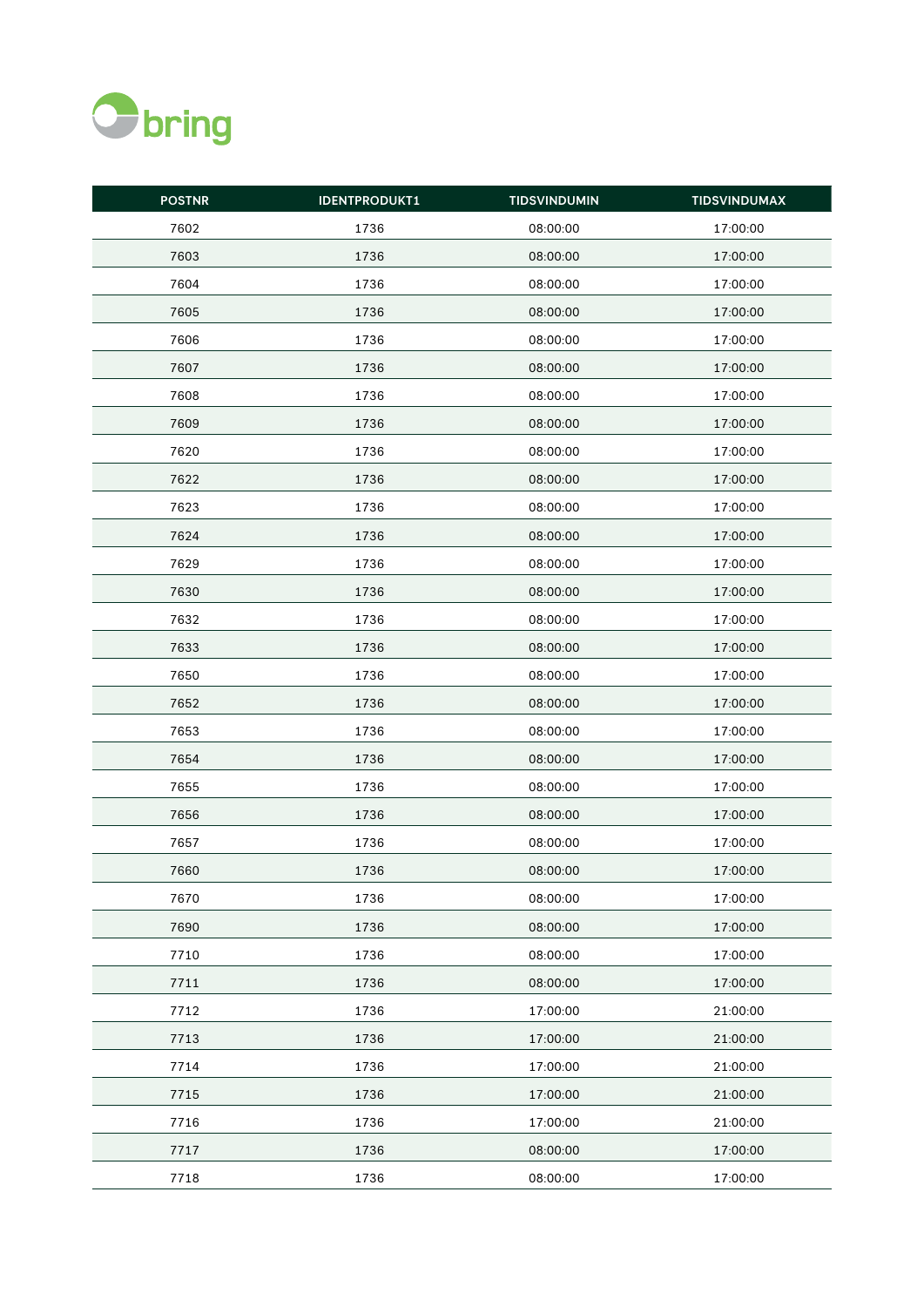

| <b>POSTNR</b> | <b>IDENTPRODUKT1</b> | <b>TIDSVINDUMIN</b> | <b>TIDSVINDUMAX</b> |
|---------------|----------------------|---------------------|---------------------|
| 7724          | 1736                 | 08:00:00            | 17:00:00            |
| 7725          | 1736                 | 17:00:00            | 21:00:00            |
| 7730          | 1736                 | 08:00:00            | 17:00:00            |
| 7732          | 1736                 | 08:00:00            | 17:00:00            |
| 7740          | 1736                 | 08:00:00            | 17:00:00            |
| 7742          | 1736                 | 08:00:00            | 17:00:00            |
| 7744          | 1736                 | 08:00:00            | 17:00:00            |
| 7745          | 1736                 | 08:00:00            | 17:00:00            |
| 7746          | 1736                 | 08:00:00            | 17:00:00            |
| 7748          | 1736                 | 08:00:00            | 17:00:00            |
| 7750          | 1736                 | 08:00:00            | 17:00:00            |
| 7760          | 1736                 | 08:00:00            | 17:00:00            |
| 7770          | 1736                 | 08:00:00            | 17:00:00            |
| 7777          | 1736                 | 08:00:00            | 17:00:00            |
| 7790          | 1736                 | 08:00:00            | 17:00:00            |
| 7796          | 1736                 | 08:00:00            | 17:00:00            |
| 7797          | 1736                 | 08:00:00            | 17:00:00            |
| 7800          | 1736                 | 08:00:00            | 17:00:00            |
| 7802          | 1736                 | 08:00:00            | 17:00:00            |
| 7803          | 1736                 | 08:00:00            | 17:00:00            |
| 7804          | 1736                 | 08:00:00            | 17:00:00            |
| 7805          | 1736                 | 08:00:00            | 17:00:00            |
| 7810          | 1736                 | 08:00:00            | 17:00:00            |
| 7817          | 1736                 | 08:00:00            | 17:00:00            |
| 7818          | 1736                 | 08:00:00            | 17:00:00            |
| 7819          | 1736                 | 08:00:00            | 17:00:00            |
| 7820          | 1736                 | 08:00:00            | 17:00:00            |
| 7822          | 1736                 | 08:00:00            | 17:00:00            |
| 7856          | 1736                 | 08:00:00            | 17:00:00            |
| 7860          | 1736                 | 08:00:00            | 17:00:00            |
| 7863          | 1736                 | 08:00:00            | 17:00:00            |
| 7870          | 1736                 | 08:00:00            | 17:00:00            |
| 7873          | 1736                 | 08:00:00            | 17:00:00            |
| 7876          | 1736                 | 08:00:00            | 17:00:00            |
| 7877          | 1736                 | 08:00:00            | 17:00:00            |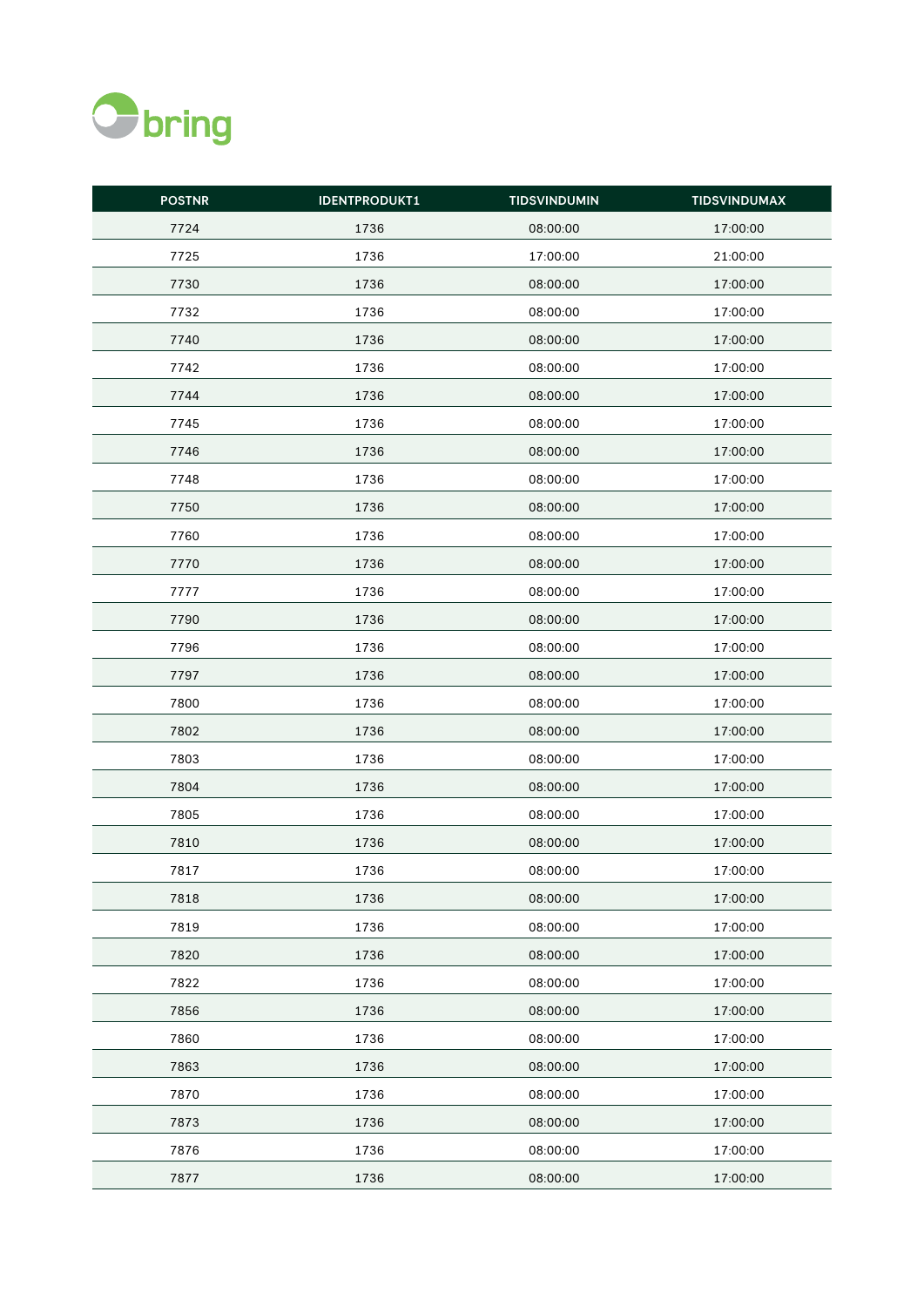

| <b>POSTNR</b> | <b>IDENTPRODUKT1</b> | <b>TIDSVINDUMIN</b> | <b>TIDSVINDUMAX</b> |
|---------------|----------------------|---------------------|---------------------|
| 7882          | 1736                 | 08:00:00            | 17:00:00            |
| 7884          | 1736                 | 08:00:00            | 17:00:00            |
| 7890          | 1736                 | 08:00:00            | 17:00:00            |
| 7892          | 1736                 | 08:00:00            | 17:00:00            |
| 7893          | 1736                 | 08:00:00            | 17:00:00            |
| 7896          | 1736                 | 08:00:00            | 17:00:00            |
| 7898          | 1736                 | 08:00:00            | 17:00:00            |
| 7900          | 1736                 | 08:00:00            | 17:00:00            |
| 7940          | 1736                 | 08:00:00            | 17:00:00            |
| 7944          | 1736                 | 08:00:00            | 17:00:00            |
| 7950          | 1736                 | 08:00:00            | 17:00:00            |
| 7960          | 1736                 | 08:00:00            | 17:00:00            |
| 7970          | 1736                 | 08:00:00            | 17:00:00            |
| 7973          | 1736                 | 08:00:00            | 17:00:00            |
| 7980          | 1736                 | 08:00:00            | 17:00:00            |
| 7981          | 1736                 | 08:00:00            | 17:00:00            |
| 7982          | 1736                 | 08:00:00            | 17:00:00            |
| 7985          | 1736                 | 08:00:00            | 17:00:00            |
| 7990          | 1736                 | 08:00:00            | 17:00:00            |
| 7993          | 1736                 | 08:00:00            | 17:00:00            |
| 7994          | 1736                 | 08:00:00            | 17:00:00            |
| 8003          | 1736                 | 17:00:00            | 21:00:00            |
| 8004          | 1736                 | 17:00:00            | 21:00:00            |
| 8005          | 1736                 | 17:00:00            | 21:00:00            |
| 8006          | 1736                 | 17:00:00            | 21:00:00            |
| 8007          | 1736                 | 17:00:00            | 21:00:00            |
| 8008          | 1736                 | 17:00:00            | 21:00:00            |
| 8009          | 1736                 | 17:00:00            | 21:00:00            |
| 8010          | 1736                 | 17:00:00            | 21:00:00            |
| 8011          | 1736                 | 17:00:00            | 21:00:00            |
| 8012          | 1736                 | 17:00:00            | 21:00:00            |
| 8013          | 1736                 | 17:00:00            | 21:00:00            |
| 8014          | 1736                 | 17:00:00            | 21:00:00            |
| 8015          | 1736                 | 17:00:00            | 21:00:00            |
| 8016          | 1736                 | 08:00:00            | 17:00:00            |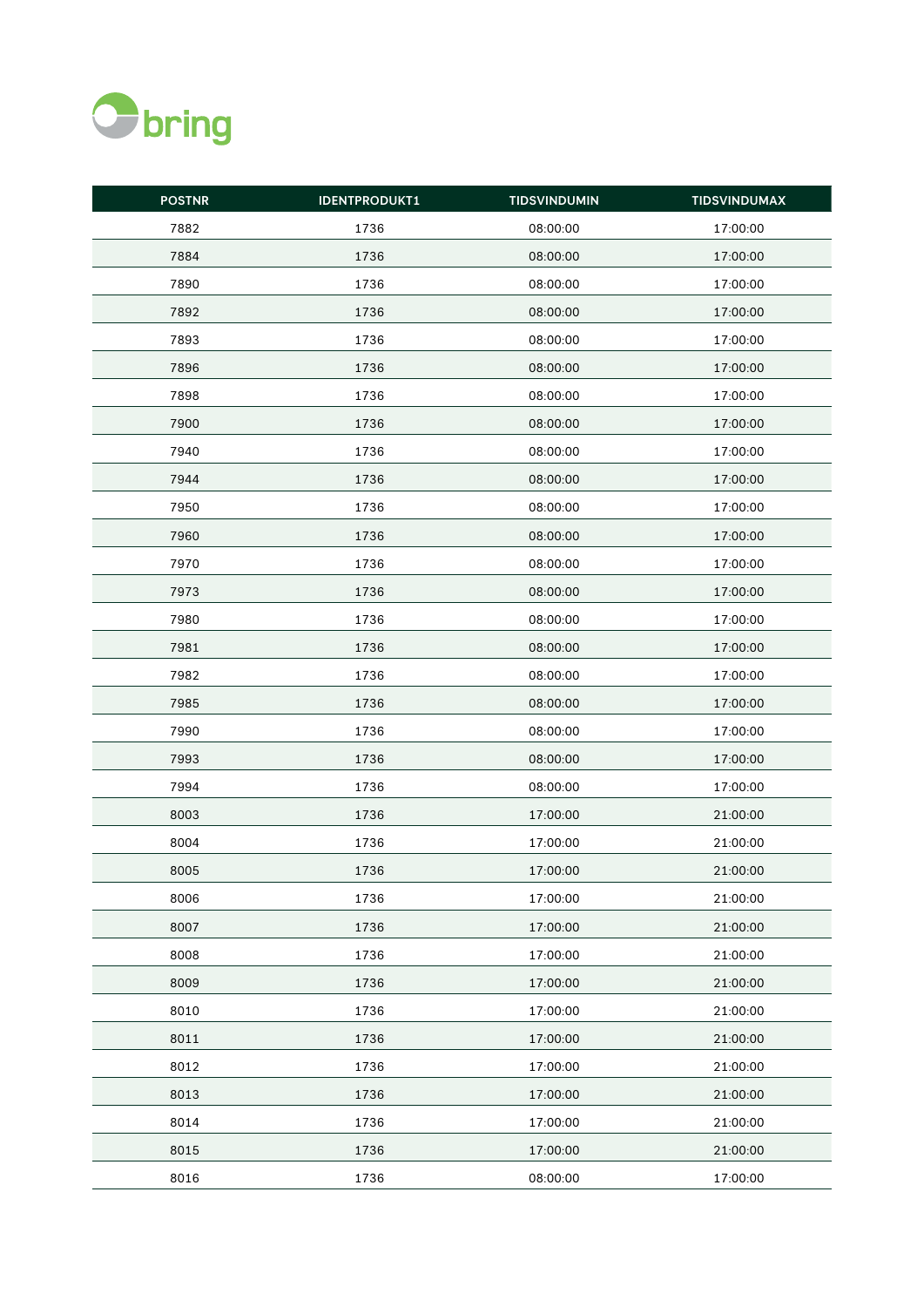

| <b>POSTNR</b> | <b>IDENTPRODUKT1</b> | <b>TIDSVINDUMIN</b> | <b>TIDSVINDUMAX</b> |
|---------------|----------------------|---------------------|---------------------|
| 8019          | 1736                 | 17:00:00            | 21:00:00            |
| 8020          | 1736                 | 08:00:00            | 17:00:00            |
| 8021          | 1736                 | 17:00:00            | 21:00:00            |
| 8022          | 1736                 | 17:00:00            | 21:00:00            |
| 8023          | 1736                 | 17:00:00            | 21:00:00            |
| 8026          | 1736                 | 17:00:00            | 21:00:00            |
| 8027          | 1736                 | 17:00:00            | 21:00:00            |
| 8028          | 1736                 | 17:00:00            | 21:00:00            |
| 8029          | 1736                 | 17:00:00            | 21:00:00            |
| 8030          | 1736                 | 17:00:00            | 21:00:00            |
| 8050          | 1736                 | 08:00:00            | 17:00:00            |
| 8056          | 1736                 | 08:00:00            | 17:00:00            |
| 8063          | 1736                 | 08:00:00            | 17:00:00            |
| 8064          | 1736                 | 08:00:00            | 17:00:00            |
| 8070          | 1736                 | 17:00:00            | 21:00:00            |
| 8071          | 1736                 | 17:00:00            | 21:00:00            |
| 8072          | 1736                 | 17:00:00            | 21:00:00            |
| 8073          | 1736                 | 17:00:00            | 21:00:00            |
| 8074          | 1736                 | 17:00:00            | 21:00:00            |
| 8075          | 1736                 | 17:00:00            | 21:00:00            |
| 8076          | 1736                 | 17:00:00            | 21:00:00            |
| 8079          | 1736                 | 17:00:00            | 21:00:00            |
| 8093          | 1736                 | 08:00:00            | 17:00:00            |
| 8094          | 1736                 | 08:00:00            | 17:00:00            |
| 8095          | 1736                 | 08:00:00            | 17:00:00            |
| 8096          | 1736                 | 08:00:00            | 17:00:00            |
| 8097          | 1736                 | 08:00:00            | 17:00:00            |
| 8098          | 1736                 | 08:00:00            | 17:00:00            |
| 8099          | 1736                 | 08:00:00            | 17:00:00            |
| 8100          | 1736                 | 08:00:00            | 17:00:00            |
| 8102          | 1736                 | 08:00:00            | 17:00:00            |
| 8103          | 1736                 | 08:00:00            | 17:00:00            |
| 8110          | 1736                 | 08:00:00            | 17:00:00            |
| 8114          | 1736                 | 08:00:00            | 17:00:00            |
| 8120          | 1736                 | 08:00:00            | 17:00:00            |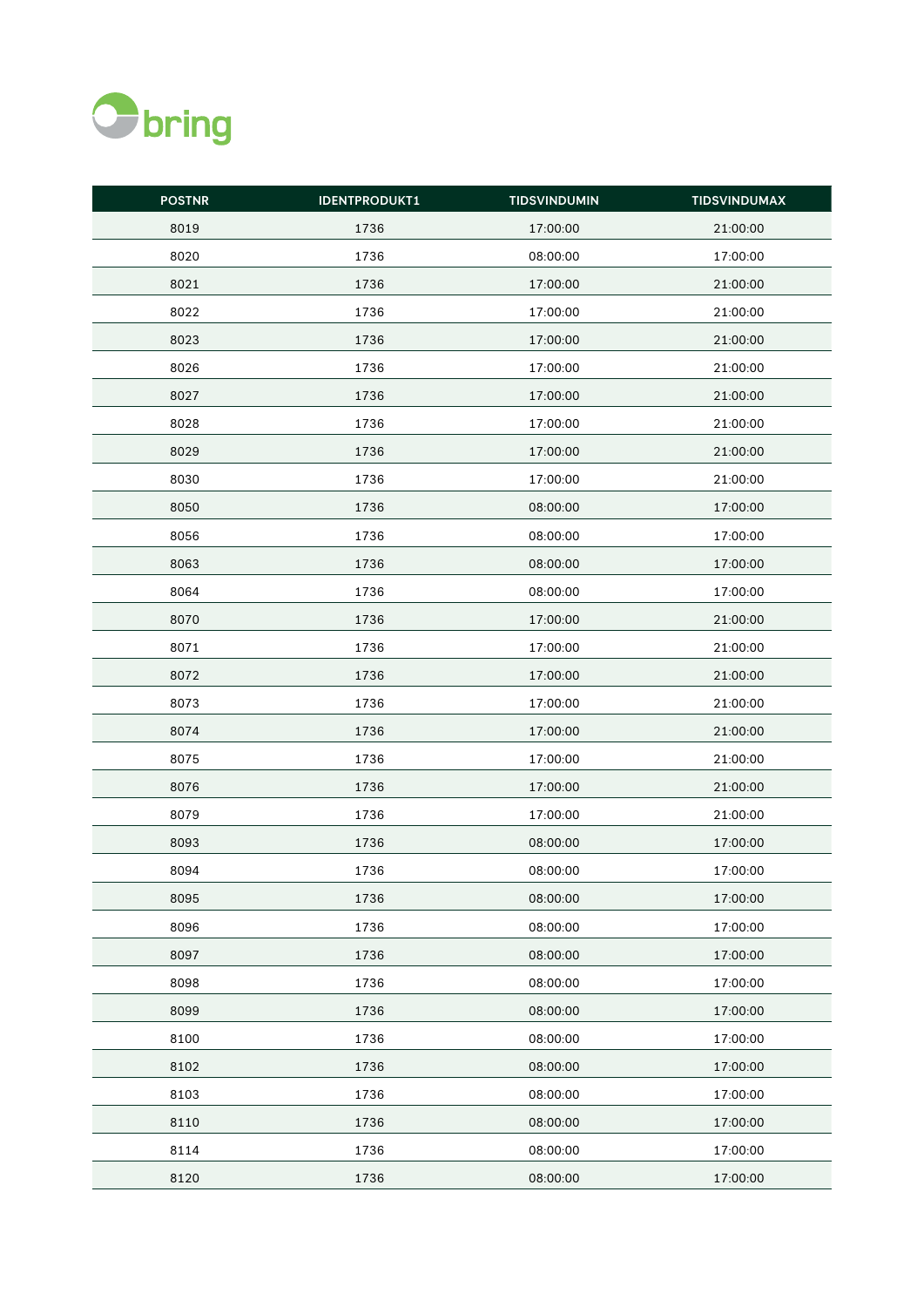

| <b>POSTNR</b> | <b>IDENTPRODUKT1</b> | <b>TIDSVINDUMIN</b> | <b>TIDSVINDUMAX</b> |
|---------------|----------------------|---------------------|---------------------|
| 8128          | 1736                 | 08:00:00            | 17:00:00            |
| 8130          | 1736                 | 08:00:00            | 17:00:00            |
| 8135          | 1736                 | 08:00:00            | 17:00:00            |
| 8136          | 1736                 | 08:00:00            | 17:00:00            |
| 8140          | 1736                 | 08:00:00            | 17:00:00            |
| 8145          | 1736                 | 08:00:00            | 17:00:00            |
| 8146          | 1736                 | 08:00:00            | 17:00:00            |
| 8149          | 1736                 | 08:00:00            | 17:00:00            |
| 8150          | 1736                 | 08:00:00            | 17:00:00            |
| 8157          | 1736                 | 08:00:00            | 17:00:00            |
| 8158          | 1736                 | 08:00:00            | 17:00:00            |
| 8159          | 1736                 | 08:00:00            | 17:00:00            |
| 8160          | 1736                 | 08:00:00            | 17:00:00            |
| 8170          | 1736                 | 08:00:00            | 17:00:00            |
| 8178          | 1736                 | 08:00:00            | 17:00:00            |
| 8181          | 1736                 | 08:00:00            | 17:00:00            |
| 8182          | 1736                 | 08:00:00            | 17:00:00            |
| 8184          | 1736                 | 08:00:00            | 17:00:00            |
| 8185          | 1736                 | 08:00:00            | 17:00:00            |
| 8186          | 1736                 | 08:00:00            | 17:00:00            |
| 8187          | 1736                 | 08:00:00            | 17:00:00            |
| 8188          | 1736                 | 08:00:00            | 17:00:00            |
| 8189          | 1736                 | 08:00:00            | 17:00:00            |
| 8190          | 1736                 | 08:00:00            | 17:00:00            |
| 8193          | 1736                 | 08:00:00            | 17:00:00            |
| 8195          | 1736                 | 08:00:00            | 17:00:00            |
| 8196          | 1736                 | 08:00:00            | 17:00:00            |
| 8197          | 1736                 | 08:00:00            | 17:00:00            |
| 8198          | 1736                 | 08:00:00            | 17:00:00            |
| 8200          | 1736                 | 08:00:00            | 17:00:00            |
| 8206          | 1736                 | 08:00:00            | 17:00:00            |
| 8207          | 1736                 | 08:00:00            | 17:00:00            |
| 8208          | 1736                 | 08:00:00            | 17:00:00            |
| 8209          | 1736                 | 08:00:00            | 17:00:00            |
| 8210          | 1736                 | 08:00:00            | 17:00:00            |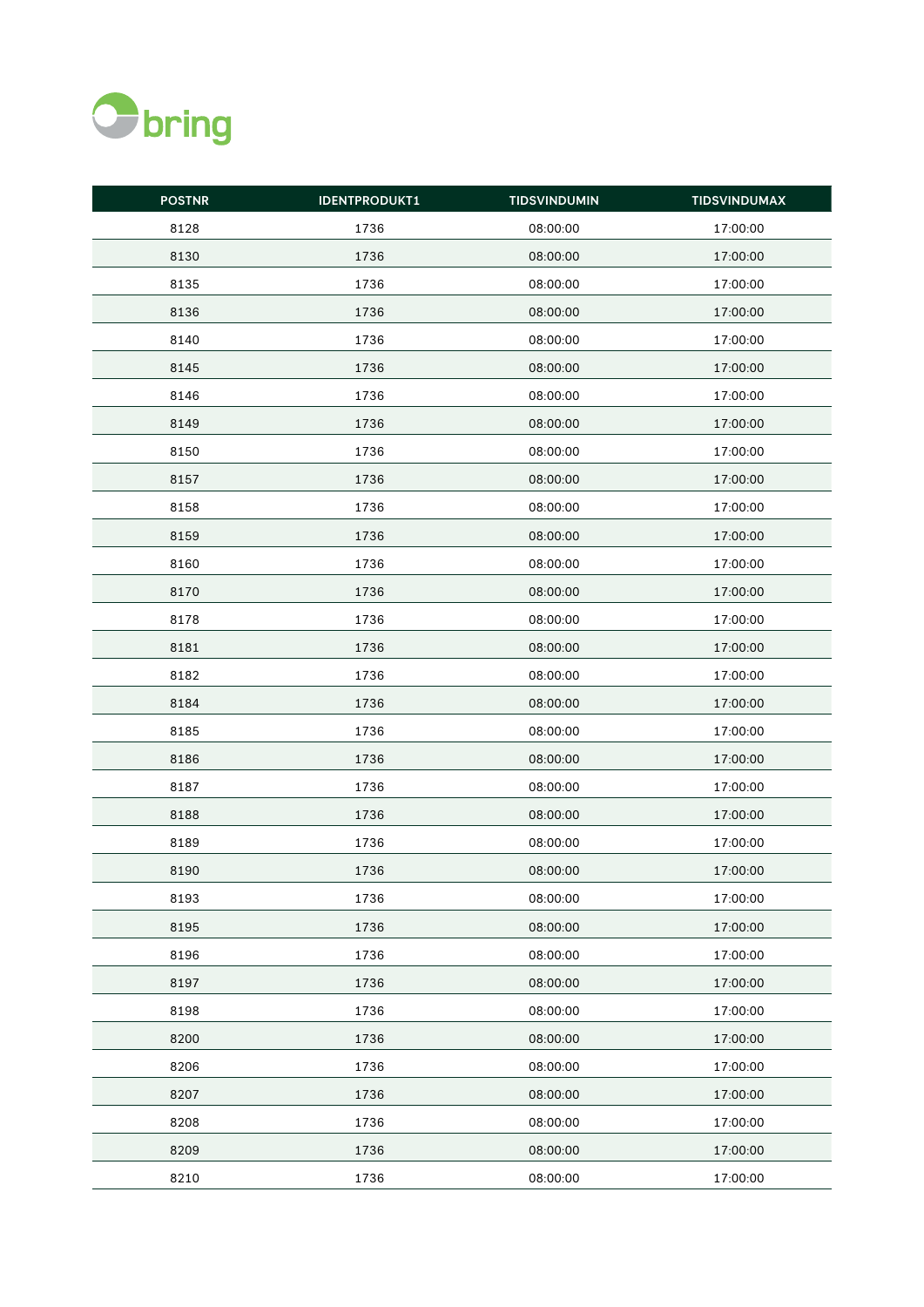

| <b>POSTNR</b> | <b>IDENTPRODUKT1</b> | <b>TIDSVINDUMIN</b> | <b>TIDSVINDUMAX</b> |
|---------------|----------------------|---------------------|---------------------|
| 8211          | 1736                 | 08:00:00            | 17:00:00            |
| 8214          | 1736                 | 08:00:00            | 17:00:00            |
| 8215          | 1736                 | 08:00:00            | 17:00:00            |
| 8218          | 1736                 | 08:00:00            | 17:00:00            |
| 8219          | 1736                 | 08:00:00            | 17:00:00            |
| 8220          | 1736                 | 08:00:00            | 17:00:00            |
| 8226          | 1736                 | 08:00:00            | 17:00:00            |
| 8230          | 1736                 | 08:00:00            | 17:00:00            |
| 8250          | 1736                 | 08:00:00            | 17:00:00            |
| 8252          | 1736                 | 08:00:00            | 17:00:00            |
| 8253          | 1736                 | 08:00:00            | 17:00:00            |
| 8255          | 1736                 | 08:00:00            | 17:00:00            |
| 8260          | 1736                 | 08:00:00            | 17:00:00            |
| 8264          | 1736                 | 08:00:00            | 17:00:00            |
| 8266          | 1736                 | 08:00:00            | 17:00:00            |
| 8270          | 1736                 | 08:00:00            | 17:00:00            |
| 8273          | 1736                 | 08:00:00            | 17:00:00            |
| 8274          | 1736                 | 08:00:00            | 17:00:00            |
| 8275          | 1736                 | 08:00:00            | 17:00:00            |
| 8276          | 1736                 | 08:00:00            | 17:00:00            |
| 8278          | 1736                 | 08:00:00            | 17:00:00            |
| 8283          | 1736                 | 08:00:00            | 17:00:00            |
| 8285          | 1736                 | 08:00:00            | 17:00:00            |
| 8286          | 1736                 | 08:00:00            | 17:00:00            |
| 8288          | 1736                 | 08:00:00            | 17:00:00            |
| 8289          | 1736                 | 08:00:00            | 17:00:00            |
| 8290          | 1736                 | 08:00:00            | 17:00:00            |
| 8294          | 1736                 | 08:00:00            | 17:00:00            |
| 8297          | 1736                 | 08:00:00            | 17:00:00            |
| 8300          | 1736                 | 08:00:00            | 17:00:00            |
| 8310          | 1736                 | 08:00:00            | 17:00:00            |
| 8312          | 1736                 | 08:00:00            | 17:00:00            |
| 8313          | 1736                 | 08:00:00            | 17:00:00            |
| 8314          | 1736                 | 08:00:00            | 17:00:00            |
| 8315          | 1736                 | 08:00:00            | 17:00:00            |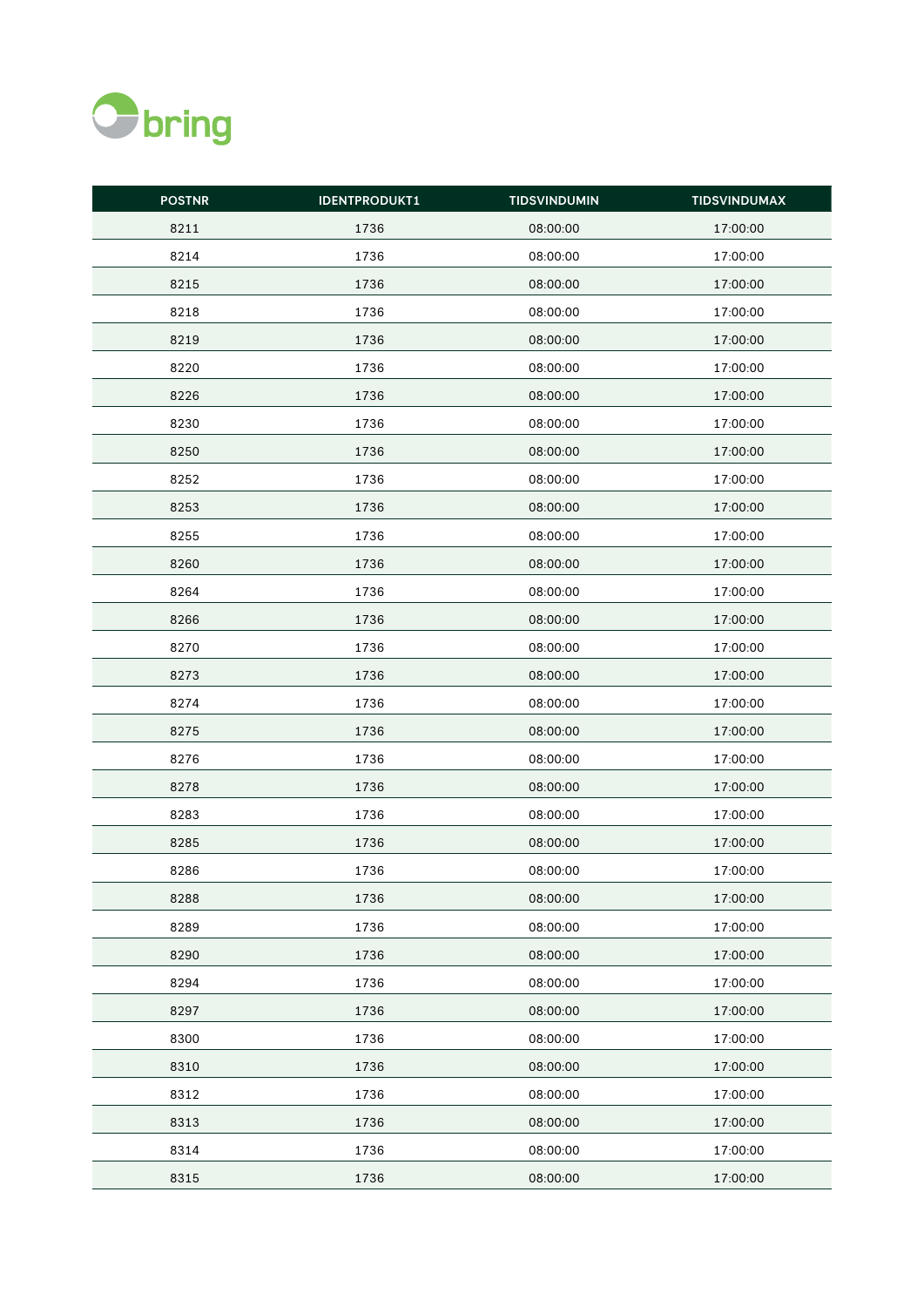

| <b>POSTNR</b> | <b>IDENTPRODUKT1</b> | <b>TIDSVINDUMIN</b> | <b>TIDSVINDUMAX</b> |
|---------------|----------------------|---------------------|---------------------|
| 8316          | 1736                 | 08:00:00            | 17:00:00            |
| 8317          | 1736                 | 08:00:00            | 17:00:00            |
| 8320          | 1736                 | 08:00:00            | 17:00:00            |
| 8322          | 1736                 | 08:00:00            | 17:00:00            |
| 8323          | 1736                 | 08:00:00            | 17:00:00            |
| 8324          | 1736                 | 08:00:00            | 17:00:00            |
| 8325          | 1736                 | 08:00:00            | 17:00:00            |
| 8326          | 1736                 | 08:00:00            | 17:00:00            |
| 8328          | 1736                 | 08:00:00            | 17:00:00            |
| 8340          | 1736                 | 08:00:00            | 17:00:00            |
| 8352          | 1736                 | 08:00:00            | 17:00:00            |
| 8357          | 1736                 | 08:00:00            | 17:00:00            |
| 8360          | 1736                 | 08:00:00            | 17:00:00            |
| 8370          | 1736                 | 08:00:00            | 17:00:00            |
| 8372          | 1736                 | 08:00:00            | 17:00:00            |
| 8373          | 1736                 | 08:00:00            | 17:00:00            |
| 8380          | 1736                 | 08:00:00            | 17:00:00            |
| 8382          | 1736                 | 08:00:00            | 17:00:00            |
| 8384          | 1736                 | 08:00:00            | 17:00:00            |
| 8387          | 1736                 | 08:00:00            | 17:00:00            |
| 8390          | 1736                 | 08:00:00            | 17:00:00            |
| 8392          | 1736                 | 08:00:00            | 17:00:00            |
| 8400          | 1736                 | 08:00:00            | 17:00:00            |
| 8402          | 1736                 | 08:00:00            | 17:00:00            |
| 8403          | 1736                 | 08:00:00            | 17:00:00            |
| 8404          | 1736                 | 08:00:00            | 17:00:00            |
| 8406          | 1736                 | 08:00:00            | 17:00:00            |
| 8407          | 1736                 | 08:00:00            | 17:00:00            |
| 8408          | 1736                 | 08:00:00            | 17:00:00            |
| 8409          | 1736                 | 08:00:00            | 17:00:00            |
| 8410          | 1736                 | 08:00:00            | 17:00:00            |
| 8412          | 1736                 | 08:00:00            | 17:00:00            |
| 8413          | 1736                 | 08:00:00            | 17:00:00            |
| 8414          | 1736                 | 08:00:00            | 17:00:00            |
| 8415          | 1736                 | 08:00:00            | 17:00:00            |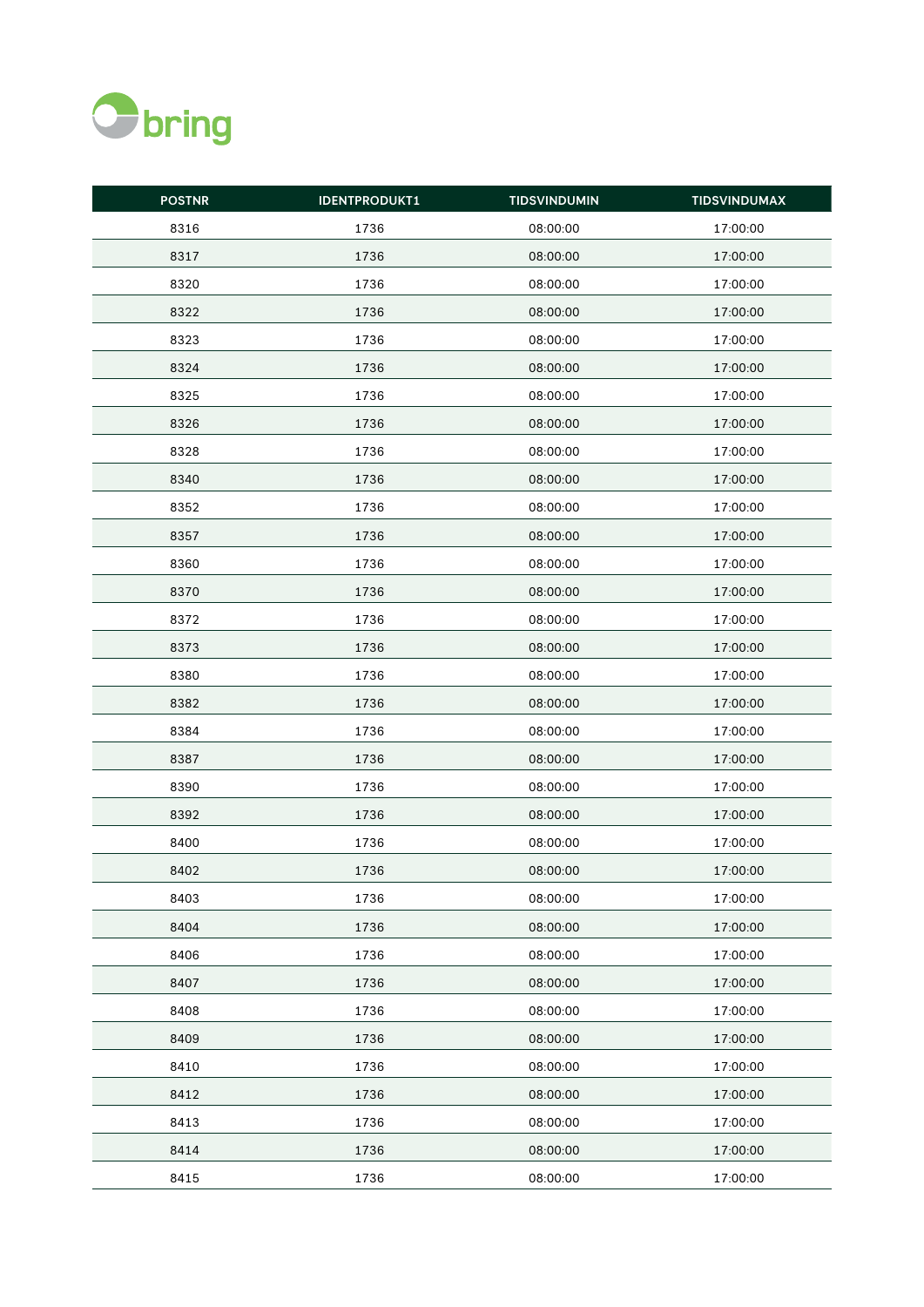

| <b>POSTNR</b> | <b>IDENTPRODUKT1</b> | <b>TIDSVINDUMIN</b> | <b>TIDSVINDUMAX</b> |
|---------------|----------------------|---------------------|---------------------|
| 8416          | 1736                 | 08:00:00            | 17:00:00            |
| 8426          | 1736                 | 08:00:00            | 17:00:00            |
| 8428          | 1736                 | 08:00:00            | 17:00:00            |
| 8430          | 1736                 | 08:00:00            | 17:00:00            |
| 8432          | 1736                 | 08:00:00            | 17:00:00            |
| 8438          | 1736                 | 08:00:00            | 17:00:00            |
| 8445          | 1736                 | 08:00:00            | 17:00:00            |
| 8447          | 1736                 | 08:00:00            | 17:00:00            |
| 8450          | 1736                 | 08:00:00            | 17:00:00            |
| 8470          | 1736                 | 08:00:00            | 17:00:00            |
| 8475          | 1736                 | 08:00:00            | 17:00:00            |
| 8480          | 1736                 | 08:00:00            | 17:00:00            |
| 8481          | 1736                 | 08:00:00            | 17:00:00            |
| 8484          | 1736                 | 08:00:00            | 17:00:00            |
| 8485          | 1736                 | 08:00:00            | 17:00:00            |
| 8488          | 1736                 | 08:00:00            | 17:00:00            |
| 8489          | 1736                 | 08:00:00            | 17:00:00            |
| 8514          | 1736                 | 17:00:00            | 21:00:00            |
| 8515          | 1736                 | 17:00:00            | 21:00:00            |
| 8516          | 1736                 | 17:00:00            | 21:00:00            |
| 8517          | 1736                 | 08:00:00            | 17:00:00            |
| 8519          | 1736                 | 08:00:00            | 17:00:00            |
| 8520          | 1736                 | 08:00:00            | 17:00:00            |
| 8521          | 1736                 | 08:00:00            | 17:00:00            |
| 8522          | 1736                 | 08:00:00            | 17:00:00            |
| 8523          | 1736                 | 08:00:00            | 17:00:00            |
| 8530          | 1736                 | 08:00:00            | 17:00:00            |
| 8533          | 1736                 | 08:00:00            | 17:00:00            |
| 8534          | 1736                 | 08:00:00            | 17:00:00            |
| 8535          | 1736                 | 08:00:00            | 17:00:00            |
| 8536          | 1736                 | 08:00:00            | 17:00:00            |
| 8540          | 1736                 | 08:00:00            | 17:00:00            |
| 8543          | 1736                 | 08:00:00            | 17:00:00            |
| 8590          | 1736                 | 08:00:00            | 17:00:00            |
| 8610          | 1736                 | 08:00:00            | 17:00:00            |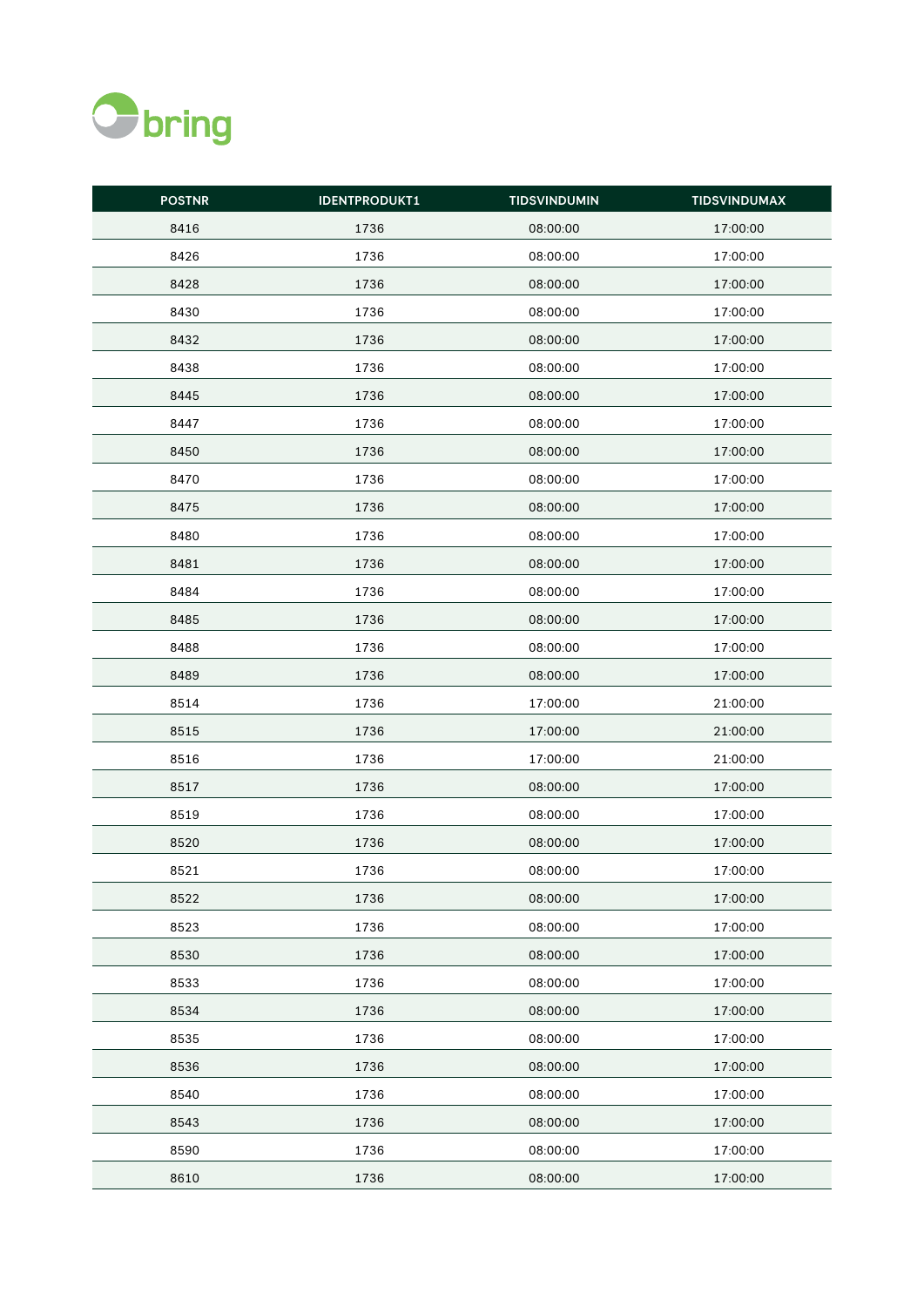

| <b>POSTNR</b> | <b>IDENTPRODUKT1</b> | <b>TIDSVINDUMIN</b> | <b>TIDSVINDUMAX</b> |
|---------------|----------------------|---------------------|---------------------|
| 8613          | 1736                 | 17:00:00            | 21:00:00            |
| 8614          | 1736                 | 17:00:00            | 21:00:00            |
| 8615          | 1736                 | 08:00:00            | 17:00:00            |
| 8616          | 1736                 | 08:00:00            | 17:00:00            |
| 8617          | 1736                 | 08:00:00            | 17:00:00            |
| 8618          | 1736                 | 08:00:00            | 17:00:00            |
| 8622          | 1736                 | 17:00:00            | 21:00:00            |
| 8624          | 1736                 | 17:00:00            | 21:00:00            |
| 8626          | 1736                 | 17:00:00            | 21:00:00            |
| 8630          | 1736                 | 08:00:00            | 17:00:00            |
| 8640          | 1736                 | 08:00:00            | 17:00:00            |
| 8642          | 1736                 | 08:00:00            | 17:00:00            |
| 8643          | 1736                 | 08:00:00            | 17:00:00            |
| 8646          | 1736                 | 08:00:00            | 17:00:00            |
| 8647          | 1736                 | 08:00:00            | 17:00:00            |
| 8656          | 1736                 | 17:00:00            | 21:00:00            |
| 8657          | 1736                 | 17:00:00            | 21:00:00            |
| 8658          | 1736                 | 17:00:00            | 21:00:00            |
| 8659          | 1736                 | 08:00:00            | 17:00:00            |
| 8660          | 1736                 | 08:00:00            | 17:00:00            |
| 8661          | 1736                 | 17:00:00            | 21:00:00            |
| 8663          | 1736                 | 17:00:00            | 21:00:00            |
| 8664          | 1736                 | 08:00:00            | 17:00:00            |
| 8665          | 1736                 | 17:00:00            | 21:00:00            |
| 8666          | 1736                 | 08:00:00            | 17:00:00            |
| 8672          | 1736                 | 08:00:00            | 17:00:00            |
| 8680          | 1736                 | 08:00:00            | 17:00:00            |
| 8690          | 1736                 | 08:00:00            | 17:00:00            |
| 8700          | 1736                 | 08:00:00            | 17:00:00            |
| 8720          | 1736                 | 08:00:00            | 17:00:00            |
| 8723          | 1736                 | 08:00:00            | 17:00:00            |
| 8724          | 1736                 | 08:00:00            | 17:00:00            |
| 8725          | 1736                 | 08:00:00            | 17:00:00            |
| 8730          | 1736                 | 08:00:00            | 17:00:00            |
| 8732          | 1736                 | 08:00:00            | 17:00:00            |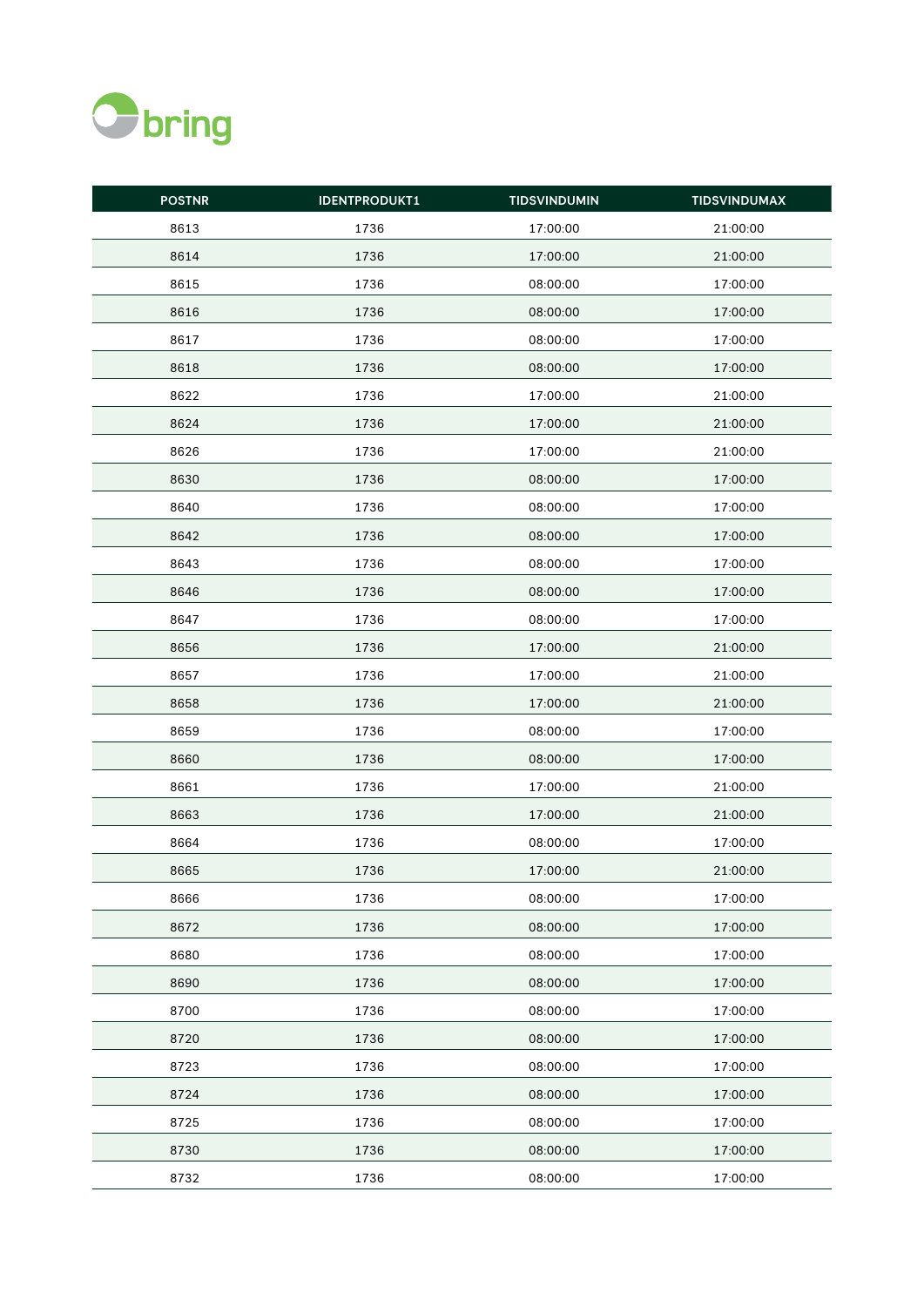

| <b>POSTNR</b> | <b>IDENTPRODUKT1</b> | <b>TIDSVINDUMIN</b> | <b>TIDSVINDUMAX</b> |
|---------------|----------------------|---------------------|---------------------|
| 8733          | 1736                 | 08:00:00            | 17:00:00            |
| 8735          | 1736                 | 08:00:00            | 17:00:00            |
| 8740          | 1736                 | 08:00:00            | 17:00:00            |
| 8742          | 1736                 | 08:00:00            | 17:00:00            |
| 8743          | 1736                 | 08:00:00            | 17:00:00            |
| 8750          | 1736                 | 08:00:00            | 17:00:00            |
| 8752          | 1736                 | 08:00:00            | 17:00:00            |
| 8754          | 1736                 | 08:00:00            | 17:00:00            |
| 8762          | 1736                 | 08:00:00            | 17:00:00            |
| 8764          | 1736                 | 08:00:00            | 17:00:00            |
| 8766          | 1736                 | 08:00:00            | 17:00:00            |
| 8770          | 1736                 | 08:00:00            | 17:00:00            |
| 8800          | 1736                 | 08:00:00            | 17:00:00            |
| 8802          | 1736                 | 08:00:00            | 17:00:00            |
| 8803          | 1736                 | 08:00:00            | 17:00:00            |
| 8804          | 1736                 | 08:00:00            | 17:00:00            |
| 8813          | 1736                 | 08:00:00            | 17:00:00            |
| 8820          | 1736                 | 08:00:00            | 17:00:00            |
| 8830          | 1736                 | 08:00:00            | 17:00:00            |
| 8842          | 1736                 | 08:00:00            | 17:00:00            |
| 8844          | 1736                 | 08:00:00            | 17:00:00            |
| 8850          | 1736                 | 08:00:00            | 17:00:00            |
| 8854          | 1736                 | 08:00:00            | 17:00:00            |
| 8860          | 1736                 | 08:00:00            | 17:00:00            |
| 8865          | 1736                 | 08:00:00            | 17:00:00            |
| 8870          | 1736                 | 08:00:00            | 17:00:00            |
| 8880          | 1736                 | 08:00:00            | 17:00:00            |
| 8890          | 1736                 | 08:00:00            | 17:00:00            |
| 8892          | 1736                 | 08:00:00            | 17:00:00            |
| 8897          | 1736                 | 08:00:00            | 17:00:00            |
| 8900          | 1736                 | 17:00:00            | 21:00:00            |
| 8904          | 1736                 | 17:00:00            | 21:00:00            |
| 8906          | 1736                 | 08:00:00            | 17:00:00            |
| 8907          | 1736                 | 17:00:00            | 21:00:00            |
| 8908          | 1736                 | 08:00:00            | 17:00:00            |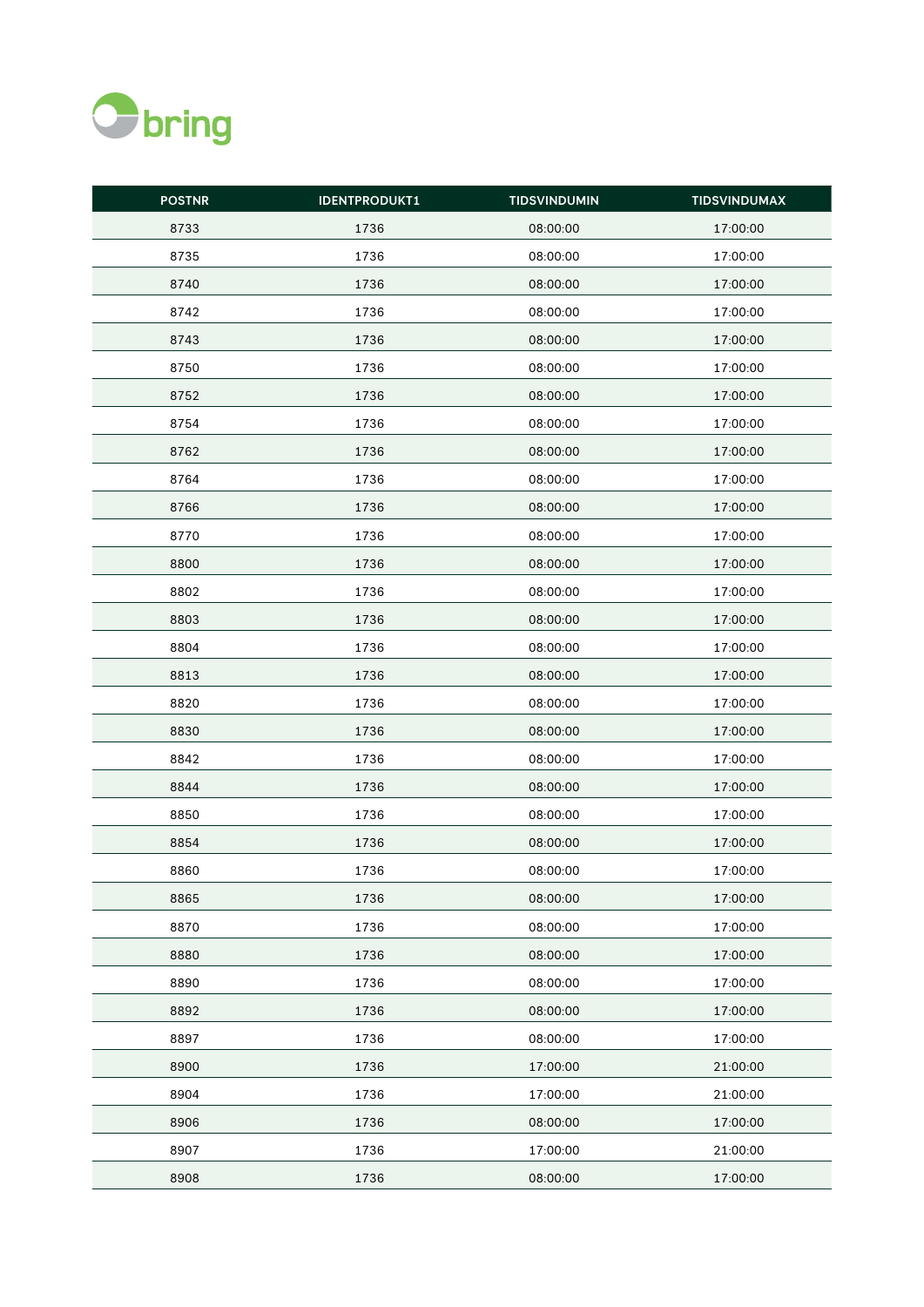

| <b>POSTNR</b> | <b>IDENTPRODUKT1</b> | <b>TIDSVINDUMIN</b> | <b>TIDSVINDUMAX</b> |
|---------------|----------------------|---------------------|---------------------|
| 8909          | 1736                 | 08:00:00            | 17:00:00            |
| 8920          | 1736                 | 08:00:00            | 17:00:00            |
| 8960          | 1736                 | 08:00:00            | 17:00:00            |
| 8976          | 1736                 | 08:00:00            | 17:00:00            |
| 8980          | 1736                 | 08:00:00            | 17:00:00            |
| 8985          | 1736                 | 08:00:00            | 17:00:00            |
| 9006          | 1736                 | 17:00:00            | 21:00:00            |
| 9007          | 1736                 | 17:00:00            | 21:00:00            |
| 9008          | 1736                 | 17:00:00            | 21:00:00            |
| 9009          | 1736                 | 17:00:00            | 21:00:00            |
| 9010          | 1736                 | 17:00:00            | 21:00:00            |
| 9011          | 1736                 | 17:00:00            | 21:00:00            |
| 9012          | 1736                 | 17:00:00            | 21:00:00            |
| 9013          | 1736                 | 17:00:00            | 21:00:00            |
| 9014          | 1736                 | 17:00:00            | 21:00:00            |
| 9015          | 1736                 | 17:00:00            | 21:00:00            |
| 9016          | 1736                 | 17:00:00            | 21:00:00            |
| 9017          | 1736                 | 17:00:00            | 21:00:00            |
| 9018          | 1736                 | 17:00:00            | 21:00:00            |
| 9019          | 1736                 | 17:00:00            | 21:00:00            |
| 9020          | 1736                 | 17:00:00            | 21:00:00            |
| 9021          | 1736                 | 08:00:00            | 17:00:00            |
| 9022          | 1736                 | 17:00:00            | 21:00:00            |
| 9023          | 1736                 | 08:00:00            | 17:00:00            |
| 9024          | 1736                 | 17:00:00            | 21:00:00            |
| 9027          | 1736                 | 08:00:00            | 17:00:00            |
| 9030          | 1736                 | 08:00:00            | 17:00:00            |
| 9034          | 1736                 | 08:00:00            | 17:00:00            |
| 9040          | 1736                 | 08:00:00            | 17:00:00            |
| 9042          | 1736                 | 08:00:00            | 17:00:00            |
| 9043          | 1736                 | 08:00:00            | 17:00:00            |
| 9046          | 1736                 | 08:00:00            | 17:00:00            |
| 9050          | 1736                 | 08:00:00            | 17:00:00            |
| 9055          | 1736                 | 08:00:00            | 17:00:00            |
| 9056          | 1736                 | 08:00:00            | 17:00:00            |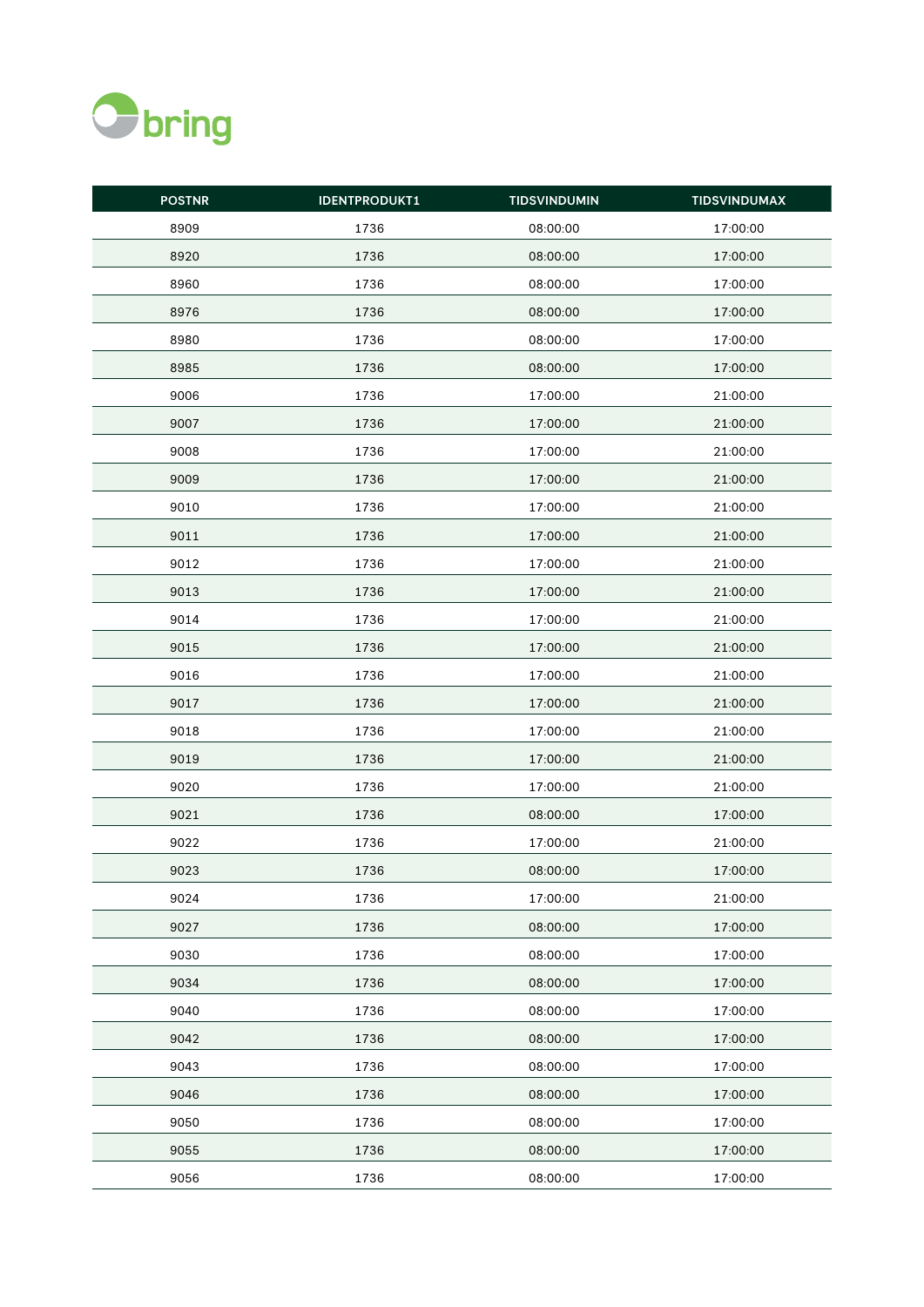

| <b>POSTNR</b> | <b>IDENTPRODUKT1</b> | <b>TIDSVINDUMIN</b> | <b>TIDSVINDUMAX</b> |
|---------------|----------------------|---------------------|---------------------|
| 9057          | 1736                 | 08:00:00            | 17:00:00            |
| 9060          | 1736                 | 08:00:00            | 17:00:00            |
| 9062          | 1736                 | 08:00:00            | 17:00:00            |
| 9064          | 1736                 | 08:00:00            | 17:00:00            |
| 9068          | 1736                 | 08:00:00            | 17:00:00            |
| 9100          | 1736                 | 17:00:00            | 21:00:00            |
| 9101          | 1736                 | 17:00:00            | 21:00:00            |
| 9102          | 1736                 | 17:00:00            | 21:00:00            |
| 9103          | 1736                 | 08:00:00            | 17:00:00            |
| 9104          | 1736                 | 17:00:00            | 21:00:00            |
| 9105          | 1736                 | 08:00:00            | 17:00:00            |
| 9106          | 1736                 | 08:00:00            | 17:00:00            |
| 9107          | 1736                 | 08:00:00            | 17:00:00            |
| 9108          | 1736                 | 08:00:00            | 17:00:00            |
| 9110          | 1736                 | 08:00:00            | 17:00:00            |
| 9118          | 1736                 | 08:00:00            | 17:00:00            |
| 9120          | 1736                 | 08:00:00            | 17:00:00            |
| 9128          | 1736                 | 08:00:00            | 17:00:00            |
| 9130          | 1736                 | 08:00:00            | 17:00:00            |
| 9131          | 1736                 | 08:00:00            | 17:00:00            |
| 9132          | 1736                 | 08:00:00            | 17:00:00            |
| 9135          | 1736                 | 08:00:00            | 17:00:00            |
| 9136          | 1736                 | 08:00:00            | 17:00:00            |
| 9138          | 1736                 | 08:00:00            | 17:00:00            |
| 9140          | 1736                 | 08:00:00            | 17:00:00            |
| 9141          | 1736                 | 08:00:00            | 17:00:00            |
| 9143          | 1736                 | 08:00:00            | 17:00:00            |
| 9144          | 1736                 | 08:00:00            | 17:00:00            |
| 9146          | 1736                 | 08:00:00            | 17:00:00            |
| 9147          | 1736                 | 08:00:00            | 17:00:00            |
| 9151          | 1736                 | 08:00:00            | 17:00:00            |
| 9152          | 1736                 | 08:00:00            | 17:00:00            |
| 9153          | 1736                 | 08:00:00            | 17:00:00            |
| 9154          | 1736                 | 08:00:00            | 17:00:00            |
| 9157          | 1736                 | 08:00:00            | 17:00:00            |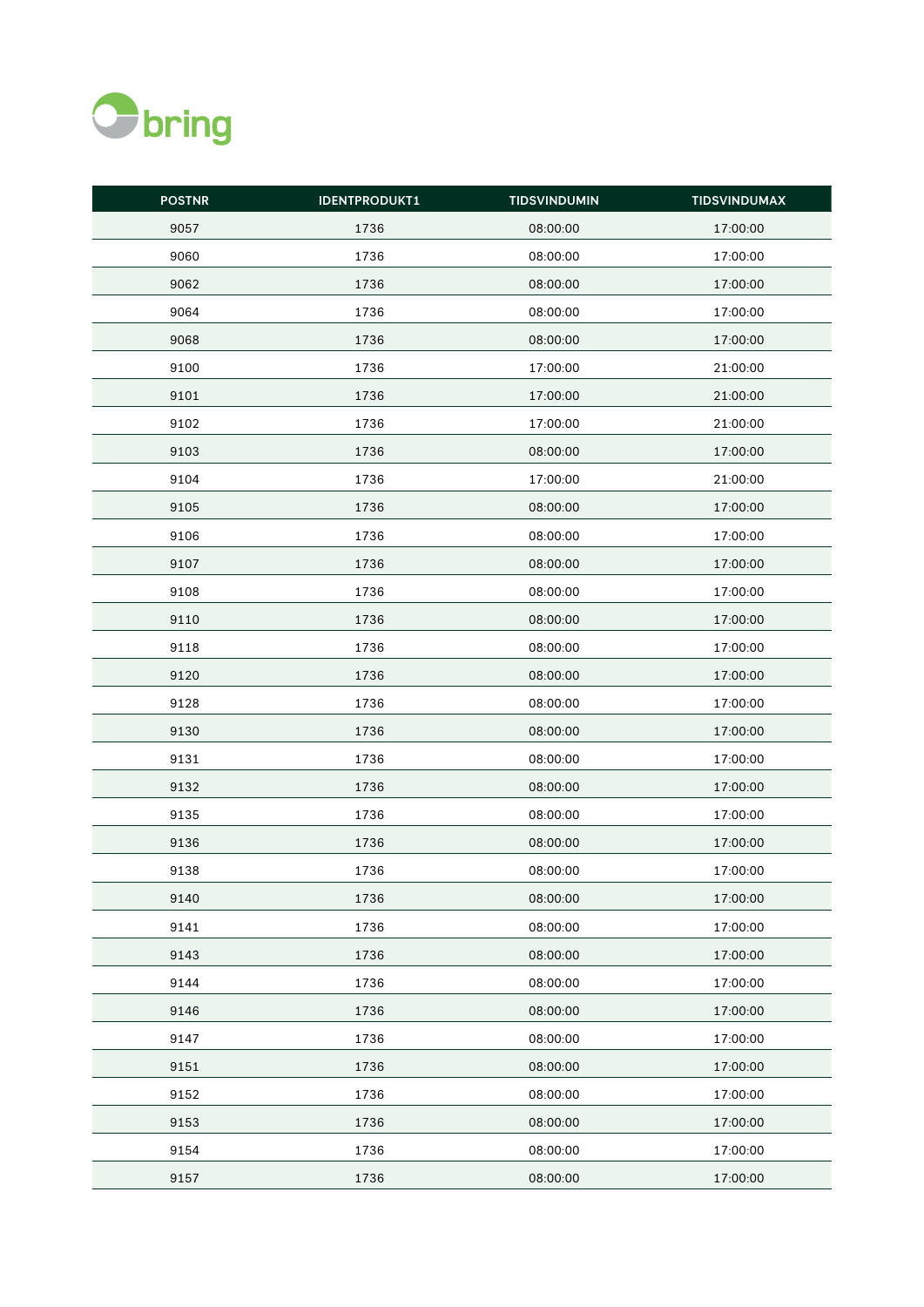

| <b>POSTNR</b> | <b>IDENTPRODUKT1</b> | <b>TIDSVINDUMIN</b> | <b>TIDSVINDUMAX</b> |
|---------------|----------------------|---------------------|---------------------|
| 9158          | 1736                 | 08:00:00            | 17:00:00            |
| 9159          | 1736                 | 08:00:00            | 17:00:00            |
| 9161          | 1736                 | 08:00:00            | 17:00:00            |
| 9162          | 1736                 | 08:00:00            | 17:00:00            |
| 9163          | 1736                 | 08:00:00            | 17:00:00            |
| 9170          | 1736                 | 08:00:00            | 17:00:00            |
| 9173          | 1736                 | 08:00:00            | 17:00:00            |
| 9174          | 1736                 | 08:00:00            | 17:00:00            |
| 9175          | 1736                 | 08:00:00            | 17:00:00            |
| 9176          | 1736                 | 08:00:00            | 17:00:00            |
| 9178          | 1736                 | 08:00:00            | 17:00:00            |
| 9180          | 1736                 | 08:00:00            | 17:00:00            |
| 9181          | 1736                 | 08:00:00            | 17:00:00            |
| 9182          | 1736                 | 08:00:00            | 17:00:00            |
| 9184          | 1736                 | 08:00:00            | 17:00:00            |
| 9185          | 1736                 | 08:00:00            | 17:00:00            |
| 9186          | 1736                 | 08:00:00            | 17:00:00            |
| 9187          | 1736                 | 08:00:00            | 17:00:00            |
| 9190          | 1736                 | 08:00:00            | 17:00:00            |
| 9192          | 1736                 | 08:00:00            | 17:00:00            |
| 9193          | 1736                 | 08:00:00            | 17:00:00            |
| 9194          | 1736                 | 08:00:00            | 17:00:00            |
| 9195          | 1736                 | 08:00:00            | 17:00:00            |
| 9197          | 1736                 | 08:00:00            | 17:00:00            |
| 9300          | 1736                 | 08:00:00            | 17:00:00            |
| 9302          | 1736                 | 08:00:00            | 17:00:00            |
| 9303          | 1736                 | 08:00:00            | 17:00:00            |
| 9304          | 1736                 | 08:00:00            | 17:00:00            |
| 9307          | 1736                 | 08:00:00            | 17:00:00            |
| 9308          | 1736                 | 08:00:00            | 17:00:00            |
| 9309          | 1736                 | 08:00:00            | 17:00:00            |
| 9310          | 1736                 | 08:00:00            | 17:00:00            |
| 9311          | 1736                 | 08:00:00            | 17:00:00            |
| 9321          | 1736                 | 08:00:00            | 17:00:00            |
| 9322          | 1736                 | 08:00:00            | 17:00:00            |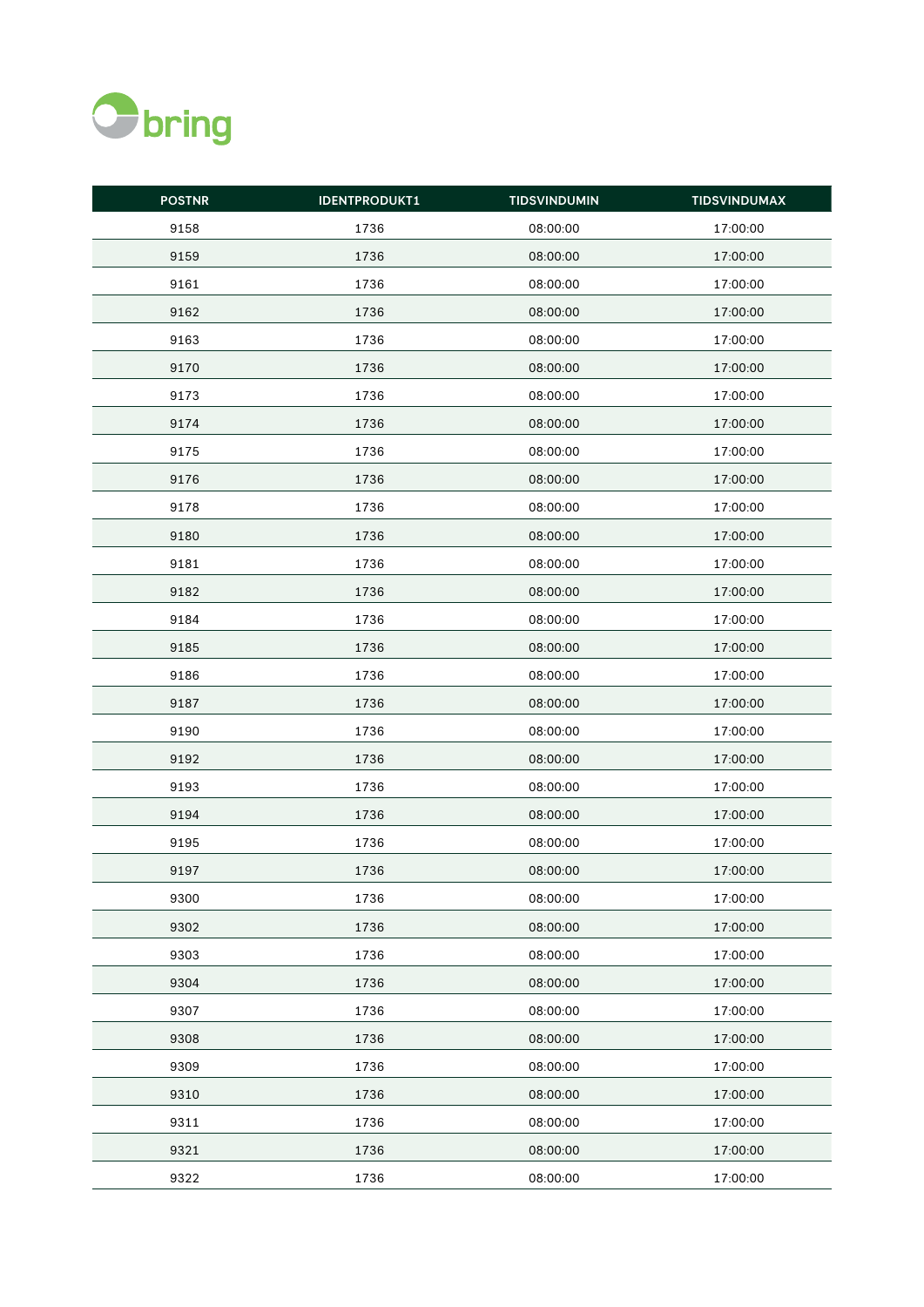

| <b>POSTNR</b> | <b>IDENTPRODUKT1</b> | <b>TIDSVINDUMIN</b> | <b>TIDSVINDUMAX</b> |
|---------------|----------------------|---------------------|---------------------|
| 9325          | 1736                 | 08:00:00            | 17:00:00            |
| 9334          | 1736                 | 08:00:00            | 17:00:00            |
| 9336          | 1736                 | 08:00:00            | 17:00:00            |
| 9350          | 1736                 | 08:00:00            | 17:00:00            |
| 9357          | 1736                 | 08:00:00            | 17:00:00            |
| 9360          | 1736                 | 08:00:00            | 17:00:00            |
| 9372          | 1736                 | 08:00:00            | 17:00:00            |
| 9373          | 1736                 | 08:00:00            | 17:00:00            |
| 9376          | 1736                 | 08:00:00            | 17:00:00            |
| 9380          | 1736                 | 08:00:00            | 17:00:00            |
| 9381          | 1736                 | 08:00:00            | 17:00:00            |
| 9385          | 1736                 | 08:00:00            | 17:00:00            |
| 9386          | 1736                 | 08:00:00            | 17:00:00            |
| 9388          | 1736                 | 08:00:00            | 17:00:00            |
| 9389          | 1736                 | 08:00:00            | 17:00:00            |
| 9392          | 1736                 | 08:00:00            | 17:00:00            |
| 9393          | 1736                 | 08:00:00            | 17:00:00            |
| 9395          | 1736                 | 08:00:00            | 17:00:00            |
| 9402          | 1736                 | 08:00:00            | 17:00:00            |
| 9403          | 1736                 | 17:00:00            | 21:00:00            |
| 9404          | 1736                 | 17:00:00            | 21:00:00            |
| 9405          | 1736                 | 17:00:00            | 21:00:00            |
| 9406          | 1736                 | 17:00:00            | 21:00:00            |
| 9407          | 1736                 | 17:00:00            | 21:00:00            |
| 9408          | 1736                 | 17:00:00            | 21:00:00            |
| 9409          | 1736                 | 17:00:00            | 21:00:00            |
| 9411          | 1736                 | 17:00:00            | 21:00:00            |
| 9414          | 1736                 | 17:00:00            | 21:00:00            |
| 9415          | 1736                 | 08:00:00            | 17:00:00            |
| 9419          | 1736                 | 08:00:00            | 17:00:00            |
| 9420          | 1736                 | 08:00:00            | 17:00:00            |
| 9423          | 1736                 | 08:00:00            | 17:00:00            |
| 9424          | 1736                 | 08:00:00            | 17:00:00            |
| 9425          | 1736                 | 08:00:00            | 17:00:00            |
| 9426          | 1736                 | 08:00:00            | 17:00:00            |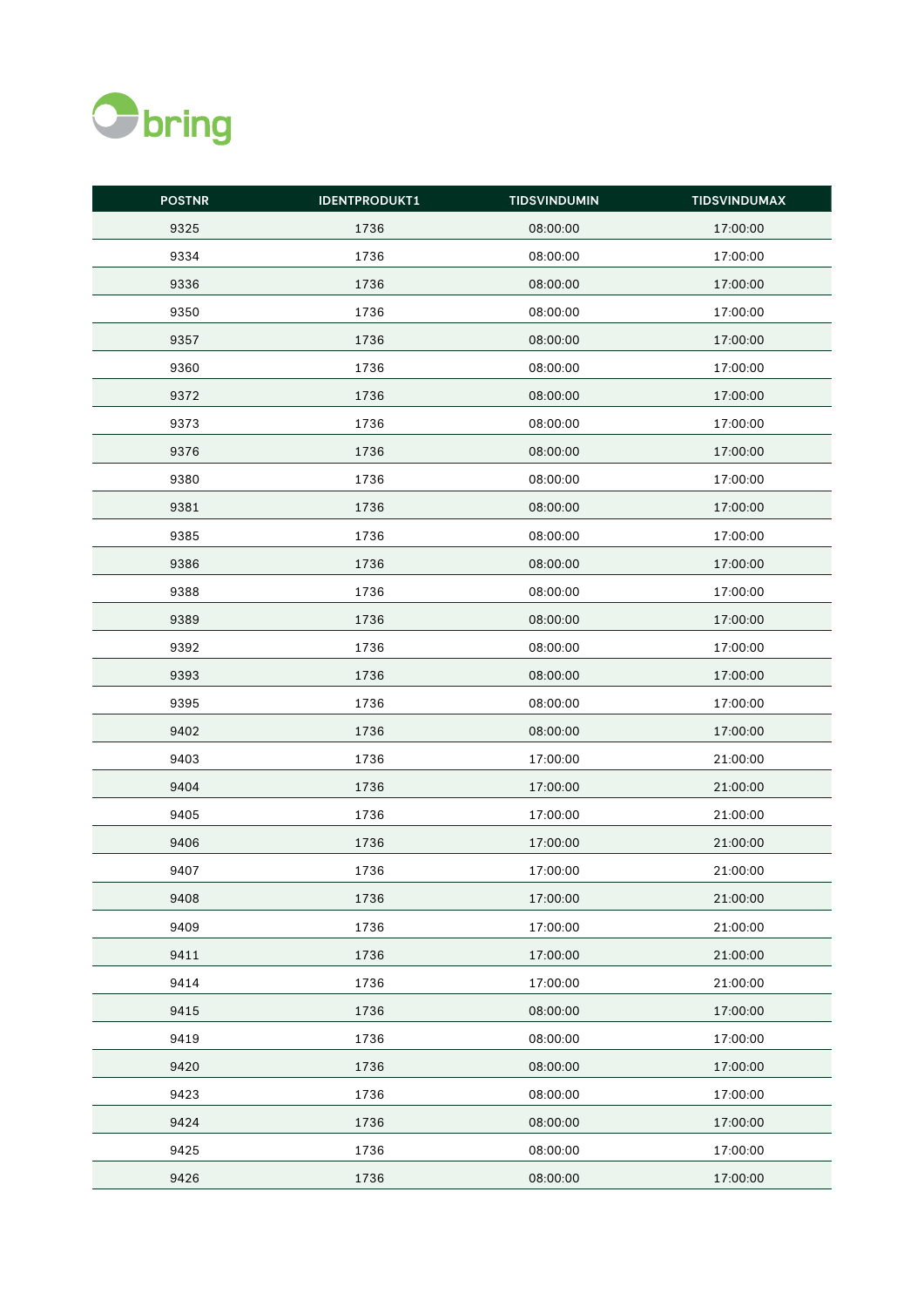

| <b>POSTNR</b> | <b>IDENTPRODUKT1</b> | <b>TIDSVINDUMIN</b> | <b>TIDSVINDUMAX</b> |
|---------------|----------------------|---------------------|---------------------|
| 9427          | 1736                 | 08:00:00            | 17:00:00            |
| 9430          | 1736                 | 08:00:00            | 17:00:00            |
| 9436          | 1736                 | 08:00:00            | 17:00:00            |
| 9440          | 1736                 | 08:00:00            | 17:00:00            |
| 9441          | 1736                 | 08:00:00            | 17:00:00            |
| 9442          | 1736                 | 08:00:00            | 17:00:00            |
| 9443          | 1736                 | 08:00:00            | 17:00:00            |
| 9444          | 1736                 | 08:00:00            | 17:00:00            |
| 9445          | 1736                 | 08:00:00            | 17:00:00            |
| 9446          | 1736                 | 08:00:00            | 17:00:00            |
| 9450          | 1736                 | 08:00:00            | 17:00:00            |
| 9453          | 1736                 | 08:00:00            | 17:00:00            |
| 9454          | 1736                 | 08:00:00            | 17:00:00            |
| 9455          | 1736                 | 08:00:00            | 17:00:00            |
| 9470          | 1736                 | 08:00:00            | 17:00:00            |
| 9475          | 1736                 | 08:00:00            | 17:00:00            |
| 9510          | 1736                 | 17:00:00            | 21:00:00            |
| 9511          | 1736                 | 17:00:00            | 21:00:00            |
| 9512          | 1736                 | 17:00:00            | 21:00:00            |
| 9513          | 1736                 | 17:00:00            | 21:00:00            |
| 9514          | 1736                 | 17:00:00            | 21:00:00            |
| 9515          | 1736                 | 17:00:00            | 21:00:00            |
| 9516          | 1736                 | 17:00:00            | 21:00:00            |
| 9517          | 1736                 | 08:00:00            | 17:00:00            |
| 9518          | 1736                 | 08:00:00            | 17:00:00            |
| 9519          | 1736                 | 08:00:00            | 17:00:00            |
| 9520          | 1736                 | 08:00:00            | 17:00:00            |
| 9525          | 1736                 | 08:00:00            | 17:00:00            |
| 9531          | 1736                 | 08:00:00            | 17:00:00            |
| 9532          | 1736                 | 08:00:00            | 17:00:00            |
| 9533          | 1736                 | 08:00:00            | 17:00:00            |
| 9536          | 1736                 | 08:00:00            | 17:00:00            |
| 9540          | 1736                 | 08:00:00            | 17:00:00            |
| 9545          | 1736                 | 08:00:00            | 17:00:00            |
| 9550          | 1736                 | 08:00:00            | 17:00:00            |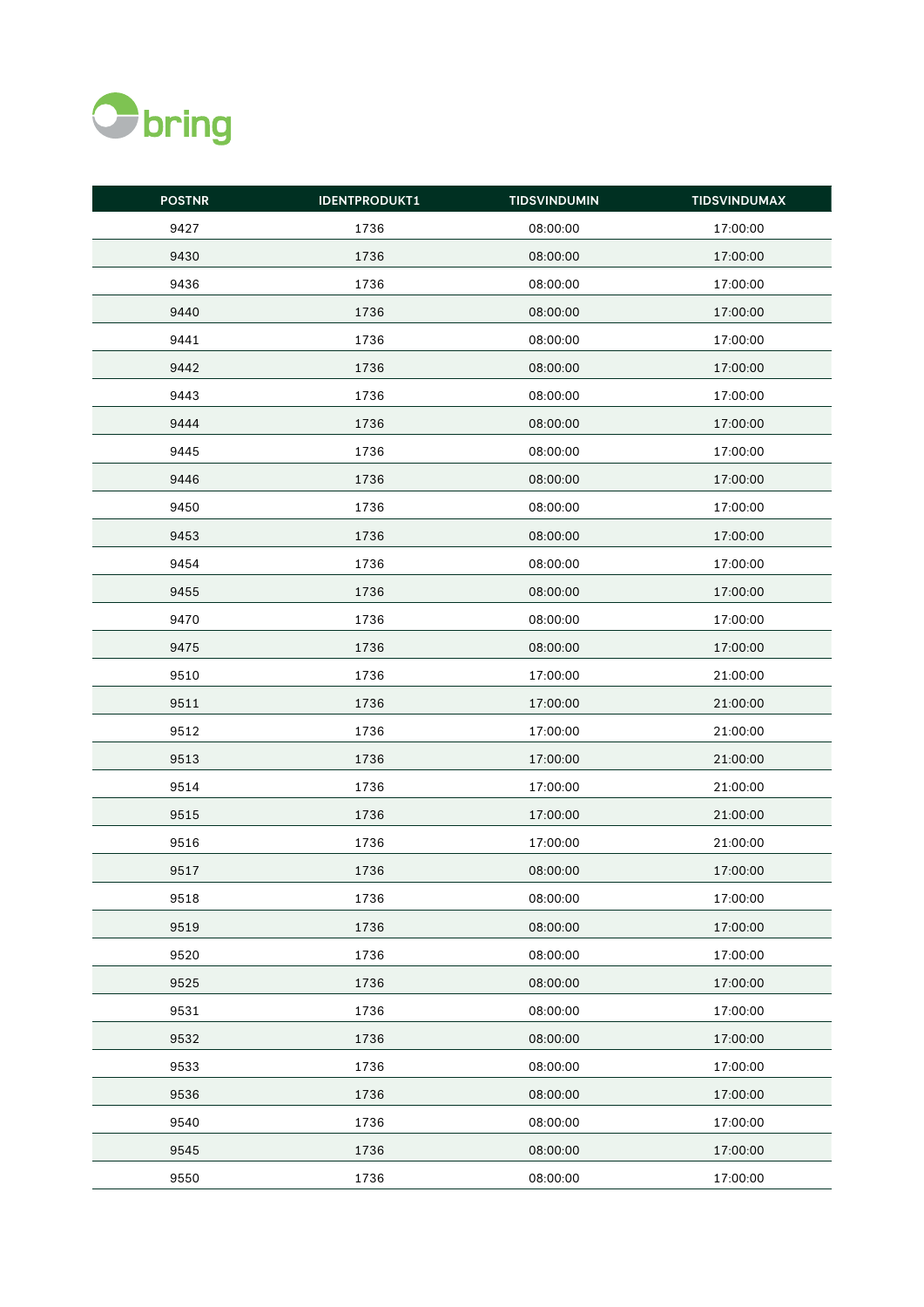

| <b>POSTNR</b> | <b>IDENTPRODUKT1</b> | <b>TIDSVINDUMIN</b> | <b>TIDSVINDUMAX</b> |
|---------------|----------------------|---------------------|---------------------|
| 9580          | 1736                 | 08:00:00            | 17:00:00            |
| 9582          | 1736                 | 08:00:00            | 17:00:00            |
| 9583          | 1736                 | 08:00:00            | 17:00:00            |
| 9584          | 1736                 | 08:00:00            | 17:00:00            |
| 9585          | 1736                 | 08:00:00            | 17:00:00            |
| 9586          | 1736                 | 08:00:00            | 17:00:00            |
| 9587          | 1736                 | 08:00:00            | 17:00:00            |
| 9590          | 1736                 | 08:00:00            | 17:00:00            |
| 9593          | 1736                 | 08:00:00            | 17:00:00            |
| 9595          | 1736                 | 08:00:00            | 17:00:00            |
| 9600          | 1736                 | 08:00:00            | 17:00:00            |
| 9601          | 1736                 | 08:00:00            | 17:00:00            |
| 9602          | 1736                 | 08:00:00            | 17:00:00            |
| 9603          | 1736                 | 08:00:00            | 17:00:00            |
| 9609          | 1736                 | 08:00:00            | 17:00:00            |
| 9610          | 1736                 | 08:00:00            | 17:00:00            |
| 9612          | 1736                 | 08:00:00            | 17:00:00            |
| 9620          | 1736                 | 08:00:00            | 17:00:00            |
| 9624          | 1736                 | 08:00:00            | 17:00:00            |
| 9650          | 1736                 | 08:00:00            | 17:00:00            |
| 9651          | 1736                 | 08:00:00            | 17:00:00            |
| 9657          | 1736                 | 08:00:00            | 17:00:00            |
| 9664          | 1736                 | 08:00:00            | 17:00:00            |
| 9670          | 1736                 | 08:00:00            | 17:00:00            |
| 9672          | 1736                 | 08:00:00            | 17:00:00            |
| 9690          | 1736                 | 08:00:00            | 17:00:00            |
| 9692          | 1736                 | 08:00:00            | 17:00:00            |
| 9700          | 1736                 | 08:00:00            | 17:00:00            |
| 9709          | 1736                 | 08:00:00            | 17:00:00            |
| 9710          | 1736                 | 08:00:00            | 17:00:00            |
| 9713          | 1736                 | 08:00:00            | 17:00:00            |
| 9714          | 1736                 | 08:00:00            | 17:00:00            |
| 9715          | 1736                 | 08:00:00            | 17:00:00            |
| 9716          | 1736                 | 08:00:00            | 17:00:00            |
| 9717          | 1736                 | 08:00:00            | 17:00:00            |